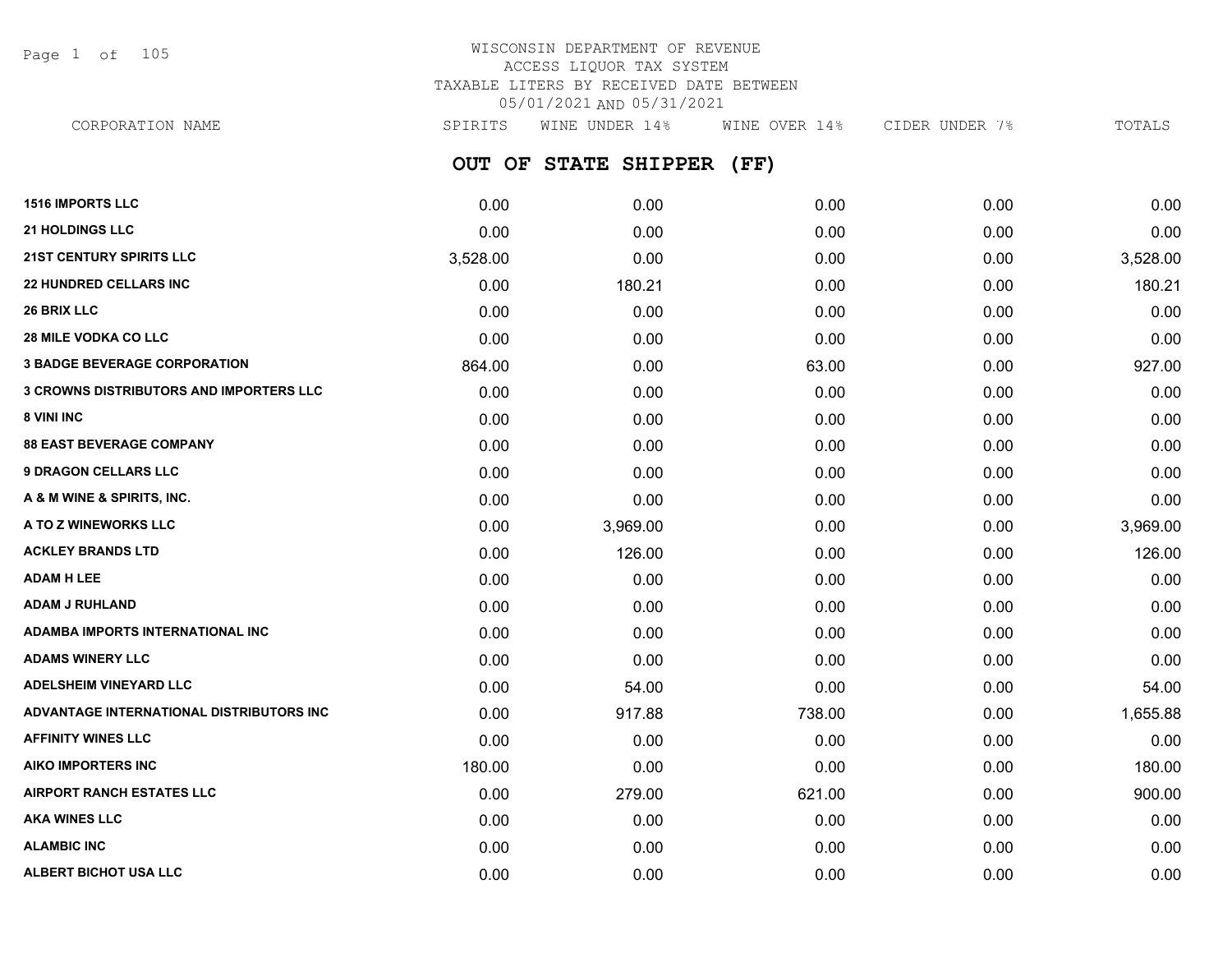Page 2 of 105

| CORPORATION NAME                       | SPIRITS  | WINE UNDER 14% | WINE OVER 14% | CIDER UNDER 7% | TOTALS    |
|----------------------------------------|----------|----------------|---------------|----------------|-----------|
| <b>ALBERT P BEHLER</b>                 | 0.00     | 126.00         | 0.00          | 0.00           | 126.00    |
| ALEJANDRO BULGHERONI ESTATE LLC        | 0.00     | 0.00           | 0.00          | 0.00           | 0.00      |
| ALEXANDRIA NICOLE CELLARS LLC          | 0.00     | 0.00           | 0.00          | 0.00           | 0.00      |
| ALL BRAZILIAN IMPORT & EXPORT INC      | 0.00     | 0.00           | 0.00          | 0.00           | 0.00      |
| ALLIED IMPORTERS USA LTD               | 0.00     | 1,215.00       | 0.00          | 0.00           | 1,215.00  |
| <b>ALLORO VINEYARD INC</b>             | 0.00     | 0.00           | 0.00          | 0.00           | 0.00      |
| <b>ALLTECH'S BEVERAGE DIVISION LLC</b> | 585.00   | 0.00           | 0.00          | 0.00           | 585.00    |
| <b>ALPHA &amp; OMEGA WINERY LLC</b>    | 0.00     | 0.00           | 13.50         | 0.00           | 13.50     |
| ALPHA MARKETING NETWORK INC            | 0.00     | 28.53          | 258.14        | 0.00           | 286.67    |
| <b>ALTAMAR BRANDS LLC</b>              | 0.00     | 0.00           | 0.00          | 0.00           | 0.00      |
| <b>ALTAMURA WINERY INC</b>             | 0.00     | 0.00           | 0.00          | 0.00           | 0.00      |
| <b>AMAVI CELLARS LLC</b>               | 0.00     | 63.00          | 0.00          | 0.00           | 63.00     |
| <b>AMBRABEV LLC</b>                    | 252.00   | 0.00           | 0.00          | 0.00           | 252.00    |
| <b>AMERICAN BEVERAGE CORP</b>          | 0.00     | 73,698.14      | 0.00          | 0.00           | 73,698.14 |
| <b>AMERICAN ESTATES WINES INC</b>      | 0.00     | 0.00           | 0.00          | 0.00           | 0.00      |
| AMERICAN NORTHWEST DISTRIBUTORS INC    | 0.00     | 49.93          | 0.00          | 0.00           | 49.93     |
| AMERICAN OUTLAW SPIRITS INC            | 1,441.50 | 0.00           | 0.00          | 0.00           | 1,441.50  |
| AMERICAN VINTAGE BEVERAGE INC.         | 1,890.00 | 0.00           | 0.00          | 0.00           | 1,890.00  |
| <b>AMERICAN VINTNERS LLC</b>           | 0.00     | 1,764.00       | 1,359.00      | 0.00           | 3,123.00  |
| <b>AMERICAN WINE TRADE INC</b>         | 0.00     | 27.00          | 0.00          | 0.00           | 27.00     |
| <b>AMIR PEAY</b>                       | 0.00     | 0.00           | 0.00          | 0.00           | 0.00      |
| <b>AMPHORA IMPORTS LLC</b>             | 0.00     | 0.00           | 0.00          | 0.00           | 0.00      |
| <b>AMUSE BOUCHE LLC</b>                | 0.00     | 0.00           | 0.00          | 0.00           | 0.00      |
| <b>ANCIEN WINES INC</b>                | 0.00     | 0.00           | 10.50         | 0.00           | 10.50     |
| <b>ANCIENT PEAK INC</b>                | 0.00     | 0.00           | 0.00          | 0.00           | 0.00      |
| <b>ANDIS WINES LLC</b>                 | 0.00     | 0.00           | 117.00        | 0.00           | 117.00    |
| <b>ANDREW FOX</b>                      | 0.00     | 0.00           | 0.00          | 0.00           | 0.00      |
| <b>ANDREW T BECKSTOFFER</b>            | 0.00     | 1,281.00       | 315.00        | 0.00           | 1,596.00  |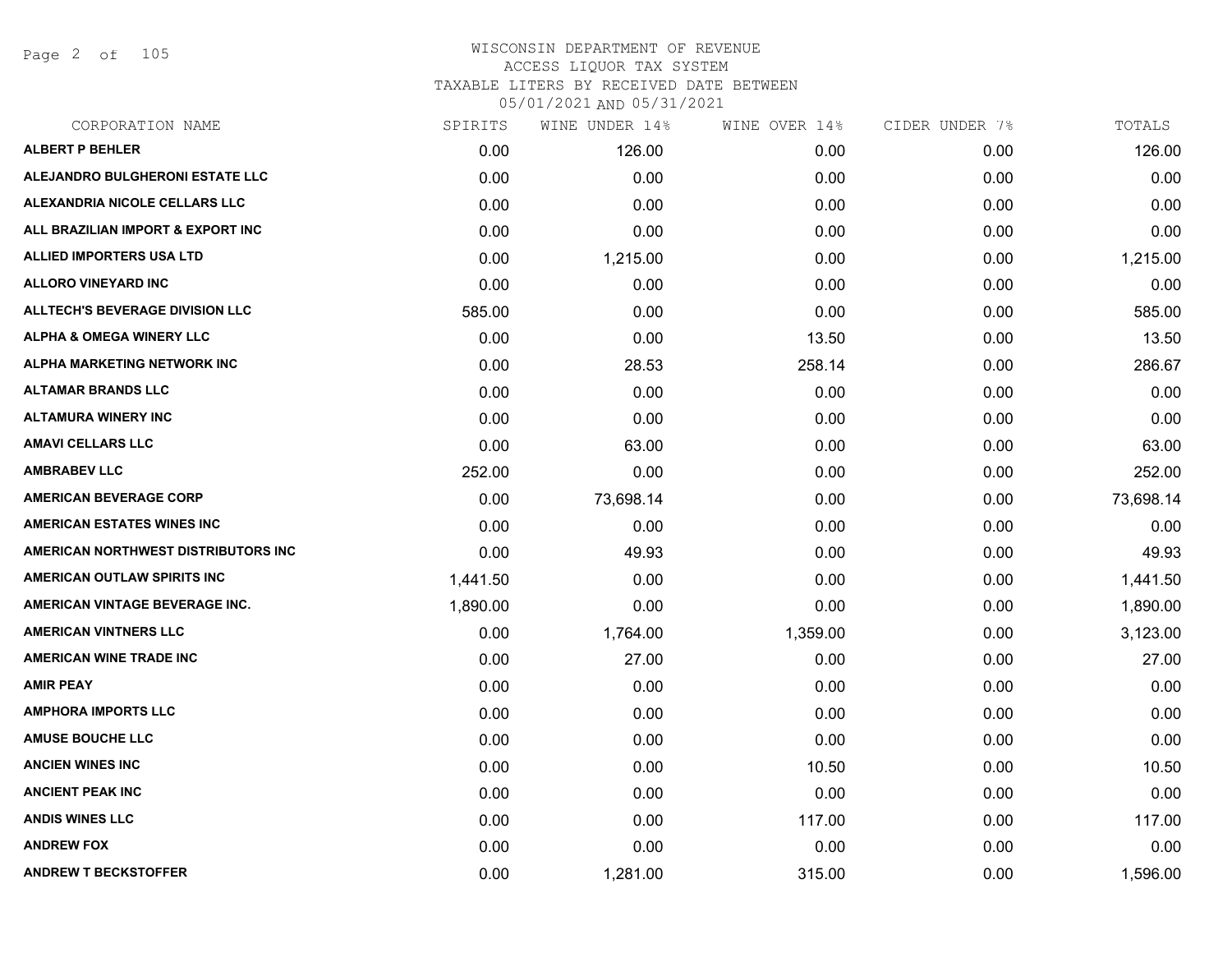Page 3 of 105

# WISCONSIN DEPARTMENT OF REVENUE ACCESS LIQUOR TAX SYSTEM

TAXABLE LITERS BY RECEIVED DATE BETWEEN

| CORPORATION NAME                         | SPIRITS   | WINE UNDER 14% | WINE OVER 14% | CIDER UNDER 7% | TOTALS    |
|------------------------------------------|-----------|----------------|---------------|----------------|-----------|
| <b>ANGELA OSBORNE</b>                    | 0.00      | 0.00           | 0.00          | 0.00           | 0.00      |
| <b>ANHEUSER-BUSCH COMPANIES LLC</b>      | 29,699.71 | 15,278.60      | 0.00          | 27,033.01      | 72,011.32 |
| <b>ANNE HUBATCH</b>                      | 0.00      | 126.00         | 0.00          | 0.00           | 126.00    |
| <b>ANTHONY BOZZANO</b>                   | 0.00      | 0.00           | 0.00          | 0.00           | 0.00      |
| <b>ANTHONY G MOLL</b>                    | 0.00      | 0.00           | 0.00          | 0.00           | 0.00      |
| <b>ANTHONY M TRUCHARD</b>                | 0.00      | 0.00           | 315.00        | 0.00           | 315.00    |
| <b>ANTIPODEAN WINES LLC</b>              | 0.00      | 315.00         | 0.00          | 0.00           | 315.00    |
| <b>APOLOGUE LLC</b>                      | 0.00      | 0.00           | 0.00          | 0.00           | 0.00      |
| <b>APOSTROPHE BRANDS LLC</b>             | 0.00      | 0.00           | 0.00          | 0.00           | 0.00      |
| <b>APPELLATION TRADING COMPANY LLC</b>   | 0.00      | 0.00           | 0.00          | 0.00           | 0.00      |
| <b>APPELLATIONS LP</b>                   | 0.00      | 0.00           | 0.00          | 0.00           | 0.00      |
| <b>AQUILINI BRANDS USA INC.</b>          | 0.00      | 189.00         | 3,150.00      | 0.00           | 3,339.00  |
| <b>ARANO LLC</b>                         | 0.00      | 0.00           | 0.00          | 0.00           | 0.00      |
| <b>ARCHANA A DAVE</b>                    | 0.00      | 0.00           | 0.00          | 0.00           | 0.00      |
| <b>ARCHER ROOSE INC</b>                  | 0.00      | 920.00         | 0.00          | 0.00           | 920.00    |
| <b>AREL GROUP WINE &amp; SPIRITS INC</b> | 0.00      | 126.00         | 0.00          | 0.00           | 126.00    |
| <b>ARETE WINES LLC</b>                   | 0.00      | 0.00           | 0.00          | 0.00           | 0.00      |
| <b>ARIETTA INC</b>                       | 0.00      | 0.00           | 0.00          | 0.00           | 0.00      |
| <b>ARMSTRONG FAMILY WINERY LLC</b>       | 0.00      | 0.00           | 0.00          | 0.00           | 0.00      |
| <b>ARNOLD ANTON CARLSON</b>              | 0.00      | 0.00           | 0.00          | 0.00           | 0.00      |
| <b>ARNOT-ROBERTS LLC</b>                 | 0.00      | 0.00           | 0.00          | 0.00           | 0.00      |
| <b>ARPENT LLC</b>                        | 0.00      | 0.00           | 0.00          | 0.00           | 0.00      |
| <b>ARTISANAL DISTILLATES INC.</b>        | 0.00      | 0.00           | 0.00          | 0.00           | 0.00      |
| <b>ARTISANAL IMPORTS INC</b>             | 0.00      | 0.00           | 0.00          | 0.00           | 0.00      |
| <b>ASSOCIATED BREWING COMPANY</b>        | 0.00      | 0.00           | 0.00          | 0.00           | 0.00      |
| <b>ASV WINES INC</b>                     | 0.00      | 945.00         | 0.00          | 0.00           | 945.00    |
| ATHENEE IMPORTERS & DISTRIBUTORS LTD     | 0.00      | 63.00          | 0.00          | 0.00           | 63.00     |
| <b>ATLAS WINE COMPANY LLC</b>            | 0.00      | 504.00         | 0.00          | 0.00           | 504.00    |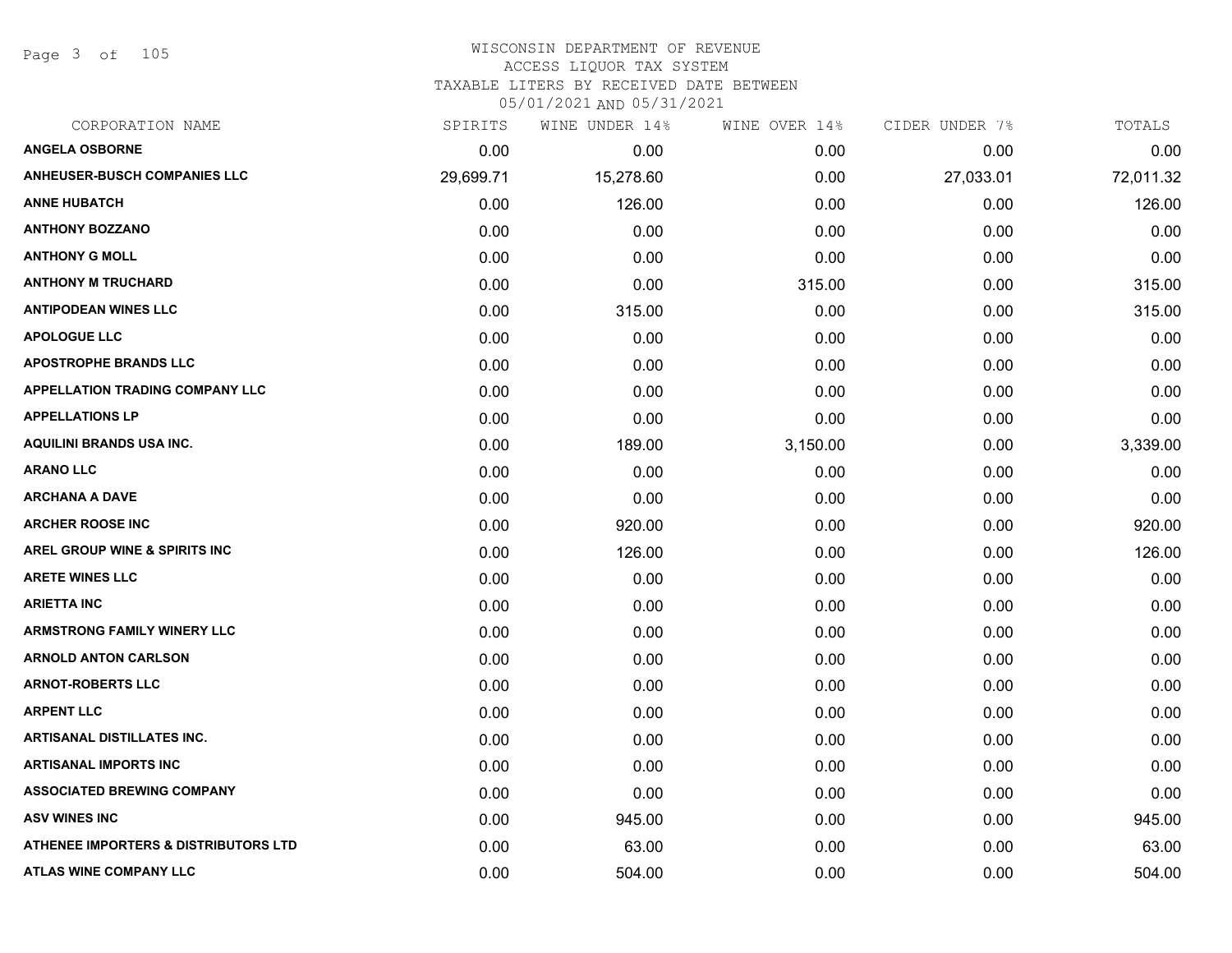Page 4 of 105

# WISCONSIN DEPARTMENT OF REVENUE ACCESS LIQUOR TAX SYSTEM TAXABLE LITERS BY RECEIVED DATE BETWEEN

| CORPORATION NAME                           | SPIRITS    | WINE UNDER 14% | WINE OVER 14% | CIDER UNDER 7% | TOTALS     |
|--------------------------------------------|------------|----------------|---------------|----------------|------------|
| <b>ATOMIC BRANDS INC</b>                   | 26,573.59  | 0.00           | 0.00          | 0.00           | 26,573.59  |
| <b>AUGUST WINE GROUP LLC</b>               | 0.00       | 4,842.00       | 0.00          | 0.00           | 4,842.00   |
| <b>AUSTIN VODKA COMPANY LLC</b>            | 0.00       | 0.00           | 0.00          | 0.00           | 0.00       |
| <b>AUSTIN WHISKEY COMPANY, LLC</b>         | 180.00     | 0.00           | 0.00          | 0.00           | 180.00     |
| <b>AUSTRAL WINES LLC</b>                   | 0.00       | 0.00           | 0.00          | 0.00           | 0.00       |
| AV BRANDS INC                              | 0.00       | 2,177.78       | 270.00        | 0.00           | 2,447.78   |
| AVA FOOD LABS, INC                         | 31,051.50  | 0.00           | 0.00          | 0.00           | 31,051.50  |
| <b>AVID INC</b>                            | 0.00       | 0.00           | 0.00          | 0.00           | 0.00       |
| AVV WINERY CO LLC                          | 0.00       | 1,161.00       | 378.00        | 0.00           | 1,539.00   |
| <b>AXIOS INC</b>                           | 0.00       | 0.00           | 0.00          | 0.00           | 0.00       |
| <b>AZAR DISTILLING LLC</b>                 | 1,470.00   | 0.00           | 0.00          | 0.00           | 1,470.00   |
| <b>AZZURRE SPIRITS CORPORATION</b>         | 450.00     | 0.00           | 0.00          | 0.00           | 450.00     |
| <b>B &amp; I OVERSEAS TRADING INC</b>      | 0.00       | 0.00           | 0.00          | 0.00           | 0.00       |
| <b>B UNITED INTERNATIONAL INC</b>          | 0.00       | 11.67          | 1,220.73      | 9.01           | 1,241.41   |
| <b>B. NEKTAR LLC</b>                       | 0.00       | 0.00           | 0.00          | 0.00           | 0.00       |
| <b>BACARDI U.S.A., INC.</b>                | 301,054.14 | 1,380.87       | 838.50        | 0.00           | 303,273.51 |
| <b>BACCHUS TECHNOLOGIES LLC</b>            | 0.00       | 486.00         | 0.00          | 0.00           | 486.00     |
| <b>BACIO DIVINO CELLARS LLC</b>            | 0.00       | 0.00           | 0.00          | 0.00           | 0.00       |
| <b>BACKWARDS DISTILLING COMPANY, LLC</b>   | 0.00       | 0.00           | 0.00          | 0.00           | 0.00       |
| <b>BADGER MOUNTAIN INC</b>                 | 0.00       | 819.00         | 0.00          | 0.00           | 819.00     |
| <b>BALCONES DISTILLING LLC</b>             | 0.00       | 0.00           | 0.00          | 0.00           | 0.00       |
| <b>BALLENTINE VINEYARDS INC</b>            | 0.00       | 0.00           | 9.00          | 0.00           | 9.00       |
| <b>BALTHAZAR REX LLC</b>                   | 0.00       | 0.00           | 0.00          | 0.00           | 0.00       |
| <b>BANFI PRODUCTS CORPORATION</b>          | 9.00       | 4,081.50       | 0.00          | 0.00           | 4,090.50   |
| <b>BANVILLE &amp; JONES WINE MERCHANTS</b> | 27.00      | 2,778.00       | 0.00          | 0.00           | 2,805.00   |
| <b>BARGETTOS SANTA CRUZ WINERY INC</b>     | 0.00       | 0.00           | 0.00          | 0.00           | 0.00       |
| <b>BARLOW VINEYARDS LLC</b>                | 0.00       | 0.00           | 0.00          | 0.00           | 0.00       |
| <b>BARNARD GRIFFIN INC</b>                 | 0.00       | 0.00           | 0.00          | 0.00           | 0.00       |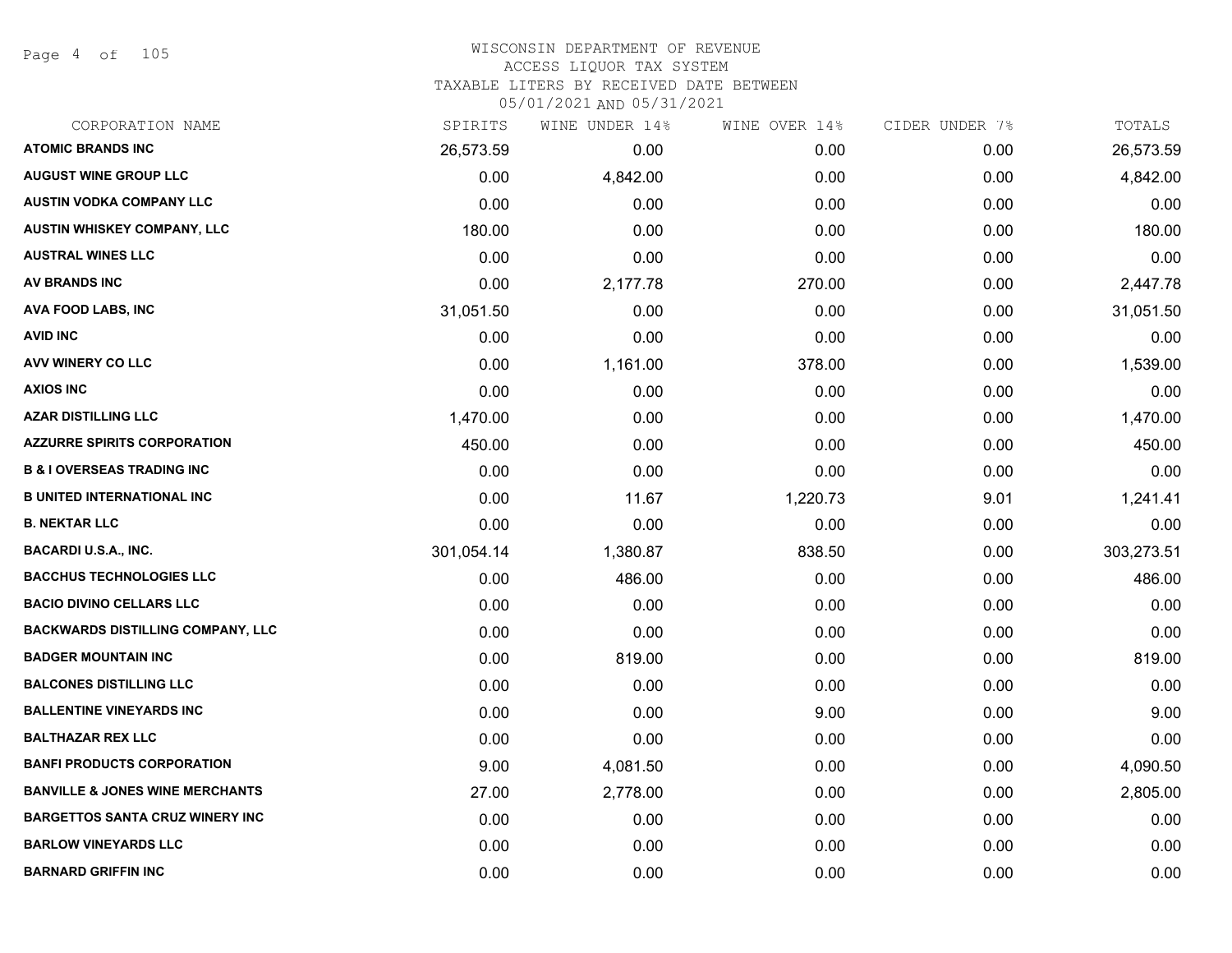Page 5 of 105

| CORPORATION NAME                         | SPIRITS | WINE UNDER 14% | WINE OVER 14% | CIDER UNDER 7% | TOTALS    |
|------------------------------------------|---------|----------------|---------------|----------------|-----------|
| <b>BARNETT VINEYARDS LP</b>              | 0.00    | 0.00           | 0.00          | 0.00           | 0.00      |
| <b>BARON FRANCOIS LTD</b>                | 0.00    | 648.00         | 0.00          | 0.00           | 648.00    |
| <b>BATTAGLIA DISTRIBUTING CORP INC</b>   | 0.00    | 159.29         | 0.00          | 0.00           | 159.29    |
| <b>BAUM WINE IMPORTS INC</b>             | 18.00   | 4,221.00       | 384.00        | 0.00           | 4,623.00  |
| <b>BE IN GOOD SPIRITS LLC</b>            | 0.00    | 0.00           | 0.00          | 0.00           | 0.00      |
| <b>BEATBOX BEVERAGES LLC</b>             | 0.00    | 3,600.00       | 0.00          | 0.00           | 3,600.00  |
| <b>BEAUX FRERES LLC</b>                  | 0.00    | 0.00           | 0.00          | 0.00           | 0.00      |
| <b>BEDFORD &amp; GROVE LLC</b>           | 0.00    | 0.00           | 0.00          | 0.00           | 0.00      |
| <b>BEDROCK WINE COMPANY LP</b>           | 0.00    | 0.00           | 0.00          | 0.00           | 0.00      |
| <b>BENDISTILLERY INC</b>                 | 0.00    | 0.00           | 0.00          | 0.00           | 0.00      |
| <b>BENNETT LANE WINERY LLC</b>           | 0.00    | 0.00           | 0.00          | 0.00           | 0.00      |
| <b>BENOVIA WINERY LLC</b>                | 0.00    | 0.00           | 0.00          | 0.00           | 0.00      |
| <b>BEPPE &amp; THE ARCHITECT LLC</b>     | 0.00    | 0.00           | 0.00          | 0.00           | 0.00      |
| <b>BERGSTROM WINES LLC</b>               | 0.00    | 0.00           | 0.00          | 0.00           | 0.00      |
| <b>BERNARDUS LLC</b>                     | 0.00    | 0.00           | 0.00          | 0.00           | 0.00      |
| BETHEL HEIGHTS VINEYARD INC              | 0.00    | 0.00           | 0.00          | 0.00           | 0.00      |
| BETTER BRANDS INTERNATIONAL              | 0.00    | 189.00         | 315.00        | 0.00           | 504.00    |
| <b>BETZ CELLARS LLC</b>                  | 0.00    | 0.00           | 0.00          | 0.00           | 0.00      |
| <b>BEVAN CELLARS, LLC</b>                | 0.00    | 0.00           | 0.00          | 0.00           | 0.00      |
| <b>BEVERAGE INNOVATION CORP</b>          | 0.00    | 0.00           | 0.00          | 0.00           | 0.00      |
| <b>BIAGIO CRU &amp; ESTATE WINES LLC</b> | 0.00    | 0.00           | 0.00          | 0.00           | 0.00      |
| <b>BILTMORE ESTATE WINE COMPANY</b>      | 0.00    | 0.00           | 0.00          | 0.00           | 0.00      |
| <b>BLACK ROCK SPIRITS LLC</b>            | 279.00  | 0.00           | 0.00          | 0.00           | 279.00    |
| <b>BLACKBIRD VINEYARDS LLC</b>           | 0.00    | 0.00           | 252.00        | 0.00           | 252.00    |
| <b>BLAIR VINEYARDS LLC</b>               | 0.00    | 0.00           | 0.00          | 0.00           | 0.00      |
| <b>BLAKE FARMS HARD APPLE CIDER LLC</b>  | 0.00    | 0.00           | 0.00          | 10,395.37      | 10,395.37 |
| <b>BLAUM BROS DISTILLING CO LLC</b>      | 0.00    | 0.00           | 0.00          | 0.00           | 0.00      |
| <b>BLUE RIDGE DISTILLING CO INC</b>      | 0.00    | 0.00           | 0.00          | 0.00           | 0.00      |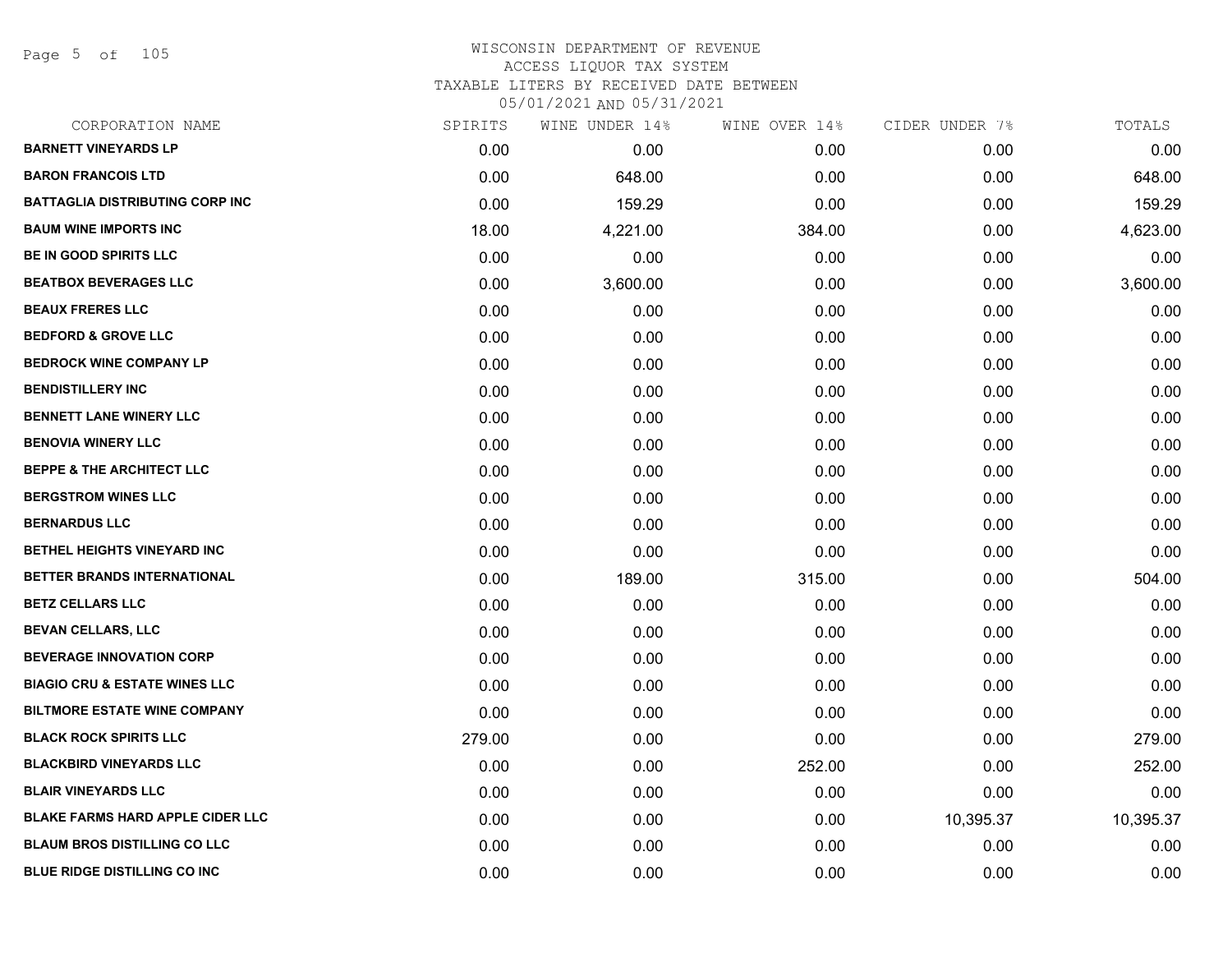Page 6 of 105

| CORPORATION NAME                     | SPIRITS    | WINE UNDER 14% | WINE OVER 14% | CIDER UNDER 7% | TOTALS     |
|--------------------------------------|------------|----------------|---------------|----------------|------------|
| <b>BLUE ROCK VINEYARD LLC</b>        | 0.00       | 0.00           | 0.00          | 0.00           | 0.00       |
| <b>BLUE SPIRITS DISTILLING LLC</b>   | 0.00       | 0.00           | 0.00          | 0.00           | 0.00       |
| <b>BOEGER WINERY INC</b>             | 0.00       | 0.00           | 0.00          | 0.00           | 0.00       |
| <b>BOGLE VINEYARDS INC</b>           | 0.00       | 2,520.00       | 23,040.00     | 0.00           | 25,560.00  |
| <b>BONANNO VINTNERS LLC</b>          | 0.00       | 126.00         | 90.00         | 0.00           | 216.00     |
| <b>BONNY DOON WINERY INC</b>         | 0.00       | 0.00           | 0.00          | 0.00           | 0.00       |
| <b>BOOKER VINEYARD &amp; WINERY</b>  | 0.00       | 0.00           | 0.00          | 0.00           | 0.00       |
| <b>BOOKWALTER WINERY LLC</b>         | 0.00       | 0.00           | 0.00          | 0.00           | 0.00       |
| <b>BOSTON BEER CORPORATION</b>       | 13,797.83  | 0.00           | 0.00          | 112,932.71     | 126,730.54 |
| <b>BOUCHAINE VINEYARDS INC</b>       | 0.00       | 0.00           | 0.00          | 0.00           | 0.00       |
| <b>BOUNDARY BREAKS LLC</b>           | 0.00       | 0.00           | 0.00          | 0.00           | 0.00       |
| <b>BOURGET IMPORTS LLC</b>           | 0.00       | 135.00         | 0.00          | 0.00           | 135.00     |
| <b>BOUTINOT USA INC</b>              | 0.00       | 0.00           | 0.00          | 0.00           | 0.00       |
| <b>BOUTIQUE BEVERAGE CO</b>          | 0.00       | 504.00         | 0.00          | 0.00           | 504.00     |
| <b>BRAIN BREW VENTURES 3.0, INC.</b> | 0.00       | 0.00           | 0.00          | 0.00           | 0.00       |
| <b>BRASSFIELD ESTATE WINERY LLC</b>  | 0.00       | 0.00           | 1,332.00      | 0.00           | 1,332.00   |
| <b>BRAZOS WINE IMPORTS LLC</b>       | 0.00       | 1,431.00       | 102.00        | 0.00           | 1,533.00   |
| <b>BREWDOG BREWING COMPANY LLC</b>   | 0.00       | 0.00           | 0.00          | 0.00           | 0.00       |
| <b>BRIAN CARTER CELLARS LLC</b>      | 0.00       | 0.00           | 0.00          | 0.00           | 0.00       |
| <b>BRICKELL WINES LLC</b>            | 0.00       | 0.00           | 0.00          | 0.00           | 0.00       |
| <b>BRIDGEVIEW VINEYARDS INC</b>      | 0.00       | 0.00           | 0.00          | 0.00           | 0.00       |
| <b>BRIGHT CELLARS INC.</b>           | 0.00       | 0.00           | 0.00          | 0.00           | 0.00       |
| <b>BROADBENT SELECTIONS INC</b>      | 0.00       | 1,701.00       | 0.00          | 0.00           | 1,701.00   |
| <b>BRONCO WINE COMPANY</b>           | 31.50      | 34,275.38      | 189.00        | 0.00           | 34,495.88  |
| <b>BROVO SPIRITS LLC</b>             | 0.00       | 0.00           | 0.00          | 0.00           | 0.00       |
| <b>BROWNE FAMILY WINES LLC</b>       | 0.00       | 0.00           | 0.00          | 0.00           | 0.00       |
| <b>BROWN-FORMAN CORPORATION</b>      | 278,191.80 | 17,888.89      | 0.00          | 0.00           | 296,080.69 |
| <b>BRUTOCAO CELLARS LP</b>           | 0.00       | 0.00           | 0.00          | 0.00           | 0.00       |
|                                      |            |                |               |                |            |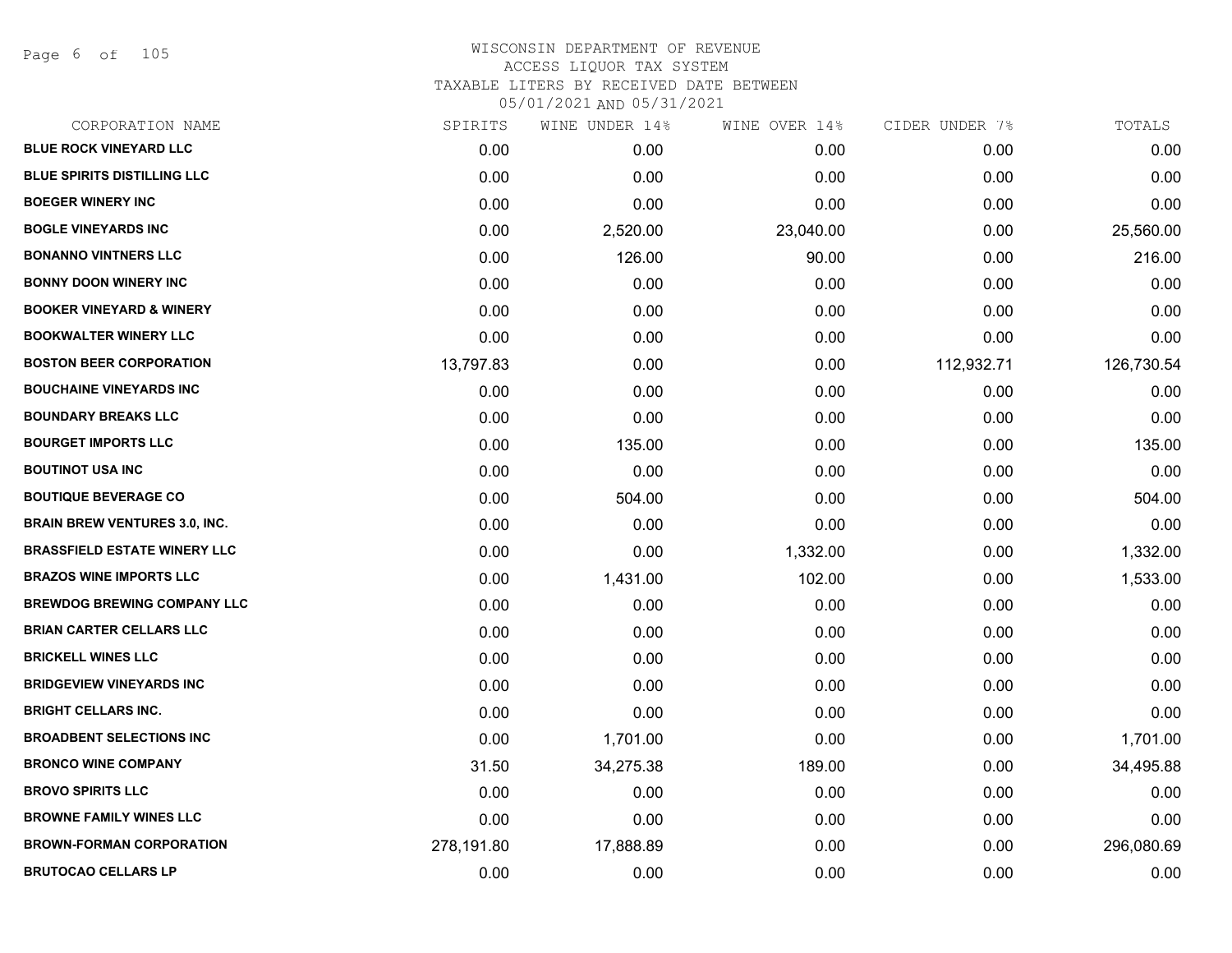| CORPORATION NAME                            | SPIRITS   | WINE UNDER 14% | WINE OVER 14% | CIDER UNDER 7% | TOTALS    |
|---------------------------------------------|-----------|----------------|---------------|----------------|-----------|
| <b>BRYN MAWR VINEYARDS INC</b>              | 0.00      | 0.00           | 0.00          | 0.00           | 0.00      |
| <b>BUCKLER FAMILY VINEYARDS LLC</b>         | 0.00      | 0.00           | 0.00          | 0.00           | 0.00      |
| <b>BUEHLER VINEYARDS INC</b>                | 0.00      | 0.00           | 0.00          | 0.00           | 0.00      |
| <b>BULLY HILL VINEYARDS INC</b>             | 0.00      | 0.00           | 0.00          | 0.00           | 0.00      |
| <b>BURGESS CELLARS INC</b>                  | 0.00      | 0.00           | 0.00          | 0.00           | 0.00      |
| <b>BURKE &amp; MORRIS SPIRITS LLC</b>       | 0.00      | 0.00           | 0.00          | 0.00           | 0.00      |
| <b>BUZZBALLZ LLC</b>                        | 0.00      | 4,320.00       | 0.00          | 0.00           | 4,320.00  |
| <b>BUZZBOX BEVERAGES INC</b>                | 0.00      | 0.00           | 0.00          | 0.00           | 0.00      |
| <b>BWSC LLC</b>                             | 0.00      | 0.00           | 0.00          | 0.00           | 0.00      |
| <b>C &amp; C WINE SERVICES INC</b>          | 0.00      | 0.00           | 0.00          | 0.00           | 0.00      |
| <b>C MONDAVI &amp; FAMILY</b>               | 0.00      | 11,016.00      | 414.00        | 0.00           | 11,430.00 |
| <b>C SQUARED CIDERS LLC</b>                 | 0.00      | 0.00           | 0.00          | 0.00           | 0.00      |
| <b>CABERNET CORP</b>                        | 0.00      | 720.00         | 252.00        | 0.00           | 972.00    |
| <b>CAL VIN ENTERPRISES CORPORATION</b>      | 0.00      | 0.00           | 0.00          | 0.00           | 0.00      |
| <b>CALEDONIA SPIRITS INC</b>                | 486.00    | 0.00           | 0.00          | 0.00           | 486.00    |
| <b>CALIFORNIA CIDER COMPANY</b>             | 0.00      | 0.00           | 0.00          | 0.00           | 0.00      |
| <b>CALIFORNIA VINEYARDS INC</b>             | 0.00      | 0.00           | 0.00          | 0.00           | 0.00      |
| <b>CALIFORNIA WINE WORKS LLC</b>            | 0.00      | 0.00           | 0.00          | 0.00           | 0.00      |
| <b>CALLUNA VINEYARDS LLC</b>                | 0.00      | 0.00           | 0.00          | 0.00           | 0.00      |
| <b>CAMARDA CORP</b>                         | 0.00      | 0.00           | 2.40          | 0.00           | 2.40      |
| <b>CAMARENA IMPORTS LLC</b>                 | 0.00      | 0.00           | 0.00          | 0.00           | 0.00      |
| <b>CAMELOT IMPORTING CO INC</b>             | 0.00      | 0.00           | 0.00          | 0.00           | 0.00      |
| <b>CAMPARI AMERICA LLC</b>                  | 71,501.40 | 0.00           | 0.00          | 0.00           | 71,501.40 |
| <b>CAMPBELL &amp; MCGILL SELECTIONS LLC</b> | 0.00      | 0.00           | 0.00          | 0.00           | 0.00      |
| <b>CAMPEON SPIRITS COMPANY INC</b>          | 0.00      | 0.00           | 0.00          | 0.00           | 0.00      |
| <b>CANNON RIVER WINERY LLC</b>              | 0.00      | 0.00           | 0.00          | 0.00           | 0.00      |
| <b>CAPARONE WINERY LLC</b>                  | 0.00      | 0.00           | 0.00          | 0.00           | 0.00      |
| <b>CAPE CLASSICS INC</b>                    | 0.00      | 2,745.00       | 0.00          | 0.00           | 2,745.00  |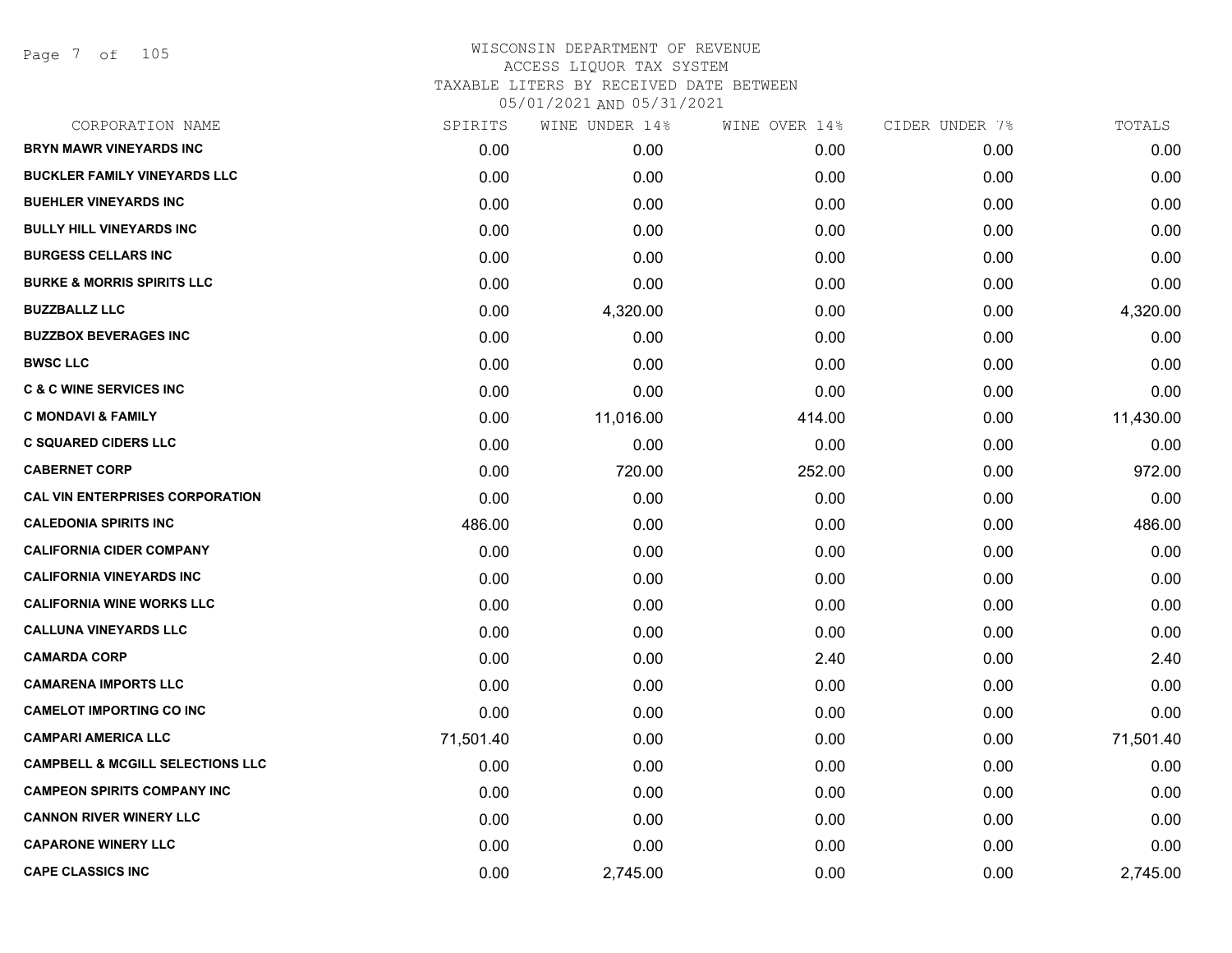Page 8 of 105

| CORPORATION NAME                            | SPIRITS   | WINE UNDER 14% | WINE OVER 14% | CIDER UNDER 7% | TOTALS    |
|---------------------------------------------|-----------|----------------|---------------|----------------|-----------|
| <b>CARACCIOLI CELLARS INC</b>               | 0.00      | 0.00           | 0.00          | 0.00           | 0.00      |
| <b>CARDINAL SPIRITS LLC</b>                 | 0.00      | 0.00           | 0.00          | 0.00           | 0.00      |
| <b>CARDINAL WINE GROUP LLC</b>              | 0.00      | 0.00           | 0.00          | 0.00           | 0.00      |
| <b>CARDWELL HILL CELLARS LLC</b>            | 0.00      | 72.00          | 0.00          | 0.00           | 72.00     |
| <b>CARIBBEAN DISTILLERS LLC</b>             | 570.00    | 11,987.94      | 0.00          | 0.00           | 12,557.94 |
| <b>CARIBBEAN SPIRITS INC</b>                | 0.00      | 0.00           | 0.00          | 0.00           | 0.00      |
| <b>CARL THOMA</b>                           | 0.00      | 504.00         | 0.00          | 0.00           | 504.00    |
| <b>CARLSON VINEYARDS INC</b>                | 0.00      | 0.00           | 0.00          | 0.00           | 0.00      |
| <b>CAROLINA DISTRIBUTION LLC</b>            | 0.00      | 0.00           | 0.00          | 0.00           | 0.00      |
| <b>CARRIAGE HOUSE IMPORTS, LTD.</b>         | 180.00    | 0.00           | 0.00          | 0.00           | 180.00    |
| <b>CASTIEL ESTATE LLC</b>                   | 0.00      | 0.00           | 0.00          | 0.00           | 0.00      |
| <b>CASTLE BRANDS USA CORP</b>               | 981.00    | 0.00           | 0.00          | 0.00           | 981.00    |
| <b>CASTORO CELLARS</b>                      | 0.00      | 0.00           | 0.00          | 0.00           | 0.00      |
| <b>CAYMUS VINEYARDS INC</b>                 | 0.00      | 0.00           | 0.00          | 0.00           | 0.00      |
| <b>CEDAR KNOLL VINEYARDS INC</b>            | 0.00      | 0.00           | 0.00          | 0.00           | 0.00      |
| <b>CELEBRATION DISTILLATION CORPORATION</b> | 0.00      | 0.00           | 0.00          | 0.00           | 0.00      |
| <b>CELLARS INTERNATIONAL INC</b>            | 0.00      | 0.00           | 0.00          | 0.00           | 0.00      |
| <b>CELLIER WINES DISTRIBUTING INC</b>       | 0.00      | 0.00           | 0.00          | 0.00           | 0.00      |
| <b>CHAISE VENTURES INC</b>                  | 0.00      | 0.00           | 0.00          | 0.00           | 0.00      |
| <b>CHANNING DAUGHTERS WINERY LLC</b>        | 0.00      | 0.00           | 0.00          | 0.00           | 0.00      |
| <b>CHAPPELLET WINERY INC</b>                | 0.00      | 0.00           | 630.00        | 0.00           | 630.00    |
| <b>CHARBAUT AMERICA INC</b>                 | 0.00      | 0.00           | 0.00          | 0.00           | 0.00      |
| <b>CHARLES &amp; MARTHA BARRA</b>           | 0.00      | 31.50          | 63.00         | 0.00           | 94.50     |
| <b>CHARLES JACQUIN ET CIE INC</b>           | 15,217.01 | 0.00           | 242.86        | 0.00           | 15,459.87 |
| <b>CHARLES NEAL SELECTIONS INC</b>          | 0.00      | 193.00         | 0.00          | 0.00           | 193.00    |
| <b>CHARLES REININGER LLC</b>                | 0.00      | 3.00           | 16.50         | 0.00           | 19.50     |
| <b>CHATEAU BARNABY LLC</b>                  | 0.00      | 0.00           | 0.00          | 0.00           | 0.00      |
| <b>CHATEAU DIANA LLC</b>                    | 0.00      | 51,885.00      | 23,184.00     | 0.00           | 75,069.00 |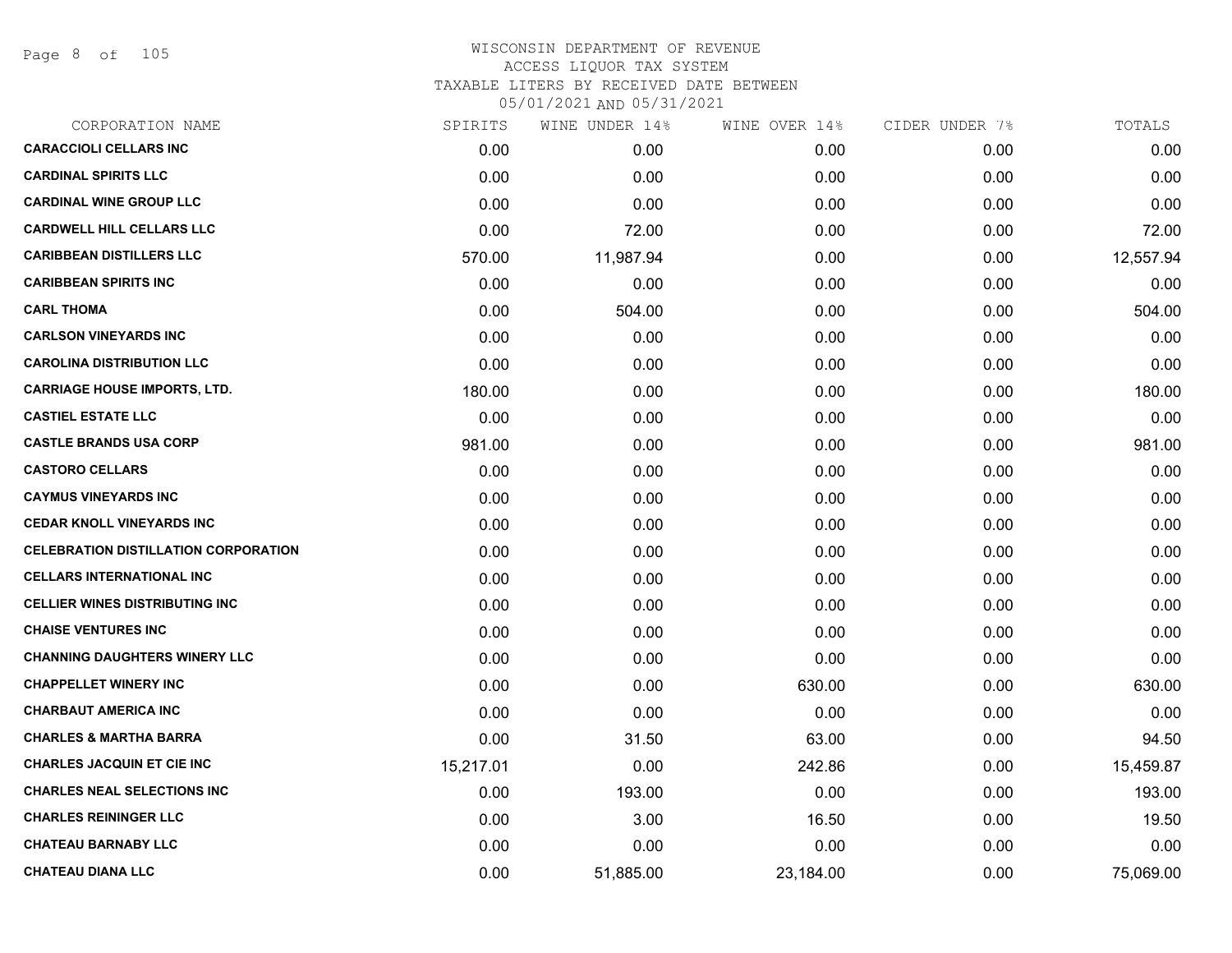## WISCONSIN DEPARTMENT OF REVENUE ACCESS LIQUOR TAX SYSTEM

TAXABLE LITERS BY RECEIVED DATE BETWEEN

| CORPORATION NAME                      | SPIRITS    | WINE UNDER 14% | WINE OVER 14% | CIDER UNDER 7% | TOTALS     |
|---------------------------------------|------------|----------------|---------------|----------------|------------|
| <b>CHATEAU OPERATIONS, LTD.</b>       | 0.00       | 0.00           | 0.00          | 0.00           | 0.00       |
| <b>CHATHAM IMPORTS INC</b>            | 2,700.00   | 126.00         | 0.00          | 0.00           | 2,826.00   |
| <b>CHEHALEM INC</b>                   | 0.00       | 1,134.00       | 0.00          | 0.00           | 1,134.00   |
| <b>CHICAGO DISTILLING COMPANY LLC</b> | 0.00       | 0.00           | 0.00          | 0.00           | 0.00       |
| <b>CHOYA UMESHU USA INC</b>           | 0.00       | 0.00           | 213.00        | 0.00           | 213.00     |
| <b>CHRISTOPHER F PITTENGER</b>        | 0.00       | 0.00           | 0.00          | 0.00           | 0.00       |
| <b>CHRISTOPHER FIGGINS</b>            | 0.00       | 0.00           | 0.00          | 0.00           | 0.00       |
| <b>CHRISTOPHER J BROCKWAY</b>         | 0.00       | 351.00         | 0.00          | 0.00           | 351.00     |
| <b>CHRISTOPHER MICHAEL WINES LLC</b>  | 0.00       | 252.00         | 0.00          | 0.00           | 252.00     |
| CIV (USA) INC                         | 0.00       | 8,370.00       | 0.00          | 0.00           | 8,370.00   |
| <b>CLAAR CELLARS LLC</b>              | 0.00       | 0.00           | 0.00          | 0.00           | 0.00       |
| <b>CLASSIC WINES INC</b>              | 0.00       | 0.00           | 0.00          | 0.00           | 0.00       |
| <b>CLASSICAL WINES FROM SPAIN LTD</b> | 0.00       | 0.00           | 0.00          | 0.00           | 0.00       |
| <b>CLENDENENLINDQUIST VINTNERS</b>    | 0.00       | 76.50          | 0.00          | 0.00           | 76.50      |
| <b>CLINE CELLARS INC</b>              | 0.00       | 648.00         | 3,577.50      | 0.00           | 4,225.50   |
| <b>CLINE SISTERS IMPORTS LLC</b>      | 0.00       | 189.00         | 0.00          | 0.00           | 189.00     |
| <b>CLOCK SHOP BEVERAGE LLC</b>        | 0.00       | 0.00           | 0.00          | 0.00           | 0.00       |
| <b>CLOS DU VAL WINE CO LTD</b>        | 0.00       | 63.00          | 180.00        | 0.00           | 243.00     |
| <b>CLOS LACHANCE WINES LLC</b>        | 0.00       | 126.00         | 153.00        | 0.00           | 279.00     |
| <b>CNS ENTERPRISES INC</b>            | 0.00       | 0.00           | 0.00          | 0.00           | 0.00       |
| <b>COCKERELL WINE CONSULTING LLC</b>  | 0.00       | 0.00           | 144.00        | 0.00           | 144.00     |
| <b>CODY T WRIGHT</b>                  | 0.00       | 0.00           | 0.00          | 0.00           | 0.00       |
| <b>CONSTELLATION BRANDS, INC.</b>     | 117,828.24 | 253,991.02     | 21,645.00     | 0.00           | 393,464.26 |
| <b>COOL HAND VINEYARDS LLC</b>        | 0.00       | 0.00           | 0.00          | 0.00           | 0.00       |
| <b>COPPER CANE LLC</b>                | 0.00       | 3,573.00       | 7,620.00      | 0.00           | 11,193.00  |
| <b>CORA IMPORTS LTD</b>               | 0.00       | 0.00           | 0.00          | 0.00           | 0.00       |
| <b>CORDELINA WINE COMPANY LLC</b>     | 0.00       | 0.00           | 0.00          | 0.00           | 0.00       |
| <b>CORK ALLIANCE INC</b>              | 0.00       | 540.00         | 0.00          | 0.00           | 540.00     |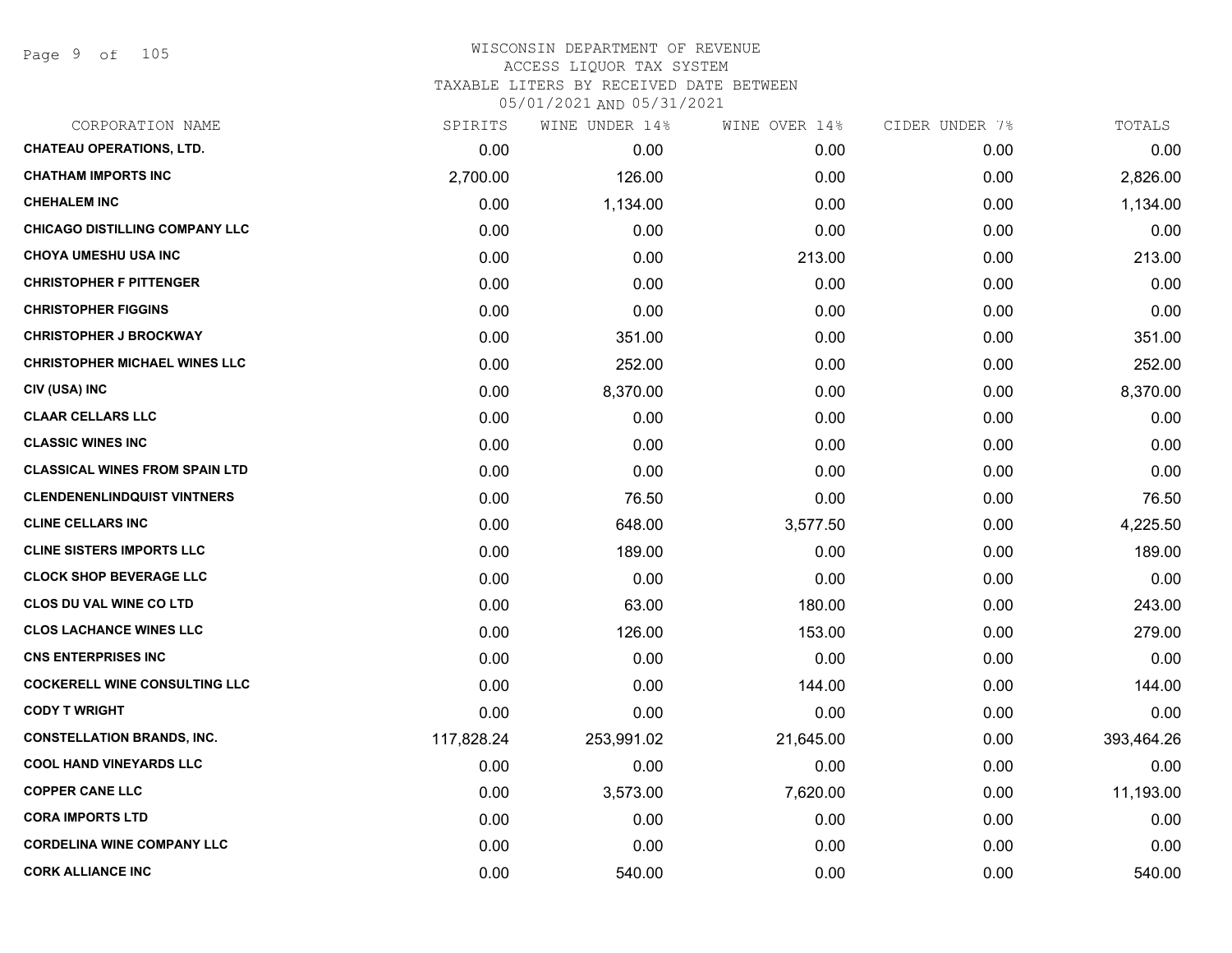| CORPORATION NAME                                   | SPIRITS | WINE UNDER 14% | WINE OVER 14% | CIDER UNDER 7% | TOTALS   |
|----------------------------------------------------|---------|----------------|---------------|----------------|----------|
| <b>CORNERSTONE CELLARS LLC</b>                     | 0.00    | 0.00           | 0.00          | 0.00           | 0.00     |
| <b>CORNERSTONE U.S. WINE IMPORTS INC</b>           | 0.00    | 0.00           | 0.00          | 0.00           | 0.00     |
| <b>CORY J MICHAL</b>                               | 0.00    | 0.00           | 0.00          | 0.00           | 0.00     |
| <b>COUNTRY HERITAGE WINERY &amp; VINEYARD INC.</b> | 0.00    | 0.00           | 0.00          | 0.00           | 0.00     |
| <b>COUNTRY SMOOTH SPIRITS, LLC</b>                 | 0.00    | 0.00           | 0.00          | 0.00           | 0.00     |
| <b>COUP DE FOUDRE LLC</b>                          | 0.00    | 0.00           | 0.00          | 0.00           | 0.00     |
| <b>COURAGEOUS INC</b>                              | 0.00    | 0.00           | 0.00          | 0.00           | 0.00     |
| <b>CRACOVIA BRANDS INC</b>                         | 0.00    | 0.00           | 0.00          | 0.00           | 0.00     |
| <b>CRAFTED ARTISAN MEADERY LLC</b>                 | 0.00    | 1,408.00       | 0.00          | 0.00           | 1,408.00 |
| <b>CRAIG S HANDLY</b>                              | 0.00    | 0.00           | 99.00         | 0.00           | 99.00    |
| <b>CREATIVE WINE CONCEPTS INC</b>                  | 0.00    | 0.00           | 0.00          | 0.00           | 0.00     |
| <b>CREW WINE COMPANY LLC</b>                       | 0.00    | 3,214.50       | 378.00        | 0.00           | 3,592.50 |
| <b>CRIBARI VINEYARDS INC</b>                       | 0.00    | 0.00           | 0.00          | 0.00           | 0.00     |
| <b>CRIMSON WINE GROUP LTD</b>                      | 0.00    | 0.00           | 0.00          | 0.00           | 0.00     |
| <b>CRISTOM VINEYARDS INC</b>                       | 0.00    | 0.00           | 0.00          | 0.00           | 0.00     |
| <b>CROWN POINT WINERY LLC</b>                      | 0.00    | 0.00           | 0.00          | 0.00           | 0.00     |
| <b>CRYSTAL RAIN DISTILLERY INC</b>                 | 0.00    | 0.00           | 0.00          | 0.00           | 0.00     |
| <b>CULT OF 8</b>                                   | 0.00    | 2,457.00       | 1,134.00      | 0.00           | 3,591.00 |
| <b>CUNAT PREMIUM VINEYARDS LLC</b>                 | 0.00    | 0.00           | 0.00          | 0.00           | 0.00     |
| <b>CUSHMAN WINERY CORPORATION</b>                  | 0.00    | 0.00           | 0.00          | 0.00           | 0.00     |
| <b>D &amp; D VINEYARDS INC</b>                     | 0.00    | 167.25         | 0.00          | 0.00           | 167.25   |
| <b>D MYERS LLC</b>                                 | 0.00    | 0.00           | 0.00          | 0.00           | 0.00     |
| <b>D&amp;V INTERNATIONAL INC</b>                   | 0.00    | 0.00           | 0.00          | 0.00           | 0.00     |
| <b>D.G.L. DISTRIBUTORS, INC</b>                    | 90.00   | 0.00           | 0.00          | 0.00           | 90.00    |
| <b>DAEDALUS CELLARS CO</b>                         | 0.00    | 0.00           | 0.00          | 0.00           | 0.00     |
| <b>DAN CAREY</b>                                   | 0.00    | 0.00           | 0.00          | 0.00           | 0.00     |
| <b>DANA ESTATES INC</b>                            | 0.00    | 0.00           | 0.00          | 0.00           | 0.00     |
| <b>DANCING COYOTE WINES</b>                        | 0.00    | 0.00           | 0.00          | 0.00           | 0.00     |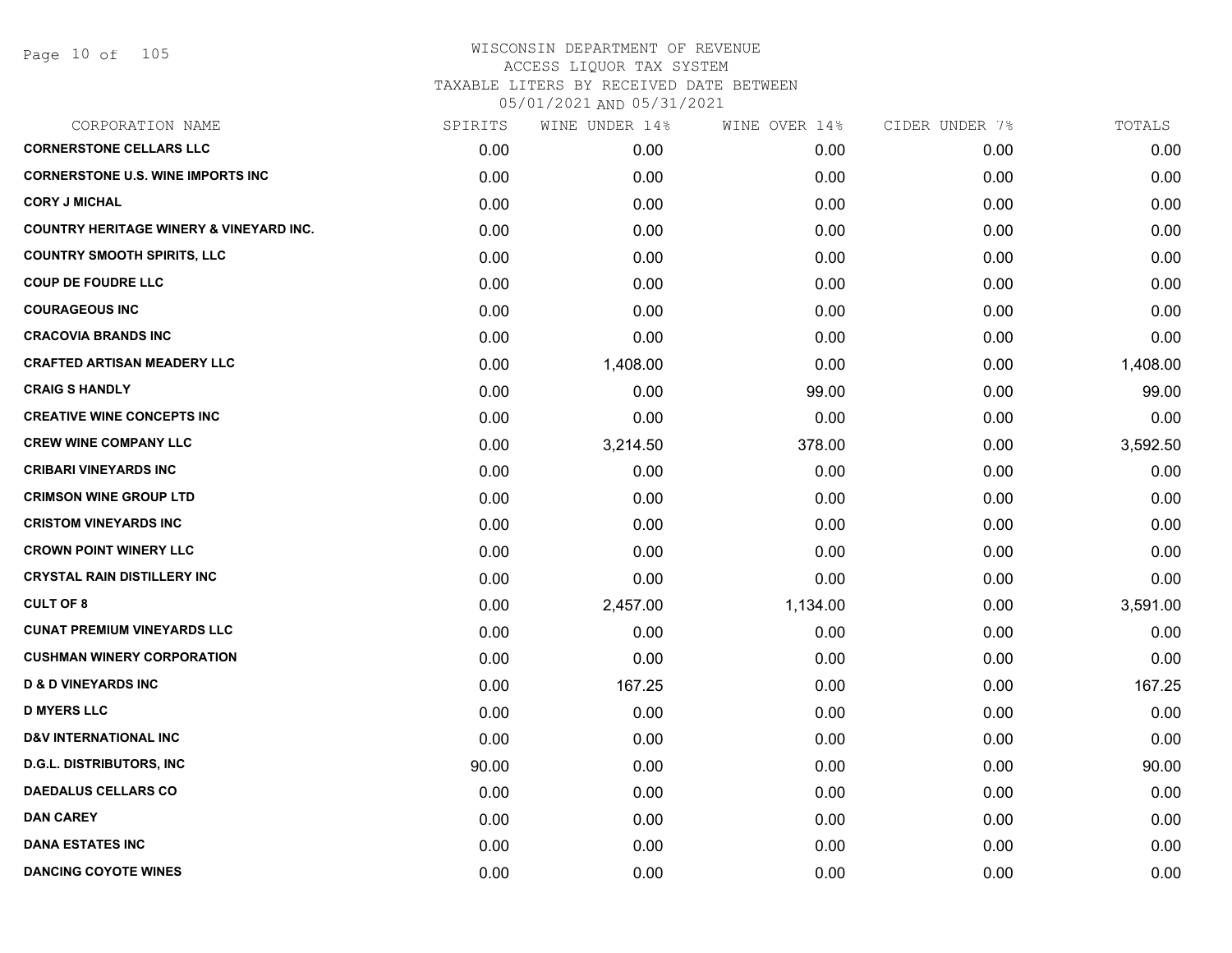Page 11 of 105

| CORPORATION NAME                        | SPIRITS  | WINE UNDER 14% | WINE OVER 14% | CIDER UNDER 7% | TOTALS     |
|-----------------------------------------|----------|----------------|---------------|----------------|------------|
| <b>DANICA PATRICK</b>                   | 0.00     | 0.00           | 0.00          | 0.00           | 0.00       |
| <b>DANIEL A LASNER</b>                  | 710.10   | 0.00           | 0.00          | 0.00           | 710.10     |
| <b>DANIEL KEEFE IV</b>                  | 0.00     | 0.00           | 0.00          | 0.00           | 0.00       |
| <b>DANIEL SCHOENFELD</b>                | 0.00     | 0.00           | 0.00          | 0.00           | 0.00       |
| <b>DANNY RAKOVIC</b>                    | 0.00     | 0.00           | 0.00          | 0.00           | 0.00       |
| <b>DAOU VINEYARDS LLC</b>               | 0.00     | 0.00           | 0.00          | 0.00           | 0.00       |
| <b>DAQUINO ITALIAN IMPORTING CO INC</b> | 0.00     | 0.00           | 0.00          | 0.00           | 0.00       |
| <b>DARIOUSH KHALEDI WINERY LLC</b>      | 0.00     | 0.00           | 0.00          | 0.00           | 0.00       |
| <b>DAVID ARTHUR VINEYARDS LLC</b>       | 0.00     | 0.00           | 0.00          | 0.00           | 0.00       |
| <b>DAVID B POTTER</b>                   | 0.00     | 0.00           | 0.00          | 0.00           | 0.00       |
| <b>DAVID BOWLER LLC</b>                 | 0.00     | 252.00         | 0.00          | 0.00           | 252.00     |
| <b>DAVID J ECKERT</b>                   | 0.00     | 0.00           | 0.00          | 0.00           | 0.00       |
| <b>DAVID JAMES LLC</b>                  | 0.00     | 0.00           | 0.00          | 0.00           | 0.00       |
| <b>DAVID L DENNIGMANN</b>               | 0.00     | 0.00           | 0.00          | 0.00           | 0.00       |
| <b>DAVID MEIER</b>                      | 0.00     | 0.00           | 0.00          | 0.00           | 0.00       |
| <b>DAVID N RAYNE</b>                    | 1,655.94 | 26,468.61      | 10,727.80     | 0.00           | 38,852.35  |
| <b>DAVID R BARNES</b>                   | 0.00     | 0.00           | 0.00          | 0.00           | 0.00       |
| <b>DAVOS BRANDS LLC</b>                 | 3,273.00 | 106.92         | 217.44        | 0.00           | 3,597.36   |
| DAYLIGHT WINE COMPANY LLC               | 0.00     | 0.00           | 0.00          | 0.00           | 0.00       |
| DE MAISON SELECTIONS INC                | 0.00     | 2,949.00       | 265.50        | 0.00           | 3,214.50   |
| <b>DEANNA BASTIANICH</b>                | 0.00     | 0.00           | 0.00          | 0.00           | 0.00       |
| <b>DEL RIO VINEYARDS LLC</b>            | 0.00     | 0.00           | 0.00          | 0.00           | 0.00       |
| <b>DELEGAT USA INC</b>                  | 0.00     | 2,349.00       | 0.00          | 0.00           | 2,349.00   |
| <b>DELICATO VINEYARDS INC</b>           | 0.00     | 218,166.00     | 75,291.00     | 0.00           | 293,457.00 |
| <b>DELILLE CELLARS LLC</b>              | 0.00     | 0.00           | 0.00          | 0.00           | 0.00       |
| <b>DELUXE WINE &amp; SPIRITS CO</b>     | 7.13     | 83.22          | 4.76          | 0.00           | 95.11      |
| <b>DEMERARA DISTILLERS (USA) INC</b>    | 0.00     | 0.00           | 0.00          | 0.00           | 0.00       |
| DEMETRIA VINEYARDS AND WINERY LLC       | 0.00     | 27.00          | 0.00          | 0.00           | 27.00      |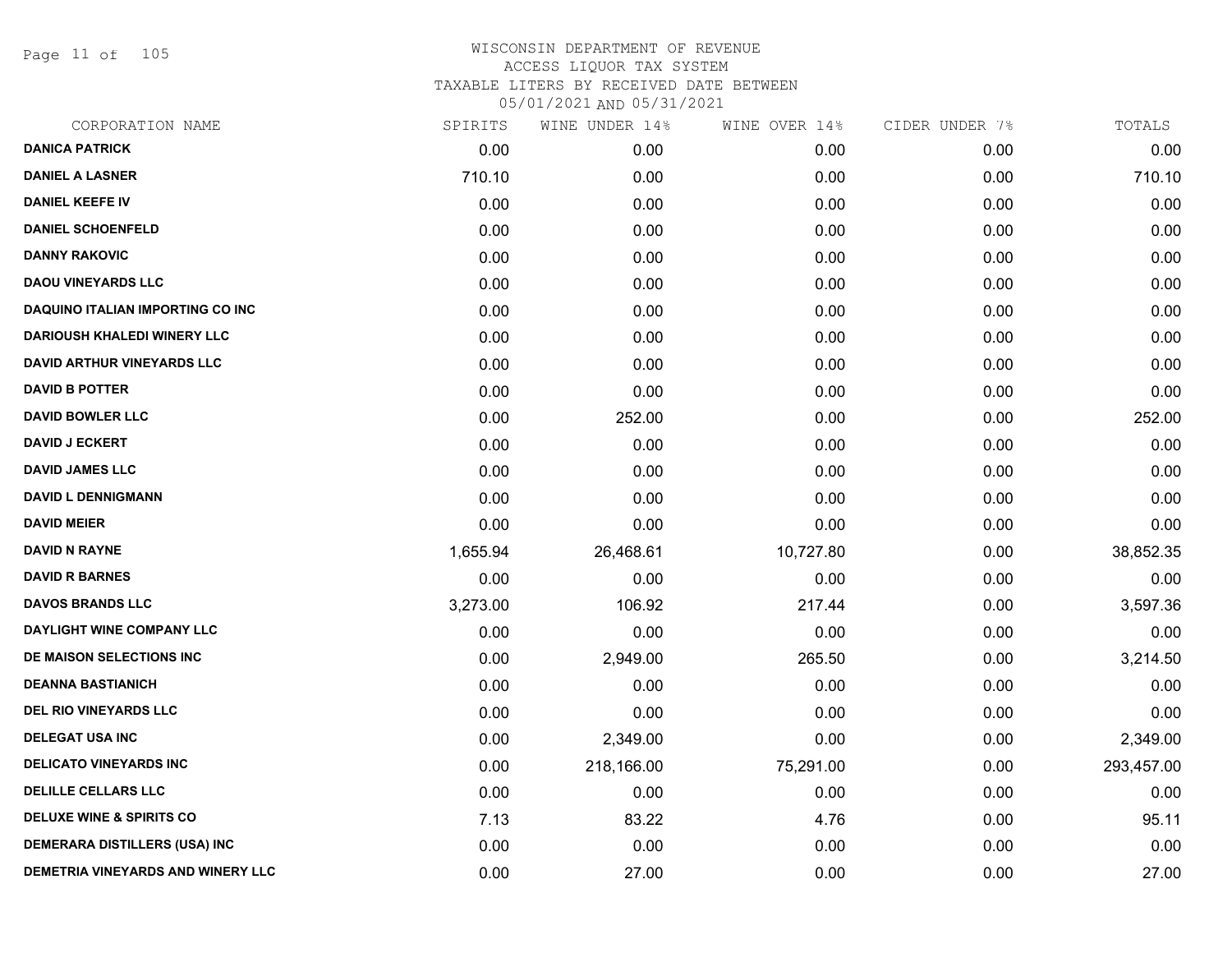Page 12 of 105

| CORPORATION NAME                                                         | SPIRITS    | WINE UNDER 14% | WINE OVER 14% | CIDER UNDER 7% | TOTALS     |
|--------------------------------------------------------------------------|------------|----------------|---------------|----------------|------------|
| <b>DEMON SPIRITS LLC</b>                                                 | 0.00       | 0.00           | 0.00          | 0.00           | 0.00       |
| <b>DENISON CELLARS LLC</b>                                               | 0.00       | 0.00           | 0.00          | 0.00           | 0.00       |
| <b>DENNIS ROBERT PATTON &amp; ANDREA BETH</b><br><b>SILVERSTEIN</b>      | 0.00       | 63.00          | 441.00        | 0.00           | 504.00     |
| <b>DERRICK C MANCINI</b>                                                 | 0.00       | 0.00           | 0.00          | 0.00           | 0.00       |
| <b>DESTILADOS DE MEXICO LLC</b>                                          | 0.00       | 0.00           | 0.00          | 0.00           | 0.00       |
| <b>DIAGEO AMERICAS, INC.</b>                                             | 813,927.90 | 0.00           | 0.00          | 0.00           | 813,927.90 |
| <b>DIAMOND IMPORTERS INC</b>                                             | 0.00       | 153.00         | 0.00          | 0.00           | 153.00     |
| <b>DISARONNO INTERNATIONAL LLC</b>                                       | 4,476.00   | 0.00           | 756.00        | 0.00           | 5,232.00   |
| <b>DISTILLED RESOURCES INCORPORATED</b>                                  | 4,106.64   | 0.00           | 0.00          | 0.00           | 4,106.64   |
| <b>DISTILLERS WAY, LLC</b>                                               | 0.00       | 0.00           | 0.00          | 0.00           | 0.00       |
| <b>DISTILLERY 291 INC</b>                                                | 0.00       | 0.00           | 0.00          | 0.00           | 0.00       |
| <b>DIVOT ENTERPRISES LLC</b>                                             | 0.00       | 0.00           | 0.00          | 0.00           | 0.00       |
| <b>DMK INCORPORATED</b>                                                  | 0.00       | 0.00           | 0.00          | 0.00           | 0.00       |
| <b>DOMACE VINO LLC</b>                                                   | 0.00       | 0.00           | 0.00          | 0.00           | 0.00       |
| <b>DOMAINE CO.</b>                                                       | 0.00       | 0.00           | 126.00        | 0.00           | 126.00     |
| DOMAINE DE LA TERRE ROUGE LTD                                            | 0.00       | 0.00           | 0.00          | 0.00           | 0.00       |
| <b>DOMAINE DE MARIA SOTER LLC</b>                                        | 0.00       | 378.00         | 0.00          | 0.00           | 378.00     |
| DOMAINE SERENE VINEYARDS & WINERY INC                                    | 0.00       | 0.00           | 162.00        | 0.00           | 162.00     |
| <b>DOMAINE ST GEORGE</b>                                                 | 0.00       | 1,161.00       | 378.00        | 0.00           | 1,539.00   |
| <b>DON SEBASTIANI &amp; SONS INTERNATIONAL WINE</b><br><b>NEGOCIANTS</b> | 0.00       | 1,638.00       | 126.00        | 0.00           | 1,764.00   |
| <b>DONALD ALDRIDGE</b>                                                   | 0.00       | 0.00           | 0.00          | 0.00           | 0.00       |
| DONATI FAMILY VINEYARD, INC                                              | 0.00       | 1,386.00       | 387.00        | 0.00           | 1,773.00   |
| <b>DOUBLE DIAMOND DISTILLERY LLC</b>                                     | 0.00       | 0.00           | 0.00          | 0.00           | 0.00       |
| <b>DOUBLE DOWN SPIRITS LLC</b>                                           | 112.50     | 0.00           | 0.00          | 0.00           | 112.50     |
| <b>DOWNEAST CIDER HOUSE, LLC</b>                                         | 0.00       | 0.00           | 0.00          | 5,178.19       | 5,178.19   |
| <b>DOYNA LTD</b>                                                         | 0.00       | 0.00           | 0.00          | 0.00           | 0.00       |
| <b>DRAKE MAKES WINE, INC.</b>                                            | 0.00       | 0.00           | 0.00          | 0.00           | 0.00       |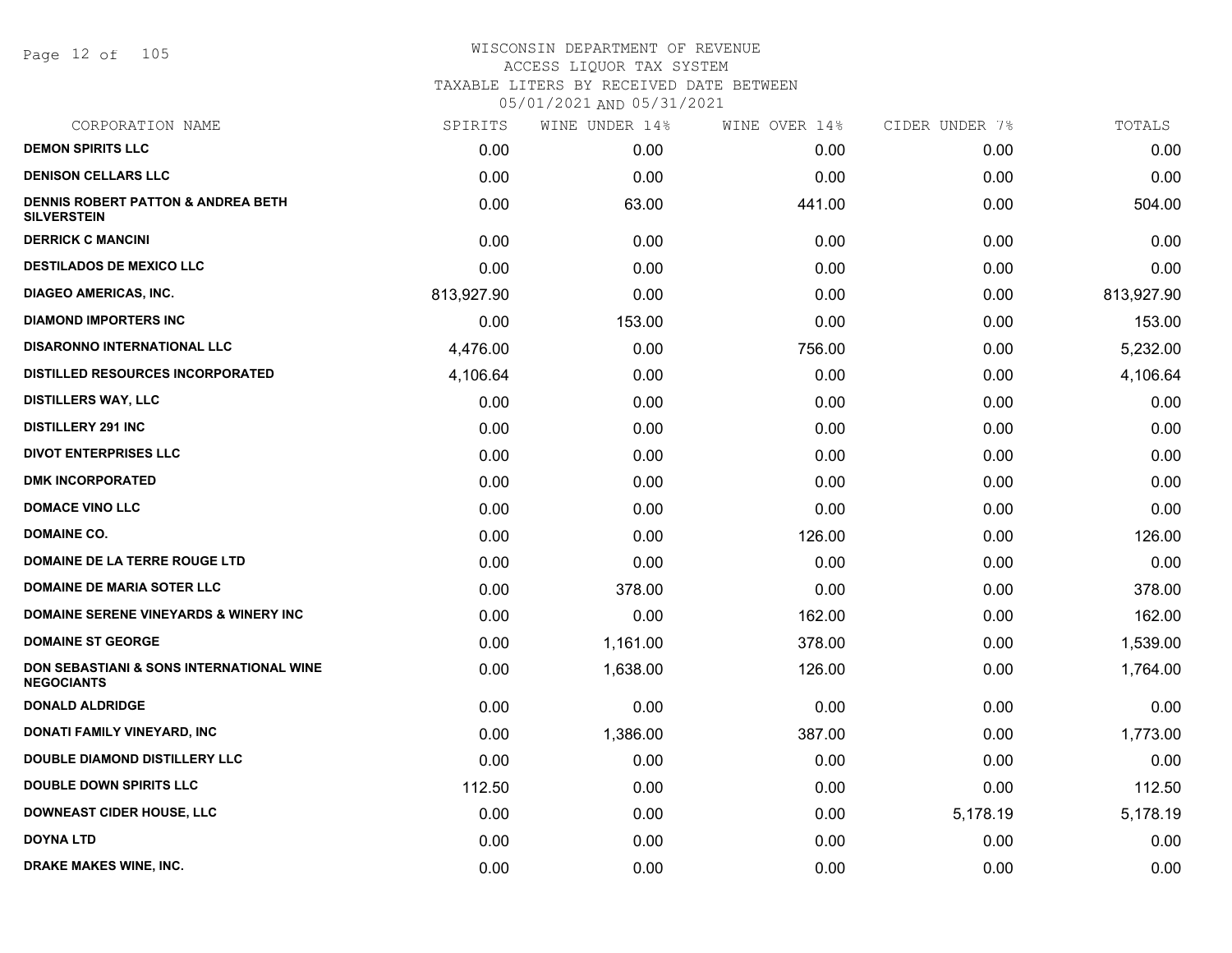Page 13 of 105

## WISCONSIN DEPARTMENT OF REVENUE ACCESS LIQUOR TAX SYSTEM

TAXABLE LITERS BY RECEIVED DATE BETWEEN

| CORPORATION NAME                               | SPIRITS    | WINE UNDER 14% | WINE OVER 14% | CIDER UNDER 7% | TOTALS       |
|------------------------------------------------|------------|----------------|---------------|----------------|--------------|
| <b>DREYER WINE LLC</b>                         | 0.00       | 0.00           | 63.00         | 0.00           | 63.00        |
| <b>DREYFUS ASHBY INC</b>                       | 0.00       | 1,665.00       | 155.25        | 0.00           | 1,820.25     |
| <b>DRG IMPORTS LLC</b>                         | 0.00       | 0.00           | 0.00          | 0.00           | 0.00         |
| DRUM CIRCLE DISTILLING LLC                     | 0.00       | 0.00           | 0.00          | 0.00           | 0.00         |
| DRY CREEK VINEYARD INC                         | 0.00       | 1,638.00       | 801.00        | 0.00           | 2,439.00     |
| DRY FLY DISTILLING INC                         | 473.14     | 0.00           | 0.00          | 0.00           | 473.14       |
| <b>DUCKHORN WINE COMPANY</b>                   | 0.00       | 15,279.00      | 2,574.00      | 0.00           | 17,853.00    |
| <b>DUGGANS DISTILLERS PRODUCTS CORPORATION</b> | 450.00     | 0.00           | 0.00          | 0.00           | 450.00       |
| <b>DULUTH CIDER LLC</b>                        | 0.00       | 0.00           | 0.00          | 1,603.12       | 1,603.12     |
| <b>DUMOL WINERY LLC</b>                        | 0.00       | 0.00           | 0.00          | 0.00           | 0.00         |
| <b>DUNHAM CELLARS LLC</b>                      | 0.00       | 0.00           | 0.00          | 0.00           | 0.00         |
| <b>DUNN VINEYARDS LLC</b>                      | 0.00       | 0.00           | 0.00          | 0.00           | 0.00         |
| <b>DUVEL MOORTGAT USA LTD</b>                  | 0.00       | 0.00           | 0.00          | 425.86         | 425.86       |
| <b>DV SPIRITS LLC</b>                          | 0.00       | 1,728.00       | 0.00          | 0.00           | 1,728.00     |
| <b>E &amp; J GALLO WINERY</b>                  | 322,031.90 | 1,148,273.67   | 26,897.47     | 0.00           | 1,497,203.04 |
| <b>EAGLE EYE IMPORTS LLC</b>                   | 0.00       | 270.00         | 0.00          | 0.00           | 270.00       |
| <b>EAGLES LANDING WINERY LLC</b>               | 0.00       | 726.00         | 0.00          | 0.00           | 726.00       |
| <b>EASLEY ENTERPRISES INC.</b>                 | 0.00       | 0.00           | 0.00          | 0.00           | 0.00         |
| <b>EASTERN LIQUORS USA INC</b>                 | 0.00       | 0.00           | 0.00          | 0.00           | 0.00         |
| <b>EBERLE WINERY LP</b>                        | 0.00       | 0.00           | 0.00          | 0.00           | 0.00         |
| <b>ECLIPSE ASSETS LLC</b>                      | 0.00       | 0.00           | 0.00          | 0.00           | 0.00         |
| <b>ECOSUR GROUP LLC</b>                        | 0.00       | 0.00           | 0.00          | 0.00           | 0.00         |
| <b>EGGHEAD TOO, LLC</b>                        | 450.01     | 0.00           | 0.00          | 0.00           | 450.01       |
| EHREN JORDAN WINE CELLARS LLC                  | 0.00       | 0.00           | 63.00         | 0.00           | 63.00        |
| <b>EIGHT BOTTLES LLC</b>                       | 0.00       | 0.00           | 0.00          | 0.00           | 0.00         |
| <b>ELK COVE VINEYARDS INC</b>                  | 0.00       | 0.00           | 0.00          | 0.00           | 0.00         |
| <b>ELLEN FORREST</b>                           | 0.00       | 0.00           | 0.00          | 0.00           | 0.00         |
| <b>ELV-OREGON LLC</b>                          | 0.00       | 0.00           | 0.00          | 0.00           | 0.00         |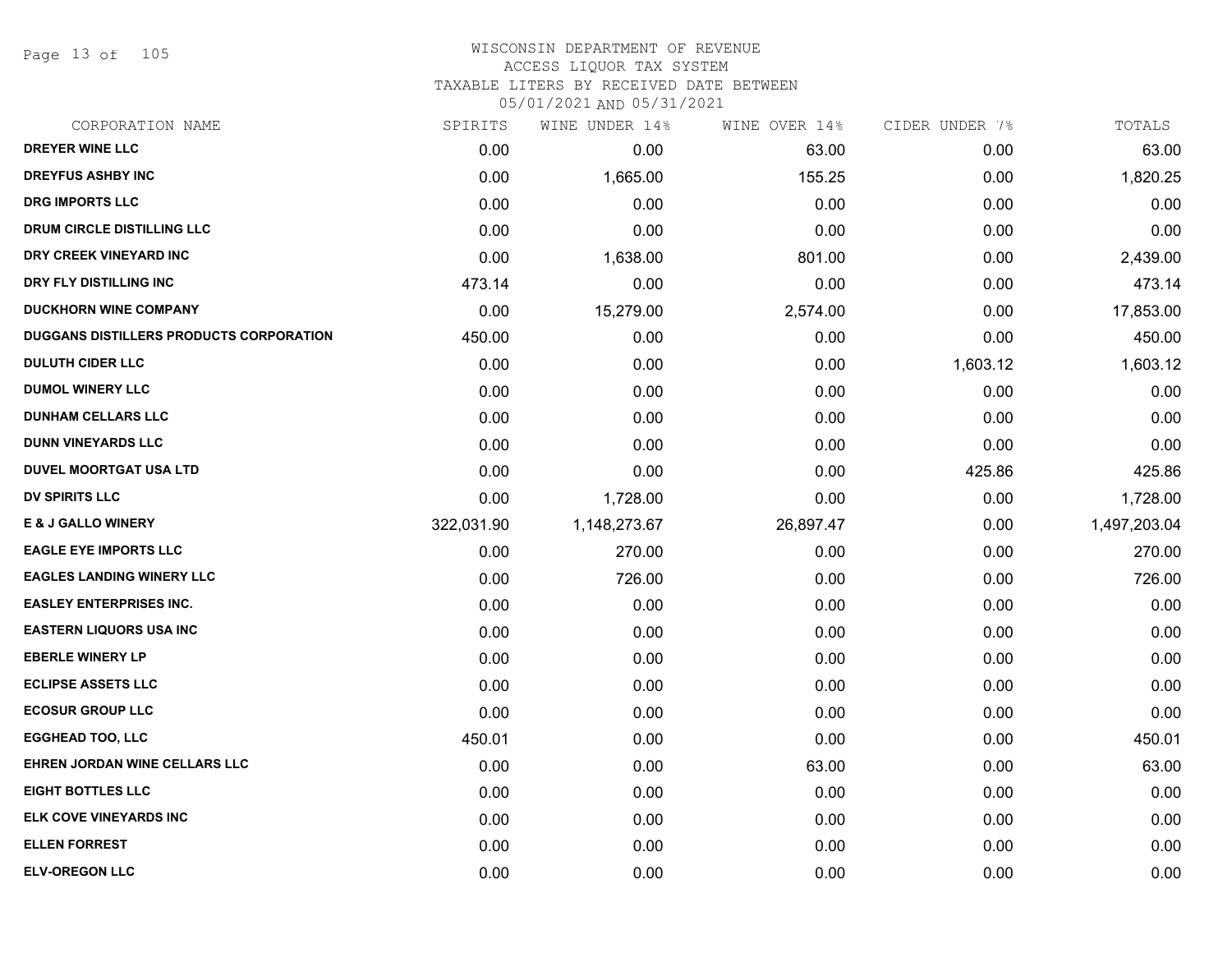Page 14 of 105

| CORPORATION NAME                            | SPIRITS | WINE UNDER 14% | WINE OVER 14% | CIDER UNDER 7% | TOTALS     |
|---------------------------------------------|---------|----------------|---------------|----------------|------------|
| <b>EMCO CHEMICAL DISTRIBUTORS, INC.</b>     | 0.00    | 0.00           | 0.00          | 0.00           | 0.00       |
| <b>EMILIO GUGLIELMO WINERY INC</b>          | 0.00    | 0.00           | 0.00          | 0.00           | 0.00       |
| <b>EMPSON USA INC</b>                       | 0.00    | 10,862.50      | 0.00          | 0.00           | 10,862.50  |
| <b>ENOS VINEYARDS INC</b>                   | 0.00    | 0.00           | 0.00          | 0.00           | 0.00       |
| <b>ENOTEC IMPORTS INC</b>                   | 0.00    | 1,350.00       | 144.00        | 0.00           | 1,494.00   |
| <b>ENOVATION BRANDS INC</b>                 | 0.00    | 544.50         | 0.00          | 0.00           | 544.50     |
| <b>ENTENTE SPIRITS LLC</b>                  | 0.00    | 233.50         | 0.00          | 0.00           | 233.50     |
| <b>EOLA HILLS WINE CELLARS INC</b>          | 0.00    | 819.00         | 0.00          | 0.00           | 819.00     |
| <b>EPICUREAN WINES LLC</b>                  | 0.00    | 126.00         | 0.00          | 0.00           | 126.00     |
| <b>ERIC FLANAGAN</b>                        | 0.00    | 0.00           | 0.00          | 0.00           | 0.00       |
| <b>ERIC TRUMP WINE MANUFACTURING LLC</b>    | 0.00    | 0.00           | 0.00          | 0.00           | 0.00       |
| <b>ESSER WINES LLC</b>                      | 0.00    | 0.00           | 0.00          | 0.00           | 0.00       |
| <b>EVAKI INC</b>                            | 0.00    | 0.00           | 0.00          | 0.00           | 0.00       |
| <b>EVATON INC</b>                           | 148.50  | 4,320.00       | 342.00        | 0.00           | 4,810.50   |
| EVESHAM WOOD VINEYARD AND WINERY LLC        | 0.00    | 0.00           | 0.00          | 0.00           | 0.00       |
| <b>EXPERIENCE WINES LLC</b>                 | 0.00    | 252.00         | 0.00          | 0.00           | 252.00     |
| <b>FL NAVARRO LIMITED</b>                   | 0.00    | 0.00           | 0.00          | 0.00           | 0.00       |
| <b>F&amp;F FINE WINES INTERNATIONAL INC</b> | 0.00    | 17,923.50      | 36.00         | 0.00           | 17,959.50  |
| F.X. MAGNER SELECTIONS, INC.                | 0.00    | 567.00         | 31.50         | 0.00           | 598.50     |
| <b>FAMILY &amp; FARMERS LLC</b>             | 0.00    | 0.00           | 0.00          | 0.00           | 0.00       |
| <b>FAMOUS BRANDS LLC</b>                    | 0.00    | 0.00           | 0.00          | 0.00           | 0.00       |
| <b>FANTIS IMPORTS INC</b>                   | 0.00    | 0.00           | 0.00          | 0.00           | 0.00       |
| <b>FAR NORTH SPIRITS INC</b>                | 0.00    | 0.00           | 0.00          | 0.00           | 0.00       |
| <b>FASEL SHENSTONE LLC</b>                  | 12.00   | 0.00           | 282.00        | 0.00           | 294.00     |
| FELIX SOLIS AVANTIS USA INC                 | 0.00    | 0.00           | 0.00          | 0.00           | 0.00       |
| <b>FERMENTED SCIENCES II INC</b>            | 0.00    | 12,659.93      | 0.00          | 0.00           | 12,659.93  |
| <b>FETZER VINEYARDS</b>                     | 144.00  | 30,539.52      | 2,997.00      | 0.00           | 33,680.52  |
| <b>FIFTH GENERATION INC</b>                 | 0.00    | 0.00           | 0.00          | 360,942.00     | 360,942.00 |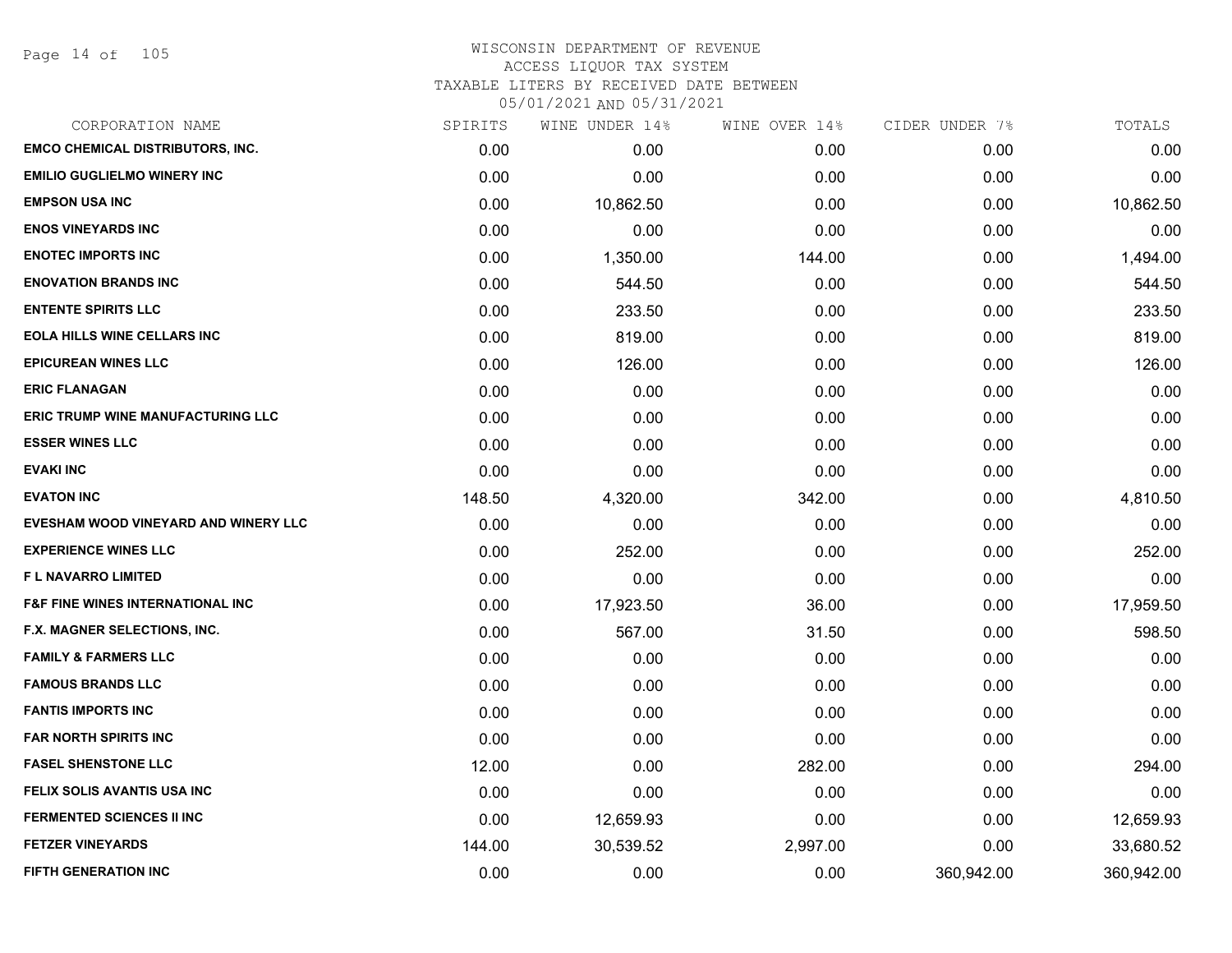Page 15 of 105

| SPIRITS  | WINE UNDER 14% | WINE OVER 14% | CIDER UNDER 7% | TOTALS    |
|----------|----------------|---------------|----------------|-----------|
| 0.00     | 0.00           | 0.00          | 0.00           | 0.00      |
| 974.70   | 0.00           | 0.00          | 0.00           | 974.70    |
| 0.00     | 0.00           | 0.00          | 0.00           | 0.00      |
| 0.00     | 0.00           | 0.00          | 0.00           | 0.00      |
| 0.00     | 0.00           | 0.00          | 0.00           | 0.00      |
| 0.00     | 0.00           | 2,970.00      | 0.00           | 2,970.00  |
| 0.00     | 0.00           | 0.00          | 0.00           | 0.00      |
| 0.00     | 0.00           | 0.00          | 0.00           | 0.00      |
| 0.00     | 0.00           | 54.00         | 0.00           | 54.00     |
| 0.00     | 597.00         | 0.00          | 0.00           | 597.00    |
| 0.00     | 11.25          | 1,710.00      | 0.00           | 1,721.25  |
| 45.00    | 0.00           | 0.00          | 0.00           | 45.00     |
| 13.50    | 5,692.50       | 5,035.50      | 0.00           | 10,741.50 |
| 0.00     | 3,257.69       | 666.00        | 0.00           | 3,923.69  |
| 0.00     | 0.00           | 0.00          | 0.00           | 0.00      |
| 0.00     | 0.00           | 126.00        | 0.00           | 126.00    |
| 0.00     | 0.00           | 0.00          | 0.00           | 0.00      |
| 0.00     | 0.00           | 0.00          | 11,077.51      | 11,077.51 |
| 5,508.00 | 0.00           | 0.00          | 0.00           | 5,508.00  |
| 0.00     | 0.00           | 0.00          | 0.00           | 0.00      |
| 0.00     | 0.00           | 0.00          | 0.00           | 0.00      |
| 0.00     | 2,646.00       | 0.00          | 0.00           | 2,646.00  |
| 0.00     | 0.00           | 2,214.00      | 0.00           | 2,214.00  |
| 4,755.00 | 0.00           | 0.00          | 0.00           | 4,755.00  |
| 0.00     | 0.00           | 0.00          | 0.00           | 0.00      |
| 0.00     | 0.00           | 81.00         | 0.00           | 81.00     |
| 252.00   | 33,326.05      | 315.00        | 0.00           | 33,893.05 |
| 0.00     | 0.00           | 0.00          | 0.00           | 0.00      |
|          |                |               |                |           |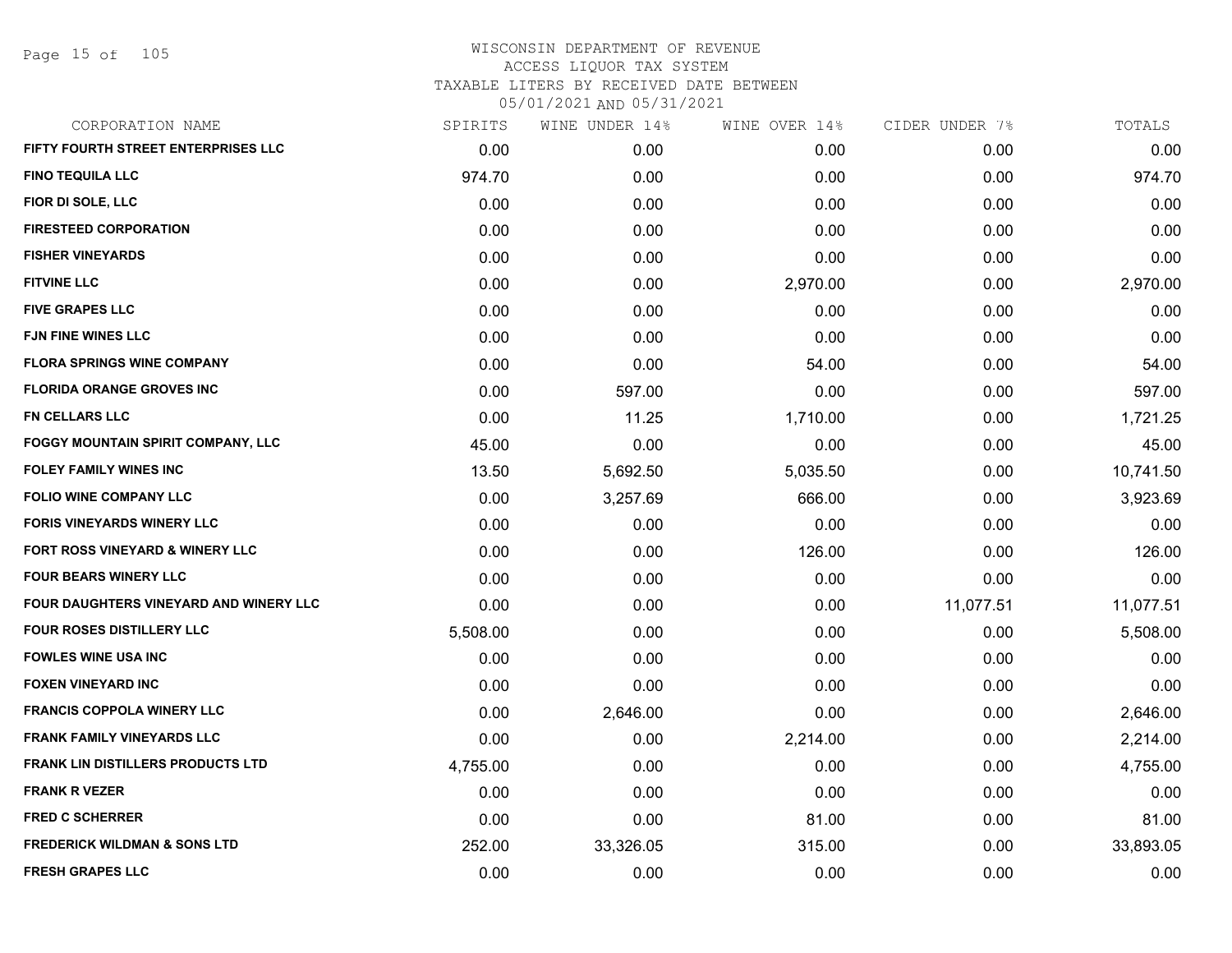Page 16 of 105

#### WISCONSIN DEPARTMENT OF REVENUE ACCESS LIQUOR TAX SYSTEM

#### TAXABLE LITERS BY RECEIVED DATE BETWEEN

| CORPORATION NAME                                | SPIRITS  | WINE UNDER 14% | WINE OVER 14% | CIDER UNDER 7% | TOTALS   |
|-------------------------------------------------|----------|----------------|---------------|----------------|----------|
| <b>FREY VINEYARDS LTD</b>                       | 0.00     | 6,048.00       | 0.00          | 0.00           | 6,048.00 |
| <b>FRITZ CELLARS INC</b>                        | 0.00     | 0.00           | 0.00          | 0.00           | 0.00     |
| <b>FROGS LEAP WINERY</b>                        | 0.00     | 288.00         | 252.00        | 0.00           | 540.00   |
| <b>FRUIT OF THE VINES INC</b>                   | 0.00     | 366.04         | 0.00          | 0.00           | 366.04   |
| FULL THROTTLE SLOON SHINE LLC                   | 499.50   | 0.00           | 0.00          | 0.00           | 499.50   |
| <b>FULLERTON WINES, INC</b>                     | 0.00     | 0.00           | 0.00          | 0.00           | 0.00     |
| <b>FULTON STREET BREWERY LLC</b>                | 0.00     | 0.00           | 0.00          | 0.00           | 0.00     |
| <b>G K SKAGGS INC</b>                           | 0.00     | 0.00           | 0.00          | 0.00           | 0.00     |
| G.S.W.C. INC.                                   | 387.00   | 0.00           | 1,143.00      | 0.00           | 1,530.00 |
| <b>GALENA AVIATION, LLC</b>                     | 0.00     | 0.00           | 0.00          | 0.00           | 0.00     |
| <b>GAMBA VINEYARDS AND WINERY LLC</b>           | 0.00     | 0.00           | 0.00          | 0.00           | 0.00     |
| <b>GAMBLE FAMILY VINEYARDS LLC</b>              | 0.00     | 0.00           | 0.00          | 0.00           | 0.00     |
| <b>GEORGE BOZIC JR</b>                          | 1,351.50 | 210.00         | 0.00          | 0.00           | 1,561.50 |
| <b>GEORGIAN HOUSE OF GREATER WASHINGTON LLC</b> | 0.00     | 571.50         | 0.00          | 0.00           | 571.50   |
| <b>GF WINES LLC</b>                             | 0.00     | 0.00           | 0.00          | 0.00           | 0.00     |
| <b>GH HOLDINGS LP</b>                           | 0.00     | 0.00           | 0.00          | 0.00           | 0.00     |
| <b>GIBSON WINE COMPANY</b>                      | 0.00     | 0.00           | 0.00          | 0.00           | 0.00     |
| <b>GILBERT CELLARS LLC</b>                      | 0.00     | 0.00           | 0.00          | 0.00           | 0.00     |
| <b>GILDARDO PARTIDA LLC</b>                     | 0.00     | 0.00           | 0.00          | 0.00           | 0.00     |
| <b>GLOBAL BEVERAGE TEAM, LLC</b>                | 931.50   | 0.00           | 0.00          | 0.00           | 931.50   |
| <b>GLOBAL SPIRITS USA LLC</b>                   | 4,170.00 | 0.00           | 0.00          | 0.00           | 4,170.00 |
| <b>GLOBAL VINEYARD IMPORTERS INC</b>            | 0.00     | 217.50         | 0.00          | 0.00           | 217.50   |
| <b>GLUNZ FAMILY WINERY &amp; CELLARS INC</b>    | 0.00     | 0.00           | 0.00          | 0.00           | 0.00     |
| <b>GNEKOW FAMILY WINERY LLC</b>                 | 0.00     | 0.00           | 1,134.00      | 0.00           | 1,134.00 |
| <b>GOAMERICAGO BEVERAGES LLC</b>                | 666.00   | 0.00           | 0.00          | 0.00           | 666.00   |
| <b>GOLDSCHMIDT VINEYARDS LLC</b>                | 0.00     | 657.00         | 2,142.00      | 0.00           | 2,799.00 |
| <b>GOOSE RIDGE LLC</b>                          | 0.00     | 1,452.00       | 0.00          | 0.00           | 1,452.00 |
| <b>GORDON BROTHERS CELLARS INC</b>              | 0.00     | 0.00           | 0.00          | 0.00           | 0.00     |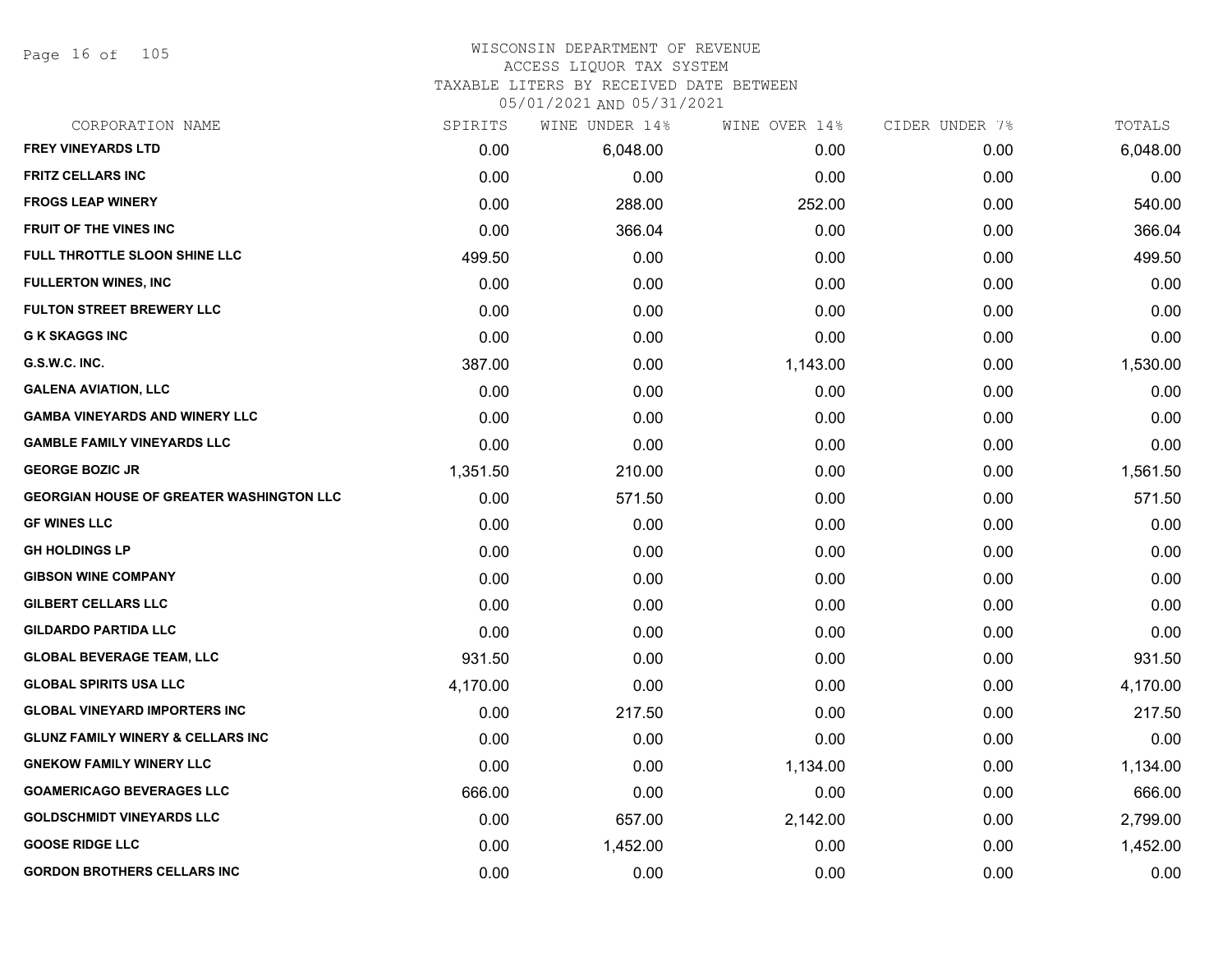Page 17 of 105

#### WISCONSIN DEPARTMENT OF REVENUE ACCESS LIQUOR TAX SYSTEM TAXABLE LITERS BY RECEIVED DATE BETWEEN

| CORPORATION NAME                           | SPIRITS | WINE UNDER 14% | WINE OVER 14% | CIDER UNDER 7% | TOTALS   |
|--------------------------------------------|---------|----------------|---------------|----------------|----------|
| <b>GRAPE EXPECTATIONS, INC</b>             | 0.00    | 1,251.00       | 0.00          | 0.00           | 1,251.00 |
| <b>GRAPE VISIONS LLC</b>                   | 0.00    | 0.00           | 0.00          | 0.00           | 0.00     |
| <b>GRAPES &amp; BARLEY LLC</b>             | 0.00    | 0.00           | 0.00          | 0.00           | 0.00     |
| <b>GRAPES OF SPAIN INC</b>                 | 0.00    | 0.00           | 0.00          | 0.00           | 0.00     |
| <b>GRAPESEED WINE FUND LLC</b>             | 0.00    | 0.00           | 0.00          | 0.00           | 0.00     |
| <b>GRATON SPIRITS COMPANY LLC</b>          | 441.00  | 0.00           | 0.00          | 0.00           | 441.00   |
| <b>GRAY DUCK SPIRITS LLC</b>               | 0.00    | 0.00           | 0.00          | 0.00           | 0.00     |
| <b>GREENFIELD GLOBAL USA INC</b>           | 0.00    | 0.00           | 0.00          | 0.00           | 0.00     |
| <b>GREG &amp; GREG INC</b>                 | 0.00    | 0.00           | 126.00        | 0.00           | 126.00   |
| <b>GREG &amp; PAM HARRINGTON WINES LLC</b> | 0.00    | 0.00           | 0.00          | 0.00           | 0.00     |
| <b>GREGORY EDWARD GRAZIANO</b>             | 0.00    | 0.00           | 0.00          | 0.00           | 0.00     |
| <b>GREGORY F BUONOCORE</b>                 | 504.00  | 0.00           | 0.00          | 0.00           | 504.00   |
| <b>GRGICH HILLS CELLAR</b>                 | 0.00    | 189.00         | 792.00        | 0.00           | 981.00   |
| <b>GRIEB OPTIMAL WINECRAFTING LLC</b>      | 0.00    | 0.00           | 0.00          | 0.00           | 0.00     |
| <b>GROTH VINEYARDS &amp; WINERY LLC</b>    | 0.00    | 504.00         | 1,008.00      | 0.00           | 1,512.00 |
| <b>GUARACHI WINE PARTNERS INC</b>          | 0.00    | 810.00         | 270.00        | 0.00           | 1,080.00 |
| <b>GUILLAUME LACHETEAU</b>                 | 0.00    | 990.00         | 0.00          | 0.00           | 990.00   |
| <b>H ERIK ZETTERSTROM</b>                  | 0.00    | 252.00         | 0.00          | 0.00           | 252.00   |
| <b>H2 VINO LLC</b>                         | 0.00    | 0.00           | 0.00          | 0.00           | 0.00     |
| <b>HAAS BROTHERS INC</b>                   | 0.00    | 0.00           | 0.00          | 0.00           | 0.00     |
| <b>HAHN ESTATE</b>                         | 0.00    | 0.00           | 0.00          | 0.00           | 0.00     |
| <b>HALBY MARKETING INC</b>                 | 0.00    | 177.00         | 0.00          | 0.00           | 177.00   |
| <b>HALCYON SYNDICATE LTD LLC</b>           | 0.00    | 0.00           | 0.00          | 0.00           | 0.00     |
| <b>HALL WINES LLC</b>                      | 0.00    | 0.00           | 265.50        | 0.00           | 265.50   |
| <b>HAMEL FAMILY WINES LLC</b>              | 0.00    | 54.00          | 144.00        | 0.00           | 198.00   |
| <b>HAND PICKED SELECTIONS INC</b>          | 0.00    | 1,917.00       | 126.00        | 0.00           | 2,043.00 |
| <b>HANSJOERG WYSS</b>                      | 0.00    | 0.00           | 0.00          | 0.00           | 0.00     |
| <b>HARLAN ESTATE WINERY INC</b>            | 0.00    | 0.00           | 0.00          | 0.00           | 0.00     |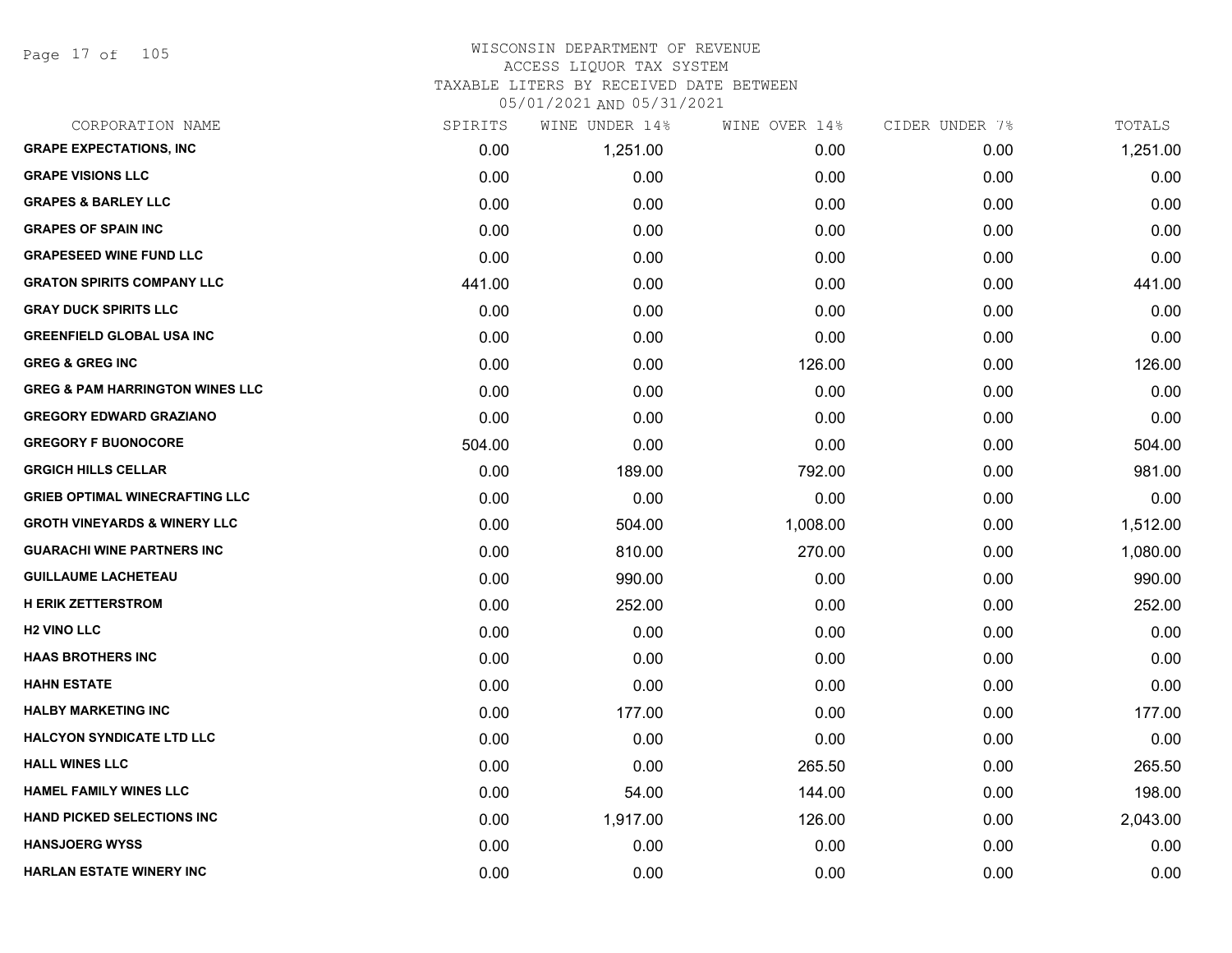Page 18 of 105

| CORPORATION NAME                       | SPIRITS    | WINE UNDER 14% | WINE OVER 14% | CIDER UNDER 7% | TOTALS     |
|----------------------------------------|------------|----------------|---------------|----------------|------------|
| <b>HARRIS &amp; HARRIS</b>             | 0.00       | 0.00           | 0.00          | 0.00           | 0.00       |
| <b>HARTFORD JACKSON LLC</b>            | 0.00       | 0.00           | 0.00          | 0.00           | 0.00       |
| <b>HAWAII SEA SPIRITS LLC</b>          | 384.00     | 0.00           | 0.00          | 0.00           | 384.00     |
| <b>HDD LLC</b>                         | 0.00       | 0.00           | 0.00          | 0.00           | 0.00       |
| <b>HEARTLAND DISTILLERS LLC</b>        | 0.00       | 0.00           | 0.00          | 0.00           | 0.00       |
| <b>HEAVEN HILL SALES CO.</b>           | 380,963.40 | 0.00           | 2,124.00      | 0.00           | 383,087.40 |
| <b>HEAVENLY SPIRITS LLC</b>            | 0.00       | 0.00           | 0.00          | 0.00           | 0.00       |
| <b>HEINEKEN USA INCORPORATED</b>       | 0.00       | 0.00           | 0.00          | 9,795.00       | 9,795.00   |
| <b>HEITZ WINE CELLARS</b>              | 0.00       | 0.00           | 22.50         | 0.00           | 22.50      |
| <b>HEMINGWAY RUM COMPANY LLC</b>       | 0.00       | 0.00           | 0.00          | 0.00           | 0.00       |
| <b>HEMISPHERE WINE COMPANY INC</b>     | 0.00       | 0.00           | 0.00          | 0.00           | 0.00       |
| <b>HEMISPHERES LLC</b>                 | 0.00       | 0.00           | 0.00          | 0.00           | 0.00       |
| <b>HENRIOT INC</b>                     | 0.00       | 391.50         | 0.00          | 0.00           | 391.50     |
| <b>HENRY BELMONTE</b>                  | 0.00       | 40.50          | 0.00          | 0.00           | 40.50      |
| <b>HENRY CORNELL</b>                   | 0.00       | 0.00           | 0.00          | 0.00           | 0.00       |
| <b>HENRY L LAW</b>                     | 0.00       | 0.00           | 0.00          | 0.00           | 0.00       |
| <b>HENRY STEELE IMPORTS LLC</b>        | 0.00       | 0.00           | 0.00          | 0.00           | 0.00       |
| <b>HERITAGE DISTILLING COMPANY INC</b> | 0.00       | 0.00           | 0.00          | 0.00           | 0.00       |
| <b>HERITAGE WINE CELLARS LTD</b>       | 0.00       | 540.02         | 0.00          | 0.00           | 540.02     |
| <b>HERMAN STORY WINES INC</b>          | 0.00       | 0.00           | 162.00        | 0.00           | 162.00     |
| <b>HERON WINES INC</b>                 | 0.00       | 0.00           | 0.00          | 0.00           | 0.00       |
| <b>HIDALGO IMPORTS LLC</b>             | 0.00       | 0.00           | 2,520.00      | 0.00           | 2,520.00   |
| HIDDEN RIDGE VINEYARD LLC              | 0.00       | 0.00           | 0.00          | 0.00           | 0.00       |
| <b>HILL ESTATES INC</b>                | 0.00       | 0.00           | 0.00          | 0.00           | 0.00       |
| <b>HIRSCH WINERY LLC</b>               | 0.00       | 0.00           | 0.00          | 0.00           | 0.00       |
| HONIG VINEYARD AND WINERY LLC          | 0.00       | 270.00         | 0.00          | 0.00           | 270.00     |
| <b>HOOD RIVER DISTILLERS INC</b>       | 2,434.50   | 0.00           | 0.00          | 0.00           | 2,434.50   |
| <b>HOPE WINE LLC</b>                   | 0.00       | 2,286.00       | 1,260.00      | 0.00           | 3,546.00   |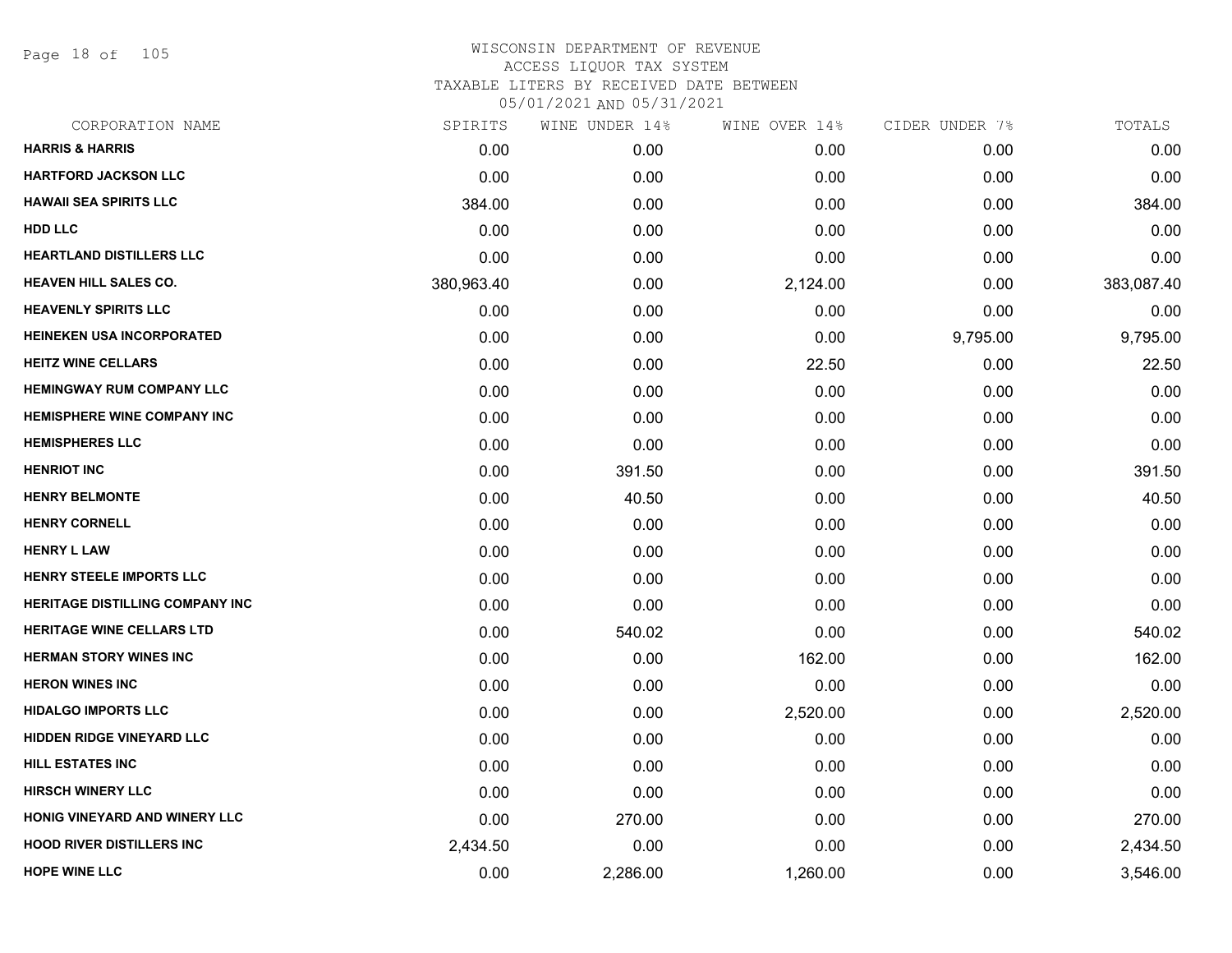Page 19 of 105

| CORPORATION NAME                                  | SPIRITS   | WINE UNDER 14% | WINE OVER 14% | CIDER UNDER 7% | TOTALS    |
|---------------------------------------------------|-----------|----------------|---------------|----------------|-----------|
| <b>HORSE &amp; PLOW INC,</b>                      | 0.00      | 0.00           | 0.00          | 0.00           | 0.00      |
| <b>HOTALING &amp; CO., LLC</b>                    | 0.00      | 0.00           | 0.00          | 0.00           | 0.00      |
| <b>HOTEL TANGO DISTILLERY</b>                     | 0.00      | 0.00           | 0.00          | 0.00           | 0.00      |
| HOURGLASS WINE COMPANY INC                        | 0.00      | 0.00           | 0.00          | 0.00           | 0.00      |
| <b>HPS EPICUREAN</b>                              | 0.00      | 0.00           | 0.00          | 0.00           | 0.00      |
| <b>HUBER ORCHARDS INC</b>                         | 620.25    | 0.00           | 0.00          | 0.00           | 620.25    |
| <b>HUDSON WINE BROKERS LLC</b>                    | 0.00      | 0.00           | 0.00          | 0.00           | 0.00      |
| HUNEEUS VINTNERS LLC                              | 0.00      | 0.00           | 0.00          | 0.00           | 0.00      |
| HUNEEUS WINES HOLDCO LLC                          | 0.00      | 297.00         | 135.00        | 0.00           | 432.00    |
| <b>HUSCH VINEYARDS INC</b>                        | 0.00      | 0.00           | 0.00          | 0.00           | 0.00      |
| <b>HYATT FARM PARTNERSHIP</b>                     | 0.00      | 0.00           | 144.00        | 0.00           | 144.00    |
| <b>IAN BRAND</b>                                  | 0.00      | 378.00         | 0.00          | 0.00           | 378.00    |
| <b>IDEAL WINE &amp; SPIRITS CO INC</b>            | 135.00    | 495.00         | 0.00          | 0.00           | 630.00    |
| <b>IDLEWILD WINES, INC.</b>                       | 0.00      | 0.00           | 0.00          | 0.00           | 0.00      |
| <b>ILLAHE VINEYARDS AND WINERY INC</b>            | 0.00      | 252.00         | 0.00          | 0.00           | 252.00    |
| <b>ILLYRIAN IMPORT INC</b>                        | 0.00      | 0.00           | 0.00          | 0.00           | 0.00      |
| <b>IMPEX BEVERAGES INC</b>                        | 76.50     | 0.00           | 0.00          | 0.00           | 76.50     |
| IN AGAVE WE TRUST LLC                             | 17.00     | 0.00           | 0.00          | 0.00           | 17.00     |
| <b>INDIGENOUS SELECTIONS LLC</b>                  | 0.00      | 2,358.00       | 13.50         | 0.00           | 2,371.50  |
| <b>INDIGO WINE GROUP LLC</b>                      | 0.00      | 1,764.00       | 0.00          | 0.00           | 1,764.00  |
| <b>INFINIUM SPIRITS INC.</b>                      | 17,762.10 | 0.00           | 0.00          | 0.00           | 17,762.10 |
| <b>INNO VINO INTERNATIONAL INC</b>                | 0.00      | 0.00           | 0.00          | 0.00           | 0.00      |
| <b>INTERACTIONS &amp; TRANSACTIONS, INC.</b>      | 0.00      | 0.00           | 0.00          | 0.00           | 0.00      |
| <b>INTERNATIONAL DISTILLERS &amp; VINTERS LTD</b> | 0.00      | 0.00           | 0.00          | 0.00           | 0.00      |
| <b>INTERNATIONAL VINES INC</b>                    | 0.00      | 405.00         | 0.00          | 0.00           | 405.00    |
| <b>INTERTRADE USA COMPANY</b>                     | 0.00      | 0.00           | 0.00          | 0.00           | 0.00      |
| <b>INVESTOR'S OF AMERICA LP</b>                   | 0.00      | 0.00           | 0.00          | 0.00           | 0.00      |
| <b>INVOER EKKE LLC</b>                            | 0.00      | 63.00          | 0.00          | 0.00           | 63.00     |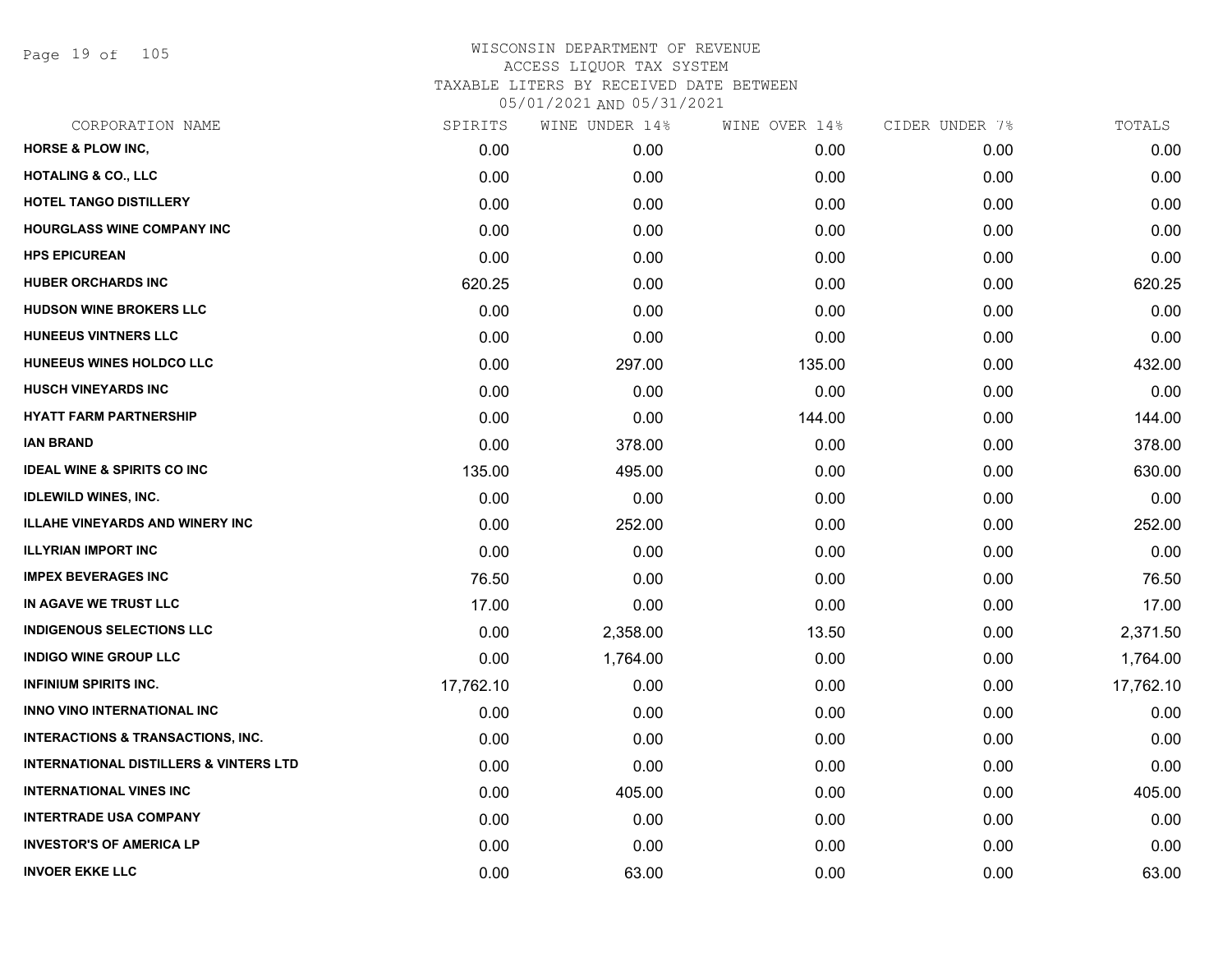Page 20 of 105

#### WISCONSIN DEPARTMENT OF REVENUE ACCESS LIQUOR TAX SYSTEM TAXABLE LITERS BY RECEIVED DATE BETWEEN

| CORPORATION NAME                      | SPIRITS    | WINE UNDER 14% | WINE OVER 14% | CIDER UNDER 7% | TOTALS     |
|---------------------------------------|------------|----------------|---------------|----------------|------------|
| <b>IRON HORSE VINEYARDS LP</b>        | 0.00       | 0.00           | 0.00          | 0.00           | 0.00       |
| <b>J LOHR WINERY CORP</b>             | 0.00       | 8,892.00       | 265.50        | 0.00           | 9,157.50   |
| <b>J PEDRONCELLI WINERY</b>           | 0.00       | 0.00           | 441.00        | 0.00           | 441.00     |
| <b>J WILLETT COMPANIES</b>            | 0.00       | 0.00           | 0.00          | 0.00           | 0.00       |
| <b>JACK POUST &amp; COMPANY INC</b>   | 0.00       | 18.00          | 18.00         | 0.00           | 36.00      |
| JACKSON FAMILY ENTERPRISES INC        | 0.00       | 26,968.18      | 5,268.00      | 0.00           | 32,236.18  |
| JACUZZI FAMILY VINEYARDS LLC          | 0.00       | 0.00           | 0.00          | 0.00           | 0.00       |
| JAM CELLARS INC                       | 0.00       | 396.00         | 9,468.00      | 0.00           | 9,864.00   |
| <b>JAMES E COSMA</b>                  | 0.00       | 0.00           | 0.00          | 0.00           | 0.00       |
| <b>JAMES L LAMBERT</b>                | 0.00       | 0.00           | 0.00          | 0.00           | 0.00       |
| <b>JAMES MORONEY INC</b>              | 0.00       | 0.00           | 0.00          | 0.00           | 0.00       |
| JAPAN PRESTIGE SAKE INTERNATIONAL INC | 0.00       | 48.60          | 69.12         | 0.00           | 117.72     |
| <b>JARVIS</b>                         | 0.00       | 0.00           | 11.25         | 0.00           | 11.25      |
| <b>JASON DRISCOLL</b>                 | 0.00       | 0.00           | 49.93         | 0.00           | 49.93      |
| <b>JAX VINEYARDS LLC</b>              | 0.00       | 0.00           | 33.29         | 0.00           | 33.29      |
| <b>JAY MIDWEST INC</b>                | 352.50     | 75.00          | 0.00          | 0.00           | 427.50     |
| <b>JB GEORGE LLC</b>                  | 0.00       | 0.00           | 0.00          | 0.00           | 0.00       |
| <b>JC CELLARS INC</b>                 | 0.00       | 0.00           | 0.00          | 0.00           | 0.00       |
| <b>JDSO, INC.</b>                     | 29,548.44  | 0.00           | 0.00          | 0.00           | 29,548.44  |
| JEAN CLAUDE BOISSET WINES USA INC     | 0.00       | 8,577.00       | 2,655.00      | 0.00           | 11,232.00  |
| JEFF QUINT                            | 0.00       | 0.00           | 0.00          | 0.00           | 0.00       |
| <b>JEM BEVERAGE COMPANY</b>           | 3,361.50   | 0.00           | 0.00          | 0.00           | 3,361.50   |
| <b>JERSEY ARTISAN DISTILLING INC</b>  | 0.00       | 0.00           | 0.00          | 0.00           | 0.00       |
| JFC INTERNATIONAL INC                 | 0.00       | 1,136.00       | 2,150.12      | 0.00           | 3,286.12   |
| <b>JIM BEAM BRANDS CO</b>             | 657,056.52 | 135.00         | 0.00          | 0.00           | 657,191.52 |
| <b>J-NH WINE GROUP LLC</b>            | 0.00       | 0.00           | 0.00          | 0.00           | 0.00       |
| <b>JNJ INTERNATIONAL INC</b>          | 0.00       | 0.00           | 0.00          | 0.00           | 0.00       |
| <b>JOHAN VINEYARDS LLC</b>            | 0.00       | 0.00           | 0.00          | 0.00           | 0.00       |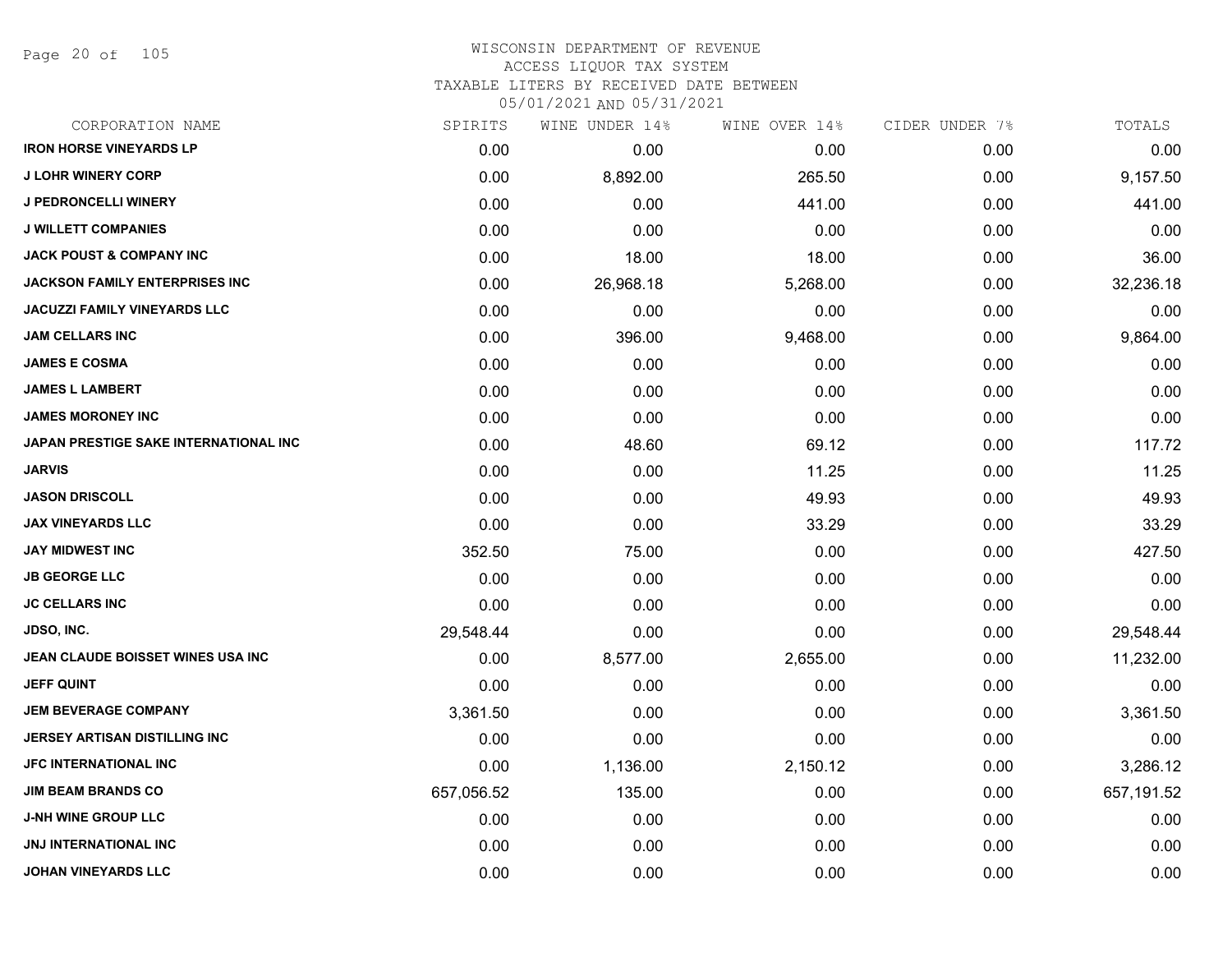Page 21 of 105

## WISCONSIN DEPARTMENT OF REVENUE ACCESS LIQUOR TAX SYSTEM TAXABLE LITERS BY RECEIVED DATE BETWEEN

| CORPORATION NAME                         | SPIRITS | WINE UNDER 14% | WINE OVER 14% | CIDER UNDER 7% | TOTALS   |
|------------------------------------------|---------|----------------|---------------|----------------|----------|
| JOHN ANTHONY VINEYARDS LLC               | 0.00    | 0.00           | 504.00        | 0.00           | 504.00   |
| <b>JOHN C BAKER</b>                      | 0.00    | 0.00           | 0.00          | 0.00           | 0.00     |
| <b>JOHN R LUCAS</b>                      | 0.00    | 165.00         | 30.00         | 0.00           | 195.00   |
| <b>JOSE PASTOR</b>                       | 0.00    | 405.00         | 121.50        | 0.00           | 526.50   |
| <b>JOSEPH DEHNER</b>                     | 0.00    | 0.00           | 0.00          | 0.00           | 0.00     |
| <b>JOSEPH PHELPS VINEYARDS LLC</b>       | 0.00    | 0.00           | 0.00          | 0.00           | 0.00     |
| JOSEPH VICTORI WINES, INC.               | 0.00    | 891.00         | 0.00          | 0.00           | 891.00   |
| <b>JOSU GALDOS</b>                       | 0.00    | 0.00           | 0.00          | 0.00           | 0.00     |
| <b>JULIO GOMEZ REJON</b>                 | 0.00    | 0.00           | 0.00          | 0.00           | 0.00     |
| <b>JUSTIN VINEYARDS &amp; WINERY LLC</b> | 0.00    | 738.00         | 2,506.50      | 0.00           | 3,244.50 |
| JVS WINES IMPORTS IL CORP                | 0.00    | 0.00           | 0.00          | 0.00           | 0.00     |
| <b>JVW CORPORATION</b>                   | 0.00    | 585.00         | 0.00          | 0.00           | 585.00   |
| <b>JZ WINE COMPANY</b>                   | 0.00    | 252.00         | 0.00          | 0.00           | 252.00   |
| <b>K VINTNERS LLC</b>                    | 0.00    | 4,248.00       | 72.00         | 0.00           | 4,320.00 |
| <b>KAITRIN N COOPER</b>                  | 822.90  | 0.00           | 0.00          | 0.00           | 822.90   |
| <b>KALIN CELLARS INC</b>                 | 0.00    | 0.00           | 0.00          | 0.00           | 0.00     |
| <b>KAMEN WINES LLC</b>                   | 0.00    | 0.00           | 189.00        | 0.00           | 189.00   |
| <b>KEEPER'S QUEST INC</b>                | 274.50  | 0.00           | 0.00          | 0.00           | 274.50   |
| <b>KEN WRIGHT CELLARS CO</b>             | 0.00    | 0.00           | 0.00          | 0.00           | 0.00     |
| <b>KENNETH S LIKITPRAKONG</b>            | 0.00    | 918.00         | 0.00          | 0.00           | 918.00   |
| <b>KENT HUMPHREY</b>                     | 0.00    | 0.00           | 0.00          | 0.00           | 0.00     |
| <b>KENT RASMUSSEN WINERY</b>             | 0.00    | 252.00         | 0.00          | 0.00           | 252.00   |
| <b>KENTUCKY BOURBON DISTILLERS LTD</b>   | 997.50  | 0.00           | 0.00          | 0.00           | 997.50   |
| <b>KERMIT LYNCH WINE MERCHANTS</b>       | 0.00    | 0.00           | 0.00          | 0.00           | 0.00     |
| <b>KERWIN ESTATE LLC</b>                 | 0.00    | 0.00           | 69.75         | 0.00           | 69.75    |
| <b>KIMBERTON WINES LLC</b>               | 0.00    | 0.00           | 0.00          | 0.00           | 0.00     |
| KINDRED SPIRITS NORTH AMERICA INC        | 0.00    | 0.00           | 0.00          | 0.00           | 0.00     |
| KINDRED VINES IMPORT CO LLC              | 0.00    | 255.75         | 63.00         | 0.00           | 318.75   |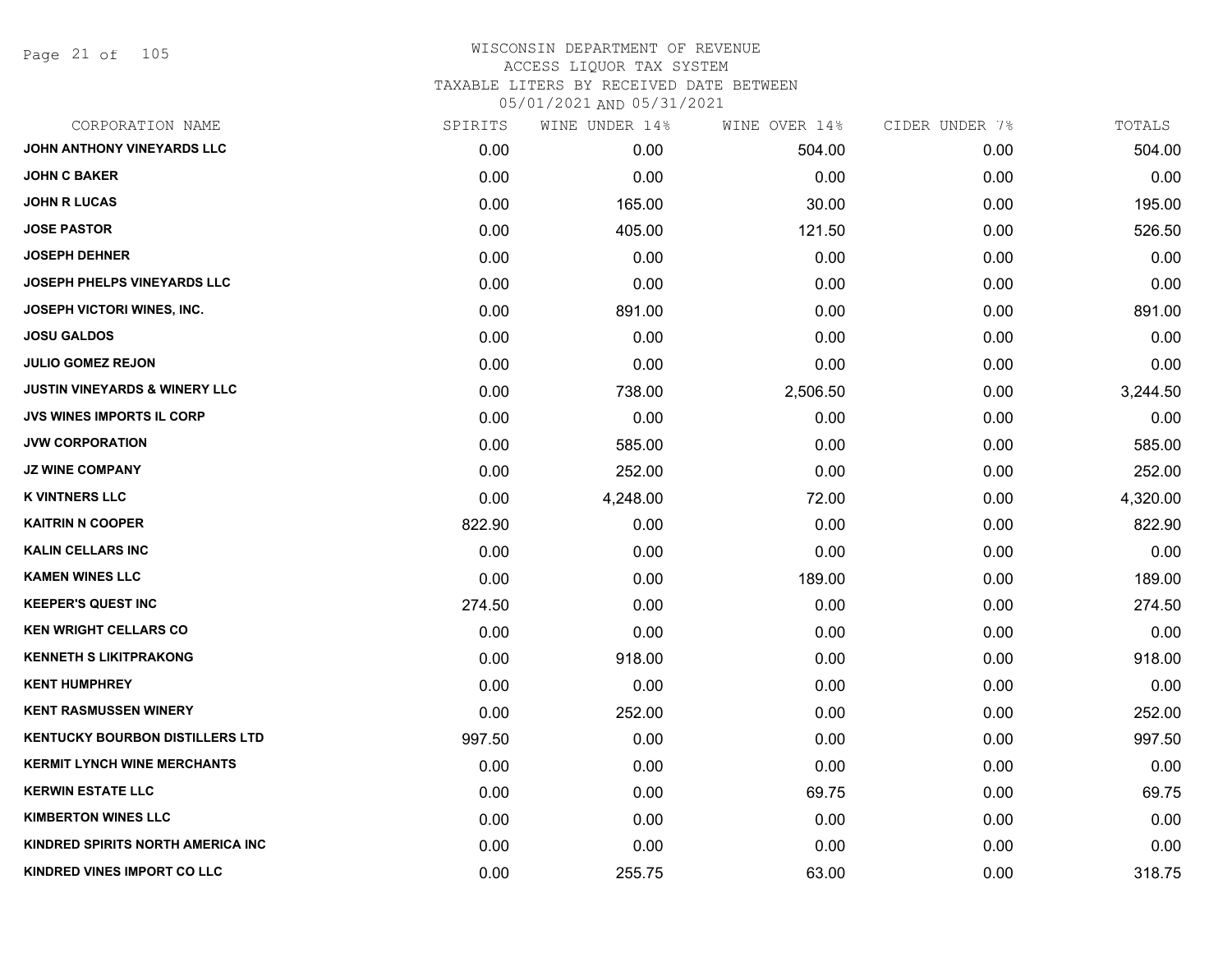Page 22 of 105

| CORPORATION NAME                           | SPIRITS | WINE UNDER 14% | WINE OVER 14% | CIDER UNDER 7% | TOTALS    |
|--------------------------------------------|---------|----------------|---------------|----------------|-----------|
| <b>KING ESTATE WINERY LP</b>               | 0.00    | 0.00           | 0.00          | 0.00           | 0.00      |
| KINGS COUNTY DISTILLERY LLC                | 0.00    | 0.00           | 0.00          | 0.00           | 0.00      |
| <b>KIONA VINEYARDS LLC</b>                 | 0.00    | 0.00           | 0.00          | 0.00           | 0.00      |
| KISMET WINE, INC.                          | 0.00    | 0.00           | 0.00          | 0.00           | 0.00      |
| KISTLER VINEYARDS, LLC                     | 0.00    | 0.00           | 0.00          | 0.00           | 0.00      |
| <b>KITFOX VINEYARDS LLC</b>                | 0.00    | 0.00           | 0.00          | 0.00           | 0.00      |
| <b>KLEIN FOODS INC</b>                     | 0.00    | 12,024.00      | 6,376.50      | 0.00           | 18,400.50 |
| <b>KLIN SPIRITS LLC</b>                    | 345.00  | 0.00           | 0.00          | 0.00           | 345.00    |
| <b>KLINKER BRICK WINERY INC</b>            | 0.00    | 0.00           | 378.00        | 0.00           | 378.00    |
| <b>KNIGHTS BRIDGE WINERY LLC</b>           | 0.00    | 0.00           | 0.00          | 0.00           | 0.00      |
| <b>KOBRAND CORPORATION</b>                 | 90.00   | 3,581.10       | 2,022.12      | 0.00           | 5,693.22  |
| KOJIMA & INTERNATIONAL ASSOCIATES INC      | 0.00    | 0.00           | 0.00          | 0.00           | 0.00      |
| <b>KOLOA RUM CORP</b>                      | 0.00    | 0.00           | 0.00          | 0.00           | 0.00      |
| <b>KONGSGAARD WINE LLC</b>                 | 0.00    | 0.00           | 0.00          | 0.00           | 0.00      |
| <b>KONSTANTIN D FRANK &amp; SONS</b>       | 0.00    | 855.00         | 0.00          | 0.00           | 855.00    |
| <b>KOPRI INC</b>                           | 0.00    | 0.00           | 0.00          | 0.00           | 0.00      |
| KORE WINE COMPANY, LLC                     | 0.00    | 0.00           | 0.00          | 0.00           | 0.00      |
| <b>KOVAL INC</b>                           | 0.00    | 0.00           | 0.00          | 0.00           | 0.00      |
| <b>KOZUBA &amp; SONS DISTILLERY INC</b>    | 0.00    | 0.00           | 0.00          | 0.00           | 0.00      |
| <b>KRUPP BROTHERS LLC</b>                  | 0.00    | 0.00           | 0.00          | 0.00           | 0.00      |
| <b>KYSELA PERE ET FILS LTD</b>             | 0.00    | 0.00           | 0.00          | 0.00           | 0.00      |
| <b>L &amp; F BRANDS INC</b>                | 0.00    | 0.00           | 0.00          | 0.00           | 0.00      |
| <b>LC WINE</b>                             | 0.00    | 0.00           | 0.00          | 0.00           | 0.00      |
| <b>L&amp;C WINE COUNTRY OPERATIONS LLC</b> | 0.00    | 0.00           | 0.00          | 0.00           | 0.00      |
| L. MAWBY, LLC                              | 0.00    | 0.00           | 0.00          | 0.00           | 0.00      |
| <b>L18 HOLDINGS, INC.</b>                  | 0.00    | 0.00           | 0.00          | 0.00           | 0.00      |
| <b>LADERA WINERY LLC</b>                   | 0.00    | 0.00           | 0.00          | 0.00           | 0.00      |
| <b>LAIL VINEYARDS LLC</b>                  | 0.00    | 0.00           | 0.00          | 0.00           | 0.00      |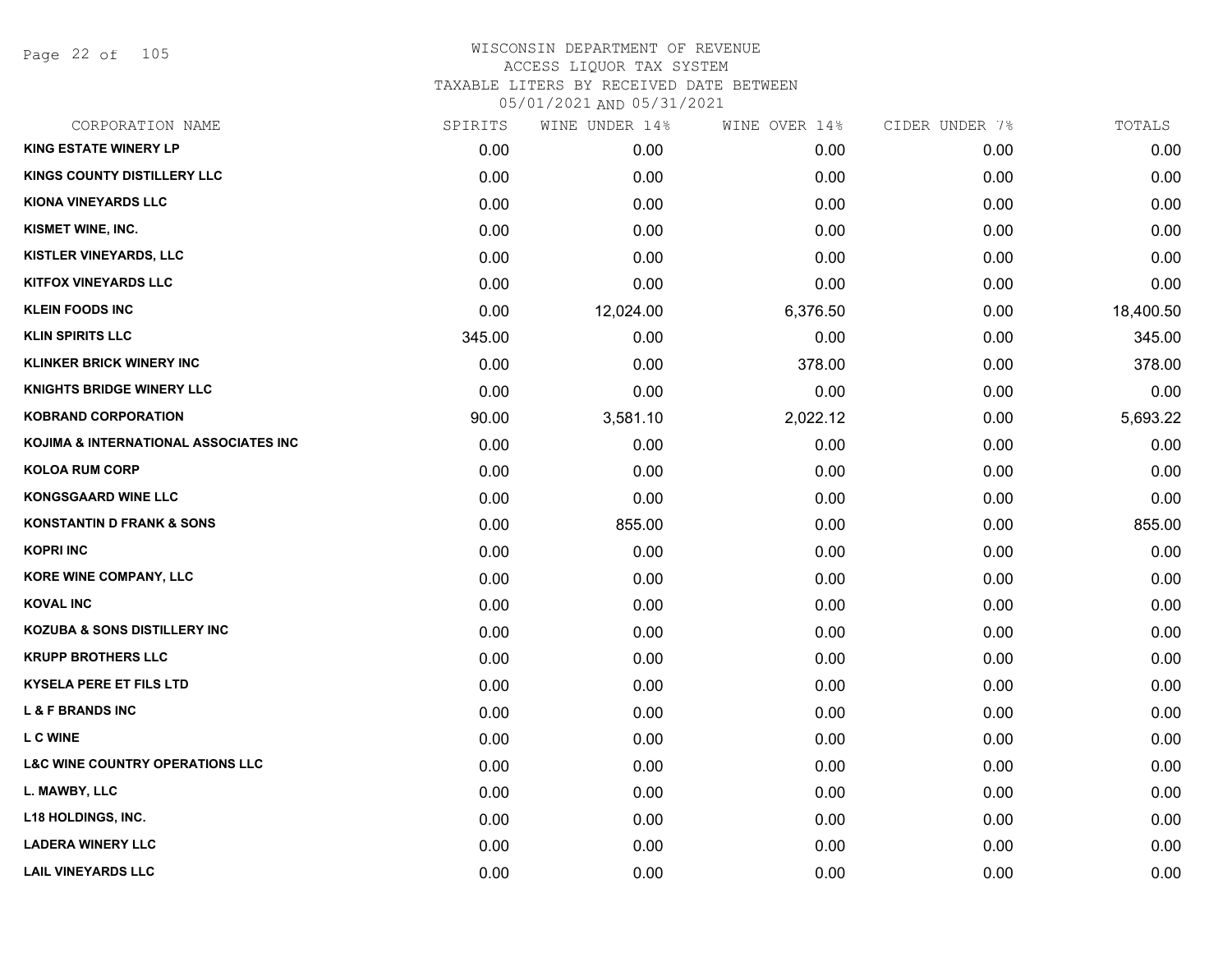Page 23 of 105

## WISCONSIN DEPARTMENT OF REVENUE ACCESS LIQUOR TAX SYSTEM TAXABLE LITERS BY RECEIVED DATE BETWEEN

| CORPORATION NAME                                     | SPIRITS    | WINE UNDER 14% | WINE OVER 14% | CIDER UNDER 7% | TOTALS     |
|------------------------------------------------------|------------|----------------|---------------|----------------|------------|
| <b>LAIRD &amp; COMPANY</b>                           | 483.01     | 22.48          | 22.48         | 0.00           | 527.97     |
| <b>LAIRD FAMILY ESTATE LLC</b>                       | 0.00       | 0.00           | 0.00          | 0.00           | 0.00       |
| <b>LAKE COUNTRY LIBARE DISTILLING LLC</b>            | 0.00       | 0.00           | 0.00          | 0.00           | 0.00       |
| <b>LANGDON SHIVERICK INC</b>                         | 0.00       | 0.00           | 0.00          | 0.00           | 0.00       |
| <b>LANGE WINERY LLC</b>                              | 0.00       | 72.00          | 0.00          | 0.00           | 72.00      |
| <b>LATITUDE BEVERAGE COMPANY</b>                     | 0.00       | 153.00         | 90.00         | 0.00           | 243.00     |
| <b>LAUREATE IMPORTS &amp; MARKETING COMPANY, INC</b> | 0.00       | 0.00           | 0.00          | 0.00           | 0.00       |
| <b>LAVA SPRINGS INC</b>                              | 0.00       | 0.00           | 0.00          | 0.00           | 0.00       |
| <b>LAWER FAMILY WINERY INC</b>                       | 0.00       | 0.00           | 0.00          | 0.00           | 0.00       |
| <b>LAWLESS DISTILLING COMPANY LLC</b>                | 0.00       | 0.00           | 0.00          | 0.00           | 0.00       |
| <b>LCF WINE COMPANY LLC</b>                          | 0.00       | 1,165.50       | 819.00        | 0.00           | 1,984.50   |
| LE CEP II INC                                        | 0.00       | 189.00         | 0.00          | 0.00           | 189.00     |
| LE GRAND COURTAGE LLC                                | 0.00       | 0.00           | 0.00          | 0.00           | 0.00       |
| LE VIGNE WINERY INC                                  | 0.00       | 0.00           | 0.00          | 0.00           | 0.00       |
| LEELANAU WINE CELLARS, LTD.                          | 0.00       | 0.00           | 0.00          | 0.00           | 0.00       |
| <b>LEFGROUP</b>                                      | 0.00       | 0.00           | 0.00          | 0.00           | 0.00       |
| LEFT COAST CELLARS LLC                               | 0.00       | 0.00           | 0.00          | 0.00           | 0.00       |
| <b>LEMELSON WINERY LLC</b>                           | 0.00       | 0.00           | 0.00          | 0.00           | 0.00       |
| <b>LEONARD KREUSCH INC</b>                           | 0.00       | 1,891.95       | 0.00          | 0.00           | 1,891.95   |
| <b>LEONARDINI FAMILY WINERY LLC</b>                  | 0.00       | 0.00           | 126.00        | 0.00           | 126.00     |
| <b>LEONETTI CELLAR LLC</b>                           | 0.00       | 0.00           | 0.00          | 0.00           | 0.00       |
| LES CHENEAUX DISTILLERS, INC.                        | 0.00       | 0.00           | 0.00          | 0.00           | 0.00       |
| <b>LES LUNES WINE LLC</b>                            | 0.00       | 0.00           | 0.00          | 0.00           | 0.00       |
| <b>LEVECKE CORPORATION</b>                           | 174,487.50 | 0.00           | 0.00          | 0.00           | 174,487.50 |
| <b>LIDESTRI BEVERAGES LLC</b>                        | 180.00     | 0.00           | 0.00          | 0.00           | 180.00     |
| <b>LIMERICK LANE CELLARS INC</b>                     | 0.00       | 0.00           | 0.00          | 0.00           | 0.00       |
| LINCOLN SQUARE WINE COMPANY LLC                      | 0.00       | 90.00          | 0.00          | 0.00           | 90.00      |
| LINGUA FRANCA-LS VINEYARDS HOLDINGS, LLC             | 0.00       | 27.00          | 0.00          | 0.00           | 27.00      |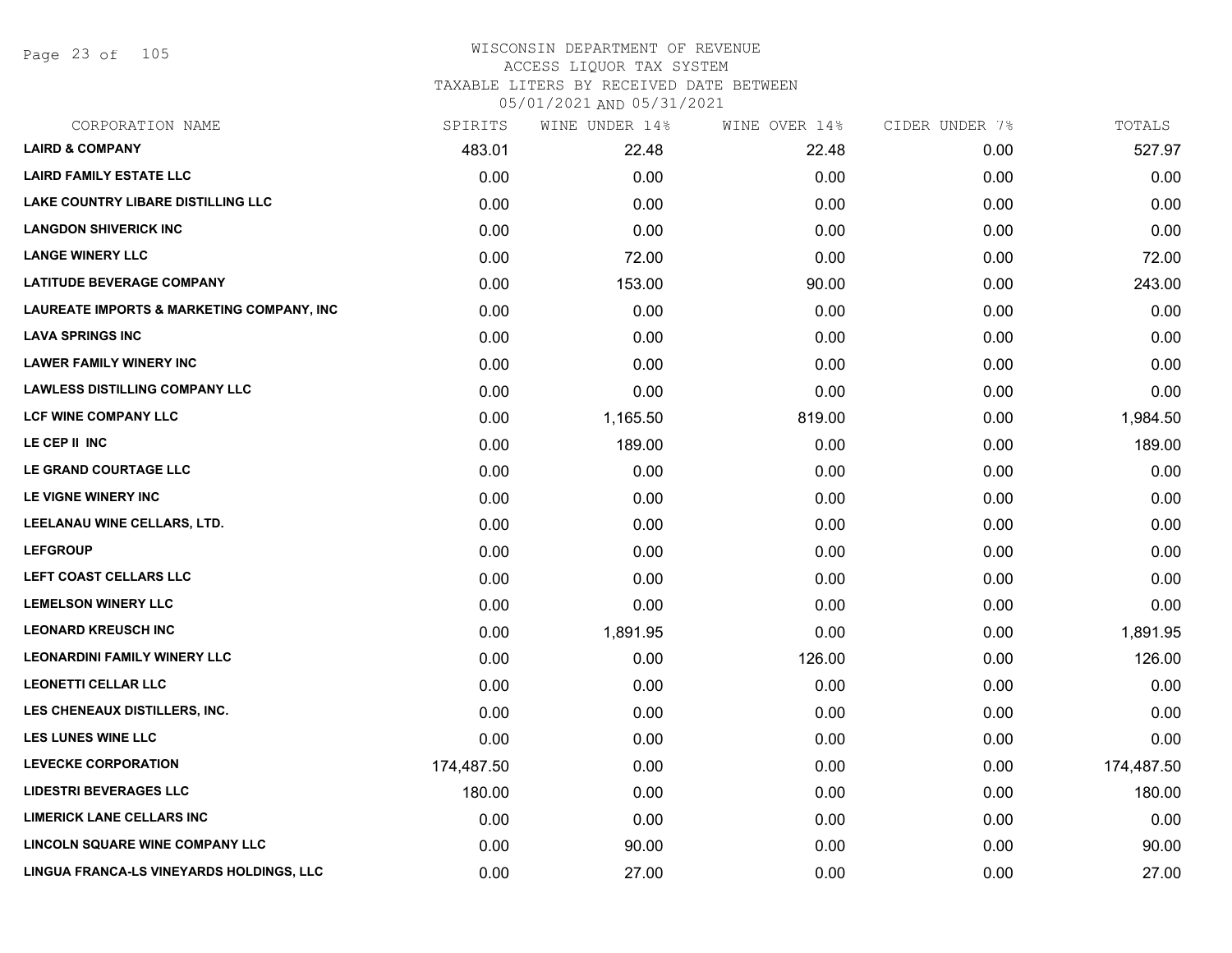Page 24 of 105

| CORPORATION NAME                      | SPIRITS   | WINE UNDER 14% | WINE OVER 14% | CIDER UNDER 7% | TOTALS    |
|---------------------------------------|-----------|----------------|---------------|----------------|-----------|
| <b>LINKS DRINKS LLC</b>               | 1,703.44  | 0.00           | 0.00          | 0.00           | 1,703.44  |
| <b>LIOCO WINE COMPANY LLC</b>         | 0.00      | 0.00           | 144.00        | 0.00           | 144.00    |
| <b>LION NATHAN USA INC</b>            | 0.00      | 2,194.50       | 810.00        | 0.00           | 3,004.50  |
| <b>LISA CHASE</b>                     | 0.00      | 0.00           | 0.00          | 0.00           | 0.00      |
| <b>LISA LISA INCORPORATED</b>         | 0.00      | 0.00           | 0.00          | 0.00           | 0.00      |
| <b>LISA MARLOW</b>                    | 0.00      | 0.00           | 0.00          | 0.00           | 0.00      |
| <b>LIVING FOODS. LLC</b>              | 0.00      | 0.00           | 0.00          | 0.00           | 0.00      |
| <b>LLOYD CARUSO LLC</b>               | 0.00      | 0.00           | 0.00          | 0.00           | 0.00      |
| <b>LLOYD CELLARS INC</b>              | 0.00      | 0.00           | 0.00          | 0.00           | 0.00      |
| <b>LMR WINE ESTATES LLC</b>           | 0.00      | 0.00           | 0.00          | 0.00           | 0.00      |
| <b>LOCAL DISTILLING INC</b>           | 3,210.00  | 0.00           | 0.00          | 0.00           | 3,210.00  |
| <b>LOEST &amp; MCNAMEE INC</b>        | 0.00      | 324.00         | 24.00         | 0.00           | 348.00    |
| <b>LOHI DISTILLED LLC</b>             | 0.00      | 0.00           | 0.00          | 0.00           | 0.00      |
| <b>LONE STAR DISTILLERY LLC</b>       | 0.00      | 0.00           | 0.00          | 0.00           | 0.00      |
| <b>LONG SHADOWS VINTNERS LLC</b>      | 0.00      | 189.00         | 31.50         | 0.00           | 220.50    |
| <b>LONZ WINERY INC</b>                | 0.00      | 0.00           | 0.00          | 0.00           | 0.00      |
| <b>LOOSEN BROS USA LTD</b>            | 0.00      | 17,707.50      | 0.00          | 0.00           | 17,707.50 |
| <b>LORING WINE COMPANY LLC</b>        | 0.00      | 0.00           | 0.00          | 0.00           | 0.00      |
| <b>LOUIS GLUNZ BEER INC</b>           | 0.00      | 0.00           | 0.00          | 0.00           | 0.00      |
| <b>LOUIS LATOUR INC</b>               | 0.00      | 0.00           | 0.00          | 0.00           | 0.00      |
| <b>LOWDEN SCHOOLHOUSE CORPORATION</b> | 0.00      | 0.00           | 0.00          | 0.00           | 0.00      |
| <b>LUNA VINEYARDS INC</b>             | 0.00      | 0.00           | 0.00          | 0.00           | 0.00      |
| <b>LUNEAU USA INC</b>                 | 0.00      | 5,346.00       | 0.00          | 0.00           | 5,346.00  |
| <b>LUXCO INC</b>                      | 46,909.20 | 144.00         | 0.00          | 0.00           | 47,053.20 |
| <b>LYNFRED WINERY INC</b>             | 0.00      | 9.00           | 0.00          | 0.00           | 9.00      |
| <b>LYNMAR WINERY LLC</b>              | 0.00      | 0.00           | 0.00          | 0.00           | 0.00      |
| M.A.C. WINES, LLC                     | 0.00      | 0.00           | 0.00          | 0.00           | 0.00      |
| <b>MACH FLYNT INC</b>                 | 3,528.00  | 62,721.00      | 3,240.00      | 0.00           | 69,489.00 |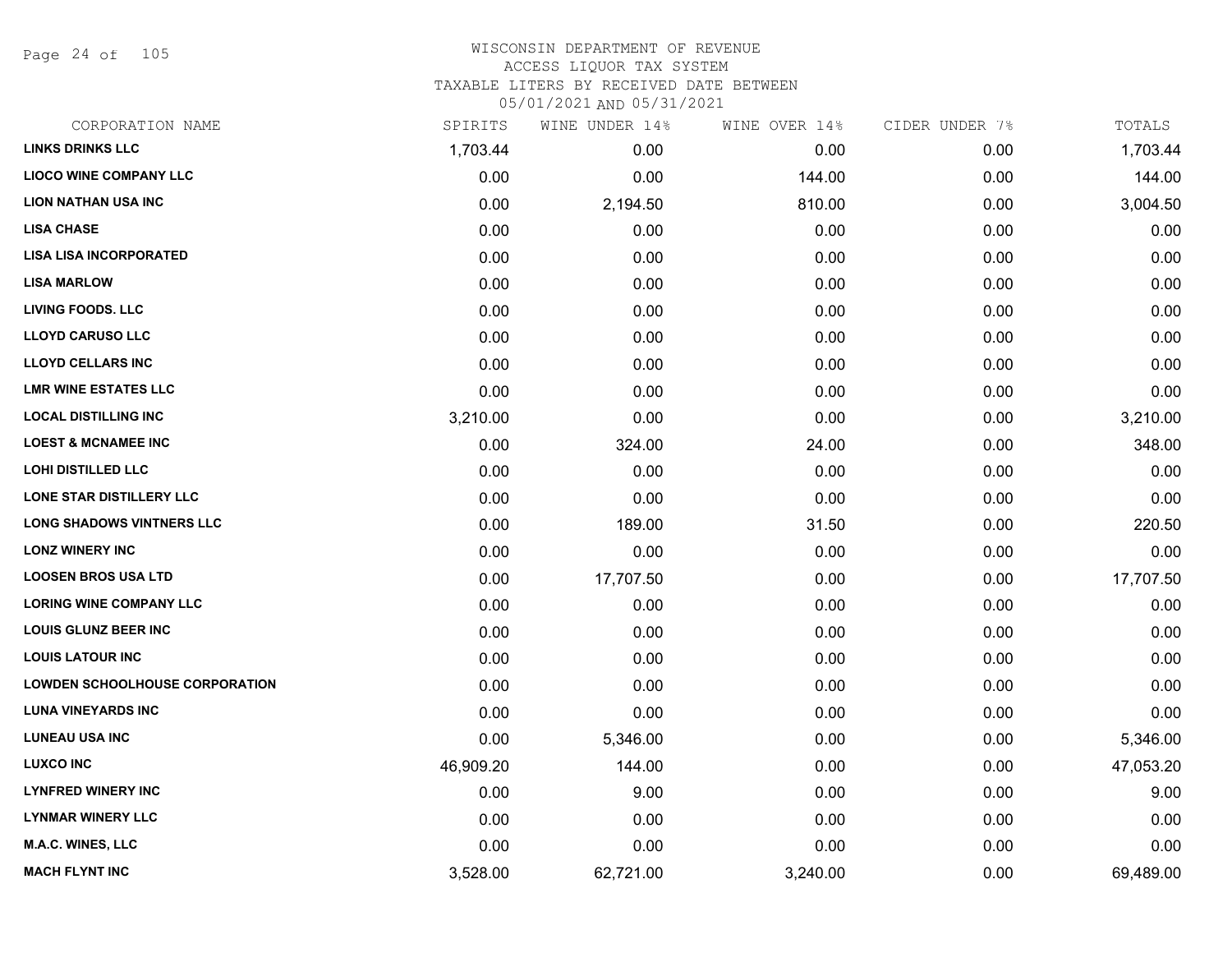Page 25 of 105

# WISCONSIN DEPARTMENT OF REVENUE

# ACCESS LIQUOR TAX SYSTEM

TAXABLE LITERS BY RECEIVED DATE BETWEEN

| CORPORATION NAME                               | SPIRITS  | WINE UNDER 14% | WINE OVER 14% | CIDER UNDER 7% | TOTALS    |
|------------------------------------------------|----------|----------------|---------------|----------------|-----------|
| <b>MACK &amp; SCHUHLE INC</b>                  | 90.00    | 30,744.00      | 0.00          | 0.00           | 30,834.00 |
| <b>MADSON WINES LLC</b>                        | 0.00     | 0.00           | 0.00          | 0.00           | 0.00      |
| <b>MAISONS MARQUES &amp; DOMAINES USA INC.</b> | 0.00     | 1,498.50       | 189.00        | 0.00           | 1,687.50  |
| <b>MAMMOTH DISTILLING LLC</b>                  | 0.00     | 0.00           | 0.00          | 0.00           | 0.00      |
| <b>MANCAN WINE LLC</b>                         | 0.00     | 0.00           | 0.00          | 0.00           | 0.00      |
| <b>MANO'S INC</b>                              | 0.00     | 0.00           | 0.00          | 0.00           | 0.00      |
| <b>MARCI PALATELLA</b>                         | 0.00     | 0.00           | 0.00          | 0.00           | 0.00      |
| <b>MARGERUM WINE COMPANY INC</b>               | 0.00     | 0.00           | 0.00          | 0.00           | 0.00      |
| <b>MARIETTA CELLARS INC</b>                    | 0.00     | 0.00           | 0.00          | 0.00           | 0.00      |
| <b>MARIPOSA WINE COMPANY LLC</b>               | 0.00     | 0.00           | 0.00          | 0.00           | 0.00      |
| <b>MARK ANTHONY BRANDS INC.</b>                | 0.00     | 0.00           | 0.00          | 0.00           | 0.00      |
| <b>MARK MCNEILLY</b>                           | 0.00     | 0.00           | 0.00          | 0.00           | 0.00      |
| <b>MARK SZUMOWSKI</b>                          | 0.00     | 0.00           | 0.00          | 0.00           | 0.00      |
| <b>MARKETING GLOBAL BRANDS CORP</b>            | 0.00     | 0.00           | 0.00          | 0.00           | 0.00      |
| <b>MARKO J KARAKASEVIC</b>                     | 0.00     | 0.00           | 0.00          | 0.00           | 0.00      |
| <b>MARTELLOTTO INC.</b>                        | 0.00     | 0.00           | 0.00          | 0.00           | 0.00      |
| <b>MARTIN &amp; COMPANY WINES, INC</b>         | 0.00     | 0.00           | 0.00          | 0.00           | 0.00      |
| <b>MARTIN RAY WINERY INC</b>                   | 0.00     | 0.00           | 0.00          | 0.00           | 0.00      |
| <b>MARTINELLI WINERY INC</b>                   | 0.00     | 0.00           | 54.00         | 0.00           | 54.00     |
| <b>MARTINEZ DISTRIBUTING CO INC</b>            | 0.00     | 0.00           | 0.00          | 0.00           | 0.00      |
| <b>MARUSSIA BEVERAGES USA.</b>                 | 1,126.50 | 0.00           | 0.00          | 0.00           | 1,126.50  |
| <b>MARY TAYLOR</b>                             | 0.00     | 1,134.00       | 0.00          | 0.00           | 1,134.00  |
| <b>MASSANOIS LLC</b>                           | 0.00     | 1,427.25       | 315.75        | 0.00           | 1,743.00  |
| <b>MAST-JAEGERMEISTER US INC</b>               | 8,983.20 | 0.00           | 0.00          | 0.00           | 8,983.20  |
| <b>MATCHVINO LLC</b>                           | 0.00     | 346.50         | 0.00          | 0.00           | 346.50    |
| <b>MATHY WINERY LLC</b>                        | 0.00     | 0.00           | 0.00          | 0.00           | 0.00      |
| <b>MATRICK HOLDINGS CORPORATION</b>            | 0.00     | 0.00           | 0.00          | 0.00           | 0.00      |
| <b>MATT PREIS</b>                              | 0.00     | 155.00         | 53.00         | 0.00           | 208.00    |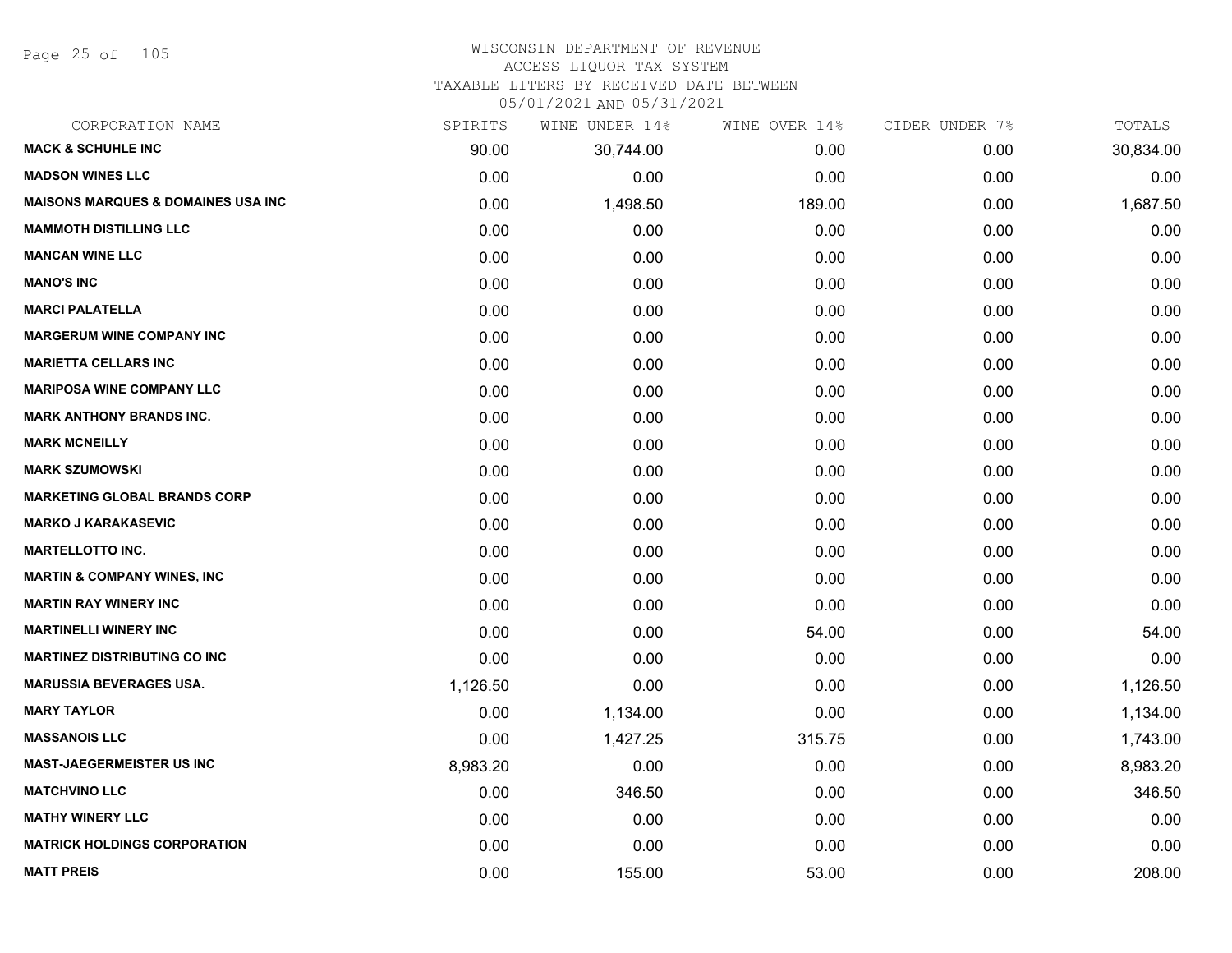Page 26 of 105

| CORPORATION NAME                        | SPIRITS   | WINE UNDER 14% | WINE OVER 14% | CIDER UNDER 7% | TOTALS    |
|-----------------------------------------|-----------|----------------|---------------|----------------|-----------|
| <b>MATTHEW C VILLARD</b>                | 0.00      | 0.00           | 0.00          | 0.00           | 0.00      |
| <b>MATTHEW RORICK WINES INC</b>         | 0.00      | 756.00         | 0.00          | 0.00           | 756.00    |
| <b>MATTHIASSON FAMILY VINEYARDS LLC</b> | 0.00      | 69.75          | 0.00          | 0.00           | 69.75     |
| <b>MAURITSON FAMILY WINERY</b>          | 0.00      | 0.00           | 0.00          | 0.00           | 0.00      |
| <b>MAYACAMAS VINEYARDS INC</b>          | 0.00      | 0.00           | 0.00          | 0.00           | 0.00      |
| <b>MAYNARD JAMES KEENAN</b>             | 0.00      | 0.00           | 0.00          | 0.00           | 0.00      |
| <b>MC CORMICK DISTILLING CO INC</b>     | 24,006.30 | 0.00           | 0.00          | 0.00           | 24,006.30 |
| <b>MCBRIDE SISTERS COLLECTIONS INC</b>  | 0.00      | 1,845.00       | 0.00          | 0.00           | 1,845.00  |
| MCKAHN FAMILY CELLARS, LLC              | 0.00      | 0.00           | 0.00          | 0.00           | 0.00      |
| <b>MCKENZIE'S BEVERAGES INC</b>         | 0.00      | 0.00           | 0.00          | 3,704.66       | 3,704.66  |
| <b>MCNAB RIDGE WINERY LLC</b>           | 0.00      | 0.00           | 0.00          | 0.00           | 0.00      |
| <b>MEDCO ATLANTIC INC</b>               | 0.00      | 0.00           | 0.00          | 0.00           | 0.00      |
| <b>MEIERS WINE CELLARS INC</b>          | 0.00      | 0.00           | 0.00          | 0.00           | 0.00      |
| <b>MENDOCINO WINE GROUP LLC</b>         | 0.00      | 702.00         | 0.00          | 0.00           | 702.00    |
| <b>MERCER WINE ESTATES LLC</b>          | 0.00      | 0.00           | 0.00          | 0.00           | 0.00      |
| <b>MERCHANT DU VIN CORPORATION</b>      | 0.00      | 0.00           | 0.00          | 472.80         | 472.80    |
| <b>METAMORPHOSIS WINES LLC</b>          | 0.00      | 0.00           | 0.00          | 0.00           | 0.00      |
| <b>METEOR VINEYARD LLC</b>              | 0.00      | 0.00           | 0.00          | 0.00           | 0.00      |
| <b>METIER LLC</b>                       | 0.00      | 0.00           | 0.00          | 0.00           | 0.00      |
| <b>METTLER WINES LLC</b>                | 0.00      | 0.00           | 0.00          | 0.00           | 0.00      |
| <b>MEV CORPORATION</b>                  | 0.00      | 0.00           | 0.00          | 0.00           | 0.00      |
| <b>MEXCOR INC</b>                       | 2,496.00  | 0.00           | 0.00          | 0.00           | 2,496.00  |
| <b>MEYER CELLARS LLC</b>                | 0.00      | 0.00           | 0.00          | 0.00           | 0.00      |
| <b>MHW LTD</b>                          | 48,905.89 | 15,134.01      | 7,626.75      | 79.48          | 71,746.13 |
| <b>MICHAEL BELLO</b>                    | 0.00      | 0.00           | 252.00        | 0.00           | 252.00    |
| <b>MICHAEL HOUGH</b>                    | 0.00      | 3,187.50       | 0.00          | 0.00           | 3,187.50  |
| <b>MICHAEL KUSH</b>                     | 0.00      | 0.00           | 0.00          | 0.00           | 0.00      |
| <b>MICHAEL SKURNIK WINES INC</b>        | 0.00      | 2,912.25       | 0.00          | 0.00           | 2,912.25  |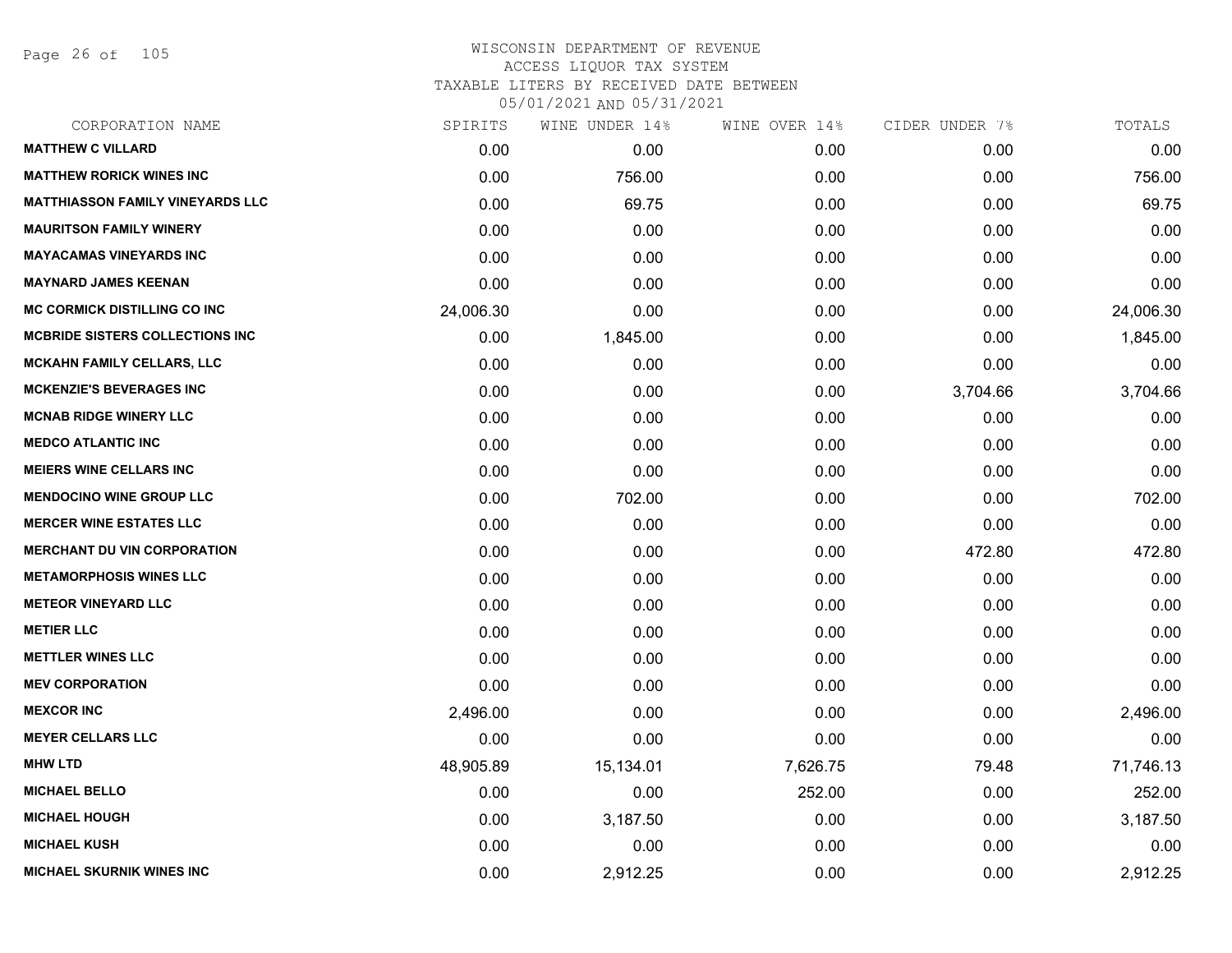Page 27 of 105

| SPIRITS   | WINE UNDER 14% | WINE OVER 14% | CIDER UNDER 7% | TOTALS     |
|-----------|----------------|---------------|----------------|------------|
| 0.00      | 0.00           | 0.00          | 0.00           | 0.00       |
| 0.00      | 0.00           | 0.00          | 0.00           | 0.00       |
| 0.00      | 0.00           | 0.00          | 0.00           | 0.00       |
| 0.00      | 0.00           | 0.00          | 0.00           | 0.00       |
| 0.00      | 0.00           | 0.00          | 0.00           | 0.00       |
| 0.00      | 0.00           | 0.00          | 0.00           | 0.00       |
| 0.00      | 567.00         | 0.00          | 0.00           | 567.00     |
| 0.00      | 324.00         | 0.00          | 0.00           | 324.00     |
| 0.00      | 0.00           | 0.00          | 0.00           | 0.00       |
| 0.00      | 3,397.50       | 108.00        | 0.00           | 3,505.50   |
| 0.00      | 0.00           | 0.00          | 0.00           | 0.00       |
| 0.00      | 0.00           | 0.00          | 0.00           | 0.00       |
| 0.00      | 1,802.00       | 0.00          | 0.00           | 1,802.00   |
| 0.00      | 0.00           | 0.00          | 0.00           | 0.00       |
| 0.00      | 1,429.18       | 0.00          | 0.00           | 1,429.18   |
| 0.00      | 0.00           | 0.00          | 0.00           | 0.00       |
| 0.00      | 0.00           | 0.00          | 0.00           | 0.00       |
| 0.00      | 0.00           | 0.00          | 0.00           | 0.00       |
| 32,967.00 | 30,262.50      | 720.00        | 0.00           | 63,949.50  |
| 0.00      | 0.00           | 0.00          | 0.00           | 0.00       |
| 0.00      | 0.00           | 0.00          | 0.00           | 0.00       |
| 0.00      | 0.00           | 297.00        | 0.00           | 297.00     |
| 4.50      | 42.60          | 0.00          | 0.00           | 47.10      |
| 80,258.10 | 4,720.50       | 256.50        | 17,001.00      | 102,236.10 |
| 0.00      | 0.00           | 0.00          | 0.00           | 0.00       |
| 0.00      | 49.50          | 0.00          | 0.00           | 49.50      |
| 26,216.23 | 2,897.58       | 0.00          | 0.00           | 29,113.81  |
| 0.00      | 0.00           | 0.00          | 0.00           | 0.00       |
|           |                |               |                |            |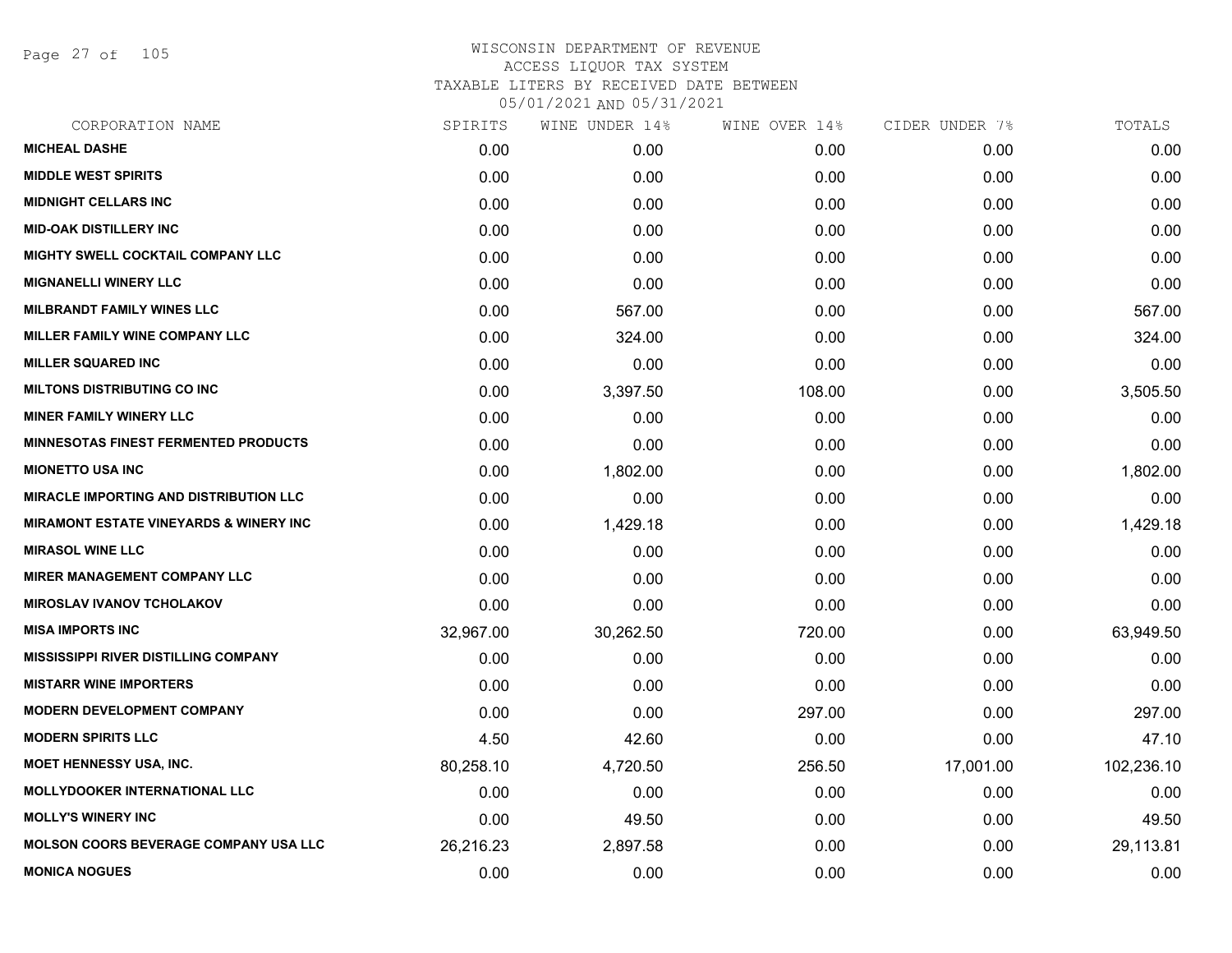Page 28 of 105

#### WISCONSIN DEPARTMENT OF REVENUE ACCESS LIQUOR TAX SYSTEM

TAXABLE LITERS BY RECEIVED DATE BETWEEN

| CORPORATION NAME                                                            | SPIRITS  | WINE UNDER 14% | WINE OVER 14% | CIDER UNDER 7% | TOTALS     |
|-----------------------------------------------------------------------------|----------|----------------|---------------|----------------|------------|
| <b>MONSIEUR TOUTON SELECTION LTD / ORIGIN USA</b>                           | 0.00     | 0.00           | 0.00          | 0.00           | 0.00       |
| <b>MONTCALM WINE IMPORTERS LTD</b>                                          | 0.00     | 540.00         | 0.00          | 0.00           | 540.00     |
| <b>MONTE CRISTO BLOCK IV LLC</b>                                            | 0.00     | 0.00           | 0.00          | 0.00           | 0.00       |
| <b>MONTEREY WINE COMPANY LLC</b>                                            | 0.00     | 0.00           | 0.00          | 0.00           | 0.00       |
| <b>MONTICELLO CELLARS INC</b>                                               | 0.00     | 0.00           | 0.00          | 0.00           | 0.00       |
| MOONLIGHT MEADERY LLC D/B/A HIDDEN MOON<br><b>BREWING</b>                   | 0.00     | 0.00           | 0.00          | 0.00           | 0.00       |
| <b>MORE THAN GRAPES, LLC</b>                                                | 0.00     | 549.00         | 36.00         | 0.00           | 585.00     |
| <b>MORGAN WINERY INC</b>                                                    | 0.00     | 234.00         | 63.00         | 0.00           | 297.00     |
| <b>MOUNT VEEDER FARMS LLC</b>                                               | 0.00     | 0.00           | 0.00          | 0.00           | 0.00       |
| <b>MOUNTAIN VIEW VINTNERS LLC</b>                                           | 0.00     | 0.00           | 0.00          | 0.00           | 0.00       |
| <b>MPL BRANDS NV INC</b>                                                    | 3,168.00 | 105,194.40     | 0.00          | 0.00           | 108,362.40 |
| <b>MR WINE</b>                                                              | 0.00     | 0.00           | 0.00          | 0.00           | 0.00       |
| <b>MS WALKER INC</b>                                                        | 4,054.50 | 0.00           | 0.00          | 0.00           | 4,054.50   |
| MUTUAL WHOLESALE LIQUOR INC                                                 | 0.00     | 0.00           | 0.00          | 0.00           | 0.00       |
| NAPA VALLEY SPECIALTY WINES INC                                             | 0.00     | 0.00           | 0.00          | 0.00           | 0.00       |
| NATIONAL CONSUMER CREDIT GUARANTEE<br><b>ASSOCIATION OF CONNECTICUT INC</b> | 0.00     | 0.00           | 0.00          | 0.00           | 0.00       |
| <b>NATURAL MERCHANTS INC</b>                                                | 0.00     | 783.00         | 0.00          | 0.00           | 783.00     |
| <b>NATURAL SELECTIONS 357 LLC</b>                                           | 0.00     | 0.00           | 0.00          | 0.00           | 0.00       |
| <b>NATUREL WEST CORP</b>                                                    | 0.00     | 0.00           | 0.00          | 0.00           | 0.00       |
| <b>NBI ACQUISITION LLC</b>                                                  | 0.00     | 0.00           | 0.00          | 0.00           | 0.00       |
| <b>NDC SYSTEMS LP</b>                                                       | 3,001.50 | 42,808.50      | 4,389.00      | 0.00           | 50,199.00  |
| <b>NESTOR IMPORTS INC</b>                                                   | 0.00     | 63.00          | 36.00         | 0.00           | 99.00      |
| <b>NEW HOLLAND BREWING CO LLC</b>                                           | 5,574.44 | 0.00           | 0.00          | 0.00           | 5,574.44   |
| <b>NEW MEXICO WINERIES INC</b>                                              | 0.00     | 873.00         | 0.00          | 0.00           | 873.00     |
| <b>NEW PARROTT &amp; CO</b>                                                 | 0.00     | 3,150.00       | 252.00        | 0.00           | 3,402.00   |
| <b>NEW VAVIN INC</b>                                                        | 0.00     | 0.00           | 0.00          | 0.00           | 0.00       |
| <b>NEW VINELAND LLC</b>                                                     | 0.00     | 0.00           | 0.00          | 0.00           | 0.00       |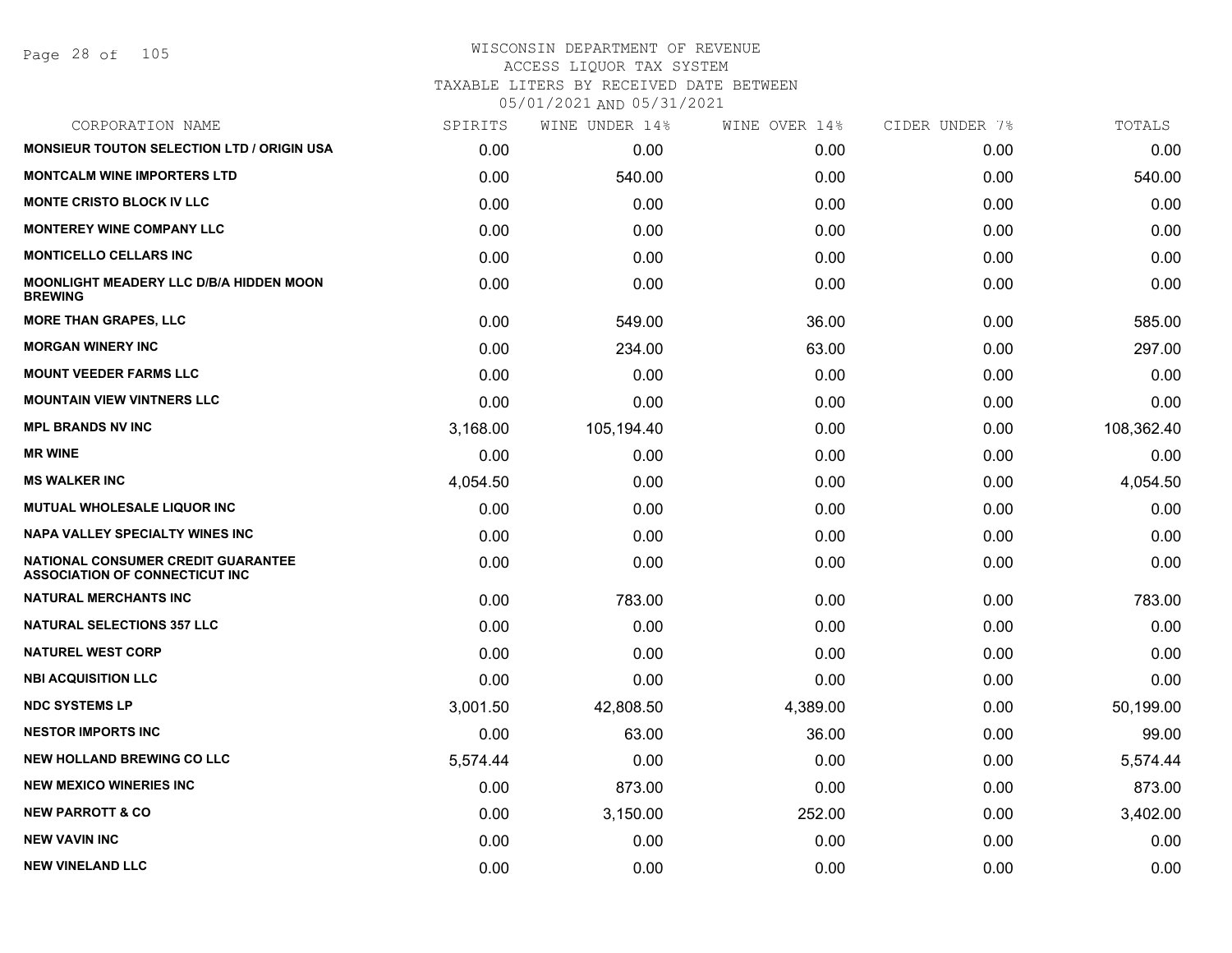Page 29 of 105

| CORPORATION NAME                      | SPIRITS   | WINE UNDER 14% | WINE OVER 14% | CIDER UNDER 7% | TOTALS    |
|---------------------------------------|-----------|----------------|---------------|----------------|-----------|
| <b>NEW YORK MUTUAL TRADING CO INC</b> | 0.00      | 0.00           | 215.52        | 0.00           | 215.52    |
| <b>NEXUS BRANDS LLC</b>               | 0.00      | 1,008.00       | 1,008.00      | 0.00           | 2,016.00  |
| NIEBAUM-COPPOLA ESTATE WINERY LP      | 0.00      | 0.00           | 0.00          | 0.00           | 0.00      |
| <b>NINER WINE ESTATES LLC</b>         | 0.00      | 0.00           | 126.00        | 0.00           | 126.00    |
| <b>NLV TEQUILA BOTTLING LLC</b>       | 0.00      | 0.00           | 0.00          | 0.00           | 0.00      |
| <b>NOLET SPIRITS USA INC</b>          | 0.00      | 0.00           | 0.00          | 0.00           | 0.00      |
| <b>NORTH SHORE DISTILLERY LLC</b>     | 0.00      | 0.00           | 0.00          | 0.00           | 0.00      |
| <b>NORTHERN EMPIRE LLC</b>            | 0.00      | 0.00           | 0.00          | 0.00           | 0.00      |
| <b>NOVA WINES, INC.</b>               | 0.00      | 0.00           | 54.00         | 0.00           | 54.00     |
| <b>NV AWG LTD</b>                     | 0.00      | 0.00           | 0.00          | 0.00           | 0.00      |
| <b>NW WINE COMPANY LLC</b>            | 0.00      | 0.00           | 0.00          | 0.00           | 0.00      |
| OAK RIDGE WINERY LLC                  | 0.00      | 4,032.00       | 0.00          | 0.00           | 4,032.00  |
| <b>OLD BRIDGE CELLARS</b>             | 0.00      | 3,222.00       | 544.50        | 0.00           | 3,766.50  |
| OLD DOMINICK DISTILLERY LLC           | 0.00      | 0.00           | 0.00          | 0.00           | 0.00      |
| <b>OLD ELK HOLDINGS LLC</b>           | 0.00      | 0.00           | 0.00          | 0.00           | 0.00      |
| <b>OLD SALEM SPIRITS INC</b>          | 0.00      | 0.00           | 0.00          | 0.00           | 0.00      |
| OLE SMOKY DISTILLERY LLC              | 10,766.10 | 0.00           | 0.00          | 0.00           | 10,766.10 |
| <b>OLIVER WINE COMPANY INC</b>        | 0.00      | 12,420.00      | 0.00          | 0.00           | 12,420.00 |
| ONE TRUE VINE LLC                     | 0.00      | 0.00           | 0.00          | 0.00           | 0.00      |
| <b>ONE87 WINE AND COCKTAILS, LLC</b>  | 0.00      | 0.00           | 0.00          | 0.00           | 0.00      |
| O'NEILL BEVERAGES CO LLC              | 0.00      | 3,834.00       | 3,330.00      | 0.00           | 7,164.00  |
| <b>OPICI IMPORT COMPANY</b>           | 0.00      | 517.50         | 0.00          | 0.00           | 517.50    |
| <b>OPOLO WINES LP</b>                 | 0.00      | 0.00           | 0.00          | 0.00           | 0.00      |
| <b>OPUS ONE WINERY LLC</b>            | 0.00      | 0.00           | 0.00          | 0.00           | 0.00      |
| <b>ORCA PROPERTIES LLC</b>            | 0.00      | 0.00           | 0.00          | 0.00           | 0.00      |
| <b>OREGON BREWING COMPANY INC</b>     | 0.00      | 0.00           | 0.00          | 220.16         | 220.16    |
| ORVINO IMPORTS & DISTRIBUTING INC     | 0.00      | 0.00           | 0.00          | 0.00           | 0.00      |
| <b>O'SHAUGHNESSY DEL OSO LLC</b>      | 0.00      | 0.00           | 45.00         | 0.00           | 45.00     |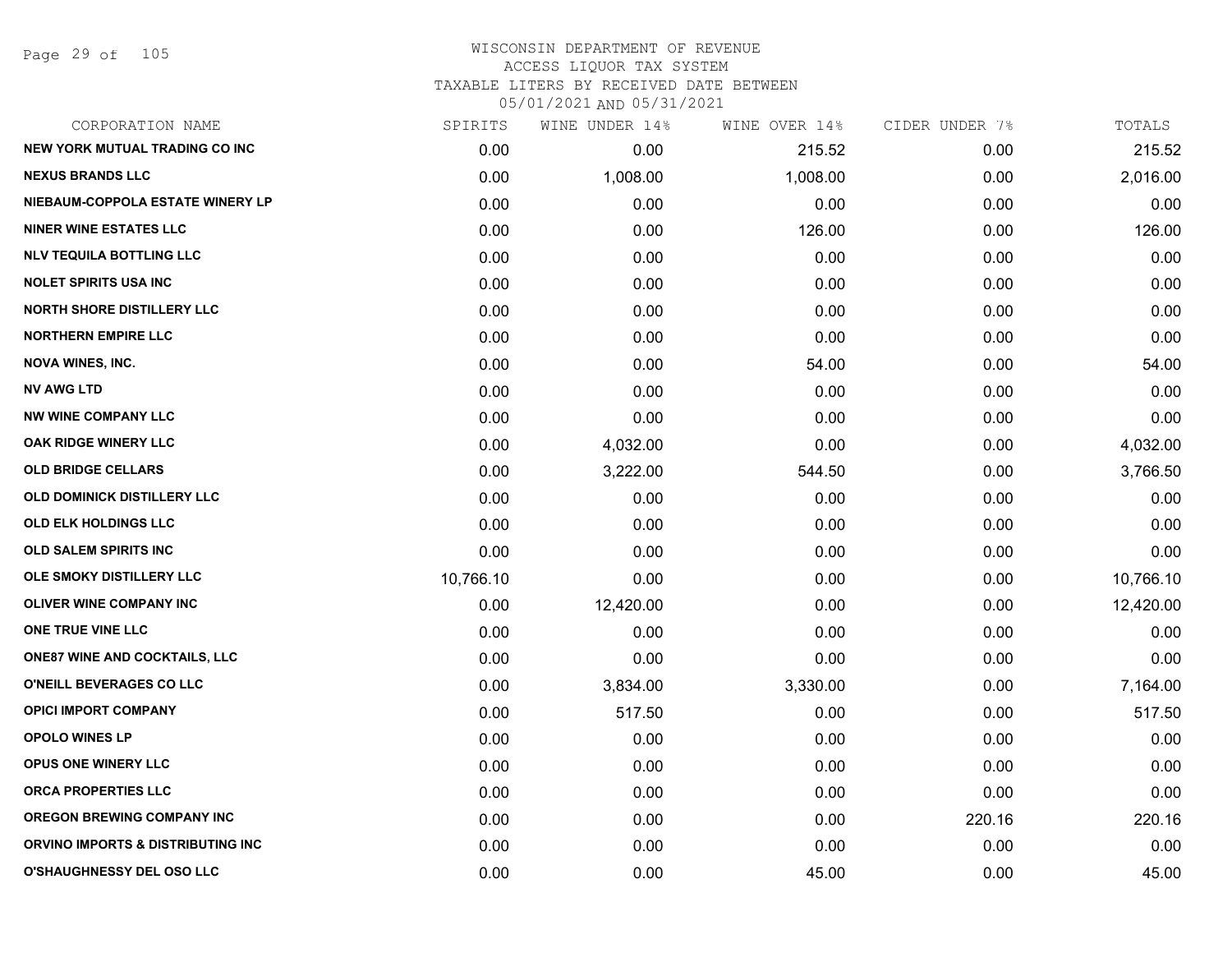Page 30 of 105

| CORPORATION NAME                       | SPIRITS   | WINE UNDER 14% | WINE OVER 14% | CIDER UNDER 7% | TOTALS    |
|----------------------------------------|-----------|----------------|---------------|----------------|-----------|
| <b>OVUM WINES LLC</b>                  | 0.00      | 0.00           | 0.00          | 0.00           | 0.00      |
| <b>PABST HOLDINGS LLC</b>              | 270.00    | 0.00           | 0.00          | 0.00           | 270.00    |
| PACIFIC EDGE MARKETING GROUP INC       | 558.00    | 0.00           | 0.00          | 0.00           | 558.00    |
| PACIFIC INTERNATIONAL LIQUOR INC       | 0.00      | 0.00           | 0.00          | 0.00           | 0.00      |
| <b>PACIFIC WINE &amp; SPIRITS, LLC</b> | 0.00      | 0.00           | 0.00          | 0.00           | 0.00      |
| PALI WINE COMPANY LP                   | 0.00      | 0.00           | 126.00        | 0.00           | 126.00    |
| PALM BAY INTERNATIONAL INC             | 485.25    | 12,705.29      | 1,278.00      | 0.00           | 14,468.54 |
| PALMATEER CONSULTING LLC               | 0.00      | 0.00           | 0.00          | 0.00           | 0.00      |
| <b>PAMELA FRYE</b>                     | 0.00      | 0.00           | 0.00          | 0.00           | 0.00      |
| <b>PAMPA BEVERAGES LLC</b>             | 0.00      | 1,805.46       | 0.00          | 0.00           | 1,805.46  |
| <b>PANTHER CREEK CELLARS LLC</b>       | 0.00      | 0.00           | 0.00          | 0.00           | 0.00      |
| <b>PAPINEAU LLC</b>                    | 0.00      | 0.00           | 0.00          | 0.00           | 0.00      |
| <b>PARK STREET IMPORTS LLC</b>         | 27,874.30 | 44,172.58      | 2,670.00      | 0.00           | 74,716.88 |
| PARK WINE COMPANY INC                  | 0.00      | 63.00          | 252.00        | 0.00           | 315.00    |
| <b>PARKER STATION INC</b>              | 0.00      | 274.50         | 2,209.50      | 0.00           | 2,484.00  |
| <b>PASEK CELLARS WINERY INC</b>        | 0.00      | 0.00           | 0.00          | 0.00           | 0.00      |
| <b>PAT WINES LLC</b>                   | 0.00      | 0.00           | 0.00          | 0.00           | 0.00      |
| <b>PATERNO IMPORTS LTD</b>             | 873.00    | 14,794.75      | 4,270.50      | 0.00           | 19,938.25 |
| <b>PATRICIO C MATA</b>                 | 0.00      | 414.00         | 27.00         | 0.00           | 441.00    |
| <b>PATRICK D HOFFMAN</b>               | 0.00      | 0.00           | 0.00          | 0.00           | 0.00      |
| <b>PATRICK J BURNS SR</b>              | 0.00      | 0.00           | 0.00          | 0.00           | 0.00      |
| <b>PAUL HOBBS IMPORTS INC</b>          | 0.00      | 0.00           | 0.00          | 0.00           | 0.00      |
| <b>PAUL HOBBS WINERY LP</b>            | 0.00      | 0.00           | 0.00          | 0.00           | 0.00      |
| PEACHY CANYON WINERY                   | 0.00      | 0.00           | 0.00          | 0.00           | 0.00      |
| PEIRANO ESTATE WINERY INC.             | 0.00      | 0.00           | 252.00        | 0.00           | 252.00    |
| PEJU FAMILY OPERATING PARTNERSHIP LP   | 0.00      | 0.00           | 63.00         | 0.00           | 63.00     |
| PELTER BEVERAGE GROUP, LLC             | 0.00      | 0.00           | 0.00          | 0.00           | 0.00      |
| PENELOPE BOURBON LLC                   | 0.00      | 0.00           | 0.00          | 0.00           | 0.00      |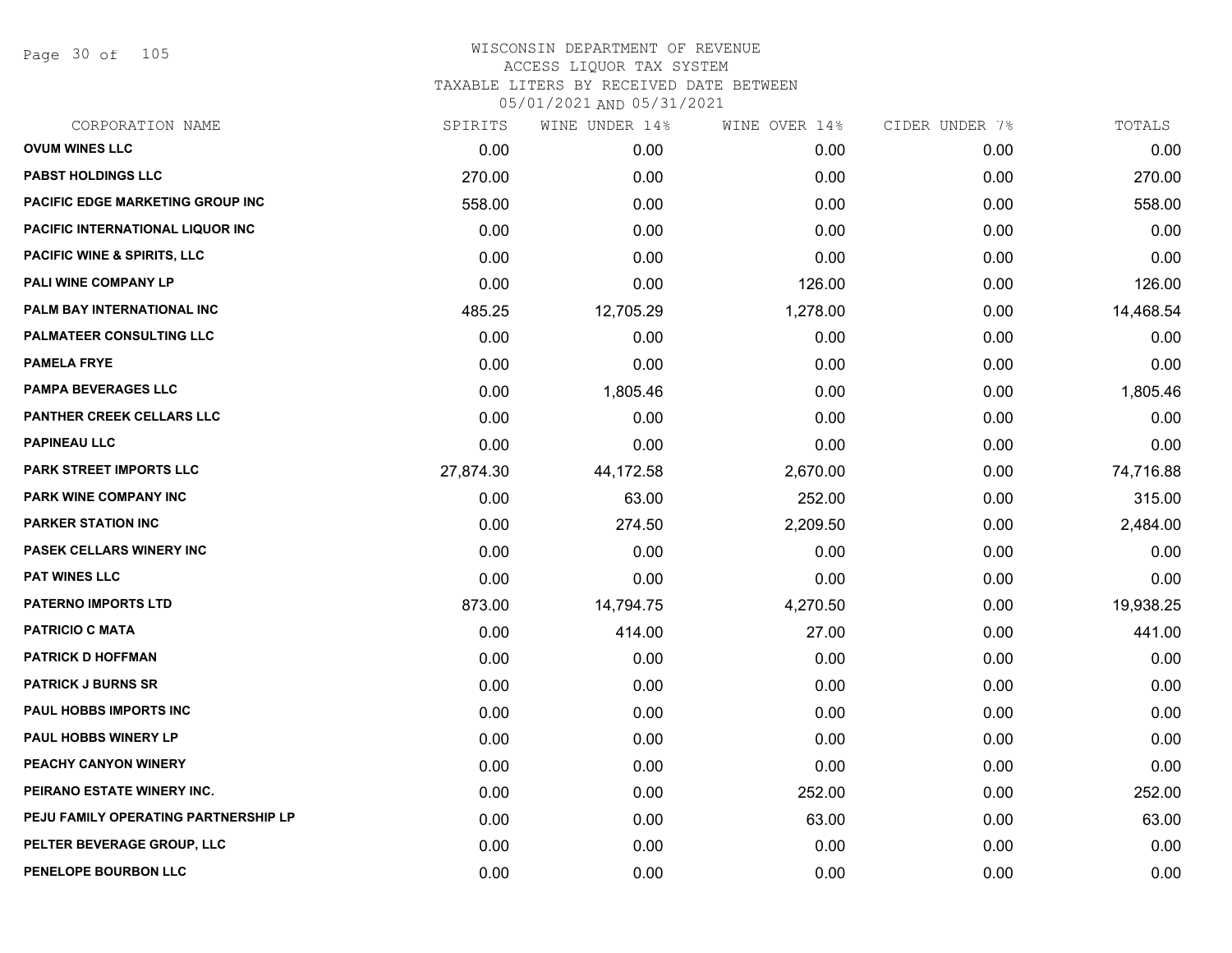Page 31 of 105

## WISCONSIN DEPARTMENT OF REVENUE ACCESS LIQUOR TAX SYSTEM

TAXABLE LITERS BY RECEIVED DATE BETWEEN

| CORPORATION NAME                                         | SPIRITS    | WINE UNDER 14% | WINE OVER 14% | CIDER UNDER 7% | TOTALS     |
|----------------------------------------------------------|------------|----------------|---------------|----------------|------------|
| PENROSE HILL, LIMITED                                    | 0.00       | 0.00           | 0.00          | 0.00           | 0.00       |
| PEPPER BRIDGE WINERY LLC                                 | 0.00       | 0.00           | 0.00          | 0.00           | 0.00       |
| PERCY SELECTIONS LLC                                     | 0.00       | 0.00           | 0.00          | 0.00           | 0.00       |
| PERNOD RICARD USA LLC                                    | 217,306.54 | 40,103.61      | 594.00        | 0.00           | 258,004.15 |
| PETER H CONNOR                                           | 0.00       | 0.00           | 0.00          | 0.00           | 0.00       |
| <b>PETER ROSBACK</b>                                     | 0.00       | 94.00          | 0.00          | 0.00           | 94.00      |
| PETERSON WINERY LLC                                      | 0.00       | 0.00           | 0.00          | 0.00           | 0.00       |
| PETIT HAMEAU LLC                                         | 0.00       | 0.00           | 0.00          | 0.00           | 0.00       |
| <b>PHILIP LAROCCA</b>                                    | 0.00       | 0.00           | 0.00          | 0.00           | 0.00       |
| PHILIP TOGNI VINEYARD LP                                 | 0.00       | 0.00           | 0.00          | 0.00           | 0.00       |
| <b>PHILLIP MANSOUR</b>                                   | 0.00       | 0.00           | 0.00          | 0.00           | 0.00       |
| PHILLIP STEINSCHREIBER                                   | 0.00       | 0.00           | 0.00          | 0.00           | 0.00       |
| <b>PHILLIPS FARMS LLC</b>                                | 0.00       | 136.50         | 8,121.78      | 0.00           | 8,258.28   |
| <b>PHUSION PROJECTS LLC</b>                              | 885.79     | 0.00           | 0.00          | 0.00           | 885.79     |
| PIEDMONT DISTILLERS INC                                  | 2,520.00   | 0.00           | 0.00          | 0.00           | 2,520.00   |
| <b>PINA CELLARS LP</b>                                   | 0.00       | 0.00           | 0.00          | 0.00           | 0.00       |
| <b>PINE RIDGE WINERY LLC</b>                             | 0.00       | 4,251.00       | 462.00        | 0.00           | 4,713.00   |
| <b>PLANET WINE, INC</b>                                  | 0.00       | 0.00           | 0.00          | 0.00           | 0.00       |
| PLATA WINE PARTNERS LLC                                  | 0.00       | 0.00           | 0.00          | 0.00           | 0.00       |
| PLUME RIDGE IRREVOCABLE TRUST                            | 0.00       | 117.00         | 0.00          | 0.00           | 117.00     |
| <b>POPCORN DESIGN LLC</b>                                | 0.00       | 0.00           | 0.00          | 0.00           | 0.00       |
| PORT WASHINGTON IMPORTS LLC                              | 0.00       | 0.00           | 0.00          | 0.00           | 0.00       |
| PORTOVINO LLC                                            | 0.00       | 567.00         | 54.00         | 0.00           | 621.00     |
| POUR MANAGEMENT LLC                                      | 0.00       | 0.00           | 0.00          | 0.00           | 0.00       |
| <b>PRAGER WINERY &amp; PORT WORKS, INC.</b>              | 0.00       | 0.00           | 0.00          | 0.00           | 0.00       |
| <b>PRECEPT BRANDS LLC</b>                                | 0.00       | 40,890.00      | 1,260.00      | 0.00           | 42,150.00  |
| <b>PRECISION BRAND COLLECTION WINE &amp; SPIRITS LLC</b> | 0.00       | 0.00           | 0.00          | 0.00           | 0.00       |
| PREMIER WINE GROUP, LLC                                  | 0.00       | 0.00           | 0.00          | 0.00           | 0.00       |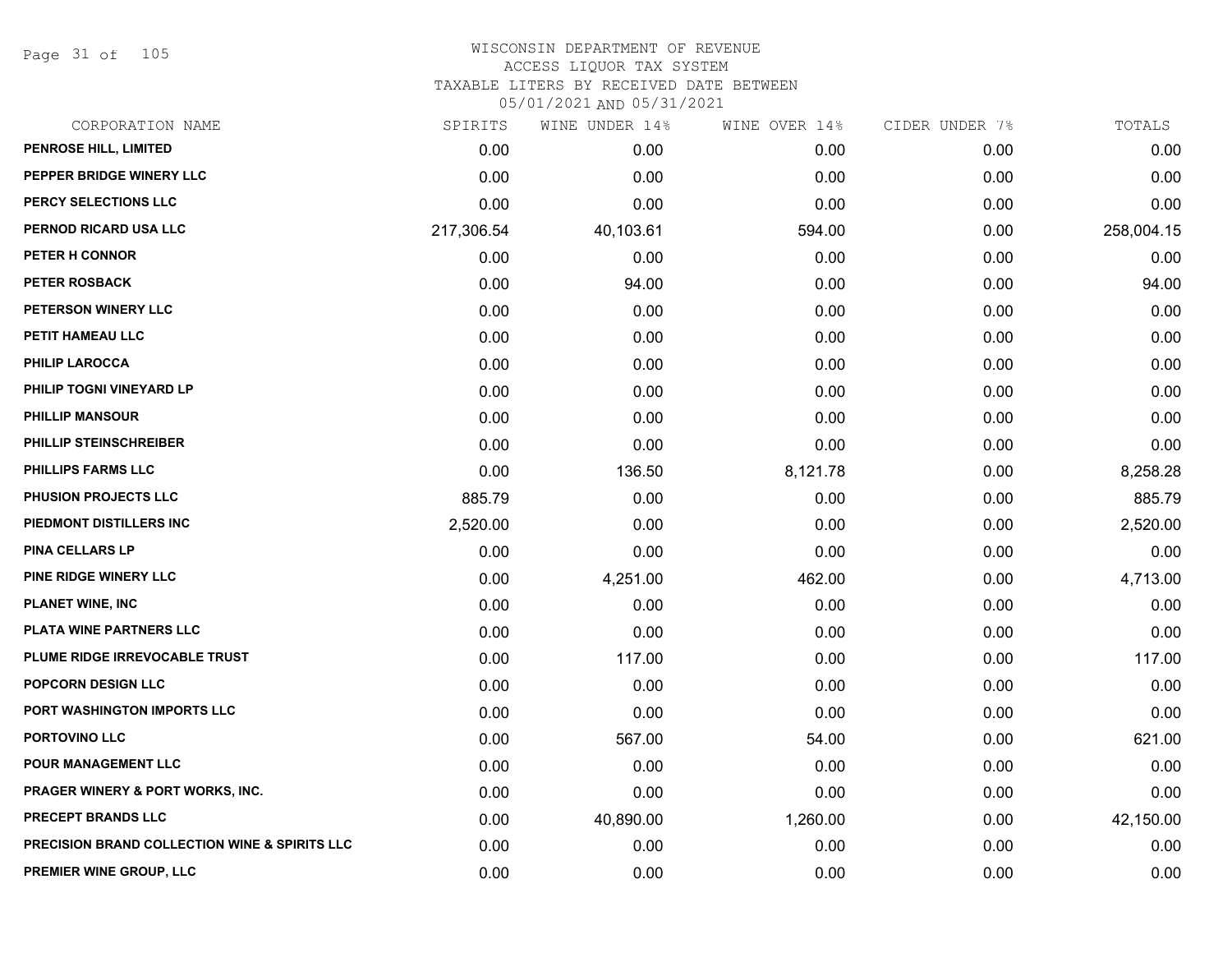Page 32 of 105

| CORPORATION NAME                     | SPIRITS    | WINE UNDER 14% | WINE OVER 14% | CIDER UNDER 7% | TOTALS     |
|--------------------------------------|------------|----------------|---------------|----------------|------------|
| PREMIERE DISTILLERY LLC              | 0.00       | 0.00           | 0.00          | 0.00           | 0.00       |
| PREMIUM PORT WINES INC               | 0.00       | 0.00           | 1,129.50      | 0.00           | 1,129.50   |
| PRESQU'ILE WINERY                    | 0.00       | 0.00           | 0.00          | 0.00           | 0.00       |
| PRESTIGE IMPORTS LLC                 | 0.00       | 0.00           | 0.00          | 0.00           | 0.00       |
| <b>PRESTIGE WINE IMPORTS CORP</b>    | 0.00       | 24,381.88      | 27.00         | 0.00           | 24,408.88  |
| PRICHARDS DISTILLERY INC             | 0.00       | 0.00           | 0.00          | 0.00           | 0.00       |
| PRIDE MOUNTAIN VINEYARDS LLC         | 0.00       | 0.00           | 0.00          | 0.00           | 0.00       |
| PROLETARIAT WINE COMPANY, LLC        | 0.00       | 0.00           | 0.00          | 0.00           | 0.00       |
| <b>PRO-LIQUITECH LLC</b>             | 0.00       | 0.00           | 0.00          | 0.00           | 0.00       |
| PROST BEVERAGE COMPANY LLC           | 1,215.00   | 0.00           | 0.00          | 0.00           | 1,215.00   |
| <b>PROXIMO SPIRITS INC</b>           | 223,929.72 | 0.00           | 0.00          | 0.00           | 223,929.72 |
| PUENTE-INTERNACIONAL INC             | 0.00       | 0.00           | 0.00          | 0.00           | 0.00       |
| PURE HOLDINGS, LLC                   | 0.00       | 0.00           | 0.00          | 0.00           | 0.00       |
| PURPLE WINE COMPANY LLC              | 0.00       | 2,511.00       | 0.00          | 0.00           | 2,511.00   |
| <b>QUADY SOUTH WINERY LLC</b>        | 0.00       | 2,016.00       | 180.00        | 0.00           | 2,196.00   |
| QUE ONDA BEVERAGE, INC.              | 0.00       | 0.00           | 0.00          | 0.00           | 0.00       |
| <b>QUILCEDA CREEK VINTNERS INC</b>   | 0.00       | 0.00           | 0.00          | 0.00           | 0.00       |
| <b>QUINTESSENTIAL LLC</b>            | 0.00       | 1,404.00       | 354.00        | 0.00           | 1,758.00   |
| <b>R &amp; G SCHATZ FARMS INC</b>    | 0.00       | 0.00           | 0.00          | 0.00           | 0.00       |
| <b>R &amp; M BRANDS INC</b>          | 99.00      | 13.50          | 0.00          | 0.00           | 112.50     |
| <b>RH KEENAN CO</b>                  | 0.00       | 0.00           | 0.00          | 0.00           | 0.00       |
| R.F. BEVERAGE, LLC                   | 0.00       | 0.00           | 0.00          | 0.00           | 0.00       |
| R.S. LIPMAN COMPANY, LLC             | 0.00       | 0.00           | 0.00          | 0.00           | 0.00       |
| <b>RACINE WINE CO LLC</b>            | 0.00       | 126.00         | 0.00          | 0.00           | 126.00     |
| <b>RADIO-COTEAU WINE CELLARS LLC</b> | 0.00       | 0.00           | 0.00          | 0.00           | 0.00       |
| <b>RAMEY WINE CELLARS INC</b>        | 0.00       | 576.00         | 252.00        | 0.00           | 828.00     |
| <b>RANSOM SPIRITS LLC</b>            | 36.00      | 0.00           | 0.00          | 0.00           | 36.00      |
| <b>RAYMOND SIGNORELLO</b>            | 0.00       | 0.00           | 0.00          | 0.00           | 0.00       |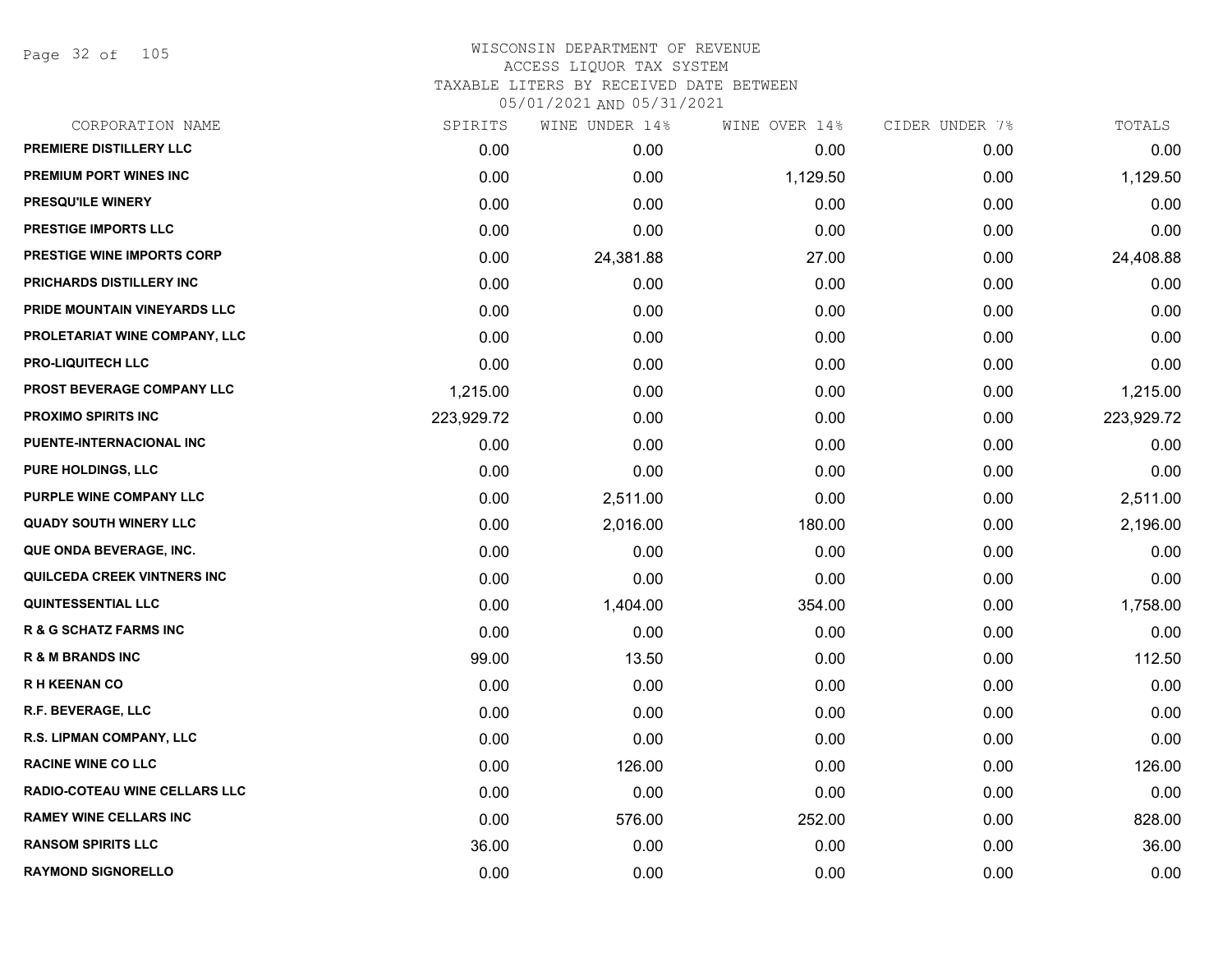Page 33 of 105

| CORPORATION NAME                                 | SPIRITS  | WINE UNDER 14% | WINE OVER 14% | CIDER UNDER 7% | TOTALS   |
|--------------------------------------------------|----------|----------------|---------------|----------------|----------|
| <b>RB WINE ASSOCIATES LLC</b>                    | 0.00     | 0.00           | 99.00         | 0.00           | 99.00    |
| <b>RBZ VINEYARDS LLC</b>                         | 0.00     | 0.00           | 0.00          | 0.00           | 0.00     |
| <b>RED CAR WINE COMPANY LLC</b>                  | 0.00     | 0.00           | 0.00          | 0.00           | 0.00     |
| <b>RED NEWT CELLARS INC</b>                      | 0.00     | 0.00           | 0.00          | 0.00           | 0.00     |
| <b>RED TAIL RIDGE INC</b>                        | 0.00     | 0.00           | 0.00          | 0.00           | 0.00     |
| <b>REDEMPTION SPIRITS LLC</b>                    | 0.00     | 0.00           | 0.00          | 0.00           | 0.00     |
| <b>REDWOOD SPIRITS INC</b>                       | 0.00     | 0.00           | 0.00          | 0.00           | 0.00     |
| <b>REGAL WINE IMPORTS INC</b>                    | 0.00     | 567.00         | 0.00          | 0.00           | 567.00   |
| <b>REMY COINTREAU AMERIQUE USA</b>               | 3,234.35 | 0.00           | 0.00          | 0.00           | 3,234.35 |
| <b>REN ACQUISITION INC</b>                       | 0.00     | 0.00           | 0.00          | 0.00           | 0.00     |
| <b>RENT A BBQ</b>                                | 0.00     | 0.00           | 0.00          | 538.83         | 538.83   |
| <b>RESERVA WINES LLC</b>                         | 0.00     | 143.00         | 0.00          | 0.00           | 143.00   |
| <b>RESTLESS SPIRITS DISTILLING COMPANY LLC</b>   | 0.00     | 0.00           | 0.00          | 0.00           | 0.00     |
| <b>REVANA FAMILY PARTNERS LP</b>                 | 0.00     | 0.00           | 0.00          | 0.00           | 0.00     |
| <b>REVELRY VINTNERS LLC</b>                      | 0.00     | 126.00         | 0.00          | 0.00           | 126.00   |
| <b>REYNOLDS CREATIVE PRODUCTS INC</b>            | 0.00     | 0.00           | 0.00          | 0.00           | 0.00     |
| <b>RGI BRANDS LLC</b>                            | 391.50   | 0.00           | 0.00          | 0.00           | 391.50   |
| <b>RHINEGEIST, LLC</b>                           | 0.00     | 0.00           | 0.00          | 523.65         | 523.65   |
| <b>RHYS VINEYARDS LLC</b>                        | 0.00     | 0.00           | 0.00          | 0.00           | 0.00     |
| <b>RICOU SPIRITS LP</b>                          | 0.00     | 0.00           | 0.00          | 0.00           | 0.00     |
| <b>RIDGE VINEYARDS INC</b>                       | 0.00     | 0.00           | 189.00        | 0.00           | 189.00   |
| <b>RO SALES &amp; DISTRIBUTION SERVICES INC.</b> | 0.00     | 0.00           | 0.00          | 0.00           | 0.00     |
| <b>RO SALES &amp; DISTRIBUTION SERVICES INC.</b> | 0.00     | 3,411.00       | 126.00        | 0.00           | 3,537.00 |
| <b>ROBERT A CUTTER</b>                           | 0.00     | 324.00         | 0.00          | 0.00           | 324.00   |
| <b>ROBERT FOLEY LLC</b>                          | 0.00     | 0.00           | 0.00          | 0.00           | 0.00     |
| <b>ROBERT J GROSS</b>                            | 0.00     | 0.00           | 0.00          | 0.00           | 0.00     |
| <b>ROBERT L HUDSON</b>                           | 0.00     | 0.00           | 0.00          | 0.00           | 0.00     |
| ROBERT YOUNG ESTATE WINERY LLC                   | 0.00     | 0.00           | 0.00          | 0.00           | 0.00     |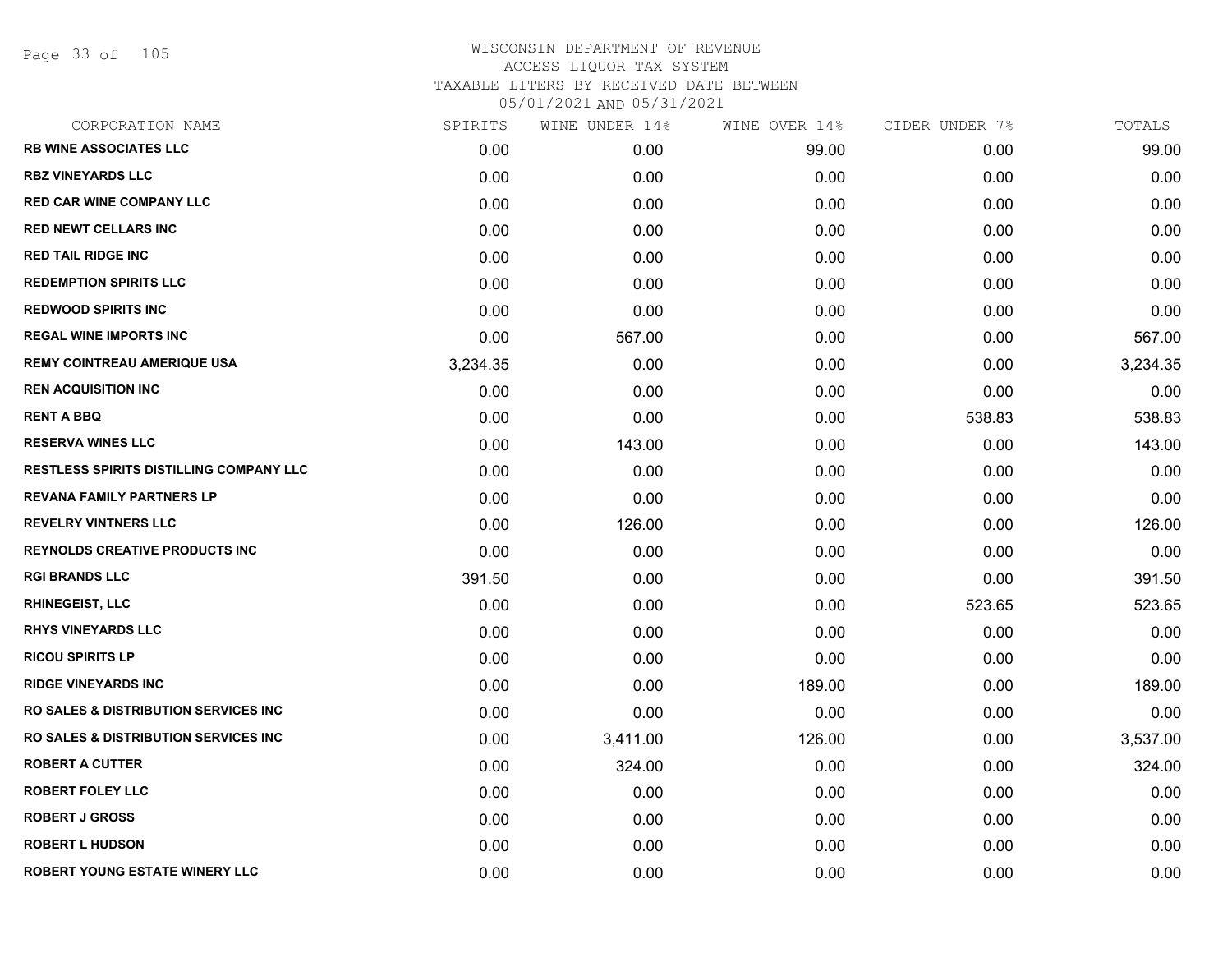Page 34 of 105

| CORPORATION NAME                             | SPIRITS  | WINE UNDER 14% | WINE OVER 14% | CIDER UNDER 7% | TOTALS    |
|----------------------------------------------|----------|----------------|---------------|----------------|-----------|
| <b>ROCK SAKE LLC</b>                         | 0.00     | 0.00           | 0.00          | 0.00           | 0.00      |
| ROCKFILTER DISTILLERY LLC                    | 0.00     | 0.00           | 0.00          | 0.00           | 0.00      |
| <b>ROGER PENG</b>                            | 0.00     | 0.00           | 0.00          | 0.00           | 0.00      |
| <b>ROMBAUER VINEYARDS INC</b>                | 0.00     | 0.00           | 2,079.00      | 0.00           | 2,079.00  |
| <b>RONALD J WICKER</b>                       | 0.00     | 0.00           | 0.00          | 0.00           | 0.00      |
| <b>RONALD T RUBIN</b>                        | 0.00     | 0.00           | 0.00          | 0.00           | 0.00      |
| <b>ROOTS RUN DEEP LLC</b>                    | 0.00     | 0.00           | 0.00          | 0.00           | 0.00      |
| <b>ROSE COCKTAILS LLC</b>                    | 0.00     | 0.00           | 0.00          | 0.00           | 0.00      |
| <b>ROSE IMPORTING &amp; DISTRIBUTING LLC</b> | 0.00     | 207.00         | 0.00          | 0.00           | 207.00    |
| ROSENTHAL WINE MERCHANT NY LTD               | 0.00     | 586.50         | 0.00          | 0.00           | 586.50    |
| <b>ROSS PANGERE</b>                          | 0.00     | 0.00           | 0.00          | 0.00           | 0.00      |
| <b>ROTTA WINERY LLC</b>                      | 0.00     | 0.00           | 0.00          | 0.00           | 0.00      |
| <b>ROUND HILL CELLARS</b>                    | 0.00     | 63.00          | 567.00        | 0.00           | 630.00    |
| <b>ROUND POND ESTATE LLC</b>                 | 0.00     | 0.00           | 2,344.50      | 0.00           | 2,344.50  |
| <b>ROY ESTATE WINES LLC</b>                  | 0.00     | 0.00           | 0.00          | 0.00           | 0.00      |
| <b>ROYAL WINE CORPORATION</b>                | 0.00     | 0.00           | 0.00          | 0.00           | 0.00      |
| <b>ROZA HILLS VINEYARDS LLC</b>              | 0.00     | 0.00           | 0.00          | 0.00           | 0.00      |
| RTM IMPORTS, LLC                             | 0.00     | 0.00           | 0.00          | 0.00           | 0.00      |
| <b>RTV WINERY LLC</b>                        | 0.00     | 0.00           | 0.00          | 0.00           | 0.00      |
| RUSH CREEK DISTILLING, LLC                   | 0.00     | 0.00           | 0.00          | 0.00           | 0.00      |
| <b>RUSSIAN RIVER VINEYARDS, LLC</b>          | 0.00     | 0.00           | 0.00          | 0.00           | 0.00      |
| RUSSIAN STANDARD VODKA (USA) INC             | 1,843.50 | 62.83          | 0.00          | 0.00           | 1,906.33  |
| <b>RWG USA LLC</b>                           | 0.00     | 0.00           | 0.00          | 0.00           | 0.00      |
| <b>S &amp; R WINES LLC</b>                   | 0.00     | 0.00           | 0.00          | 0.00           | 0.00      |
| <b>SLJ GROUP INC</b>                         | 0.00     | 8,769.00       | 4,994.75      | 0.00           | 13,763.75 |
| <b>SAGAMORE WHISKEY LLC</b>                  | 0.00     | 0.00           | 0.00          | 0.00           | 0.00      |
| <b>SAKEONE CORPORATION</b>                   | 90.00    | 214.56         | 218.16        | 0.00           | 522.72    |
| <b>SALOON SPIRITS LLC</b>                    | 1,260.00 | 0.00           | 0.00          | 0.00           | 1,260.00  |
|                                              |          |                |               |                |           |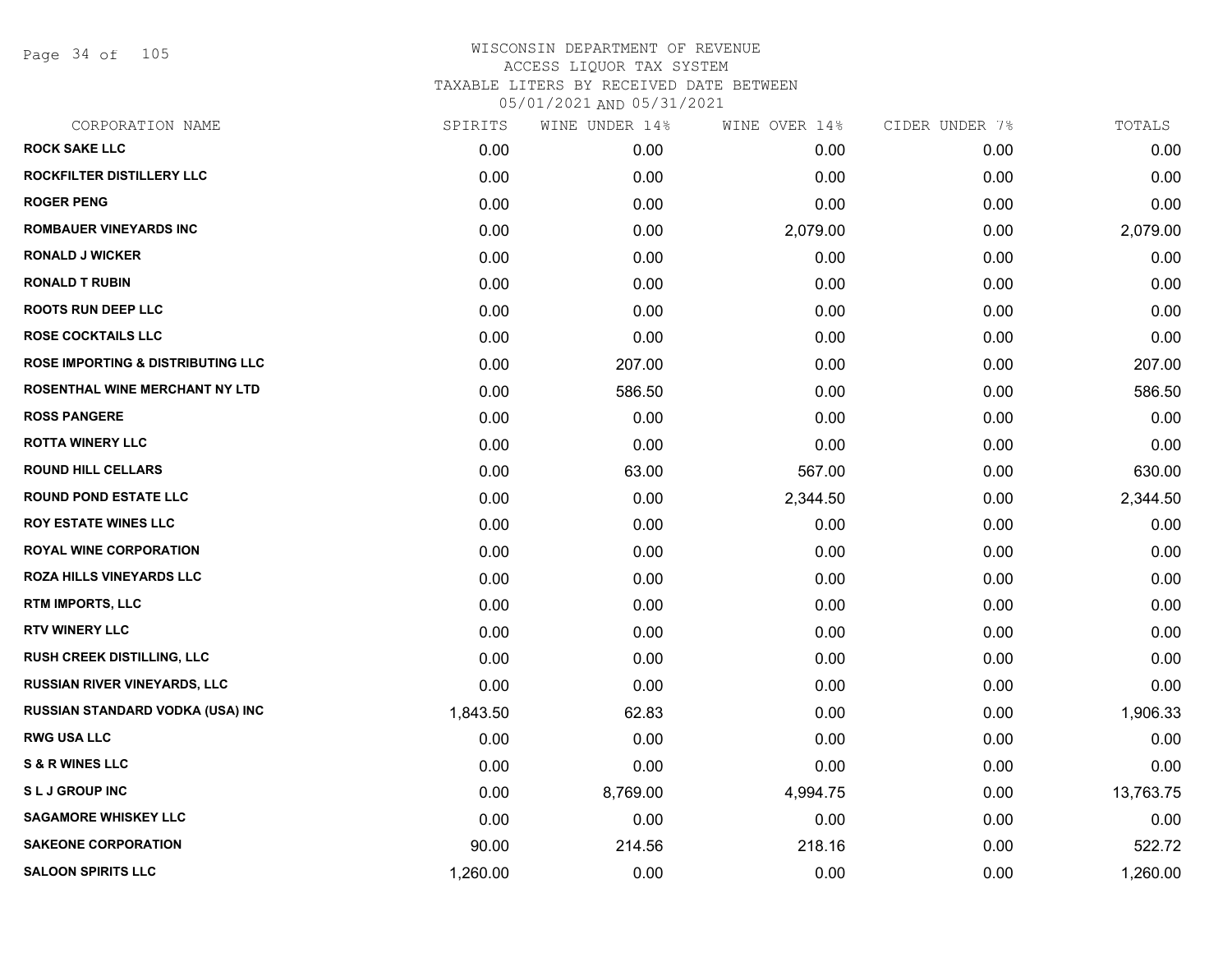## WISCONSIN DEPARTMENT OF REVENUE ACCESS LIQUOR TAX SYSTEM

TAXABLE LITERS BY RECEIVED DATE BETWEEN

| CORPORATION NAME                            | SPIRITS    | WINE UNDER 14% | WINE OVER 14% | CIDER UNDER 7% | TOTALS     |
|---------------------------------------------|------------|----------------|---------------|----------------|------------|
| <b>SALT LAKE CITY DISTILLERY LLC</b>        | 0.00       | 0.00           | 0.00          | 0.00           | 0.00       |
| <b>SALVESTRIN WINE CO LLC</b>               | 0.00       | 0.00           | 1,008.00      | 0.00           | 1,008.00   |
| <b>SAMANTHA A LOWERY</b>                    | 0.00       | 0.00           | 0.00          | 0.00           | 0.00       |
| <b>SAMANTHA SHEEHAN IMPORTS</b>             | 0.00       | 0.00           | 0.00          | 0.00           | 0.00       |
| <b>SAMUEL P BAXTER</b>                      | 0.00       | 0.00           | 0.00          | 0.00           | 0.00       |
| <b>SAN ANTONIO WINERY INC</b>               | 0.00       | 102,883.39     | 1,449.00      | 0.00           | 104,332.39 |
| SAN FRANCISCO WINE EXCHANGE INC             | 0.00       | 0.00           | 0.00          | 0.00           | 0.00       |
| SAN GABRIEL VALLEY WAREHOUSE & STORAGE INC  | 0.00       | 0.00           | 1,104.00      | 0.00           | 1,104.00   |
| SAN JOAQUIN WINE COMPANY INC                | 0.00       | 0.00           | 0.00          | 0.00           | 0.00       |
| SAN LUIS SPIRITS DISTILLING CO LLC          | 3,142.50   | 0.00           | 0.00          | 0.00           | 3,142.50   |
| <b>SANGLIER SELECTIONS LLC</b>              | 45.00      | 2,466.00       | 27.00         | 0.00           | 2,538.00   |
| <b>SANS LIEGE INC</b>                       | 0.00       | 0.00           | 0.00          | 0.00           | 0.00       |
| <b>SANS WINE &amp; SPIRITS CO</b>           | 0.00       | 0.00           | 0.00          | 0.00           | 0.00       |
| <b>SANS WINE CO. LLC</b>                    | 0.00       | 0.00           | 0.00          | 0.00           | 0.00       |
| <b>SANTA CROCE LLC</b>                      | 0.00       | 0.00           | 0.00          | 0.00           | 0.00       |
| <b>SANTA MARGHERITA USA INC</b>             | 0.00       | 702.00         | 63.00         | 0.00           | 765.00     |
| <b>SANTA RITA USA CORPORATION</b>           | 0.00       | 0.00           | 0.00          | 0.00           | 0.00       |
| <b>SAPSUCKER FARMS LLC</b>                  | 0.00       | 0.00           | 0.00          | 0.00           | 0.00       |
| <b>SARMENTO'S IMPORTS &amp; EXPORTS INC</b> | 0.00       | 0.00           | 0.00          | 0.00           | 0.00       |
| <b>SAVIAH ROSE WINERY LLC</b>               | 0.00       | 0.00           | 0.00          | 0.00           | 0.00       |
| <b>SAZERAC COMPANY INC</b>                  | 660,398.85 | 405.00         | 264.00        | 0.00           | 661,067.85 |
| <b>SAZERAC NORTH AMERICA INC</b>            | 690,823.60 | 35,347.49      | 0.00          | 0.00           | 726,171.09 |
| <b>SBRAGIA FAMILY VINEYARDS LLC</b>         | 0.00       | 0.00           | 0.00          | 0.00           | 0.00       |
| <b>SCENIC ROOT WINEGROWERS LLC</b>          | 0.00       | 0.00           | 0.00          | 0.00           | 0.00       |
| <b>SCHAFER-REICHART SELECTIONS, INC.</b>    | 0.00       | 6,524.59       | 0.00          | 0.00           | 6,524.59   |
| <b>SCHEID VINEYARDS CALIFORNIA INC</b>      | 0.00       | 6,255.00       | 0.00          | 0.00           | 6,255.00   |
| <b>SCHILLING CIDER LLC</b>                  | 0.00       | 0.00           | 0.00          | 0.00           | 0.00       |
| <b>SCHUG WINERY LLC</b>                     | 0.00       | 0.00           | 0.00          | 0.00           | 0.00       |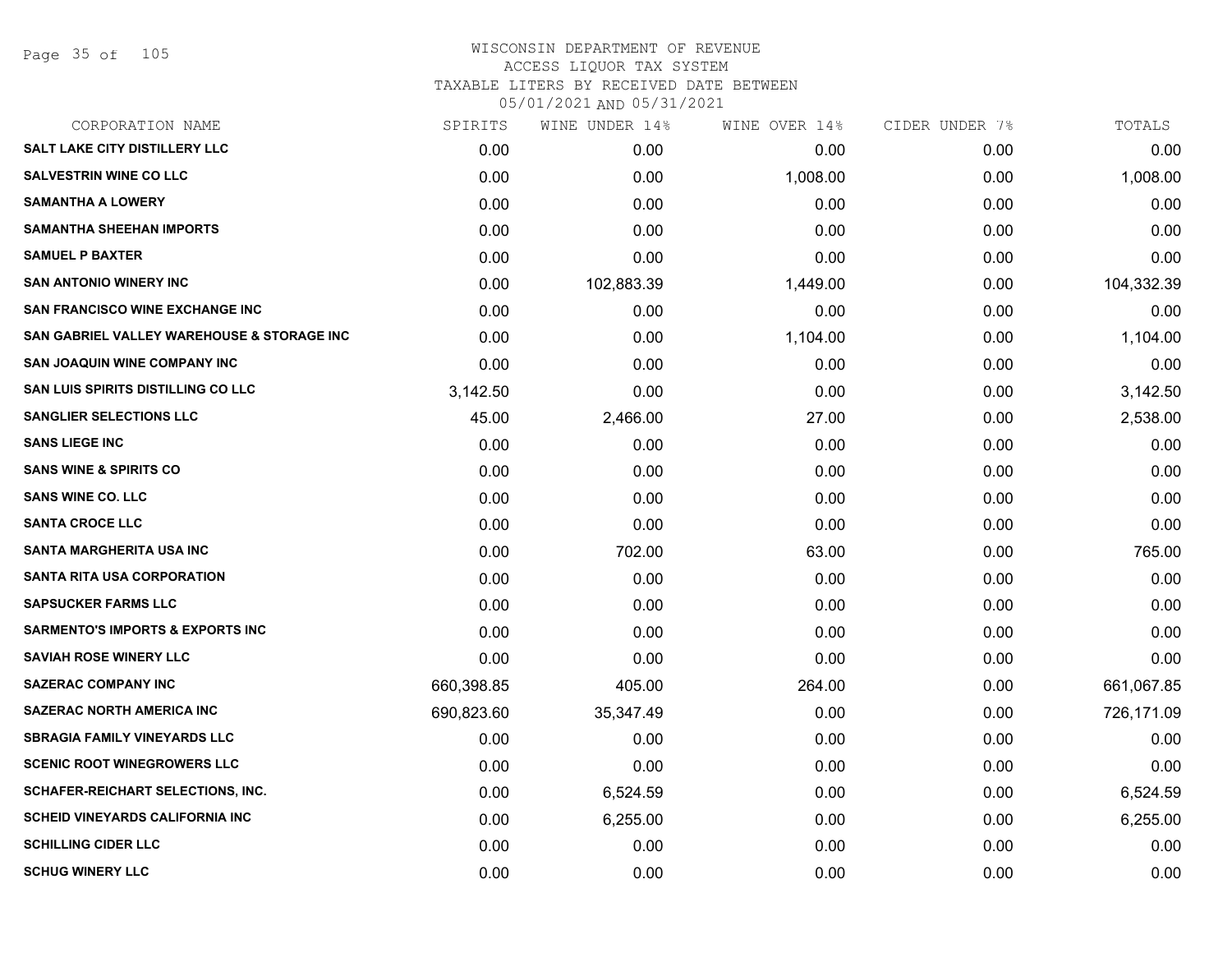Page 36 of 105

## WISCONSIN DEPARTMENT OF REVENUE ACCESS LIQUOR TAX SYSTEM TAXABLE LITERS BY RECEIVED DATE BETWEEN

| CORPORATION NAME                 | SPIRITS  | WINE UNDER 14% | WINE OVER 14% | CIDER UNDER 7% | TOTALS    |
|----------------------------------|----------|----------------|---------------|----------------|-----------|
| <b>SCHWEIGER VINEYARDS INC</b>   | 0.00     | 0.00           | 0.00          | 0.00           | 0.00      |
| <b>SCOPERTA IMPORTING CO INC</b> | 0.00     | 1,026.00       | 0.00          | 0.00           | 1,026.00  |
| <b>SEA SMOKE INC</b>             | 0.00     | 0.00           | 0.00          | 0.00           | 0.00      |
| <b>SEATTLE CIDER COMPANY LLC</b> | 0.00     | 3,542.59       | 0.00          | 13,797.84      | 17,340.43 |
| <b>SEAVEY VINEYARD LP</b>        | 0.00     | 0.00           | 0.00          | 0.00           | 0.00      |
| <b>SELECTIONATUREL, LLC</b>      | 0.00     | 0.00           | 0.00          | 0.00           | 0.00      |
| SELECTIVE WINE ESTATES INC       | 0.00     | 1,008.00       | 0.00          | 0.00           | 1,008.00  |
| <b>SERENDIPITY WINES LLC</b>     | 0.00     | 0.00           | 0.00          | 0.00           | 0.00      |
| <b>SERGEY CHISTOV</b>            | 0.00     | 0.00           | 0.00          | 0.00           | 0.00      |
| <b>SERRALLES USA LLC</b>         | 0.00     | 0.00           | 0.00          | 0.00           | 0.00      |
| <b>SHAFER VINEYARDS INC</b>      | 0.00     | 0.00           | 171.00        | 0.00           | 171.00    |
| <b>SHANNON RIDGE INC</b>         | 0.00     | 1,539.30       | 1,827.42      | 0.00           | 3,366.72  |
| <b>SHAW-ROSS HOLDING CO LLC</b>  | 1,051.50 | 4,908.66       | 3,136.50      | 0.00           | 9,096.66  |
| <b>SHEA WINE CELLARS LLC</b>     | 0.00     | 0.00           | 0.00          | 0.00           | 0.00      |
| SHELTON-MACKENZIE WINE COMPANY   | 0.00     | 0.00           | 0.00          | 0.00           | 0.00      |
| <b>SHORTS BREWING COMPANY</b>    | 0.00     | 0.00           | 0.00          | 1,519.25       | 1,519.25  |
| SIERRA NEVADA BREWING COMPANY    | 0.00     | 0.00           | 0.00          | 0.00           | 0.00      |
| SILVER OAK WINE CELLARS LLC      | 0.00     | 0.00           | 504.00        | 0.00           | 504.00    |
| SILVER TRIDENT WINERY LLC        | 0.00     | 0.00           | 0.00          | 0.00           | 0.00      |
| SINGLE BARREL SPIRITS U.S. LLC   | 0.00     | 0.00           | 0.00          | 0.00           | 0.00      |
| <b>SINSKEY VINEYARDS INC</b>     | 0.00     | 45.00          | 0.00          | 0.00           | 45.00     |
| <b>SKINNER-DAVENA LLC</b>        | 0.00     | 0.00           | 0.00          | 0.00           | 0.00      |
| <b>SKYLARK WINE COMPANY</b>      | 0.00     | 0.00           | 0.00          | 0.00           | 0.00      |
| <b>SLIM CHILLERS INC</b>         | 960.00   | 0.00           | 0.00          | 0.00           | 960.00    |
| <b>SLO DOWN WINES LLC</b>        | 0.00     | 252.00         | 31.50         | 0.00           | 283.50    |
| <b>SLURP LLC</b>                 | 0.00     | 0.00           | 0.00          | 0.00           | 0.00      |
| <b>SMALL VINES WINES INC</b>     | 0.00     | 0.00           | 0.00          | 0.00           | 0.00      |
| <b>SMART VENDING LLC</b>         | 0.00     | 0.00           | 0.00          | 0.00           | 0.00      |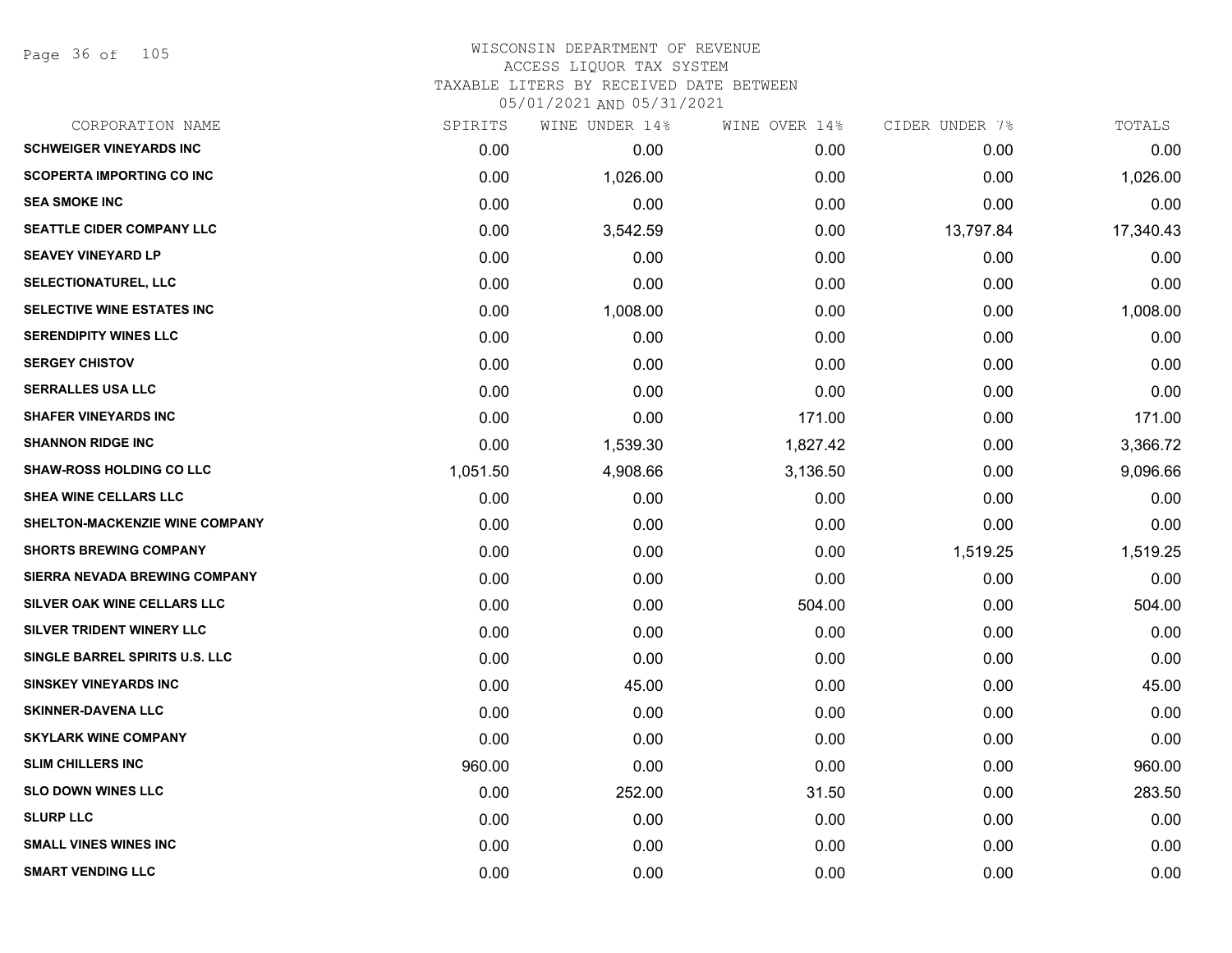Page 37 of 105

# WISCONSIN DEPARTMENT OF REVENUE

# ACCESS LIQUOR TAX SYSTEM

TAXABLE LITERS BY RECEIVED DATE BETWEEN

| CORPORATION NAME                        | SPIRITS   | WINE UNDER 14% | WINE OVER 14% | CIDER UNDER 7% | TOTALS    |
|-----------------------------------------|-----------|----------------|---------------|----------------|-----------|
| <b>SMT ACQUISITIONS LLC</b>             | 0.00      | 2,156.83       | 295.50        | 0.00           | 2,452.33  |
| <b>SOCIAL ENJOYMENTS LLC</b>            | 0.00      | 9,617.32       | 0.00          | 0.00           | 9,617.32  |
| SOGEVINUS FINE WINES USA INC            | 0.00      | 0.00           | 0.00          | 0.00           | 0.00      |
| <b>SOKOL BLOSSER LTD</b>                | 0.00      | 1,246.50       | 0.00          | 0.00           | 1,246.50  |
| <b>SOLBERG DISTILLING LLC</b>           | 0.00      | 0.00           | 0.00          | 0.00           | 0.00      |
| <b>SOLENA CELLARS LLC</b>               | 0.00      | 0.00           | 0.00          | 0.00           | 0.00      |
| <b>SOMERSTON WINE COMPANY, LLC</b>      | 0.00      | 0.00           | 0.00          | 0.00           | 0.00      |
| SOUTH BAY WINE GROUP LLC                | 0.00      | 1,260.00       | 10,143.00     | 0.00           | 11,403.00 |
| <b>SOUTHERN STARZ INC</b>               | 0.00      | 1,044.00       | 585.00        | 0.00           | 1,629.00  |
| <b>SOUTHERN WINE GROUP LLC</b>          | 0.00      | 517.50         | 67.50         | 0.00           | 585.00    |
| <b>SOUTHWEST SPIRITS &amp; WINE LLC</b> | 687.00    | 0.00           | 0.00          | 0.00           | 687.00    |
| <b>SOVEREIGN BRANDS LLC</b>             | 3,316.50  | 3,876.54       | 0.00          | 0.00           | 7,193.04  |
| <b>SPANN VINEYARDS INC</b>              | 0.00      | 0.00           | 9.00          | 0.00           | 9.00      |
| <b>SPARKLING OREGON LLC</b>             | 0.00      | 0.00           | 0.00          | 0.00           | 0.00      |
| <b>SPEAKEASY SPIRITS LLC</b>            | 0.00      | 0.00           | 0.00          | 0.00           | 0.00      |
| <b>SPENCER HOOPES</b>                   | 0.00      | 189.00         | 189.00        | 0.00           | 378.00    |
| <b>SPIRITS OF TENNESSEE, LLC</b>        | 16,338.00 | 0.00           | 0.00          | 0.00           | 16,338.00 |
| SPLINTER GROUP NAPA LLC                 | 0.00      | 0.00           | 0.00          | 0.00           | 0.00      |
| <b>SPOTTSWOODE WINERY INC</b>           | 0.00      | 0.00           | 0.00          | 0.00           | 0.00      |
| <b>SPRING MOUNTAIN VINEYARD INC</b>     | 0.00      | 0.00           | 0.00          | 0.00           | 0.00      |
| <b>SQZ BEVS LLC</b>                     | 0.00      | 614.00         | 0.00          | 0.00           | 614.00    |
| ST GEORGE SPIRITS INC                   | 586.80    | 0.00           | 0.00          | 0.00           | 586.80    |
| <b>ST HELENA ESTATE LLC</b>             | 0.00      | 0.00           | 0.00          | 0.00           | 0.00      |
| <b>ST INNOCENT LTD</b>                  | 0.00      | 0.00           | 0.00          | 0.00           | 0.00      |
| <b>ST JAMES WINERY INC</b>              | 0.00      | 0.00           | 0.00          | 0.00           | 0.00      |
| ST JULIAN WINE COMPANY INC              | $-469.40$ | 1,401.10       | 0.00          | 0.00           | 931.70    |
| ST KILLIAN IMPORTING CO INC             | 625.31    | 0.00           | 0.00          | 0.00           | 625.31    |
| <b>ST SUPERY INC</b>                    | 0.00      | 0.00           | 130.50        | 0.00           | 130.50    |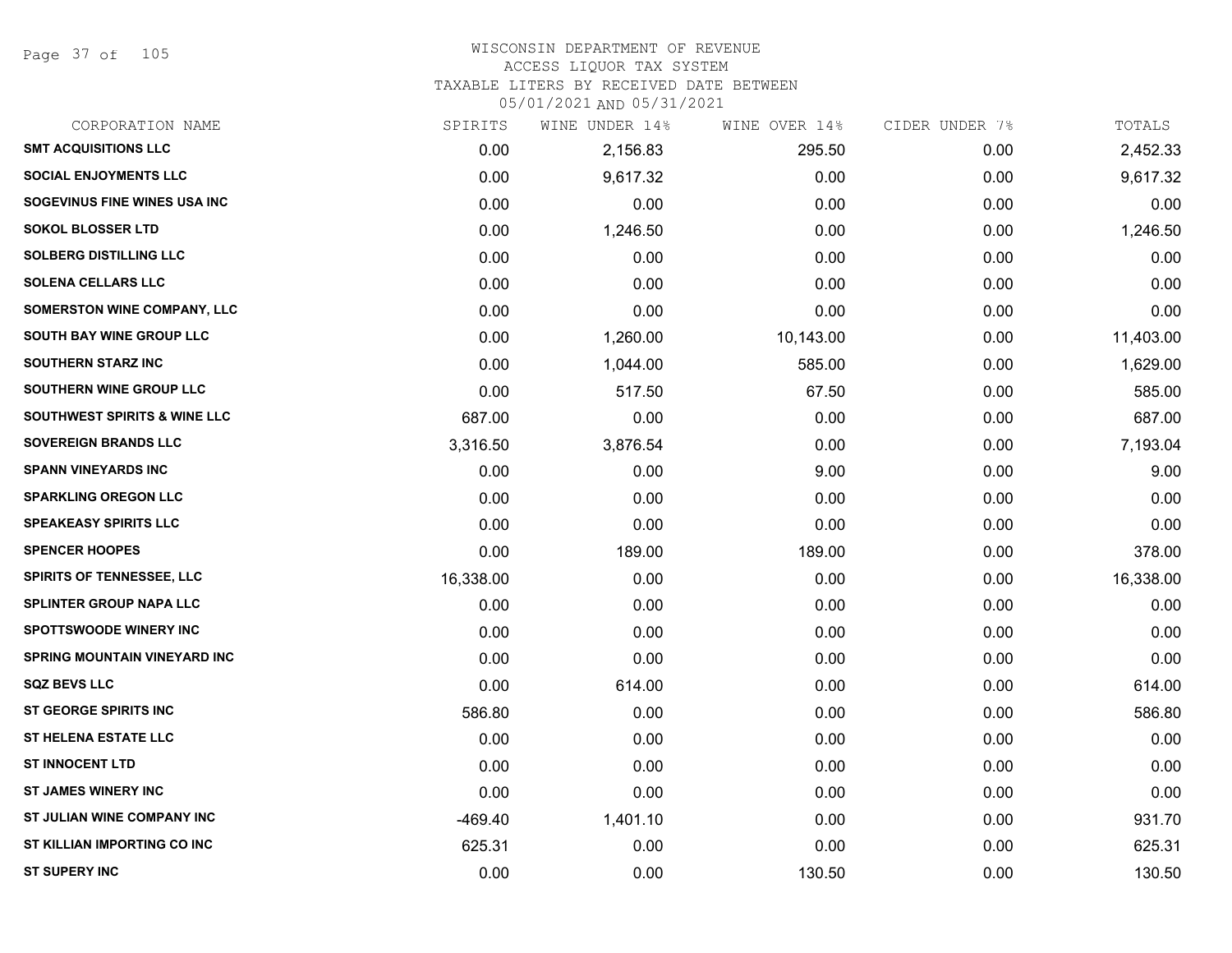Page 38 of 105

# WISCONSIN DEPARTMENT OF REVENUE ACCESS LIQUOR TAX SYSTEM TAXABLE LITERS BY RECEIVED DATE BETWEEN

| CORPORATION NAME                             | SPIRITS   | WINE UNDER 14% | WINE OVER 14% | CIDER UNDER 7% | TOTALS     |
|----------------------------------------------|-----------|----------------|---------------|----------------|------------|
| <b>STAGLIN FAMILY VINEYARD LLC</b>           | 0.00      | 0.00           | 0.00          | 0.00           | 0.00       |
| <b>STANLEY STAWSKI DIST CO INC</b>           | 0.00      | 0.00           | 0.00          | 0.00           | 0.00       |
| STE. MICHELLE WINE ESTATES LTD.              | 0.00      | 70,690.50      | 21,634.50     | 0.00           | 92,325.00  |
| <b>STEFFENS FAMILY WINES LLC</b>             | 0.00      | 0.00           | 0.00          | 0.00           | 0.00       |
| STELLAR IMPORTING COMPANY LLC                | 0.00      | 468.00         | 54.00         | 0.00           | 522.00     |
| <b>STEM CIDERS LLC</b>                       | 0.00      | 0.00           | 0.00          | 3,296.37       | 3,296.37   |
| <b>STEPHAN VINEYARD INC</b>                  | 0.00      | 0.00           | 0.00          | 0.00           | 0.00       |
| <b>STEVEN EDMUNDS &amp; CORNELIA ST JOHN</b> | 0.00      | 0.00           | 0.00          | 0.00           | 0.00       |
| <b>STEWART CELLARS, LLC</b>                  | 0.00      | 0.00           | 0.00          | 0.00           | 0.00       |
| <b>STEZ &amp; BOWER</b>                      | 0.00      | 0.00           | 0.00          | 0.00           | 0.00       |
| <b>STOLI GROUP (USA) LLC</b>                 | 14,022.00 | 0.00           | 2,295.00      | 0.00           | 16,317.00  |
| <b>STOLLER IMPORTS INC</b>                   | 3,485.08  | 1,038.00       | 178.54        | 0.00           | 4,701.62   |
| <b>STOLLER VINEYARDS INC</b>                 | 0.00      | 1,683.00       | 0.00          | 0.00           | 1,683.00   |
| <b>STOLPMAN VINEYARDS LLC</b>                | 0.00      | 0.00           | 0.00          | 0.00           | 0.00       |
| <b>STONEBRAKER-SOLES INC</b>                 | 0.00      | 0.00           | 0.00          | 0.00           | 0.00       |
| <b>STONECUSHION INC</b>                      | 0.00      | 0.00           | 0.00          | 0.00           | 0.00       |
| <b>STRALA VINEYARDS, LLC</b>                 | 0.00      | 0.00           | 0.00          | 0.00           | 0.00       |
| <b>STRATUS WINE AND SPIRITS LLC</b>          | 0.00      | 0.00           | 0.00          | 0.00           | 0.00       |
| <b>STUART BOSSOM</b>                         | 0.00      | 66.57          | 0.00          | 0.00           | 66.57      |
| <b>STUBING &amp; GANNON, LLC</b>             | 0.00      | 0.00           | 0.00          | 0.00           | 0.00       |
| <b>SUGARLANDS DISTILLING COMPANY LLC</b>     | 22,270.20 | 0.00           | 0.00          | 0.00           | 22,270.20  |
| <b>SUNDANCE SPIRITS COMPANY</b>              | 0.00      | 0.00           | 0.00          | 0.00           | 0.00       |
| <b>SUPERSTITION MEADERY</b>                  | 0.00      | 0.00           | 0.00          | 0.00           | 0.00       |
| <b>SURVILLE ENTERPRISES CORP</b>             | 0.00      | 463.50         | 0.00          | 0.00           | 463.50     |
| <b>SUTTER HOME WINERY INC</b>                | 526.50    | 223,754.22     | 1,444.50      | 0.00           | 225,725.22 |
| <b>SVP WINERY LLC</b>                        | 0.00      | 126.00         | 0.00          | 0.00           | 126.00     |
| <b>T ELENTENY HOLDINGS LLC</b>               | 0.00      | 621.00         | 0.00          | 0.00           | 621.00     |
| T. EDWARD WINES, LTD                         | 576.00    | 504.00         | 0.00          | 0.00           | 1,080.00   |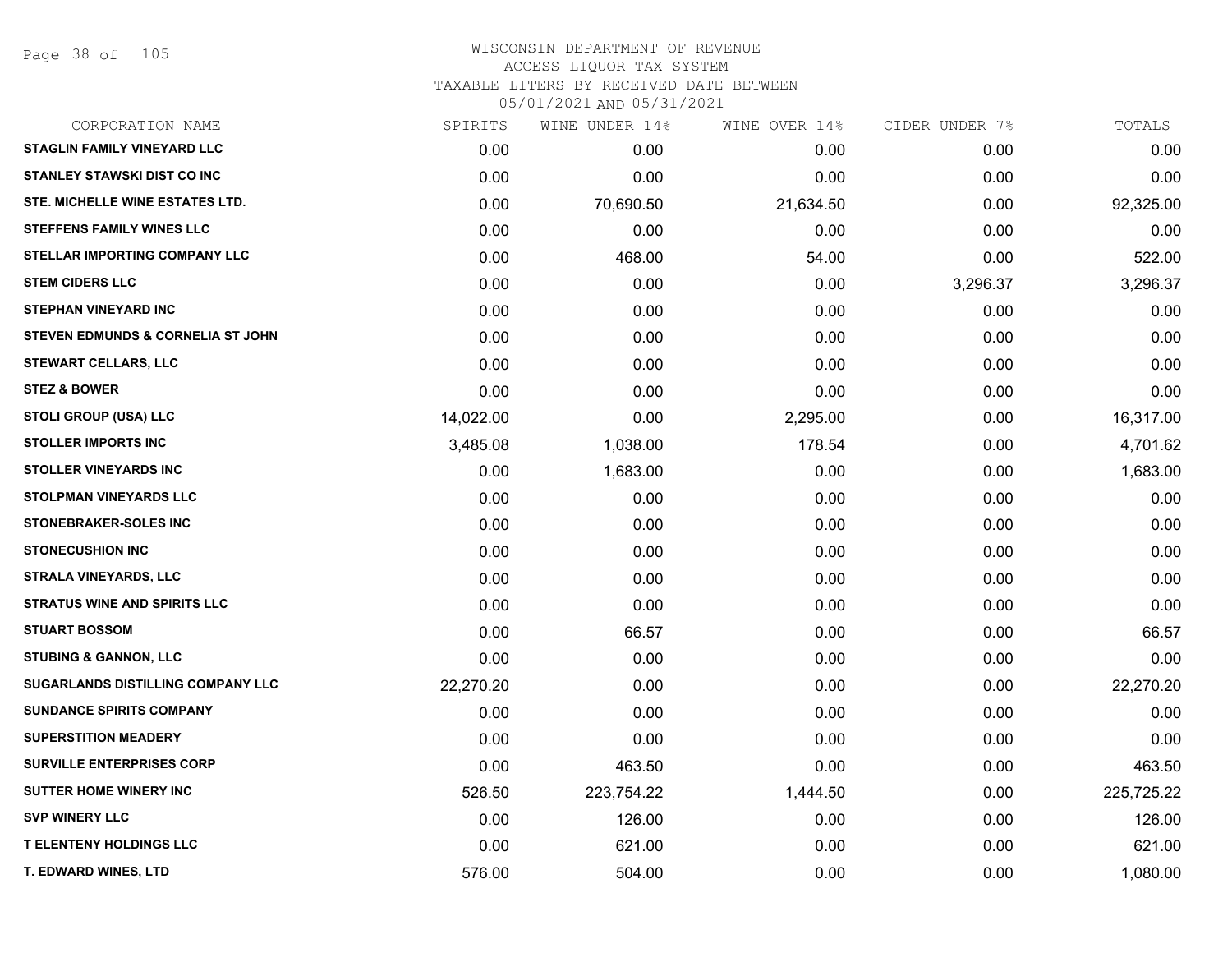Page 39 of 105

| CORPORATION NAME                        | SPIRITS  | WINE UNDER 14% | WINE OVER 14% | CIDER UNDER 7% | TOTALS   |
|-----------------------------------------|----------|----------------|---------------|----------------|----------|
| <b>TAFT STREET INC</b>                  | 0.00     | 0.00           | 0.00          | 0.00           | 0.00     |
| <b>TAKARA SAKE USA INC</b>              | 0.00     | 1,097.28       | 1,933.20      | 122.40         | 3,152.88 |
| <b>TALLEY VINEYARDS INC</b>             | 0.00     | 0.00           | 0.00          | 0.00           | 0.00     |
| <b>TAMARELO INC</b>                     | 450.00   | 0.00           | 0.00          | 0.00           | 450.00   |
| <b>TAMBER BEY VINEYARDS LLC</b>         | 0.00     | 0.00           | 0.00          | 0.00           | 0.00     |
| <b>TATTERSALL COMPANIES LLC</b>         | 1,036.50 | 0.00           | 0.00          | 0.00           | 1,036.50 |
| TEMPERANCE DISTILLING COMPANY           | 98.40    | 0.00           | 0.00          | 0.00           | 98.40    |
| <b>TENN SOUTH DISTILLERY</b>            | 0.00     | 0.00           | 0.00          | 0.00           | 0.00     |
| <b>TEQUILAS PREMIUM, INC</b>            | 677.25   | 0.00           | 0.00          | 0.00           | 677.25   |
| <b>TERRA SANCTA TRADING COMPANY LLC</b> | 0.00     | 0.00           | 0.00          | 0.00           | 0.00     |
| <b>TERRANEO MERCHANTS INC</b>           | 0.00     | 81.00          | 0.00          | 0.00           | 81.00    |
| <b>TERRAVANT WINE COMPANY LLC</b>       | 0.00     | 0.00           | 0.00          | 0.00           | 0.00     |
| <b>TERRESSENTIA CORPORATION</b>         | 0.00     | 0.00           | 0.00          | 0.00           | 0.00     |
| <b>TERRIZZI VINO INC</b>                | 0.00     | 0.00           | 0.00          | 0.00           | 0.00     |
| <b>TEXACELLO, LLC</b>                   | 0.00     | 0.00           | 0.00          | 0.00           | 0.00     |
| <b>TEXAS BEVERAGE INTERNATIONAL</b>     | 0.00     | 0.00           | 0.00          | 0.00           | 0.00     |
| <b>TGE LLC</b>                          | 0.00     | 785.40         | 0.00          | 0.00           | 785.40   |
| THE 11 WELLS SPIRITS COMPANY LLC        | 0.00     | 0.00           | 0.00          | 0.00           | 0.00     |
| THE AUSTRALIAN WINE CONNECTION INC      | 0.00     | 0.00           | 0.00          | 0.00           | 0.00     |
| THE BARDSTOWN BOURBON COMPANY LLC       | 0.00     | 0.00           | 0.00          | 0.00           | 0.00     |
| THE BIALE ESTATE                        | 0.00     | 0.00           | 0.00          | 0.00           | 0.00     |
| THE BLUE DAISY USA, INC                 | 0.00     | 0.00           | 0.00          | 0.00           | 0.00     |
| THE CAPRA COMPANY LLC                   | 0.00     | 0.00           | 0.00          | 0.00           | 0.00     |
| THE EDRINGTON GROUP USA LLC             | 7,751.94 | 0.00           | 0.00          | 0.00           | 7,751.94 |
| THE G V LIQUID GROUP INC                | 0.00     | 0.00           | 0.00          | 0.00           | 0.00     |
| THE HESS COLLECTION WINERY              | 0.00     | 1,803.00       | 477.00        | 0.00           | 2,280.00 |
| THE MEEKER VINEYARD                     | 0.00     | 0.00           | 0.00          | 0.00           | 0.00     |
| THE MORLET SELECTION INC                | 0.00     | 0.00           | 0.00          | 0.00           | 0.00     |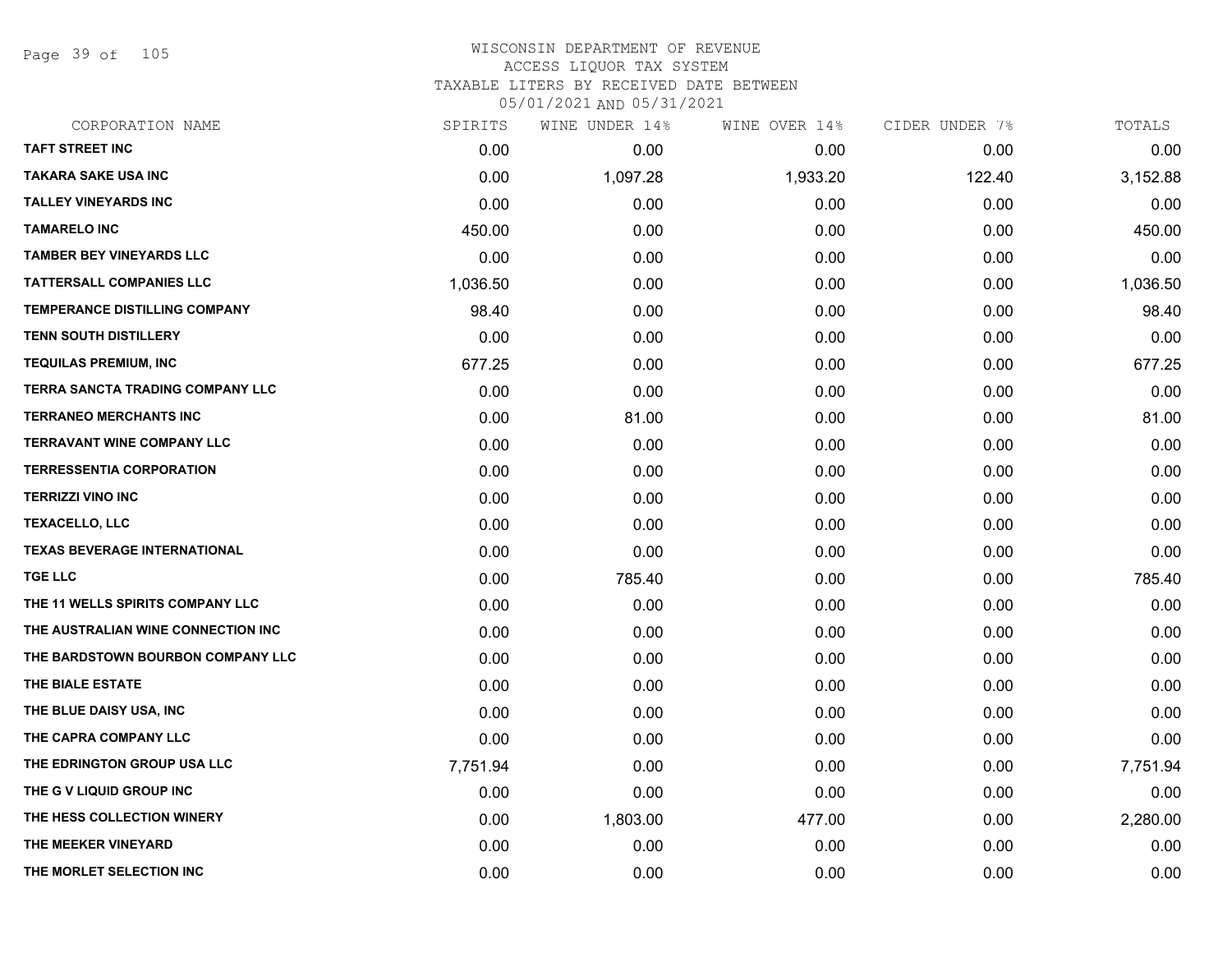Page 40 of 105

| CORPORATION NAME                     | SPIRITS | WINE UNDER 14% | WINE OVER 14% | CIDER UNDER 7% | TOTALS     |
|--------------------------------------|---------|----------------|---------------|----------------|------------|
| THE MORNE WINE COMPANY               | 0.00    | 0.00           | 0.00          | 0.00           | 0.00       |
| THE OJAI VINEYARD INC                | 0.00    | 18.00          | 0.00          | 0.00           | 18.00      |
| THE R.S. LIPMAN COMPANY              | 0.00    | 0.00           | 0.00          | 0.00           | 0.00       |
| THE RIVER WINE INC                   | 738.00  | 1,710.00       | 0.00          | 0.00           | 2,448.00   |
| THE SECOND GENERATION TRUST          | 0.00    | 12,770.00      | 76.50         | 0.00           | 12,846.50  |
| THE SILVERADO VINEYARDS              | 0.00    | 0.00           | 0.00          | 0.00           | 0.00       |
| THE SORTING TABLE LLC                | 0.00    | 535.00         | 90.00         | 0.00           | 625.00     |
| THE TRITON COLLECTION INC            | 0.00    | 774.00         | 0.00          | 0.00           | 774.00     |
| THE WINE GROUP INC                   | 0.00    | 476,580.80     | 12,330.00     | 0.00           | 488,910.80 |
| THE WINE SOURCE INC                  | 0.00    | 0.00           | 0.00          | 0.00           | 0.00       |
| THE WOODMAR GROUP LLC                | 0.00    | 1,449.00       | 63.00         | 0.00           | 1,512.00   |
| THIENOT USA INC                      | 0.00    | 0.00           | 0.00          | 0.00           | 0.00       |
| THIRD LEAF WINES LLC                 | 0.00    | 0.00           | 42.12         | 0.00           | 42.12      |
| THOMAS ALLEN VINEYARDS & WINERY, LLC | 0.00    | 0.00           | 0.00          | 0.00           | 0.00       |
| <b>THOMAS D BRACAMONTES</b>          | 0.00    | 0.00           | 0.00          | 0.00           | 0.00       |
| THREE RING PRODUCTIONS LLC           | 0.00    | 0.00           | 0.00          | 0.00           | 0.00       |
| <b>THURMAN J RODGERS</b>             | 0.00    | 0.00           | 0.00          | 0.00           | 0.00       |
| TIGERS USA GLOBAL LOGISTICS INC      | 0.00    | 0.00           | 0.00          | 0.00           | 0.00       |
| <b>TITUS &amp; TITUS</b>             | 0.00    | 0.00           | 189.00        | 0.00           | 189.00     |
| TMR WINE COMPANY LLC                 | 0.00    | 0.00           | 0.00          | 0.00           | 0.00       |
| TOAD HOLLOW VINEYARDS INC            | 0.00    | 1,782.00       | 0.00          | 0.00           | 1,782.00   |
| <b>TOBIN J HEMINWAY</b>              | 0.00    | 0.00           | 0.00          | 0.00           | 0.00       |
| <b>TOBIN JAMES CELLARS</b>           | 0.00    | 0.00           | 0.00          | 0.00           | 0.00       |
| <b>TOLLIVER RANCH BRANDS LLC</b>     | 0.00    | 0.00           | 0.00          | 0.00           | 0.00       |
| <b>TOM MEADOWCROFT</b>               | 0.00    | 0.00           | 0.00          | 0.00           | 0.00       |
| TR WINES INC.                        | 0.00    | 0.00           | 0.00          | 0.00           | 0.00       |
| <b>TRAVIS R VERNON</b>               | 0.00    | 0.00           | 0.00          | 0.00           | 0.00       |
| <b>TREANA WINERY LLC</b>             | 0.00    | 0.00           | 0.00          | 0.00           | 0.00       |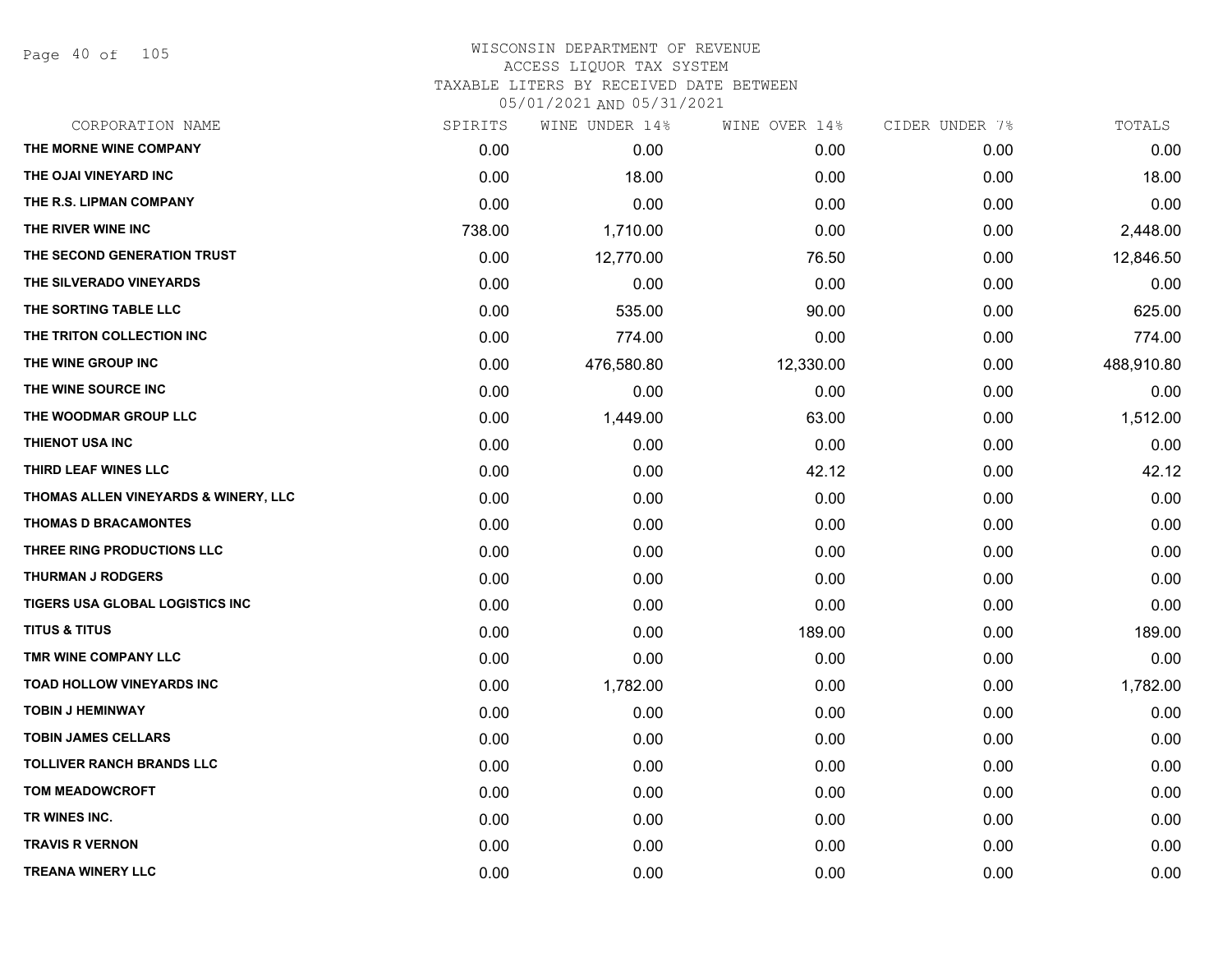Page 41 of 105

#### WISCONSIN DEPARTMENT OF REVENUE ACCESS LIQUOR TAX SYSTEM

TAXABLE LITERS BY RECEIVED DATE BETWEEN

| CORPORATION NAME                              | SPIRITS    | WINE UNDER 14% | WINE OVER 14% | CIDER UNDER 7% | TOTALS     |
|-----------------------------------------------|------------|----------------|---------------|----------------|------------|
| <b>TREASURY WINE ESTATES AMERICAS COMPANY</b> | 0.00       | 75,652.56      | 20,034.00     | 0.00           | 95,686.56  |
| <b>TREFETHEN VINEYARDS WINERY INC</b>         | 0.00       | 0.00           | 63.00         | 0.00           | 63.00      |
| <b>TREMAINE ATKINSON</b>                      | 891.00     | 0.00           | 0.00          | 0.00           | 891.00     |
| <b>TRENTADUE WINERY LLC</b>                   | 0.00       | 0.00           | 189.00        | 0.00           | 189.00     |
| TRI VIN IMPORTS INC                           | 0.00       | 26,334.00      | 108.00        | 0.00           | 26,442.00  |
| <b>TRIM WINES LLC</b>                         | 0.00       | 0.00           | 0.00          | 0.00           | 0.00       |
| TRINITAS CELLARS LLC                          | 0.00       | 0.00           | 0.00          | 0.00           | 0.00       |
| <b>TRIONE VINEYARDS LLC</b>                   | 0.00       | 148.50         | 0.00          | 0.00           | 148.50     |
| <b>TRI-STAR MARKETING INC</b>                 | 0.00       | 6,084.00       | 0.00          | 0.00           | 6,084.00   |
| <b>TRUJILLO WINES, LLC</b>                    | 0.00       | 0.00           | 0.00          | 0.00           | 0.00       |
| <b>TRUVINO INC</b>                            | 0.00       | 330.50         | 0.00          | 0.00           | 330.50     |
| TURLEY WINE CELLARS INC                       | 0.00       | 0.00           | 0.00          | 0.00           | 0.00       |
| <b>TURNBULL WINE CELLARS</b>                  | 0.00       | 0.00           | 0.00          | 0.00           | 0.00       |
| <b>TWIN PEAKS WINERY INC</b>                  | 0.00       | 0.00           | 0.00          | 0.00           | 0.00       |
| TWO BROTHERS ARTISAN SPIRITS COMPANY          | 1,300.00   | 0.00           | 0.00          | 0.00           | 1,300.00   |
| TWO SONS IMPORTS LLC                          | 0.00       | 0.00           | 0.00          | 0.00           | 0.00       |
| TWO WORLDS WINE COMPANY, LLC                  | 0.00       | 0.00           | 0.00          | 0.00           | 0.00       |
| UGLY DOG DISTILLERY, LLC                      | 0.00       | 0.00           | 0.00          | 0.00           | 0.00       |
| <b>UMBERTO ERPILLO</b>                        | 0.00       | 0.00           | 0.00          | 0.00           | 0.00       |
| UNCLE JOHN'S FRUIT HOUSE WINERY LLC           | 0.00       | 0.00           | 0.00          | 0.00           | 0.00       |
| UNDERGROUND WINE PROJECT LLC                  | 0.00       | 504.00         | 0.00          | 0.00           | 504.00     |
| <b>UNION WINE COMPANY</b>                     | 0.00       | 0.00           | 0.00          | 0.00           | 0.00       |
| UNITED SPIRITS INC                            | 0.00       | 0.00           | 0.00          | 0.00           | 0.00       |
| UNITED STATES BEVERAGE LLC                    | 0.00       | 0.00           | 0.00          | 0.00           | 0.00       |
| UNITED STATES DISTILLED PRODUCTS CO.          | 289,001.52 | 51,335.71      | 594.00        | 0.00           | 340,931.23 |
| UNIVERSAL BEVERAGE IMPORTERS, LLC             | 0.00       | 0.00           | 0.00          | 0.00           | 0.00       |
| UNTI WINE CO LLC                              | 0.00       | 0.00           | 0.00          | 0.00           | 0.00       |
| <b>UPCHURCH VINEYARD LLC</b>                  | 0.00       | 0.00           | 0.00          | 0.00           | 0.00       |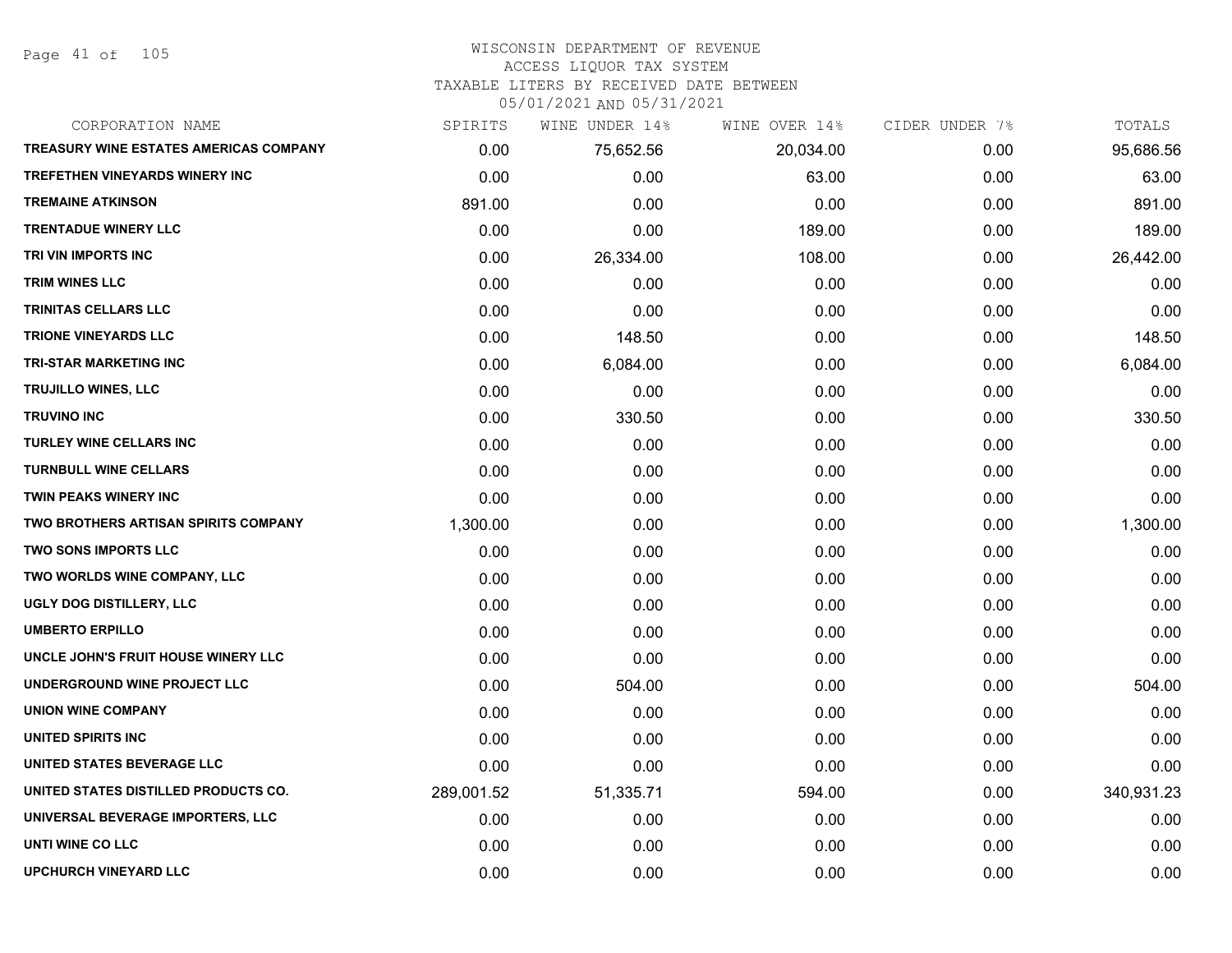#### WISCONSIN DEPARTMENT OF REVENUE ACCESS LIQUOR TAX SYSTEM

TAXABLE LITERS BY RECEIVED DATE BETWEEN

| CORPORATION NAME                          | SPIRITS | WINE UNDER 14% | WINE OVER 14% | CIDER UNDER 7% | TOTALS    |
|-------------------------------------------|---------|----------------|---------------|----------------|-----------|
| <b>USA WINE IMPORTS INC</b>               | 0.00    | 1,894.50       | 0.00          | 0.00           | 1,894.50  |
| USA WINE WEST LLC                         | 684.00  | 6,855.50       | 1,532.25      | 0.00           | 9,071.75  |
| <b>UVE ENTERPRISES INC</b>                | 31.50   | 1,350.00       | 108.00        | 0.00           | 1,489.50  |
| V&CLLC                                    | 0.00    | 0.00           | 0.00          | 0.00           | 0.00      |
| <b>VALCKENBERG INTERNATIONAL INC</b>      | 0.00    | 315.00         | 0.00          | 0.00           | 315.00    |
| <b>VALKYRIE SELECTIONS LLC</b>            | 0.00    | 2,467.50       | 9.00          | 0.00           | 2,476.50  |
| <b>VALOR WINE CO LLC</b>                  | 0.00    | 0.00           | 0.00          | 0.00           | 0.00      |
| VAN RUITEN FAMILY WINERY LLC              | 0.00    | 0.00           | 0.00          | 0.00           | 0.00      |
| <b>VANDER MILL LLC</b>                    | 0.00    | 0.00           | 0.00          | 1,703.43       | 1,703.43  |
| <b>VELOCITY DISTRIBUTION COMPANY, LLC</b> | 0.00    | 0.00           | 0.00          | 0.00           | 0.00      |
| <b>VEN CAL RANCHES LLC</b>                | 0.00    | 0.00           | 0.00          | 0.00           | 0.00      |
| <b>VENGE VINEYARDS INC</b>                | 0.00    | 0.00           | 252.00        | 0.00           | 252.00    |
| <b>VERITY WINES LLC</b>                   | 0.00    | 0.00           | 0.00          | 0.00           | 0.00      |
| <b>VERMEIL WINE GROUP LLC</b>             | 0.00    | 0.00           | 0.00          | 0.00           | 0.00      |
| <b>VERMONT HARD CIDER COMPANY LLC</b>     | 0.00    | 0.00           | 0.00          | 23,190.00      | 23,190.00 |
| VI. SCO. INC                              | 0.00    | 0.00           | 0.00          | 0.00           | 0.00      |
| <b>VIAS IMPORTS LTD</b>                   | 0.00    | 301.50         | 0.00          | 0.00           | 301.50    |
| <b>VICENTE GANDIA USA INC</b>             | 0.00    | 0.00           | 0.00          | 0.00           | 0.00      |
| <b>VICTOR G HARVEY SR</b>                 | 0.00    | 0.00           | 0.00          | 0.00           | 0.00      |
| <b>VIEUX VINS INC</b>                     | 0.00    | 288.00         | 6.00          | 0.00           | 294.00    |
| <b>VIGNETTE WINERY LLC</b>                | 0.00    | 0.00           | 0.00          | 0.00           | 0.00      |
| <b>VIKRE DISTILLERY LLC</b>               | 0.00    | 0.00           | 0.00          | 0.00           | 0.00      |
| <b>VILLA CREEK INC</b>                    | 0.00    | 0.00           | 0.00          | 0.00           | 0.00      |
| <b>VILLA ENCINAL PARTNERS LP</b>          | 0.00    | 0.00           | 252.00        | 0.00           | 252.00    |
| <b>VILLA SAN JULIETTE INC</b>             | 0.00    | 0.00           | 0.00          | 0.00           | 0.00      |
| VIN DE ZO LLC                             | 0.00    | 0.00           | 0.00          | 0.00           | 0.00      |
| <b>VIN DIVINO LTD</b>                     | 0.00    | 0.00           | 0.00          | 0.00           | 0.00      |
| <b>VINA ROBLES INC</b>                    | 0.00    | 0.00           | 0.00          | 0.00           | 0.00      |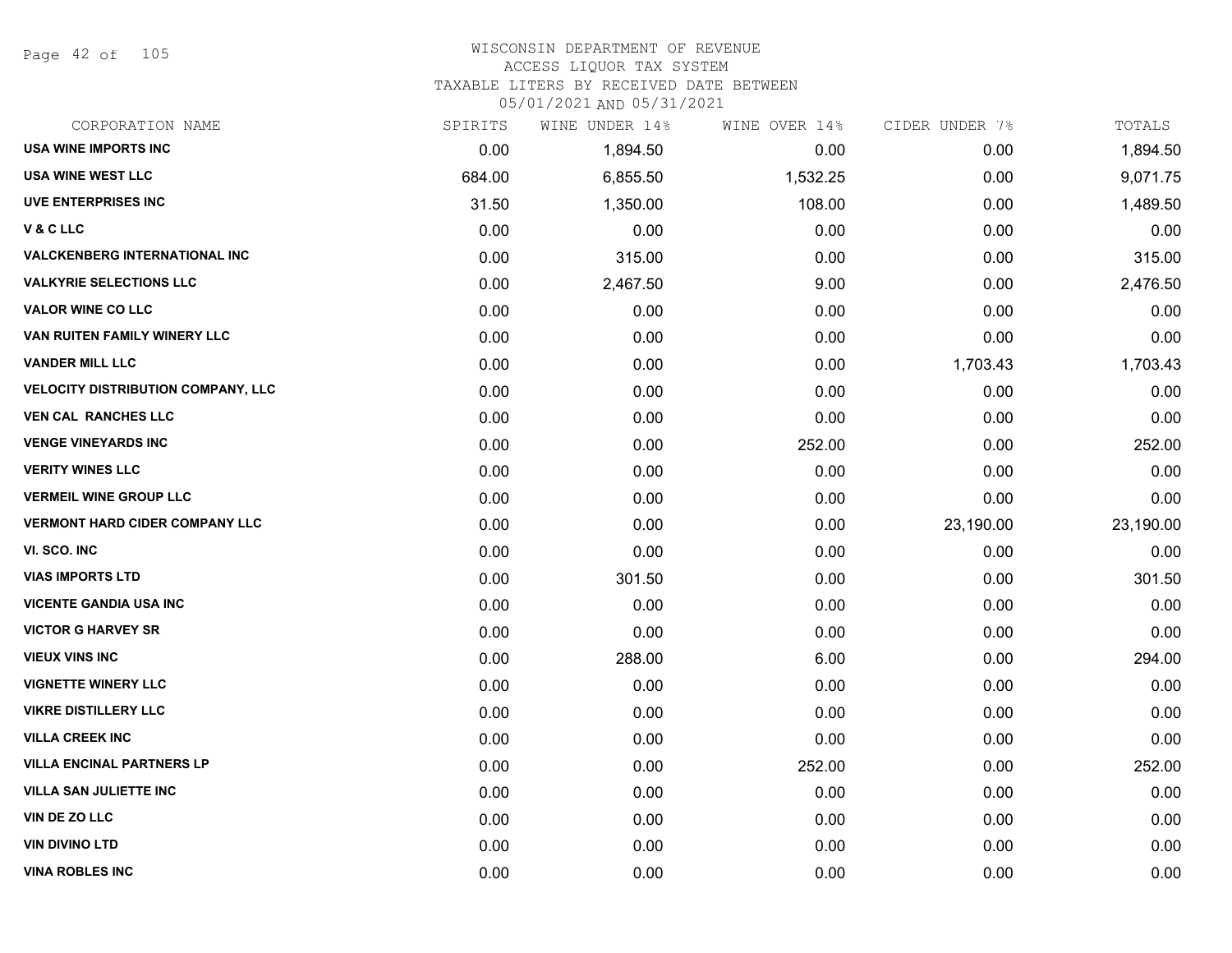Page 43 of 105

| CORPORATION NAME                  | SPIRITS   | WINE UNDER 14% | WINE OVER 14% | CIDER UNDER 7% | TOTALS    |
|-----------------------------------|-----------|----------------|---------------|----------------|-----------|
| <b>VINAMERICAS INC</b>            | 0.00      | 0.00           | 0.00          | 0.00           | 0.00      |
| <b>VINCENZO PADULA</b>            | 0.00      | 0.00           | 0.00          | 0.00           | 0.00      |
| <b>VINE CLIFF WINERY INC</b>      | 0.00      | 0.00           | 0.00          | 0.00           | 0.00      |
| <b>VINE CONNECTIONS LLC</b>       | 0.00      | 277.50         | 321.93        | 0.00           | 599.43    |
| <b>VINEBURG LLC</b>               | 0.00      | 0.00           | 126.00        | 0.00           | 126.00    |
| <b>VINEDOS DISTRIBUTION LLC</b>   | 0.00      | 0.00           | 0.00          | 0.00           | 0.00      |
| <b>VINEYARD 29 LLC</b>            | 0.00      | 0.00           | 0.00          | 0.00           | 0.00      |
| <b>VINEYARD BRANDS LLC</b>        | 0.00      | 5,119.00       | 1,536.00      | 0.00           | 6,655.00  |
| <b>VINO DEL SOL INC</b>           | 0.00      | 1,260.00       | 882.00        | 0.00           | 2,142.00  |
| <b>VINO LOGICS CORPORATION</b>    | 0.00      | 0.00           | 0.00          | 0.00           | 0.00      |
| <b>VINO.COM LLC</b>               | 535.50    | 4,558.50       | 1,539.00      | 3,076.00       | 9,709.00  |
| <b>VINOANDES LLC</b>              | 0.00      | 0.00           | 0.00          | 0.00           | 0.00      |
| <b>VINOCOPIA INC</b>              | 0.00      | 108.00         | 126.00        | 0.00           | 234.00    |
| <b>VINOVIA WINE GROUP INC</b>     | 0.00      | 0.00           | 0.00          | 0.00           | 0.00      |
| <b>VINTAGE '59 IMPORTS LLC</b>    | 0.00      | 27.00          | 0.00          | 0.00           | 27.00     |
| <b>VINTAGE POINT LLC</b>          | 0.00      | 0.00           | 0.00          | 0.00           | 0.00      |
| <b>VINTAGE WINE ESTATES, INC.</b> | 0.00      | 7,564.50       | 1,746.00      | 0.00           | 9,310.50  |
| VINTURE WINE COMPANY LLC          | 0.00      | 0.00           | 108.00        | 0.00           | 108.00    |
| <b>VINTUS LLC</b>                 | 0.00      | 0.00           | 0.00          | 0.00           | 0.00      |
| <b>VOLIO VINO IMPORTS, INC.</b>   | 0.00      | 13.50          | 265.50        | 0.00           | 279.00    |
| <b>VOTTO VINES IMPORTING INC</b>  | 0.00      | 0.00           | 0.00          | 0.00           | 0.00      |
| <b>VTPR INC</b>                   | 0.00      | 0.00           | 0.00          | 0.00           | 0.00      |
| <b>W J DEUTSCH &amp; SONS LTD</b> | 25,553.24 | 50,725.33      | 12,011.08     | 0.00           | 88,289.65 |
| <b>WAGNER WINE COMPANY LLC</b>    | 0.00      | 7,308.00       | 10,512.00     | 0.00           | 17,820.00 |
| <b>WAGNER WINERY LLC</b>          | 0.00      | 504.00         | 0.00          | 0.00           | 504.00    |
| <b>WAYFARER LLC</b>               | 0.00      | 0.00           | 0.00          | 0.00           | 0.00      |
| <b>WEBSTER BARNES LLC</b>         | 0.00      | 0.00           | 0.00          | 0.00           | 0.00      |
| <b>WEIBEL INCORPORATED</b>        | 0.00      | 314.83         | 0.00          | 0.00           | 314.83    |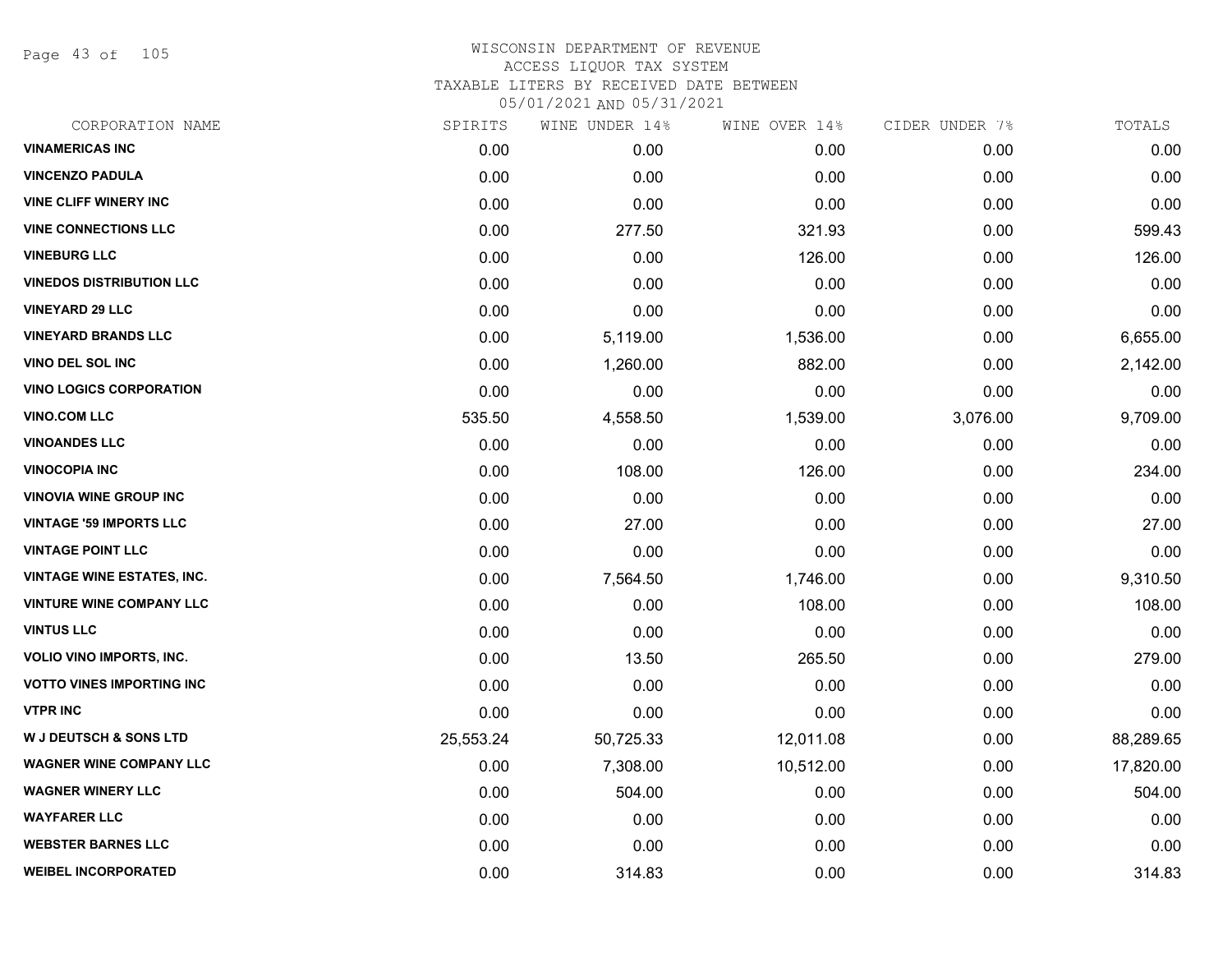Page 44 of 105

## WISCONSIN DEPARTMENT OF REVENUE ACCESS LIQUOR TAX SYSTEM

TAXABLE LITERS BY RECEIVED DATE BETWEEN

| CORPORATION NAME                               | SPIRITS   | WINE UNDER 14% | WINE OVER 14% | CIDER UNDER 7% | TOTALS    |
|------------------------------------------------|-----------|----------------|---------------|----------------|-----------|
| <b>WEIN BAUER INC</b>                          | 477.06    | 5,387.74       | 0.00          | 0.00           | 5,864.80  |
| WELL OILED WINE COMPANY LLC                    | 0.00      | 234.00         | 171.75        | 0.00           | 405.75    |
| <b>WEST COAST WINE PARTNERS LLC</b>            | 0.00      | 0.00           | 0.00          | 0.00           | 0.00      |
| <b>WEST MICHIGAN RUM COMPANY, LLC</b>          | 0.00      | 0.00           | 0.00          | 0.00           | 0.00      |
| <b>WESTERN SPIRITS BEVERAGE CO LLC</b>         | 6,107.00  | 0.00           | 0.00          | 0.00           | 6,107.00  |
| <b>WEYGANDT-METZLER IMPORTING LTD</b>          | 0.00      | 1,035.00       | 0.00          | 0.00           | 1,035.00  |
| <b>WHISKEY ACRES DISTILLING CO</b>             | 0.00      | 0.00           | 0.00          | 0.00           | 0.00      |
| <b>WHYTE AND MACKAY (AMERICAS) LIMITED LLC</b> | 0.00      | 0.00           | 0.00          | 0.00           | 0.00      |
| <b>WI INC</b>                                  | 198.00    | 801.00         | 0.00          | 0.00           | 999.00    |
| <b>WILD AGAVE IMPORTS LLC</b>                  | 0.00      | 0.00           | 0.00          | 0.00           | 0.00      |
| <b>WILLAMETTE VALLEY VINEYARDS INC</b>         | 0.00      | 0.00           | 0.00          | 0.00           | 0.00      |
| <b>WILLIAM COLE VINEYARDS LLC</b>              | 0.00      | 0.00           | 0.00          | 0.00           | 0.00      |
| <b>WILLIAM GRANT &amp; SONS INC</b>            | 45,230.70 | 0.00           | 0.00          | 0.00           | 45,230.70 |
| <b>WILLIAM P KNUTTEL</b>                       | 0.00      | 0.00           | 0.00          | 0.00           | 0.00      |
| <b>WILLIAM PRICE III</b>                       | 0.00      | 0.00           | 0.00          | 0.00           | 0.00      |
| <b>WILLIAM T HOLLORAN</b>                      | 0.00      | 0.00           | 0.00          | 0.00           | 0.00      |
| <b>WILLIAM WOLF BRAND LLC</b>                  | 0.00      | 0.00           | 0.00          | 0.00           | 0.00      |
| <b>WILLIAM WOODRUFF</b>                        | 0.00      | 0.00           | 0.00          | 0.00           | 0.00      |
| <b>WILLIAMS &amp; SELYEM LLC</b>               | 0.00      | 0.00           | 0.00          | 0.00           | 0.00      |
| <b>WILSON CREEK WINERY &amp; VINEYARDS INC</b> | 0.00      | 0.00           | 0.00          | 0.00           | 0.00      |
| <b>WILSON DANIELS LLC</b>                      | 0.00      | 2,453.25       | 724.50        | 0.00           | 3,177.75  |
| <b>WINE ATTITUDE INC</b>                       | 0.00      | 0.00           | 0.00          | 0.00           | 0.00      |
| <b>WINE BRIDGE IMPORTS INC</b>                 | 0.00      | 441.00         | 0.00          | 0.00           | 441.00    |
| WINE COUNTRY INTERNATIONAL INC                 | 0.00      | 0.00           | 0.00          | 0.00           | 0.00      |
| <b>WINE CREEK LLC</b>                          | 0.00      | 0.00           | 0.00          | 0.00           | 0.00      |
| <b>WINE HOOLIGANS LLC</b>                      | 0.00      | 2,618.00       | 2,142.00      | 0.00           | 4,760.00  |
| <b>WINE SPOTS CELLARS, INC</b>                 | 0.00      | 0.00           | 0.00          | 0.00           | 0.00      |
| <b>WINE WINE SITUATION LLC</b>                 | 0.00      | 0.00           | 0.00          | 0.00           | 0.00      |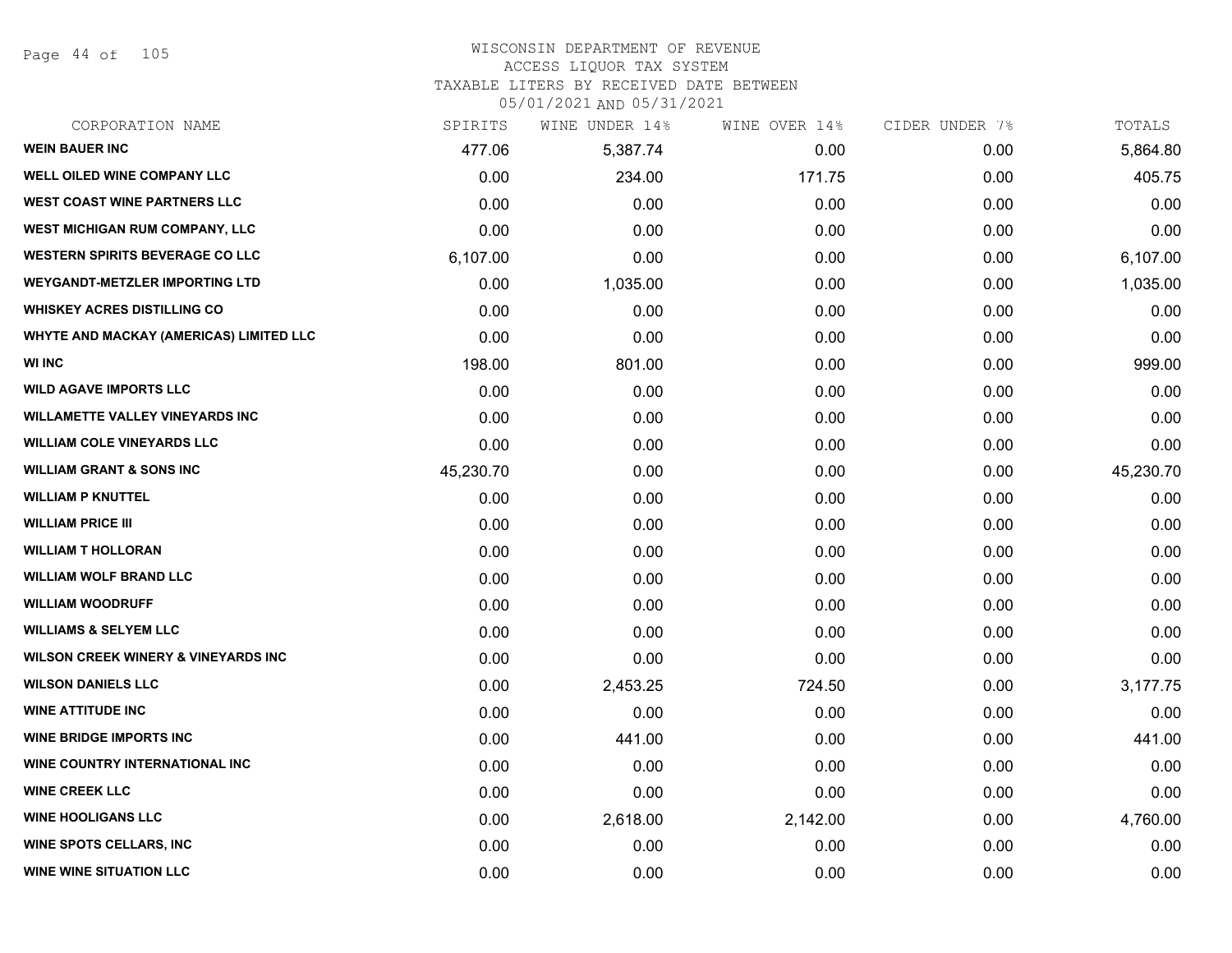Page 45 of 105

| CORPORATION NAME                          | SPIRITS      | WINE UNDER 14% | WINE OVER 14% | CIDER UNDER 7% | TOTALS        |
|-------------------------------------------|--------------|----------------|---------------|----------------|---------------|
| <b>WINEHAVEN INC</b>                      | 0.00         | 0.00           | 0.00          | 0.00           | 0.00          |
| <b>WINEPLAYGROUND.COM INC</b>             | 0.00         | 0.00           | 126.00        | 0.00           | 126.00        |
| <b>WINERIES &amp; SELECT PRODUCTS LLC</b> | 0.00         | 189.00         | 243.00        | 0.00           | 432.00        |
| <b>WINERY EXCHANGE, INC.</b>              | 0.00         | 25,830.00      | 180.00        | 0.00           | 26,010.00     |
| <b>WINES OF FRANCE INC</b>                | 0.00         | 0.00           | 0.00          | 0.00           | 0.00          |
| <b>WINES UNLIMITED INC</b>                | 0.00         | 0.00           | 0.00          | 0.00           | 0.00          |
| <b>WINESELLERS LTD</b>                    | 0.00         | 11,542.50      | 873.00        | 0.00           | 12,415.50     |
| <b>WISD LLC</b>                           | 0.00         | 378.00         | 990.00        | 0.00           | 1,368.00      |
| <b>WOODSON WINES LLC</b>                  | 0.00         | 0.00           | 0.00          | 0.00           | 0.00          |
| <b>WOOLER BRANDS INC</b>                  | 0.00         | 0.00           | 0.00          | 0.00           | 0.00          |
| <b>WORLD TRAVELER IMPORTS LLC</b>         | 0.00         | 0.00           | 0.00          | 0.00           | 0.00          |
| <b>WORLDWIDE CELLARS INC</b>              | 0.00         | 2,151.75       | 21.00         | 0.00           | 2,172.75      |
| <b>WRS CO. LLC</b>                        | 0.00         | 0.00           | 0.00          | 0.00           | 0.00          |
| <b>WTC IMPORT &amp; EXPORT LLC</b>        | 0.00         | 0.00           | 0.00          | 0.00           | 0.00          |
| XXX DISTILLERY, LLC                       | 540.00       | 0.00           | 0.00          | 0.00           | 540.00        |
| YAEGAKI CORPORATION OF USA                | 0.00         | 1,017.00       | 151.92        | 0.00           | 1,168.92      |
| YOUNTVILLE WINE IMPORTS LLC               | 0.00         | 0.00           | 0.00          | 0.00           | 0.00          |
| <b>ZACH HOLLINGSWORTH</b>                 | 0.00         | 0.00           | 0.00          | 0.00           | 0.00          |
| <b>ZD WINES LLC</b>                       | 0.00         | 0.00           | 0.00          | 0.00           | 0.00          |
| <b>ZEILER SPIRITS LLC</b>                 | 0.00         | 0.00           | 0.00          | 0.00           | 0.00          |
| ZING ZANG, LLC                            | 5,314.72     | 0.00           | 0.00          | 0.00           | 5,314.72      |
| <b>ZONIN USA INC</b>                      | 0.00         | 11,659.63      | 382.50        | 0.00           | 12,042.13     |
| <b>ZRS WINES LLC</b>                      | 0.00         | 0.00           | 0.00          | 0.00           | 0.00          |
| TOTAL LITERS FOR 5/31/2021                | 5,938,839.42 | 4,082,720.22   | 457,930.33    | 608,637.65     | 11,088,127.62 |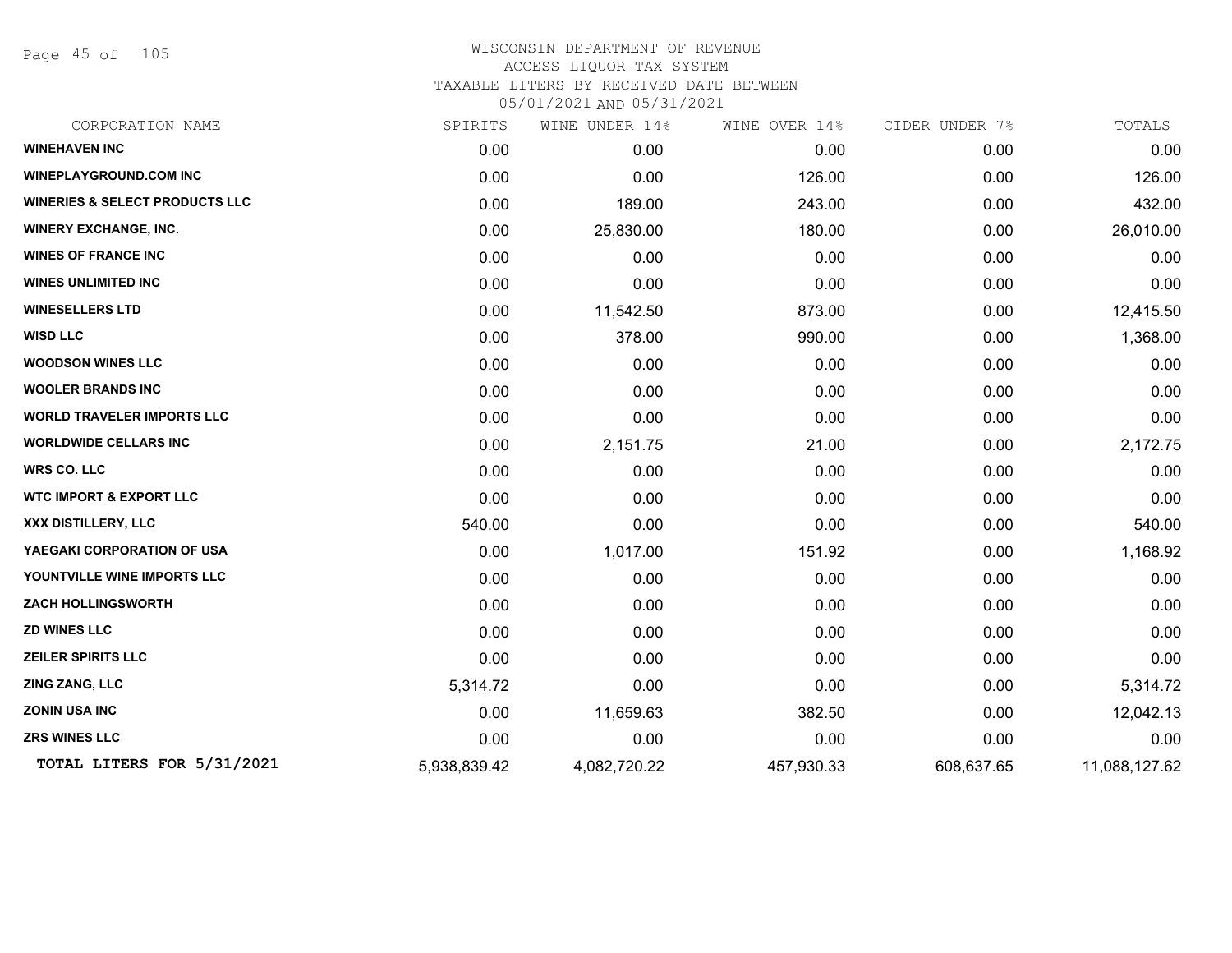Page 46 of 105

# WISCONSIN DEPARTMENT OF REVENUE ACCESS LIQUOR TAX SYSTEM TAXABLE LITERS BY RECEIVED DATE BETWEEN 05/01/2021 AND 05/31/2021

**IN STATE WHOLESALER (W) 1848 DISTRIBUTING COMPANY, LLC** 0.00 0.00 0.00 0.00 0.00 **ALLSTATE LIQUOR & WINE COMPANY, INC.** 0.00 0.00 0.00 0.00 0.00 **AMANDA MORDEN** 0.00 261.00 0.00 0.00 261.00 **ARCADIA BEVERAGE COMPANY**  $0.00$   $0.00$   $0.00$   $0.00$   $0.00$   $0.00$   $0.00$   $0.00$   $0.00$   $0.00$   $0.00$   $0.00$   $0.00$   $0.00$   $0.00$   $0.00$   $0.00$   $0.00$   $0.00$   $0.00$   $0.00$   $0.00$   $0.00$   $0.00$   $0.00$   $0.00$   $0.00$   $0.00$ **ARIS GLOBAL IMPORTS LLC** 0.00 0.00 0.00 0.00 0.00 **AVA WINE & SPIRITS LLC** 0.00 0.00 0.00 0.00 0.00 **BADGER DISTRIBUTING OF MILWAUKEE LLC** 0.00 0.00 0.00 0.00 0.00 **BADGER LIQUOR CO. INC.** 225,830.30 152,169.64 62,983.66 10,677.00 0.00 0.00 225,830.30 **BADGER STATE WINERY COOPERATIVE** 0.00 0.00 0.00 0.00 0.00 **BADGER WINE & SPIRITS LLC** 0.00 0.00 0.00 0.00 0.00 **BEECHWOOD DISTRIBUTORS, INC.** 0.00 0.00 0.00 0.00 0.00 **BEER CAPITOL DISTRIBUTING LLC** 0.00 0.00 0.00 0.00 0.00 **BILJANA KLATT** 0.00 855.00 0.00 0.00 855.00 **BILL'S DISTRIBUTING, LTD.** 0.00 0.00 0.00 0.00 0.00 **BRANT T NEHMER** 0.00 0.00 0.00 0.00 0.00 **BREAKTHRU BEVERAGE GROUP LLC** 0.00 0.00 0.00 0.00 0.00 **BREAKTHRU BEVERAGE GROUP LLC**  $55,948.50$   $26,172.00$   $630.00$   $0.00$   $82,750.50$ **C.J.W., INC.** 6.00 **0.00 0.00 0.00 0.00 0.00 0.00 0.00 0.00 0.00 0.00 0.00 0.00 0.00 CAPITOL-HUSTING COMPANY, INC.** (45,561.00 45,561.00 28,310.26 504.00 504.00 0.00 74,375.26 **CHAS A BERNICK INC** 0.00 0.00 0.00 0.00 0.00 **CHRISTY SMITH** 0.00 0.00 0.00 0.00 0.00 **CHROMATIC WINE COMPANY LLC** 0.00 0.00 0.00 0.00 0.00 **DE PERE LIQUOR CO LLC** 0.00 0.00 0.00 0.00 0.00 **DEAN DISTRIBUTING, INC.** 0.00 0.00 0.00 0.00 0.00 **DEAN DISTRIBUTING, INC.** 0.00 0.00 0.00 0.00 0.00 CORPORATION NAME SPIRITS WINE UNDER 14% WINE OVER 14% CIDER UNDER 7% TOTALS

**DEWITT CHURCH GOODS, INC.** 0.00 0.00 0.00 0.00 0.00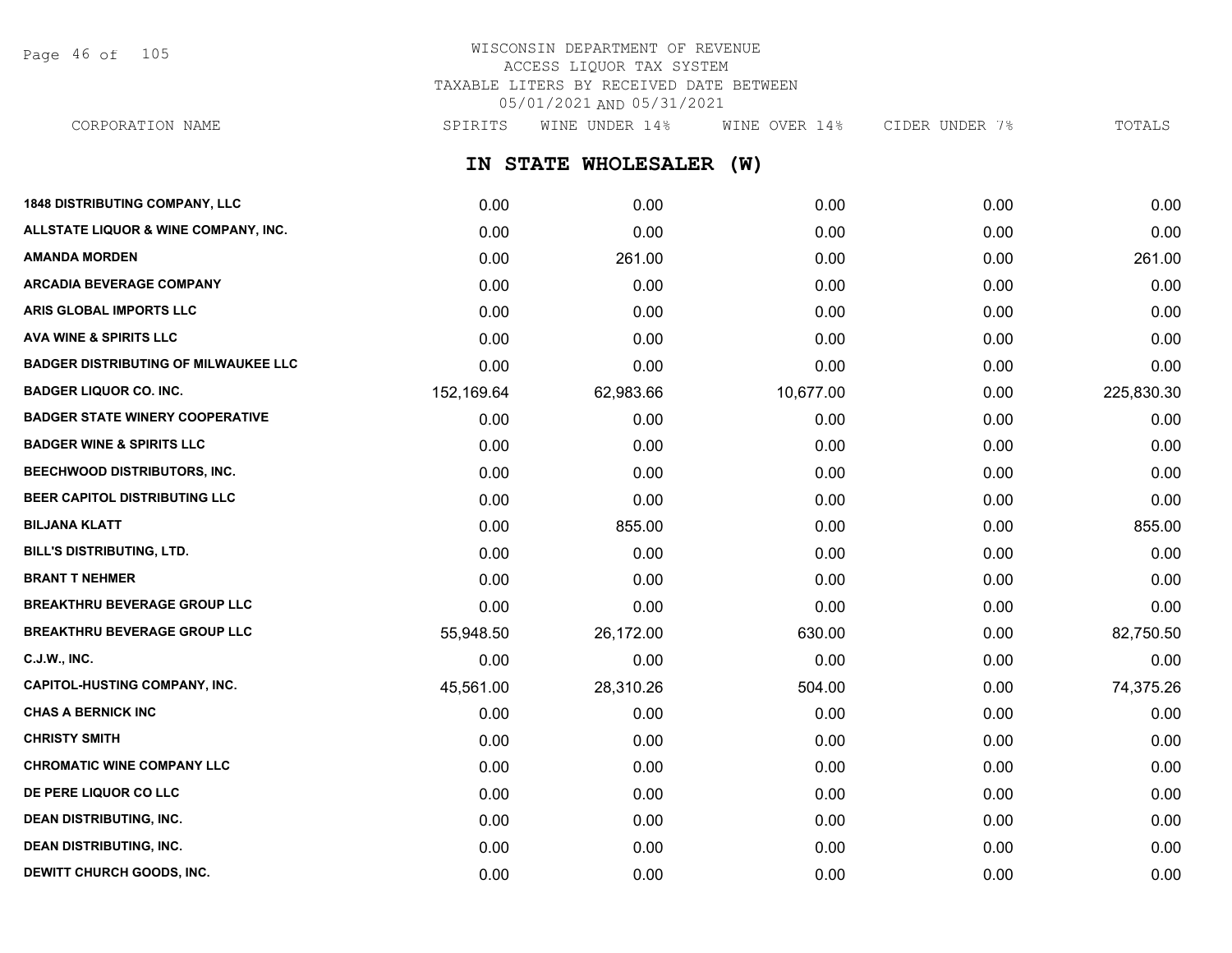Page 47 of 105

| SPIRITS   | WINE UNDER 14% | WINE OVER 14% |          | TOTALS         |
|-----------|----------------|---------------|----------|----------------|
| 0.00      | 0.00           | 0.00          | 0.00     | 0.00           |
| 0.00      | 0.00           | 0.00          | 0.00     | 0.00           |
| 0.00      | 0.00           | 0.00          | 0.00     | 0.00           |
| 0.00      | 0.00           | 0.00          | 0.00     | 0.00           |
| 0.00      | 0.00           | 0.00          | 0.00     | 0.00           |
| 0.00      | 0.00           | 0.00          | 0.00     | 0.00           |
| 0.00      | 0.00           | 0.00          | 0.00     | 0.00           |
| 0.00      | 0.00           | 0.00          | 0.00     | 0.00           |
| 14,719.44 | 11,010.30      | 0.00          | 0.00     | 25,729.74      |
| 0.00      | 0.00           | 0.00          | 0.00     | 0.00           |
| 0.00      | 0.00           | 0.00          | $-17.03$ | $-17.03$       |
| 0.00      | 0.00           | 0.00          | 0.00     | 0.00           |
| 0.00      | 0.00           | 0.00          | 0.00     | 0.00           |
| 0.00      | 0.00           | 0.00          | 0.00     | 0.00           |
| 0.00      | 0.00           | 0.00          | 0.00     | 0.00           |
| 0.00      | 0.00           | 0.00          | 0.00     | 0.00           |
| 0.00      | 0.00           | 0.00          | 0.00     | 0.00           |
| 0.00      | 14,427.00      | 5,922.00      | 0.00     | 20,349.00      |
| 8,810.40  | 0.00           | 0.00          | 0.00     | 8,810.40       |
| 12,009.00 | 16,825.34      | 0.00          | 0.00     | 28,834.34      |
| 0.00      | 0.00           | 0.00          | 0.00     | 0.00           |
| 0.00      | 0.00           | 0.00          | 0.00     | 0.00           |
| 0.00      | 0.00           | 0.00          | 0.00     | 0.00           |
| 0.00      | 0.00           | 0.00          | 0.00     | 0.00           |
| 0.00      | 0.00           | 0.00          | 0.00     | 0.00           |
| 0.00      | 1,962.00       | 7,767.00      | 0.00     | 9,729.00       |
| 0.00      | 0.00           | 0.00          | 0.00     | 0.00           |
| 0.00      | $-26.92$       | 0.00          | 0.00     | $-26.92$       |
|           |                |               |          | CIDER UNDER 7% |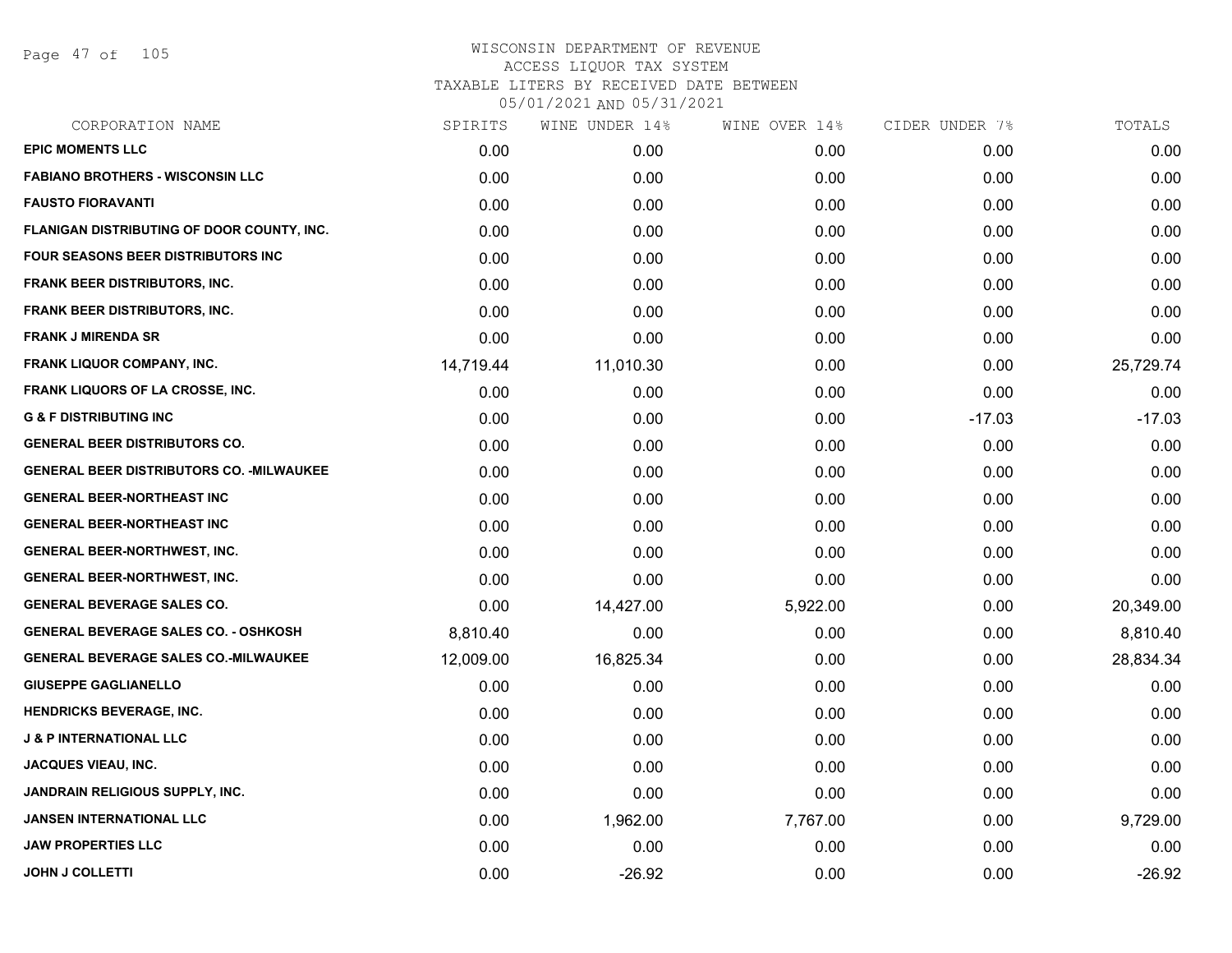Page 48 of 105

#### WISCONSIN DEPARTMENT OF REVENUE ACCESS LIQUOR TAX SYSTEM

TAXABLE LITERS BY RECEIVED DATE BETWEEN

| CORPORATION NAME                        | SPIRITS   | WINE UNDER 14% | WINE OVER 14% | CIDER UNDER 7% | TOTALS      |
|-----------------------------------------|-----------|----------------|---------------|----------------|-------------|
| JOHNSON BROTHERS OF WISCONSIN, INC.     | 0.00      | 41,041.23      | $-90.00$      | 0.00           | 40,951.23   |
| <b>JONATHON LODUCA</b>                  | 0.00      | 0.00           | 0.00          | 0.00           | 0.00        |
| <b>JOYVINE LLC</b>                      | 0.00      | 0.00           | 0.00          | 0.00           | 0.00        |
| <b>KAY BEER DISTRIBUTING, INC.</b>      | 0.00      | 0.00           | 0.00          | 0.00           | 0.00        |
| <b>KRH ENTERPRISES, LLC</b>             | 0.00      | 0.00           | 0.00          | 0.00           | 0.00        |
| LA CROSSE BEVERAGE LLC                  | 0.00      | 0.00           | 0.00          | 0.00           | 0.00        |
| <b>LARRY'S DISTRIBUTING CO., INC.</b>   | 0.00      | 0.00           | 0.00          | 0.00           | 0.00        |
| LEE BEVERAGE OF WISCONSIN LLC           | 0.00      | 0.00           | 0.00          | 0.00           | 0.00        |
| LEE BEVERAGE OF WISCONSIN LLC           | 0.00      | 0.00           | 0.00          | 0.00           | 0.00        |
| LEE BEVERAGE-CIDERS WINES & SPIRITS LLC | 0.00      | 0.00           | 0.00          | 0.00           | 0.00        |
| <b>L'EFT BANK WINE COMPANY LIMITED</b>  | 378.00    | 77,125.50      | 10,408.50     | 0.00           | 87,912.00   |
| LIB DIB, LLC                            | 0.00      | 0.00           | 0.00          | 0.00           | 0.00        |
| LO DUCA BROS., INC.                     | 0.00      | 7,997.25       | 0.00          | 0.00           | 7,997.25    |
| <b>LORI SCOTT</b>                       | 0.00      | 0.00           | 0.00          | 0.00           | 0.00        |
| <b>LOS ALTOS AGAVE DISTRIBUTOR INC</b>  | 549.00    | 90.00          | 0.00          | 0.00           | 639.00      |
| <b>LOVINO LLC</b>                       | 0.00      | 0.00           | 0.00          | 0.00           | 0.00        |
| <b>LYNDA MALMBERG</b>                   | 0.00      | 0.00           | 0.00          | 0.00           | 0.00        |
| <b>M SHIRAZ LLC</b>                     | 0.00      | 0.00           | 0.00          | 0.00           | 0.00        |
| <b>MICCA HUTCHINS</b>                   | 0.00      | 6,993.00       | 315.00        | 0.00           | 7,308.00    |
| <b>MICHAEL G ANSAY</b>                  | 0.00      | 0.00           | 0.00          | 0.00           | 0.00        |
| <b>MICHAEL LENTINO</b>                  | 0.00      | $-9,837.83$    | $-5.25$       | 0.00           | $-9,843.08$ |
| MIDWEST SALES & SERVICE, INC.           | 0.00      | 0.00           | 0.00          | 0.00           | 0.00        |
| <b>NOELKE DISTRIBUTORS, INC.</b>        | 0.00      | 0.00           | 0.00          | 0.00           | 0.00        |
| <b>NOUVEAU VENTURES LLC</b>             | $-102.00$ | $-166.50$      | 0.00          | 0.00           | $-268.50$   |
| <b>ODIN WINE CO</b>                     | 0.00      | 0.00           | 0.00          | 0.00           | 0.00        |
| PARK RIDGE DISTRIBUTING, INC.           | 0.00      | 0.00           | 0.00          | 0.00           | 0.00        |
| PEHLER DISTRIBUTING, INC.               | 0.00      | 0.00           | 0.00          | 0.00           | 0.00        |
| PHILLIPS DISTRIBUTING CORPORATION       | 11,301.42 | 0.00           | 0.00          | 0.00           | 11,301.42   |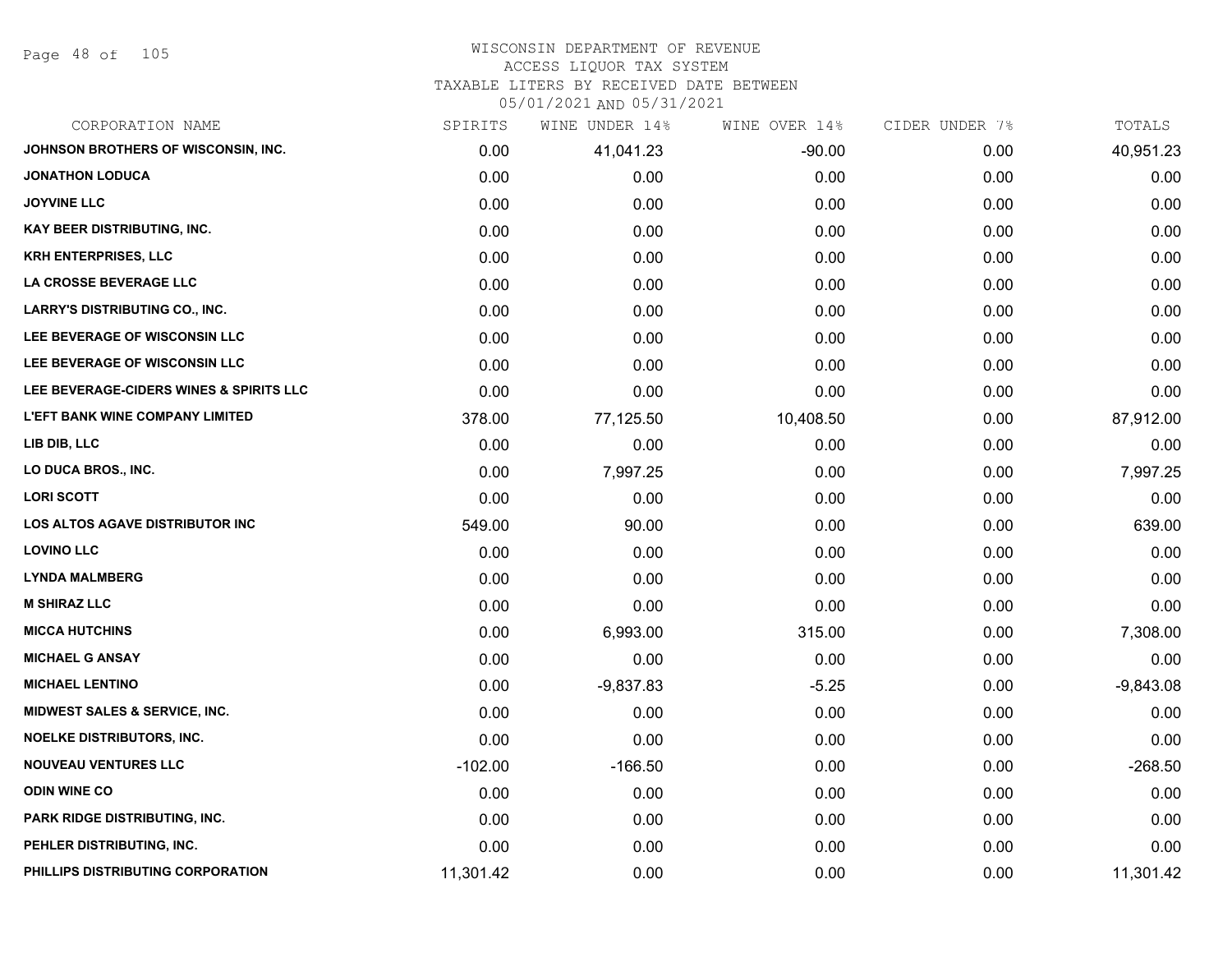Page 49 of 105

#### WISCONSIN DEPARTMENT OF REVENUE ACCESS LIQUOR TAX SYSTEM

TAXABLE LITERS BY RECEIVED DATE BETWEEN

| CORPORATION NAME                               | SPIRITS | WINE UNDER 14% | WINE OVER 14% | CIDER UNDER 7% | TOTALS    |
|------------------------------------------------|---------|----------------|---------------|----------------|-----------|
| PHILLIPS WINE COMPANY                          | 0.00    | 2,715.55       | 7,755.00      | 0.00           | 10,470.55 |
| <b>PURE WINE WISCONSIN INC</b>                 | 0.00    | 0.00           | 0.00          | 0.00           | 0.00      |
| PURPLE FEET WINES, LLC                         | 0.00    | 0.00           | 0.00          | 0.00           | 0.00      |
| <b>PVD ENTERPRISES LLC</b>                     | 0.00    | 0.00           | 0.00          | 0.00           | 0.00      |
| RATAS WHOLESALE LIQUOR COMPANY                 | 0.00    | 0.00           | 0.00          | 0.00           | 0.00      |
| S. & S. DISTRIBUTING, INC.                     | 0.00    | 0.00           | 0.00          | 0.00           | 0.00      |
| S. & S. DISTRIBUTING, INC.                     | 0.00    | 0.00           | 0.00          | 0.00           | 0.00      |
| <b>SARATOGA LIQUOR CO., INC.</b>               | 0.00    | 0.00           | 0.00          | 0.00           | 0.00      |
| <b>SP3 LLC</b>                                 | 0.00    | 0.00           | 0.00          | 0.00           | 0.00      |
| <b>SUPERIOR BEVERAGES LLC</b>                  | 0.00    | 0.00           | 0.00          | $-599.04$      | $-599.04$ |
| <b>SYRIANA INC</b>                             | 0.00    | 0.00           | 0.00          | 0.00           | 0.00      |
| T.H. STEMPER COMPANY, INC.                     | 0.00    | 0.00           | 0.00          | 0.00           | 0.00      |
| <b>THOMAS A DORAIRAJ</b>                       | 0.00    | 0.00           | 0.00          | 0.00           | 0.00      |
| TJ INTERNATIONAL LTD                           | 0.00    | 0.00           | 0.00          | 0.00           | 0.00      |
| <b>TORI-VERDI GROUP LLC</b>                    | 0.00    | 0.00           | 0.00          | 0.00           | 0.00      |
| <b>TRANSNATIONAL ENTERPRISES, INCORPORATED</b> | 0.00    | 0.00           | 0.00          | 0.00           | 0.00      |
| TRIANGLE DISTRIBUTING COMPANY, INC.            | 0.00    | 0.00           | 0.00          | 0.00           | 0.00      |
| TRI-MART COMPANY LLC                           | 0.00    | 0.00           | 0.00          | 0.00           | 0.00      |
| <b>VINO VERITAS, LTD.</b>                      | 0.00    | 1,008.00       | 0.00          | 0.00           | 1,008.00  |
| <b>WDI LLC</b>                                 | 0.00    | 0.00           | 0.00          | 0.00           | 0.00      |
| <b>WDI LLC</b>                                 | 0.00    | 0.00           | 0.00          | 0.00           | 0.00      |
| <b>WEBB &amp; GERRITSEN, INC.</b>              | 0.00    | 0.00           | 0.00          | 0.00           | 0.00      |
| <b>WEBB &amp; GERRITSEN, INC.</b>              | 0.00    | 0.00           | 0.00          | 0.00           | 0.00      |
| <b>WILLIAM D HANSEN</b>                        | 0.00    | 0.00           | 0.00          | 0.00           | 0.00      |
| <b>WISCONSIN BEVERAGE TEAM, LLC</b>            | 0.00    | 0.00           | 0.00          | 0.00           | 0.00      |
| <b>WISCONSIN DISTRIBUTORS EAST LLC</b>         | 0.00    | 0.00           | 0.00          | 0.00           | 0.00      |
| <b>WISCONSIN DISTRIBUTORS NORTH LLC</b>        | 0.00    | 0.00           | 0.00          | 0.00           | 0.00      |
| <b>WISCONSIN DISTRIBUTORS SOUTH LLC</b>        | 0.00    | 0.00           | 0.00          | 0.00           | 0.00      |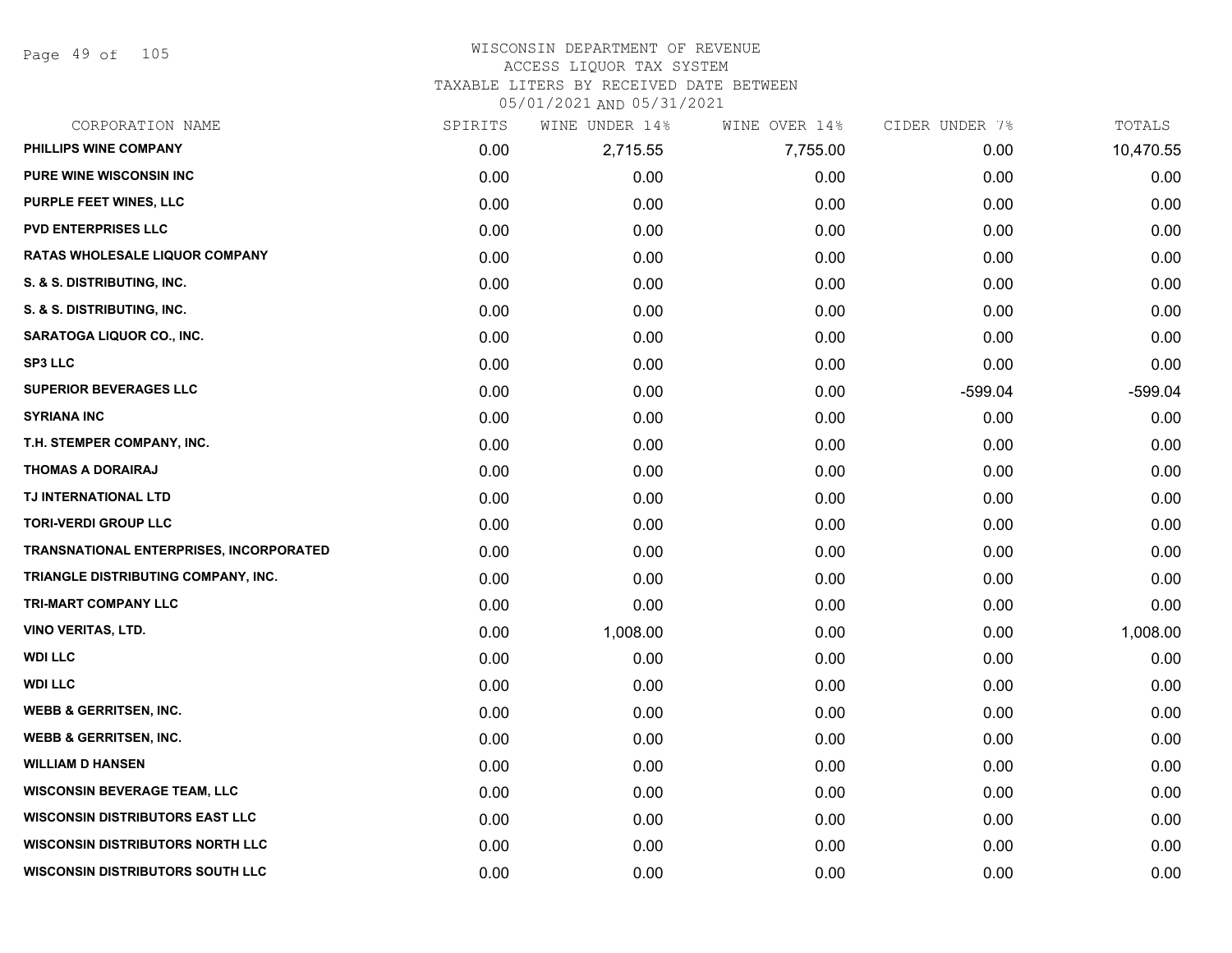Page 50 of 105

| CORPORATION NAME                       | SPIRITS    | WINE UNDER 14% | WINE OVER 14% | CIDER UNDER 7% | TOTALS     |
|----------------------------------------|------------|----------------|---------------|----------------|------------|
| <b>WISCONSIN WINE AND SPIRITS INC.</b> | 0.00       | 0.00           | 0.00          | 0.00           | 0.00       |
| <b>WISCONSIN WINERY CO-OP</b>          | 0.00       | 0.00           | 0.00          | 0.00           | 0.00       |
| <b>WOODFIELD DISTRIBUTION LLC</b>      | 0.00       | 0.00           | 0.00          | 0.00           | 0.00       |
| <b>ZASTROW THE BEER MAN. INC.</b>      | 0.00       | 0.00           | 0.00          | 0.00           | 0.00       |
| TOTAL LITERS FOR 5/31/2021             | 301,344.40 | 289,745.84     | 43,883.25     | -616.07        | 634,357.42 |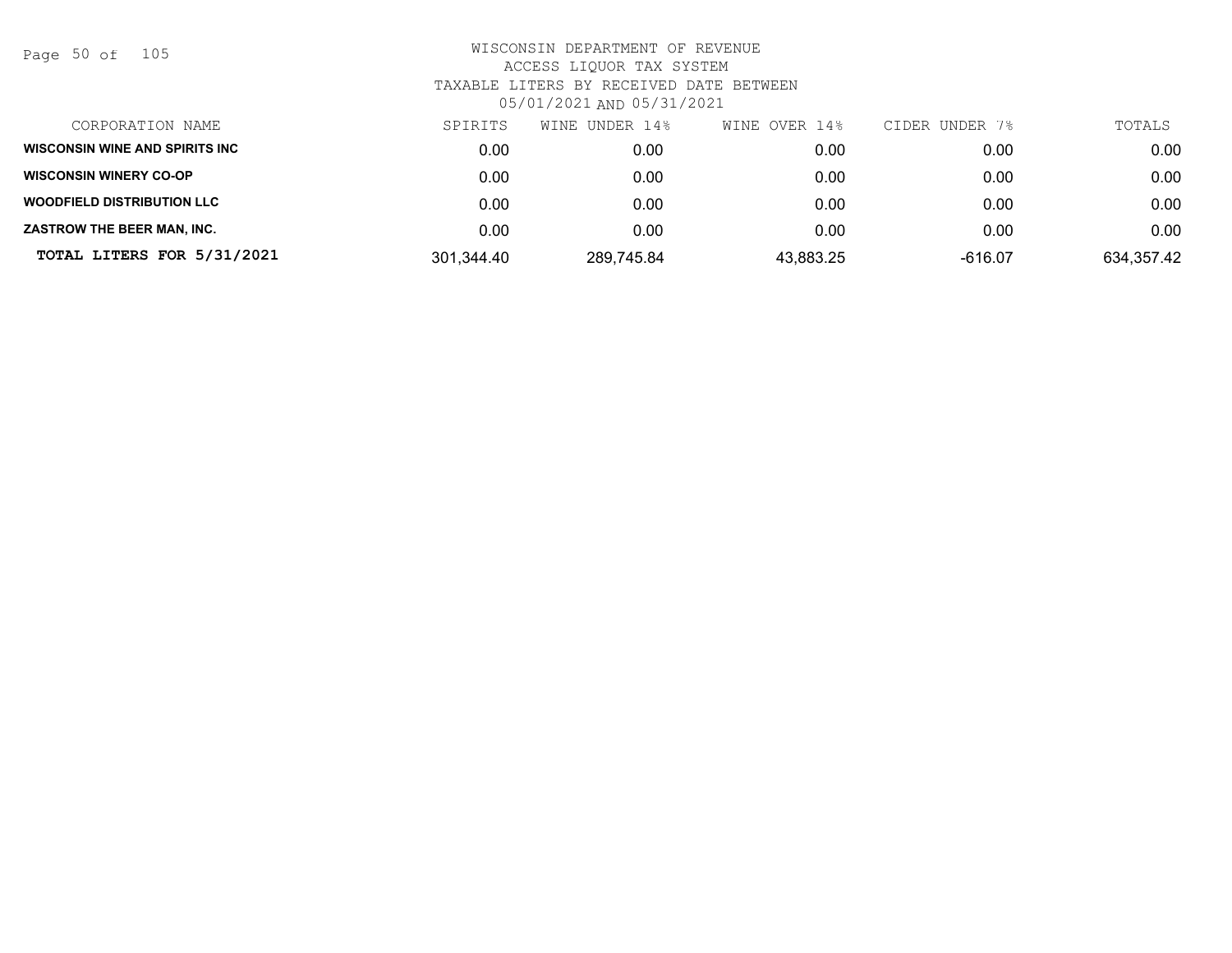Page 51 of 105

# WISCONSIN DEPARTMENT OF REVENUE ACCESS LIQUOR TAX SYSTEM TAXABLE LITERS BY RECEIVED DATE BETWEEN 05/01/2021 AND 05/31/2021

**IN STATE MANUFACTURER (WM) 45TH PARALLEL SPIRITS, LLC** 0.00 0.00 0.00 0.00 0.00 **ACE ETHANOL, LLC** 0.00 0.00 0.00 0.00 0.00 **AEPPELTREOW INC** 653.34 555.23 655.23 **ANCHOR STILLHOUSE HOLDINGS LLC** 0.00 0.00 0.00 0.00 0.00 **ANGRY SPIRITS DISTILLING LLC** 0.00 0.00 0.00 0.00 0.00 **B & E DISTILLERY INC.** 0.00 0.00 0.00 0.00 0.00 **BRIAN SAMMONS** 2000 233.99 233.99 233.99 25 26 26 2733.99 25 273.99 26 273.99 26 273.99 273.99 273.99 273.99 273 **C & N CORPORATION** 2,182.74 0.00 0.00 0.00 2,182.74 **CENTRAL STANDARD LLC** 292.54 0.00 0.00 0.00 292.54 **CENTRAL STANDARD LLC** 0.00 0.00 0.00 0.00 0.00 **CENTRAL TIME DISTILLERY AND WINERY, INC.**  $0.00$   $0.00$   $0.00$   $0.00$   $0.00$   $0.00$   $0.00$   $0.00$   $0.00$   $0.00$   $0.00$ **CHIPPEWA RIVER DISTILLERY AND BREWERY LLC** 0.00 0.00 0.00 0.00 0.00 **CLOVER MEADOW LLC** 0.00 0.00 0.00 0.00 0.00 **COPPER CROW DISTILLERY LLC** 103.53 0.00 0.00 0.00 103.53 **CULLEN AND HARRISON LLC** 6,039.02 0.00 0.00 0.00 6,039.02 **CULLEN AND HARRISON LLC** 0.00 0.00 0.00 0.00 0.00 CORPORATION NAME SPIRITS WINE UNDER 14% WINE OVER 14% CIDER UNDER 7% TOTALS

**DANCING GOAT DISTILLERY, LLC** 0.00 0.00 0.00 0.00 0.00 **DENNIS E ERB** 0.00 0.00 0.00 0.00 0.00 **DISTILLERY PARTNERS, LLC** 0.00 0.00 0.00 0.00 0.00 **DOG AND SHRUB DISTILLERY LLC**  $322.51$  0.00 0.00 0.00 0.00 0.00 0.00 0.00 322.51 **DOUNDRINS DISTILLING** 1,502.24 0.00 0.00 0.00 1,502.24 **DRIFTLESS GLEN DISTILLERY LLC** 5,245.83 0.00 0.00 0.00 5,245.83 **DRIFTLESS PURE LLC** 3,885.73 0.00 0.00 0.00 3,885.73 **EAGLE TRACE BREWING COMPANY LLC** 1,110.75 0.00 0.00 0.00 1,110.75 **EMCO CHEMICAL DISTRIBUTORS, INC.** 0.00 0.00 0.00 0.00 0.00 **FREDERICK QUANDT** 0.00 2,171.87 0.00 0.00 2,171.87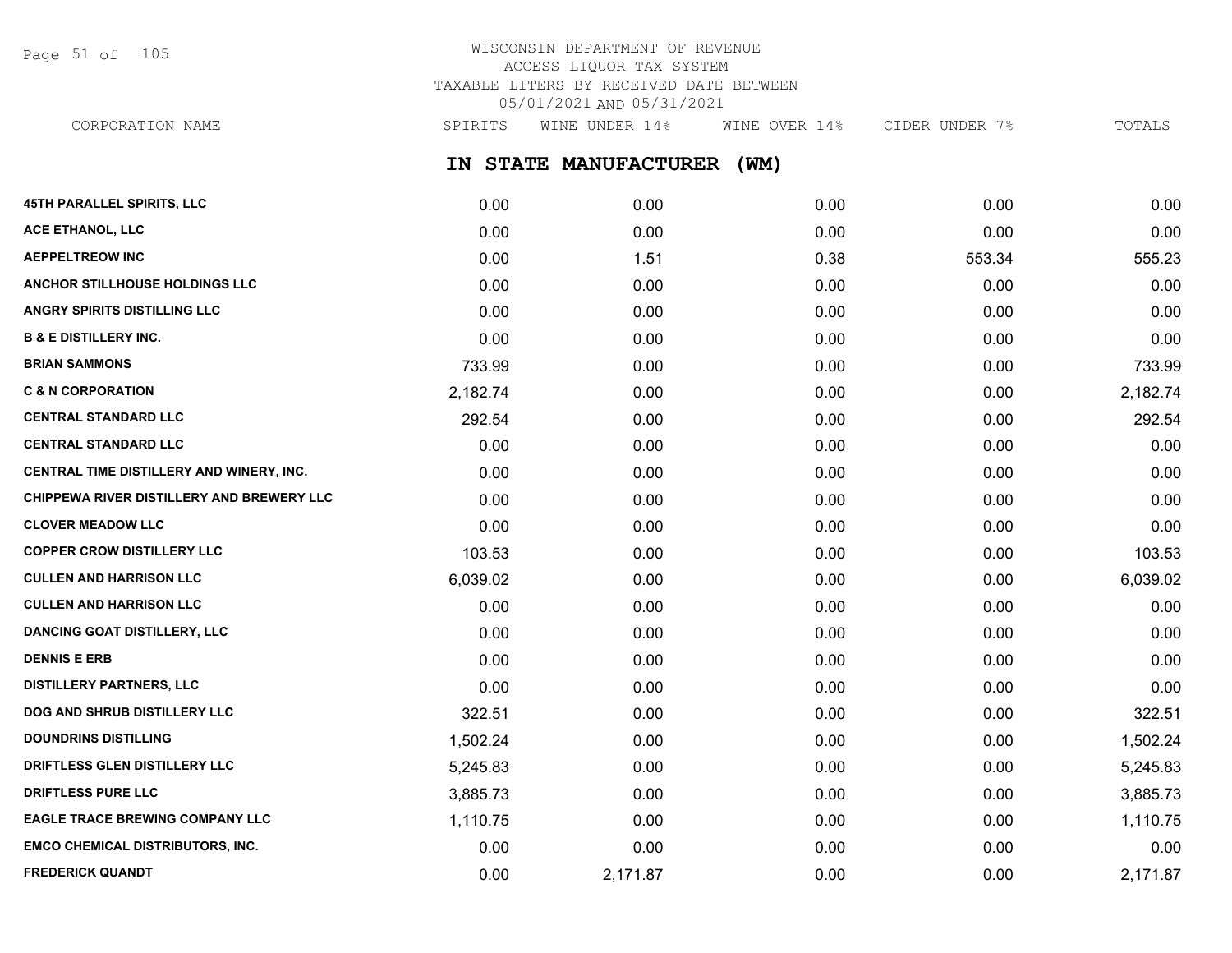Page 52 of 105

| CORPORATION NAME                             | SPIRITS  | WINE UNDER 14% | WINE OVER 14% | CIDER UNDER 7% | TOTALS   |
|----------------------------------------------|----------|----------------|---------------|----------------|----------|
| <b>GLOBAL UNIVERSAL SRL</b>                  | 0.00     | 0.00           | 0.00          | 0.00           | 0.00     |
| <b>GRANT J VAN DRIEST</b>                    | 124.92   | 0.00           | 0.00          | 0.00           | 124.92   |
| <b>GREAT LAKES DISTILLERY LLC</b>            | 1,167.00 | 0.00           | 0.00          | 0.00           | 1,167.00 |
| <b>HENDRICKS FAMILY DISTILLERY LLC</b>       | 663.47   | 0.00           | 0.00          | 0.00           | 663.47   |
| <b>HICKORY VIEW DISTILLERY LLC</b>           | 737.25   | 0.00           | 0.00          | 0.00           | 737.25   |
| <b>IMAGINARY FACTORY LLC</b>                 | 0.00     | 0.00           | 0.00          | 0.00           | 0.00     |
| INCIDER, INC.                                | 0.00     | 0.00           | 0.00          | 0.00           | 0.00     |
| <b>ISAAC SHOWAKI</b>                         | 0.00     | 0.00           | 0.00          | 0.00           | 0.00     |
| <b>JACKSON WINE LLC</b>                      | 153.01   | 467.99         | 141.01        | 0.00           | 762.01   |
| <b>JAMES PLOETZ</b>                          | 64.50    | 0.00           | 0.00          | 0.00           | 64.50    |
| <b>JARIN K GELHAR</b>                        | 99.82    | 0.00           | 0.00          | 0.00           | 99.82    |
| <b>JEREMY A KAUFMANN</b>                     | 0.00     | 0.00           | 0.00          | 0.00           | 0.00     |
| <b>JKLM DISTILLING PARTNERS LLC</b>          | 35.63    | 0.00           | 0.00          | 0.00           | 35.63    |
| <b>JOSEPH RETZER III</b>                     | 378.77   | 0.00           | 0.00          | 0.00           | 378.77   |
| <b>KATCHEVER &amp; CO LLC</b>                | 0.00     | 0.00           | 0.00          | 0.00           | 0.00     |
| <b>MATTHEW RICK</b>                          | 478.89   | 4,760.78       | 363.06        | 0.00           | 5,602.73 |
| <b>MEISENBURG BREWING AND DISTILLING LLC</b> | 0.00     | 0.00           | 0.00          | 0.00           | 0.00     |
| <b>MOLSON COORS BEVERAGE COMPANY USA LLC</b> | 0.00     | 0.00           | 0.00          | 0.00           | 0.00     |
| <b>NATHAN G GREENAWALT</b>                   | 270.01   | 0.00           | 0.00          | 234.69         | 504.70   |
| NORTHERN WATERS DISTILLERY LLC               | 1,157.99 | 0.00           | 0.00          | 0.00           | 1,157.99 |
| <b>PABST HOLDINGS LLC</b>                    | 0.00     | 0.00           | 0.00          | 0.00           | 0.00     |
| <b>PARADISE NORTH DISTILLERY CO.</b>         | 0.00     | 0.00           | 0.00          | 0.00           | 0.00     |
| PERLICK DISTILLERY, LLC                      | 1,080.13 | 0.00           | 0.00          | 0.00           | 1,080.13 |
| <b>RIVER BEND VINEYARD &amp; WINERY LLC</b>  | 0.00     | 0.00           | 0.00          | 0.00           | 0.00     |
| <b>S&amp;S DISTILLING</b>                    | 0.00     | 0.00           | 0.00          | 0.00           | 0.00     |
| <b>SENSIENT FLAVORS LLC</b>                  | 0.00     | 0.00           | 0.00          | 0.00           | 0.00     |
| <b>ST CROIX SPIRITS LLC</b>                  | 0.00     | 0.00           | 0.00          | 0.00           | 0.00     |
| <b>ST MARY'S DISTILLARY LLC</b>              | 0.00     | 0.00           | 0.00          | 0.00           | 0.00     |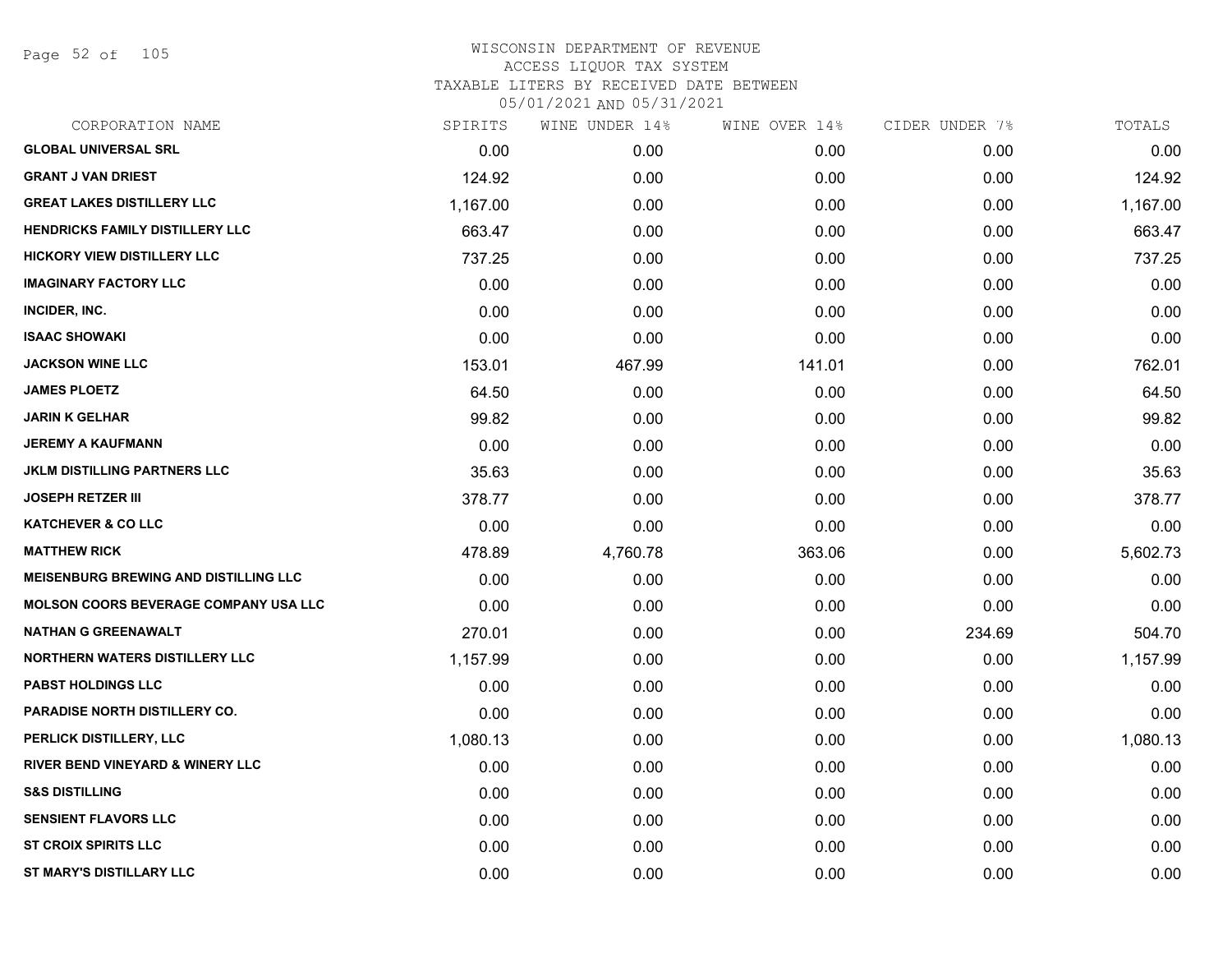Page 53 of 105

# WISCONSIN DEPARTMENT OF REVENUE ACCESS LIQUOR TAX SYSTEM TAXABLE LITERS BY RECEIVED DATE BETWEEN

| CORPORATION NAME                   | SPIRITS   | UNDER 14%<br>WINE | WINE OVER 14%     | CIDER UNDER 7% | TOTALS    |
|------------------------------------|-----------|-------------------|-------------------|----------------|-----------|
| <b>STABLE ROCK WINERY LLC</b>      | 0.00      | 454.25            | 0.00              | 0.00           | 454.25    |
| <b>STATE LINE DISTILLERY, LLC</b>  | 700.26    | 0.00              | 0.00              | 0.00           | 700.26    |
| <b>SUGAR RIVER DISTILLERY INC</b>  | 0.00      | 0.00              | 0.00              | 0.00           | 0.00      |
| <b>TATTERSALL COMPANIES LLC</b>    | 0.00      | 0.00              | 0.00              | 0.00           | 0.00      |
| THE EAU CLAIRE BREWING PROJECT LLC | 0.00      | 0.00              | 0.00 <sub>1</sub> | 0.00           | 0.00      |
| THE NORTH WOODS DISTILLERY LLC     | 1,091.98  | 0.00 <sub>1</sub> | 0.00 <sub>1</sub> | 0.00           | 1,091.98  |
| THE WINE VINEYARD LLC              | 0.00      | 681.37            | 0.00              | 0.00           | 681.37    |
| WHITE WINTER WINERY INC            | 0.00      | 0.00              | 0.00              | 0.00           | 0.00      |
| <b>WOLLERSHEIM WINERY, INC.</b>    | 4,108.44  | 21.01             | 0.00              | 0.00           | 4,129.45  |
| YAHARA BAY DISTILLERS, INC.        | 6,790.18  | 0.00              | 0.00              | 0.00           | 6,790.18  |
| TOTAL LITERS FOR 5/31/2021         | 40,521.13 | 8,558.78          | 504.45            | 788.03         | 50,372.39 |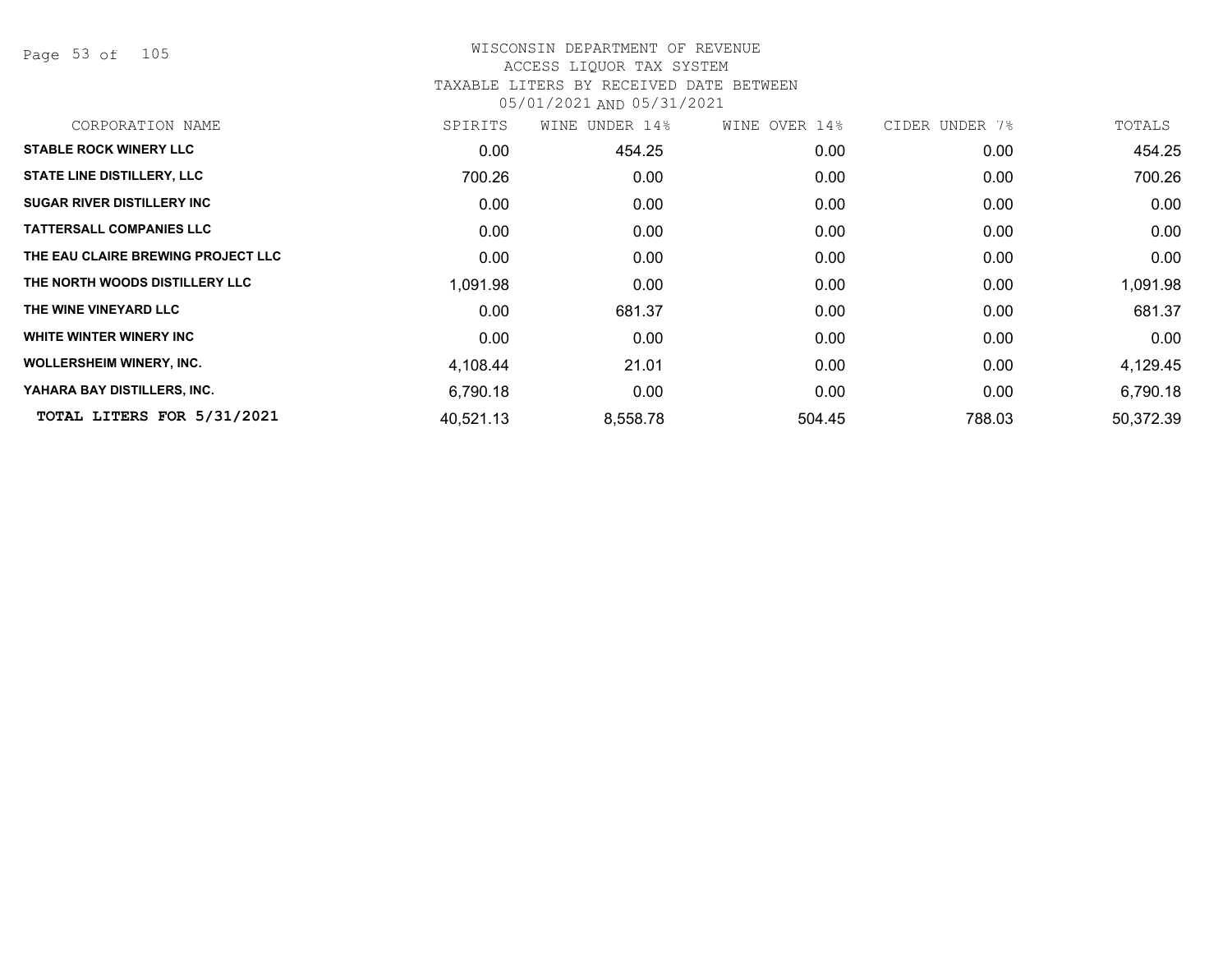Page 54 of 105

# WISCONSIN DEPARTMENT OF REVENUE ACCESS LIQUOR TAX SYSTEM TAXABLE LITERS BY RECEIVED DATE BETWEEN 05/01/2021 AND 05/31/2021 CORPORATION NAME SPIRITS WINE UNDER 14% WINE OVER 14% CIDER UNDER 7% TOTALS

# **IN STATE RECTIFIER (WR)**

| 45TH PARALLEL SPIRITS, LLC           | 4,956.00   | 0.00     | 0.00 | 0.00 | 4,956.00   |
|--------------------------------------|------------|----------|------|------|------------|
| <b>ARTY'S PREMIUM BEVERAGES, INC</b> | 3,739.29   | 0.00     | 0.00 | 0.00 | 3,739.29   |
| <b>CENTRAL STANDARD LLC</b>          | 16,309.73  | 0.00     | 0.00 | 0.00 | 16,309.73  |
| CITY BREWING COMPANY, LLC            | 749,034.60 | 0.00     | 0.00 | 0.00 | 749,034.60 |
| <b>DANCING GOAT DISTILLERY, LLC</b>  | 0.00       | 0.00     | 0.00 | 0.00 | 0.00       |
| <b>DISTILLERY PARTNERS, LLC</b>      | 0.00       | 0.00     | 0.00 | 0.00 | 0.00       |
| <b>DOUNDRINS DISTILLING</b>          | 0.00       | 0.00     | 0.00 | 0.00 | 0.00       |
| <b>FORTRESS NUTRITION, LLC</b>       | 0.00       | 0.00     | 0.00 | 0.00 | 0.00       |
| <b>FREDERICK QUANDT</b>              | 0.00       | 1,542.55 | 0.00 | 0.00 | 1,542.55   |
| <b>GALLOWAY COMPANY</b>              | 0.00       | 0.00     | 0.00 | 0.00 | 0.00       |
| <b>GLOBAL UNIVERSAL SRL</b>          | 0.00       | 0.00     | 0.00 | 0.00 | 0.00       |
| <b>GREAT LAKES DISTILLERY LLC</b>    | 4,469.23   | 0.00     | 0.00 | 0.00 | 4,469.23   |
| HENRY FARMS PRAIRIE SPIRITS LLC      | 0.00       | 0.00     | 0.00 | 0.00 | 0.00       |
| <b>JACKSON WINE LLC</b>              | 0.00       | 0.00     | 0.00 | 0.00 | 0.00       |
| <b>JOHN BIONDI</b>                   | 0.00       | 0.00     | 0.00 | 0.00 | 0.00       |
| <b>KELLY M YOCOM</b>                 | 69.27      | 81.00    | 0.00 | 0.00 | 150.27     |
| <b>MIDWEST CUSTOM BOTTLING LLC</b>   | 9,743.29   | $-0.74$  | 0.00 | 0.00 | 9,742.55   |
| <b>NATHAN G GREENAWALT</b>           | 0.00       | 0.00     | 0.00 | 0.00 | 0.00       |
| <b>NATURAL SPIRITS LLC</b>           | 0.00       | 0.00     | 0.00 | 0.00 | 0.00       |
| THE EAU CLAIRE BREWING PROJECT LLC   | 0.00       | 0.00     | 0.00 | 0.00 | 0.00       |
| YAHARA BAY DISTILLERS, INC.          | 0.00       | 0.00     | 0.00 | 0.00 | 0.00       |
| YAHARA BAY DISTILLERS, INC.          | 0.00       | 0.00     | 0.00 | 0.00 | 0.00       |
| TOTAL LITERS FOR 5/31/2021           | 788,321.41 | 1,622.81 | 0.00 | 0.00 | 789,944.22 |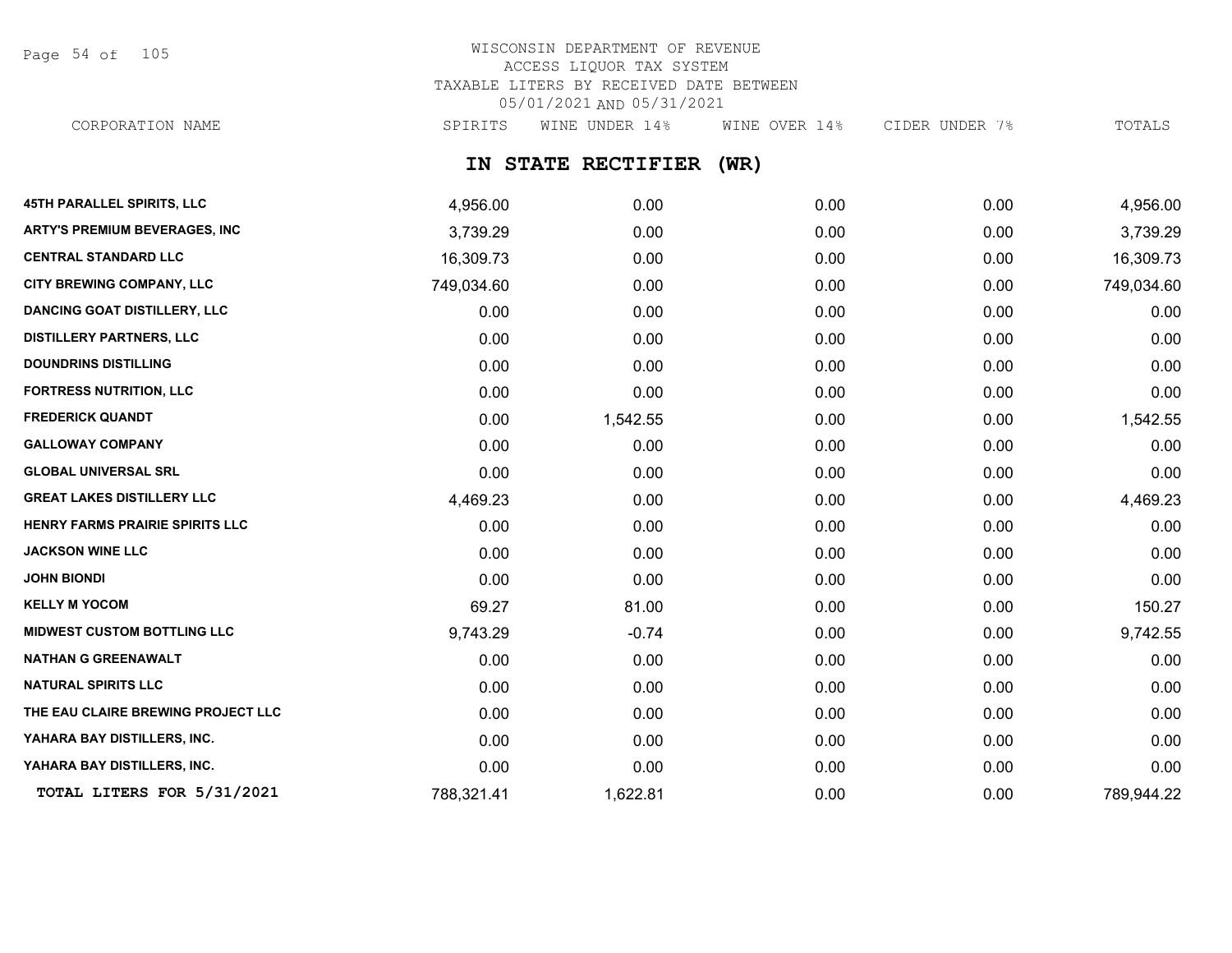Page 55 of 105

# WISCONSIN DEPARTMENT OF REVENUE ACCESS LIQUOR TAX SYSTEM TAXABLE LITERS BY RECEIVED DATE BETWEEN 05/01/2021 AND 05/31/2021

CORPORATION NAME SPIRITS WINE UNDER 14% WINE OVER 14% CIDER UNDER 7% TOTALS

**IN STATE WINERY (WWI)**

| <b>4 CHRISTI'S VINEYARD LLC</b>                   | 0.00 | 1,205.99  | 0.00   | 0.00     | 1,205.99  |
|---------------------------------------------------|------|-----------|--------|----------|-----------|
| <b>ALLEN L NAPARALLA</b>                          | 0.00 | 0.00      | 0.00   | 0.00     | 0.00      |
| <b>AMANDA STEFL</b>                               | 0.00 | 2,717.43  | 0.00   | 0.00     | 2,717.43  |
| <b>BADGER STATE BREWING COMPANY LLC</b>           | 0.00 | 0.00      | 0.00   | 138.17   | 138.17    |
| <b>BAYFIELD WINERY, LTD.</b>                      | 0.00 | 0.00      | 0.00   | 0.00     | 0.00      |
| <b>BELLEVINEZ LLC</b>                             | 0.00 | 702.00    | 0.00   | 0.00     | 702.00    |
| <b>BEVERLY GAGE</b>                               | 0.00 | 0.00      | 0.00   | 0.00     | 0.00      |
| <b>BLIND HORSE WINERY LLC</b>                     | 0.00 | 0.00      | 0.00   | 0.00     | 0.00      |
| <b>BOTHAM BRANDS LLC</b>                          | 0.00 | 1,514.16  | 0.00   | 0.00     | 1,514.16  |
| <b>BRADLEY L ALLEN</b>                            | 0.00 | 91.49     | 0.00   | 0.00     | 91.49     |
| <b>BRANCHES WINERY LLC</b>                        | 0.00 | 2,318.56  | 0.00   | 0.00     | 2,318.56  |
| <b>BRIAN C LOKRANTZ</b>                           | 0.00 | 0.00      | 0.00   | 0.00     | 0.00      |
| <b>BRIGADOON FARM &amp; WINERY LLC</b>            | 0.00 | 1,808.29  | 0.00   | 0.00     | 1,808.29  |
| <b>BRIX CIDER LLC</b>                             | 0.00 | 272.11    | 0.00   | 1,917.82 | 2,189.93  |
| <b>C &amp; N CORPORATION</b>                      | 0.00 | 67,299.57 | 198.74 | 0.00     | 67,498.31 |
| <b>CAPITAL BREWERY COMPANY, INC.</b>              | 0.00 | 0.00      | 0.00   | 0.00     | 0.00      |
| <b>CHATEAU ST CROIX WINERY &amp; VINEYARD LLC</b> | 0.00 | 1,236.01  | 94.48  | 0.00     | 1,330.49  |
| <b>CHERYL JOHNSON</b>                             | 0.00 | 0.00      | 0.00   | 0.00     | 0.00      |
| <b>CLOVER MEADOW LLC</b>                          | 0.00 | 0.00      | 0.00   | 0.00     | 0.00      |
| <b>COLLEEN M BOS</b>                              | 0.00 | 0.00      | 0.00   | 0.00     | 0.00      |
| <b>CRAIG FLETCHER</b>                             | 0.00 | 0.00      | 0.00   | 0.00     | 0.00      |
| <b>DANIEL J KOEPKE</b>                            | 0.00 | 1,271.89  | 0.00   | 0.00     | 1,271.89  |
| <b>DANIEL M OSBORN</b>                            | 0.00 | 0.00      | 0.00   | 0.00     | 0.00      |
| <b>DANZINGER VINEYARDS LLC</b>                    | 0.00 | 0.00      | 0.00   | 0.00     | 0.00      |
| <b>DAVID F MAHER</b>                              | 0.00 | 0.00      | 0.00   | 0.00     | 0.00      |
| <b>DAVID R RASMUSSEN</b>                          | 0.00 | $-52.58$  | 0.00   | 0.00     | $-52.58$  |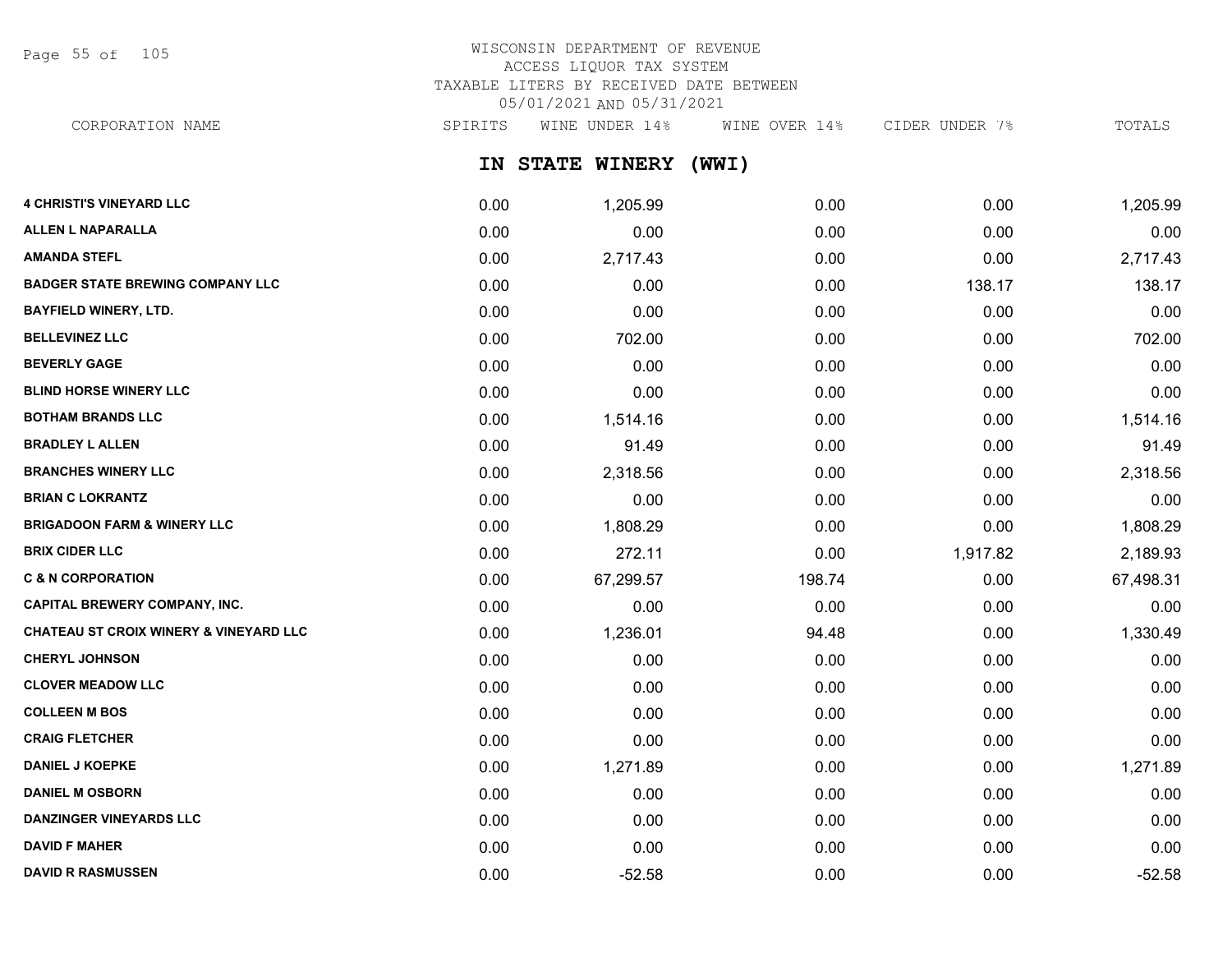# WISCONSIN DEPARTMENT OF REVENUE ACCESS LIQUOR TAX SYSTEM TAXABLE LITERS BY RECEIVED DATE BETWEEN

| CORPORATION NAME                     | SPIRITS | WINE UNDER 14% | WINE OVER 14% | CIDER UNDER 7% | TOTALS    |
|--------------------------------------|---------|----------------|---------------|----------------|-----------|
| <b>DEAD BIRD BREWING COMPANY</b>     | 0.00    | 0.00           | 0.00          | 0.00           | 0.00      |
| <b>DEAN L BAUMGARTEN</b>             | 0.00    | 1,568.67       | 0.00          | 0.00           | 1,568.67  |
| <b>DIANA HOBSON</b>                  | 0.00    | 3,678.65       | 68.89         | 0.00           | 3,747.54  |
| DIXONS AUTUMN HARVEST WINERY, LLC    | 0.00    | 8,145.01       | 0.00          | 0.00           | 8,145.01  |
| <b>DON GRASSE</b>                    | 0.00    | 186.01         | 0.00          | 0.00           | 186.01    |
| DRUMLIN RIDGE WINERY LLC             | 0.00    | 0.00           | 0.00          | 0.00           | 0.00      |
| <b>EASTERN RIDGES VINEYARD, LLC</b>  | 0.00    | 4,203.00       | 0.00          | 0.00           | 4,203.00  |
| <b>EDWARD J RINK</b>                 | 0.00    | 0.00           | 0.00          | 0.00           | 0.00      |
| <b>ELISABETH W KLEIN</b>             | 0.00    | 0.00           | 0.00          | 0.00           | 0.00      |
| <b>ETHAN KELLER</b>                  | 0.00    | 0.00           | 0.00          | 372.03         | 372.03    |
| <b>FAWN CREEK WINERY LLC</b>         | 0.00    | 5,642.97       | 0.00          | 0.00           | 5,642.97  |
| <b>FERMENTING CELLARS LLC</b>        | 0.00    | 118.87         | 2.64          | 0.00           | 121.51    |
| FISHER KING WINERY, LLC              | 0.00    | 0.00           | 0.00          | 0.00           | 0.00      |
| <b>FRESAR INC</b>                    | 0.00    | 56.78          | 0.00          | 0.00           | 56.78     |
| FRUIT OF THE WOODS WINE CELLAR, INC. | 0.00    | 0.00           | 0.00          | 0.00           | 0.00      |
| <b>GREENVIEW BREWING LLC</b>         | 0.00    | 0.00           | 0.00          | 0.00           | 0.00      |
| <b>HALF KRAKT LLC</b>                | 0.00    | 0.00           | 0.00          | 0.00           | 0.00      |
| <b>HALF MOON HILL LLC</b>            | 0.00    | 50.99          | 0.00          | 58.14          | 109.13    |
| <b>HARBOR RIDGE WINERY INC.</b>      | 0.00    | 24,375.06      | 0.00          | 0.00           | 24,375.06 |
| HAYWARD LAKES WINERY, LLC            | 0.00    | 0.00           | 0.00          | 0.00           | 0.00      |
| <b>HERDIE BAISDEN</b>                | 0.00    | 0.00           | 0.00          | 0.00           | 0.00      |
| <b>INDEED BREWING COMPANY LLC</b>    | 0.00    | 0.00           | 0.00          | 0.00           | 0.00      |
| <b>ISLAND ORCHARD CIDER LLC</b>      | 0.00    | 0.00           | 0.00          | 0.00           | 0.00      |
| <b>JAMES F HAUSER JR</b>             | 0.00    | 0.00           | 0.00          | 0.00           | 0.00      |
| <b>JAMES PLOETZ</b>                  | 0.00    | 449.23         | 3.75          | 0.00           | 452.98    |
| <b>JEFFERY BEMIS</b>                 | 0.00    | 1,423.31       | 0.00          | 0.00           | 1,423.31  |
| <b>JEFFREY L STOEGER</b>             | 0.00    | 2,112.25       | 0.00          | 0.00           | 2,112.25  |
| <b>JESSICA L ECKER</b>               | 0.00    | 0.00           | 0.00          | 0.00           | 0.00      |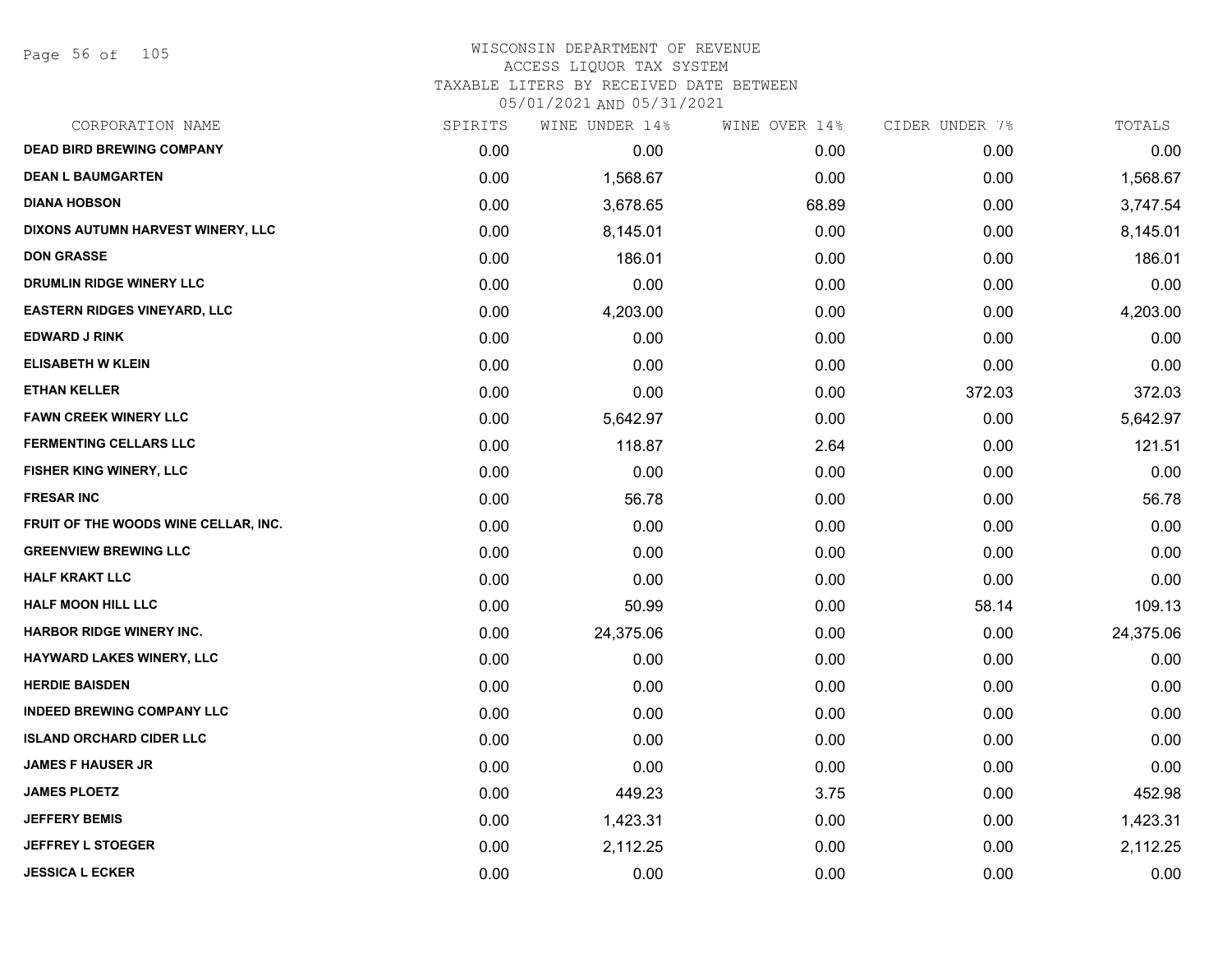Page 57 of 105

#### WISCONSIN DEPARTMENT OF REVENUE ACCESS LIQUOR TAX SYSTEM

TAXABLE LITERS BY RECEIVED DATE BETWEEN

| CORPORATION NAME                             | SPIRITS | WINE UNDER 14% | WINE OVER 14% | CIDER UNDER 7% | TOTALS    |
|----------------------------------------------|---------|----------------|---------------|----------------|-----------|
| <b>JOHN BIONDI</b>                           | 0.00    | $-117.00$      | 0.00          | $-663.00$      | $-780.00$ |
| <b>JONATHAN DALE</b>                         | 0.00    | 0.00           | 0.00          | 0.00           | 0.00      |
| <b>JORNY'S END LLC</b>                       | 0.00    | 0.00           | 0.00          | 0.00           | 0.00      |
| <b>JORNY'S END LLC</b>                       | 0.00    | 4,285.42       | 0.00          | 0.00           | 4,285.42  |
| <b>JOSEPH CALLOW</b>                         | 0.00    | 14,841.86      | 0.00          | 726.80         | 15,568.66 |
| <b>JOSEPH STALLER</b>                        | 0.00    | 0.00           | 0.00          | 0.00           | 0.00      |
| <b>JOSEPH WYNIMKO</b>                        | 0.00    | 474.03         | 95.58         | 0.00           | 569.61    |
| <b>KATCHEVER &amp; CO LLC</b>                | 0.00    | 0.00           | 0.00          | 0.00           | 0.00      |
| <b>KEVIN BEHNKE</b>                          | 0.00    | 0.00           | 0.00          | 0.00           | 0.00      |
| <b>KRISTIN HARRINGTON-BOEGNER</b>            | 0.00    | 416.39         | 1,059.91      | 0.00           | 1,476.30  |
| <b>KRISTINA M HOGE</b>                       | 0.00    | 0.00           | 0.00          | 0.00           | 0.00      |
| <b>LAKE NOKOMIS CRANBERRIES INC</b>          | 0.00    | 0.00           | 0.00          | 0.00           | 0.00      |
| <b>LANDTA WINES LLC</b>                      | 0.00    | 363.40         | 0.00          | 0.00           | 363.40    |
| <b>LAUTENBACH'S ORCHARD COUNTRY INC</b>      | 0.00    | 12,869.87      | 0.00          | 0.00           | 12,869.87 |
| <b>LEDGESTONE ESTATE LLC</b>                 | 0.00    | 14,404.77      | 1,104.73      | 0.00           | 15,509.50 |
| LIL' OLE WINEMAKER SHOPPE LLC                | 0.00    | 482.45         | 0.00          | 0.00           | 482.45    |
| <b>LOST ISLAND WINE LLC</b>                  | 0.00    | 1,241.23       | 0.00          | 199.07         | 1,440.30  |
| <b>LUCKY DOG WINERY</b>                      | 0.00    | 0.00           | 0.00          | 0.00           | 0.00      |
| <b>LUNCH CREEK VINEYARDS LLC</b>             | 0.00    | 1,520.22       | 0.00          | 0.00           | 1,520.22  |
| <b>MARTIN E SELL</b>                         | 0.00    | 524.28         | 71.92         | 0.00           | 596.20    |
| <b>MARY BELLAZZINI</b>                       | 0.00    | 0.00           | 0.00          | 0.00           | 0.00      |
| <b>MATENAER CORPORATION</b>                  | 0.00    | 0.00           | 0.00          | 0.00           | 0.00      |
| <b>MATTHEW RICK</b>                          | 0.00    | 0.00           | 0.00          | 0.00           | 0.00      |
| MCFLESHMAN'S BREWING CO., LLC.               | 0.00    | 0.00           | 0.00          | 0.00           | 0.00      |
| <b>MERSHONIAN CIDERY LLC</b>                 | 0.00    | 1,930.55       | 0.00          | 1,514.16       | 3,444.71  |
| <b>MOBCRAFT BEER INC.</b>                    | 0.00    | 0.00           | 0.00          | 0.00           | 0.00      |
| <b>MOLSON COORS BEVERAGE COMPANY USA LLC</b> | 0.00    | 0.00           | 0.00          | 0.00           | 0.00      |
| <b>MOLSON COORS USA LLC</b>                  | 0.00    | 0.00           | 0.00          | 0.00           | 0.00      |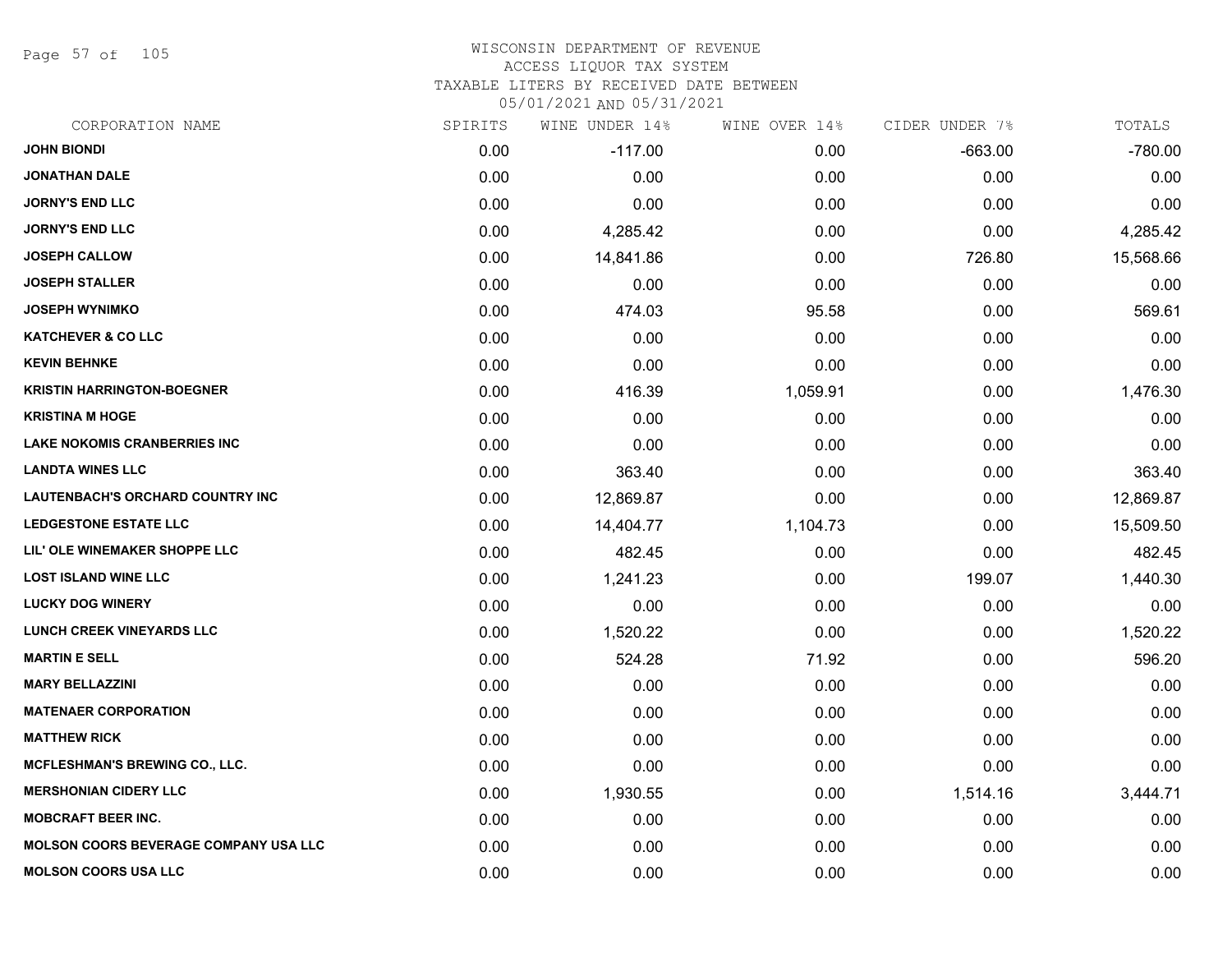Page 58 of 105

# WISCONSIN DEPARTMENT OF REVENUE ACCESS LIQUOR TAX SYSTEM

TAXABLE LITERS BY RECEIVED DATE BETWEEN

| CORPORATION NAME                            | SPIRITS | WINE UNDER 14% | WINE OVER 14% | CIDER UNDER 7% | TOTALS   |
|---------------------------------------------|---------|----------------|---------------|----------------|----------|
| <b>MOONDANCER LLC</b>                       | 0.00    | 239.99         | 0.00          | 0.00           | 239.99   |
| <b>MUNSON BRIDGE WINERY INC</b>             | 0.00    | 3,092.67       | 0.00          | 0.00           | 3,092.67 |
| <b>MUSETTA WINERY, LLC</b>                  | 0.00    | 3,312.23       | 0.00          | 0.00           | 3,312.23 |
| <b>NOBLE ROOTS BREWING COMPANY, LLC</b>     | 0.00    | 0.00           | 0.00          | 117.35         | 117.35   |
| <b>NORTHLEAF WINERY, LLC</b>                | 0.00    | 1,296.01       | 22.49         | 0.00           | 1,318.50 |
| <b>ODILON FORD WINERY INC</b>               | 0.00    | 0.00           | 0.00          | 0.00           | 0.00     |
| PARALLEL 44 VINEYARD & WINERY, INC.         | 0.00    | 1,804.01       | 0.00          | 0.00           | 1,804.01 |
| PARALLEL 44 VINEYARD & WINERY, INC.         | 0.00    | 6,553.51       | 0.00          | 0.00           | 6,553.51 |
| <b>PATRICK ARNDT</b>                        | 0.00    | 189.27         | 0.00          | 0.00           | 189.27   |
| <b>PAUL D ASPER</b>                         | 0.00    | 919.85         | 0.00          | 3,827.61       | 4,747.46 |
| <b>PAUL G BLOMMEL</b>                       | 0.00    | 0.00           | 0.00          | 0.00           | 0.00     |
| <b>PAUL HAMMEN</b>                          | 0.00    | $-9.00$        | 206.98        | $-0.01$        | 197.97   |
| <b>PAUL J FRANZEN</b>                       | 0.00    | 0.00           | 0.00          | 0.00           | 0.00     |
| <b>PETER H GENTRY</b>                       | 0.00    | 0.00           | 0.00          | 0.00           | 0.00     |
| PHILIP J BRATSCH                            | 0.00    | 0.00           | 0.00          | 0.00           | 0.00     |
| <b>PIEPERTK LLC</b>                         | 0.00    | 360.75         | 0.38          | 0.00           | 361.13   |
| <b>PRAIRIE HAWK WINERY INC</b>              | 0.00    | 179.28         | 0.00          | 18.00          | 197.28   |
| <b>RED OAK VINEYARD INC</b>                 | 0.00    | 0.00           | 0.00          | 0.00           | 0.00     |
| <b>RIO LOBO LLC</b>                         | 0.00    | 0.00           | 0.00          | 0.00           | 0.00     |
| <b>RIVER BEND VINEYARD &amp; WINERY LLC</b> | 0.00    | 6,283.01       | 0.00          | 0.00           | 6,283.01 |
| <b>ROBERT J FOWLER</b>                      | 0.00    | 660.74         | $-12.00$      | 0.00           | 648.74   |
| <b>ROCK N WOOL WINERY LLC</b>               | 0.00    | 2,271.24       | 0.00          | 0.00           | 2,271.24 |
| <b>RUSHFORD MEADERY AND WINERY LLC</b>      | 0.00    | 0.00           | 0.00          | 0.00           | 0.00     |
| <b>RYAN PRELLWITZ</b>                       | 0.00    | 8,513.36       | 0.00          | 0.00           | 8,513.36 |
| <b>SEVEN HAWKS VINEYARDS LLC</b>            | 0.00    | 0.00           | 0.00          | 0.00           | 0.00     |
| <b>SEVEN HAWKS VINEYARDS LLC</b>            | 0.00    | 0.00           | 0.00          | 0.00           | 0.00     |
| <b>SHARON L PINGEL</b>                      | 0.00    | 95.24          | 0.00          | 0.00           | 95.24    |
| <b>SHERRY HARDIE</b>                        | 0.00    | 250.50         | 7.50          | 0.00           | 258.00   |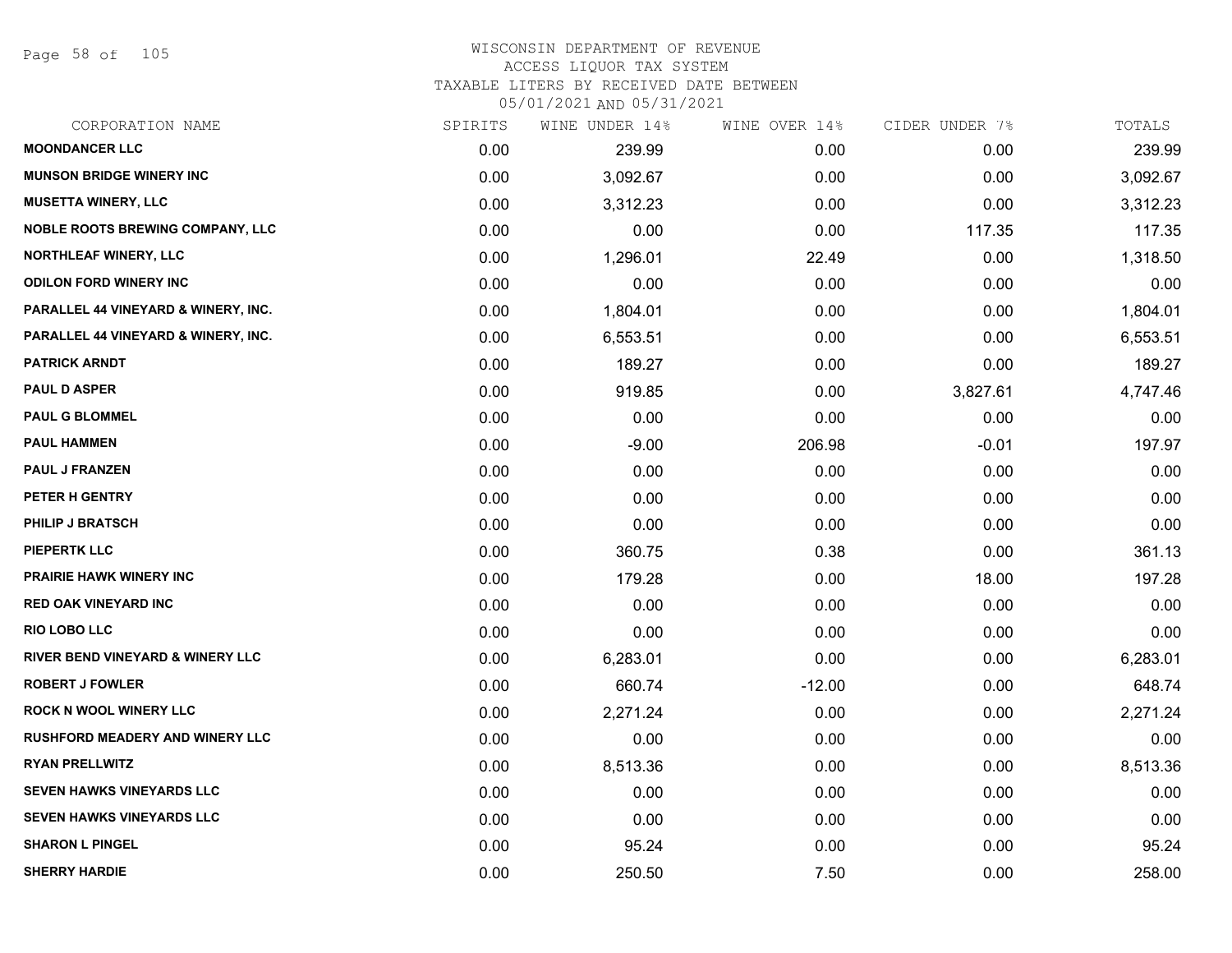# WISCONSIN DEPARTMENT OF REVENUE

# ACCESS LIQUOR TAX SYSTEM

TAXABLE LITERS BY RECEIVED DATE BETWEEN

| CORPORATION NAME                           | SPIRITS | WINE UNDER 14% | WINE OVER 14% | CIDER UNDER 7% | TOTALS    |
|--------------------------------------------|---------|----------------|---------------|----------------|-----------|
| <b>SIMON CREEK VINEYARD LLC</b>            | 0.00    | 1,826.99       | 102.02        | 0.00           | 1,929.01  |
| SINNIPEE VALLEY VINEYARD LLC               | 0.00    | 0.00           | 0.00          | 0.00           | 0.00      |
| <b>SPB LLC</b>                             | 0.00    | 0.00           | 0.00          | 40,088.62      | 40,088.62 |
| SPIRITS OF NORWAY VINEYARD LLC             | 0.00    | 1,833.67       | 0.00          | 0.00           | 1,833.67  |
| SPRECHER BREWING COMPANY, LLC              | 0.00    | 0.00           | 0.00          | 0.00           | 0.00      |
| <b>SPURGEON VINEYARDS &amp; WINERY LLC</b> | 0.00    | 1,214.78       | 35.96         | 0.00           | 1,250.74  |
| <b>STEPHEN M KENNEDY</b>                   | 0.00    | 18.17          | 0.00          | 0.00           | 18.17     |
| <b>STEVEN DEBAKER</b>                      | 0.00    | 0.00           | 0.00          | 0.00           | 0.00      |
| STEVEN M & JUDITH A JACOBSON LLC           | 0.00    | 0.00           | 0.00          | 0.00           | 0.00      |
| <b>STILLMANK BREWING COMPANY</b>           | 0.00    | 0.00           | 0.00          | 0.00           | 0.00      |
| <b>STONES THROW WINERY INC</b>             | 0.00    | 0.00           | 0.00          | 0.00           | 0.00      |
| <b>STRING THEORY CIDER INC</b>             | 0.00    | 0.00           | 0.00          | 0.00           | 0.00      |
| <b>SUNSET HOLLOW RANCH</b>                 | 0.00    | 137.89         | 127.20        | 0.00           | 265.09    |
| <b>SUNSET POINT WINERY LLC</b>             | 0.00    | 656.77         | 4.58          | 0.00           | 661.35    |
| <b>TENBA RIDGE WINERY LLC</b>              | 0.00    | 1,742.99       | 58.50         | 0.00           | 1,801.49  |
| THE RUM TREE, INC.                         | 0.00    | 0.00           | 0.00          | 0.00           | 0.00      |
| THE WINE VINEYARD LLC                      | 0.00    | 0.00           | 0.00          | 0.00           | 0.00      |
| THE WOODLAND TRAIL BEVERAGE COMPANY, INC.  | 0.00    | 518.98         | 0.00          | 0.00           | 518.98    |
| <b>TIMOTHY D GUILD</b>                     | 0.00    | 2,039.95       | 0.00          | 0.00           | 2,039.95  |
| <b>TIMOTHY P MCDONALD</b>                  | 0.00    | 40.47          | 0.00          | 0.00           | 40.47     |
| <b>TODD KUEHL</b>                          | 0.00    | 11,738.52      | 0.00          | 0.00           | 11,738.52 |
| TOMMYS TOO HIGH WINES LLC                  | 0.00    | 2,422.67       | 0.00          | 0.00           | 2,422.67  |
| <b>TRACY A SOMERVILLE</b>                  | 0.00    | 0.00           | 0.00          | 0.00           | 0.00      |
| <b>TROY LANDWEHR</b>                       | 0.00    | 416.25         | 82.50         | 0.00           | 498.75    |
| <b>TWO BROTHERS WINES LLC</b>              | 0.00    | 895.47         | 0.00          | 0.00           | 895.47    |
| <b>UPSTREAM CIDER LLC</b>                  | 0.00    | 0.00           | 0.00          | 0.00           | 0.00      |
| VAN WYCHEN WINES INC.                      | 0.00    | 0.00           | 0.00          | 0.00           | 0.00      |
| <b>VERNON VINEYARDS LTD</b>                | 0.00    | 868.37         | 0.00          | 0.00           | 868.37    |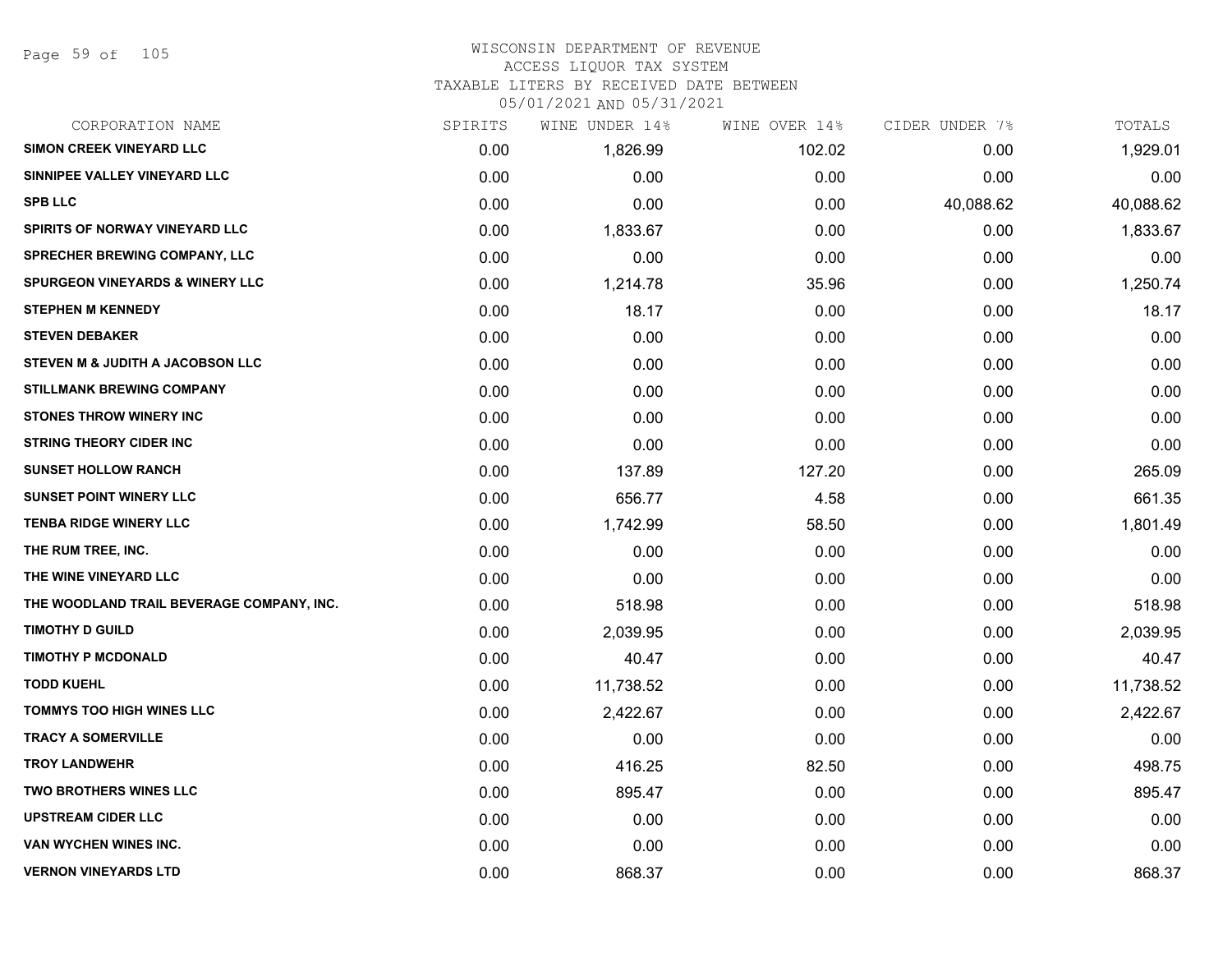Page 60 of 105

#### WISCONSIN DEPARTMENT OF REVENUE ACCESS LIQUOR TAX SYSTEM

TAXABLE LITERS BY RECEIVED DATE BETWEEN

| CORPORATION NAME                                   | SPIRITS | WINE UNDER 14% | WINE OVER 14% | CIDER UNDER 7% | TOTALS     |
|----------------------------------------------------|---------|----------------|---------------|----------------|------------|
| <b>VINES TO CELLAR, INC.</b>                       | 0.00    | 0.00           | 0.00          | 0.00           | 0.00       |
| <b>VON KLAUS WINERY LLC</b>                        | 0.00    | 604.49         | 0.00          | 0.00           | 604.49     |
| <b>VON STIEHL WINERY LTD.</b>                      | 0.00    | 0.00           | 0.00          | 0.00           | 0.00       |
| <b>VON STIEHL WINERY LTD.</b>                      | 0.00    | 32,757.35      | 9,077.10      | 756.68         | 42,591.13  |
| <b>VON STIEHL WINERY LTD.</b>                      | 0.00    | 0.00           | 0.00          | 0.00           | 0.00       |
| <b>WALKER K FANNING</b>                            | 0.00    | 0.00           | 0.00          | 0.00           | 0.00       |
| <b>WEST PRAIRIE WINERY LLC</b>                     | 0.00    | 5,707.44       | 634.05        | 0.00           | 6,341.49   |
| <b>WHISPERING BLUFFS VINEYARD &amp; WINERY LTD</b> | 0.00    | 180.00         | 0.00          | 0.00           | 180.00     |
| <b>WHITE BEAR SPIRITS LLC</b>                      | 0.00    | 0.00           | 0.00          | 0.00           | 0.00       |
| WHITE WINTER WINERY INC                            | 0.00    | 2,722.62       | 0.00          | 0.00           | 2,722.62   |
| <b>WILD EPITOME LLC</b>                            | 0.00    | 248.21         | 0.00          | 0.00           | 248.21     |
| <b>WILD HARE LLC</b>                               | 0.00    | 108.04         | 0.00          | 0.00           | 108.04     |
| <b>WILD HILLS WINERY LLC</b>                       | 0.00    | 2,347.33       | 0.00          | 0.00           | 2,347.33   |
| <b>WILLIAM F BLUHM</b>                             | 0.00    | 5,110.26       | 21.08         | 0.00           | 5,131.34   |
| <b>WILLIAM L SCHNEIDER</b>                         | 0.00    | 0.00           | 0.00          | 0.00           | 0.00       |
| <b>WINEMAKER'S DAUGHTER LLC</b>                    | 0.00    | 0.00           | 0.00          | 0.00           | 0.00       |
| <b>WINESITTER BREWHOUSE LLC</b>                    | 86.99   | 0.00           | 0.00          | 0.00           | 86.99      |
| <b>WOLLERSHEIM WINERY, INC.</b>                    | 0.00    | 8,729.62       | 135.14        | 0.00           | 8,864.76   |
| <b>WOLLERSHEIM WINERY, INC.</b>                    | 0.00    | 75,444.42      | 1,054.46      | 0.00           | 76,498.88  |
| TOTAL LITERS FOR 5/31/2021                         | 86.99   | 381,977.57     | 14,258.58     | 49,071.44      | 445,394.58 |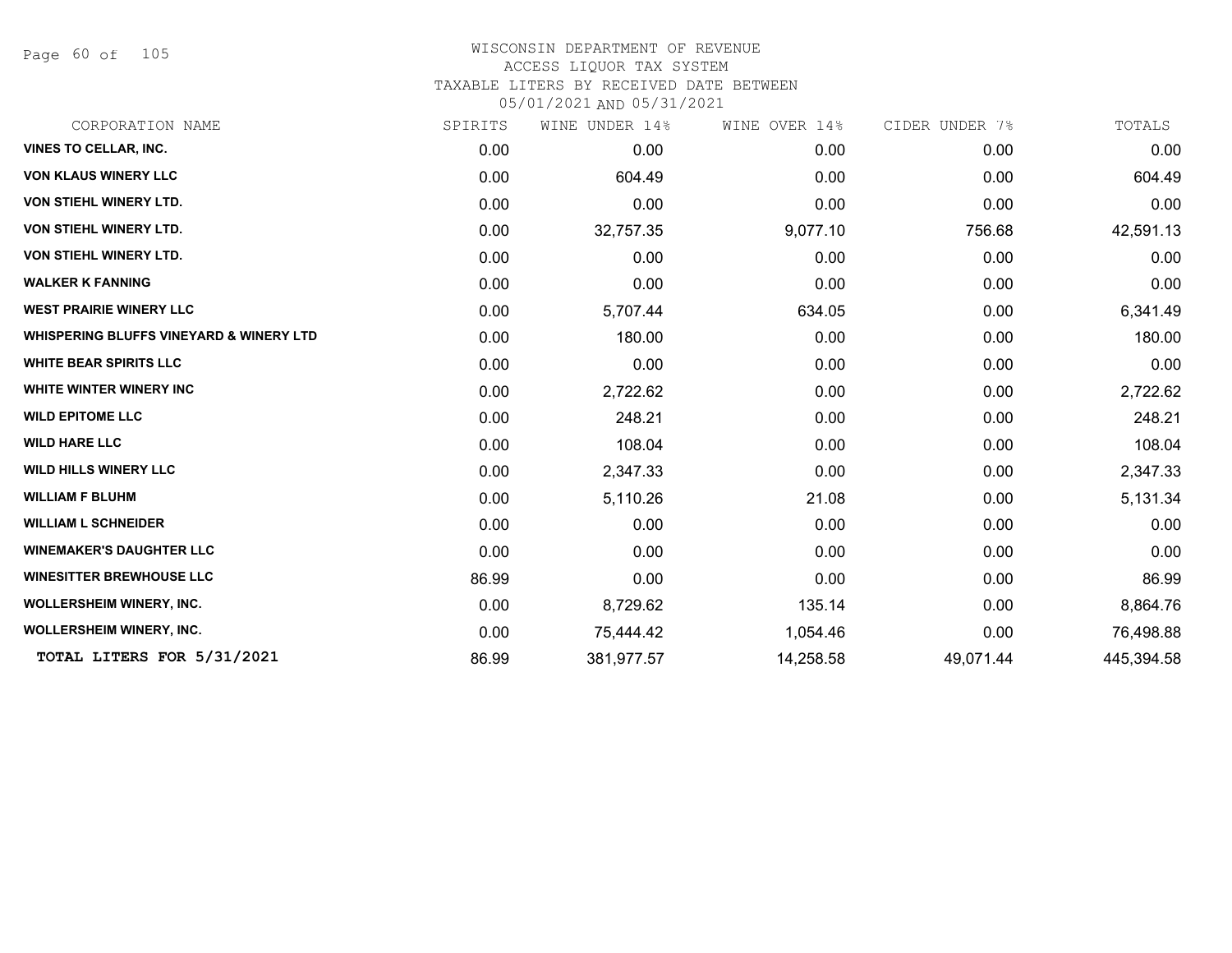Page 61 of 105

# WISCONSIN DEPARTMENT OF REVENUE ACCESS LIQUOR TAX SYSTEM TAXABLE LITERS BY RECEIVED DATE BETWEEN 05/01/2021 AND 05/31/2021

CORPORATION NAME SPIRITS WINE UNDER 14% WINE OVER 14% CIDER UNDER 7% TOTALS

**WINE DIRECT SHIPPER (WDS)**

| 1-800 WINESHOP.COM INC                    | 0.00 | 0.00 | 0.00 | 0.00 | 0.00 |
|-------------------------------------------|------|------|------|------|------|
| <b>26 BRIX LLC</b>                        | 0.00 | 0.00 | 0.00 | 0.00 | 0.00 |
| 2HAWK, LLC                                | 0.00 | 0.00 | 0.00 | 0.00 | 0.00 |
| <b>4 CHRISTI'S VINEYARD LLC</b>           | 0.00 | 0.00 | 0.00 | 0.00 | 0.00 |
| A DONKEY AND GOAT LLC                     | 0.00 | 0.00 | 0.00 | 0.00 | 0.00 |
| A TO Z WINEWORKS LLC                      | 0.00 | 0.00 | 0.00 | 0.00 | 0.00 |
| <b>ABACELA VINEYARDS &amp; WINERY INC</b> | 0.00 | 0.00 | 0.00 | 0.00 | 0.00 |
| <b>ABREU VINEYARDS INC</b>                | 0.00 | 0.00 | 0.00 | 0.00 | 0.00 |
| AC VIN CO LLC                             | 0.00 | 0.00 | 0.00 | 0.00 | 0.00 |
| <b>ACKERMAN FAMILY VINEYARDS LLC</b>      | 0.00 | 0.00 | 0.00 | 0.00 | 0.00 |
| <b>ACKLEY BRANDS LTD</b>                  | 0.00 | 0.00 | 0.00 | 0.00 | 0.00 |
| <b>ACORN ALEGRIA WINERY</b>               | 0.00 | 0.00 | 0.00 | 0.00 | 0.00 |
| <b>ADAM J RUHLAND</b>                     | 0.00 | 0.00 | 0.00 | 0.00 | 0.00 |
| <b>ADAMS WINERY LLC</b>                   | 0.00 | 0.00 | 0.00 | 0.00 | 0.00 |
| <b>ADELAIDA CELLARS INC</b>               | 0.00 | 0.00 | 0.00 | 0.00 | 0.00 |
| ADELSHEIM VINEYARD LLC                    | 0.00 | 0.00 | 0.00 | 0.00 | 0.00 |
| ADLER DEUTSCH VINEYARD LLC                | 0.00 | 0.00 | 0.00 | 0.00 | 0.00 |
| <b>AEPPELTREOW INC</b>                    | 0.00 | 0.00 | 0.00 | 0.00 | 0.00 |
| <b>AHA PARTNERS LLC</b>                   | 0.00 | 0.00 | 0.00 | 0.00 | 0.00 |
| <b>AIRPORT RANCH ESTATES LLC</b>          | 0.00 | 0.00 | 0.00 | 0.00 | 0.00 |
| <b>AKA WINES LLC</b>                      | 0.00 | 0.00 | 0.00 | 0.00 | 0.00 |
| ALEJANDRO BULGHERONI ESTATE LLC           | 0.00 | 0.00 | 0.00 | 0.00 | 0.00 |
| ALEXANDRIA NICOLE CELLARS LLC             | 0.00 | 0.00 | 0.00 | 0.00 | 0.00 |
| ALLEN WINE CO LLC                         | 0.00 | 0.00 | 0.00 | 0.00 | 0.00 |
| <b>ALOFT WINES LLC</b>                    | 0.00 | 0.00 | 0.00 | 0.00 | 0.00 |
| <b>ALPHA &amp; OMEGA WINERY LLC</b>       | 0.00 | 0.00 | 0.00 | 0.00 | 0.00 |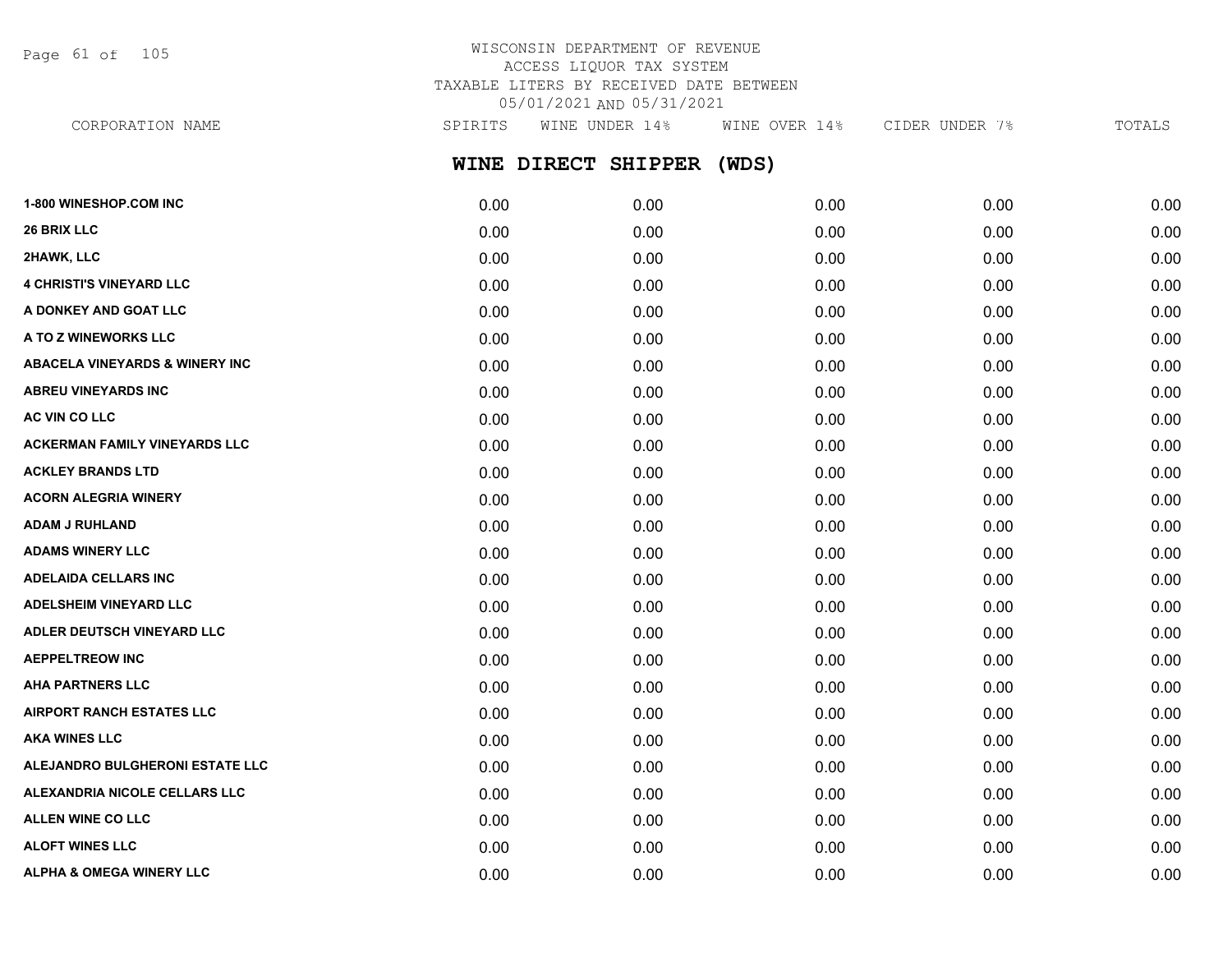Page 62 of 105

| CORPORATION NAME                           | SPIRITS | WINE UNDER 14% | WINE OVER 14% | CIDER UNDER 7% | TOTALS |
|--------------------------------------------|---------|----------------|---------------|----------------|--------|
| <b>ALTAMURA WINERY INC</b>                 | 0.00    | 0.00           | 0.00          | 0.00           | 0.00   |
| <b>ALTBIER OPERATIONS LLC</b>              | 0.00    | 0.00           | 0.00          | 0.00           | 0.00   |
| <b>ALVAREZ VINEYARDS LLC</b>               | 0.00    | 0.00           | 0.00          | 0.00           | 0.00   |
| <b>AMANDA STEFL</b>                        | 0.00    | 0.00           | 0.00          | 0.00           | 0.00   |
| <b>AMAVI CELLARS LLC</b>                   | 0.00    | 0.00           | 0.00          | 0.00           | 0.00   |
| <b>AMERICAN VINTNERS LLC</b>               | 0.00    | 0.00           | 0.00          | 0.00           | 0.00   |
| <b>AMERICAN WINE TRADE INC</b>             | 0.00    | 0.00           | 0.00          | 0.00           | 0.00   |
| <b>AMICI CELLARS INC</b>                   | 0.00    | 0.00           | 0.00          | 0.00           | 0.00   |
| <b>AMIZETTA VINEYARDS WINERY LLC</b>       | 0.00    | 0.00           | 0.00          | 0.00           | 0.00   |
| <b>AMPELOS CELLARS INC</b>                 | 0.00    | 0.00           | 0.00          | 0.00           | 0.00   |
| <b>AMUSE BOUCHE LLC</b>                    | 0.00    | 0.00           | 0.00          | 0.00           | 0.00   |
| <b>ANCIEN WINES INC</b>                    | 0.00    | 0.00           | 0.00          | 0.00           | 0.00   |
| <b>ANCIENT PEAK INC</b>                    | 0.00    | 0.00           | 0.00          | 0.00           | 0.00   |
| ANDERSONS CONN VALLEY WINERY INC           | 0.00    | 0.00           | 0.00          | 0.00           | 0.00   |
| <b>ANDIS WINES LLC</b>                     | 0.00    | 0.00           | 0.00          | 0.00           | 0.00   |
| ANDREW MURRAY, LLC                         | 0.00    | 0.00           | 0.00          | 0.00           | 0.00   |
| <b>ANDREW TOW</b>                          | 0.00    | 0.00           | 0.00          | 0.00           | 0.00   |
| <b>ANIMOLP</b>                             | 0.00    | 0.00           | 0.00          | 0.00           | 0.00   |
| <b>ANNADEL ESTATE WINERY &amp; FLOWERS</b> | 0.00    | 0.00           | 0.00          | 0.00           | 0.00   |
| ANNADEL VINEYARD PARTNERS(DE) LLC          | 0.00    | 0.00           | 0.00          | 0.00           | 0.00   |
| <b>ANOMALY VINEYARDS LLC</b>               | 0.00    | 0.00           | 0.00          | 0.00           | 0.00   |
| <b>ANTHILL FARMS LLC</b>                   | 0.00    | 0.00           | 0.00          | 0.00           | 0.00   |
| <b>ANTHONY M TRUCHARD</b>                  | 0.00    | 0.00           | 0.00          | 0.00           | 0.00   |
| <b>ANTHONY ROAD WINE CO INC</b>            | 0.00    | 0.00           | 0.00          | 0.00           | 0.00   |
| APERTURE CELLARS, LLC                      | 0.00    | 0.00           | 0.00          | 0.00           | 0.00   |
| APPELLATION TRADING COMPANY LLC            | 0.00    | 0.00           | 0.00          | 0.00           | 0.00   |
| <b>AQUA PUMPKIN INC</b>                    | 0.00    | 0.00           | 0.00          | 0.00           | 0.00   |
| <b>ARC WINERY LLC</b>                      | 0.00    | 0.00           | 0.00          | 0.00           | 0.00   |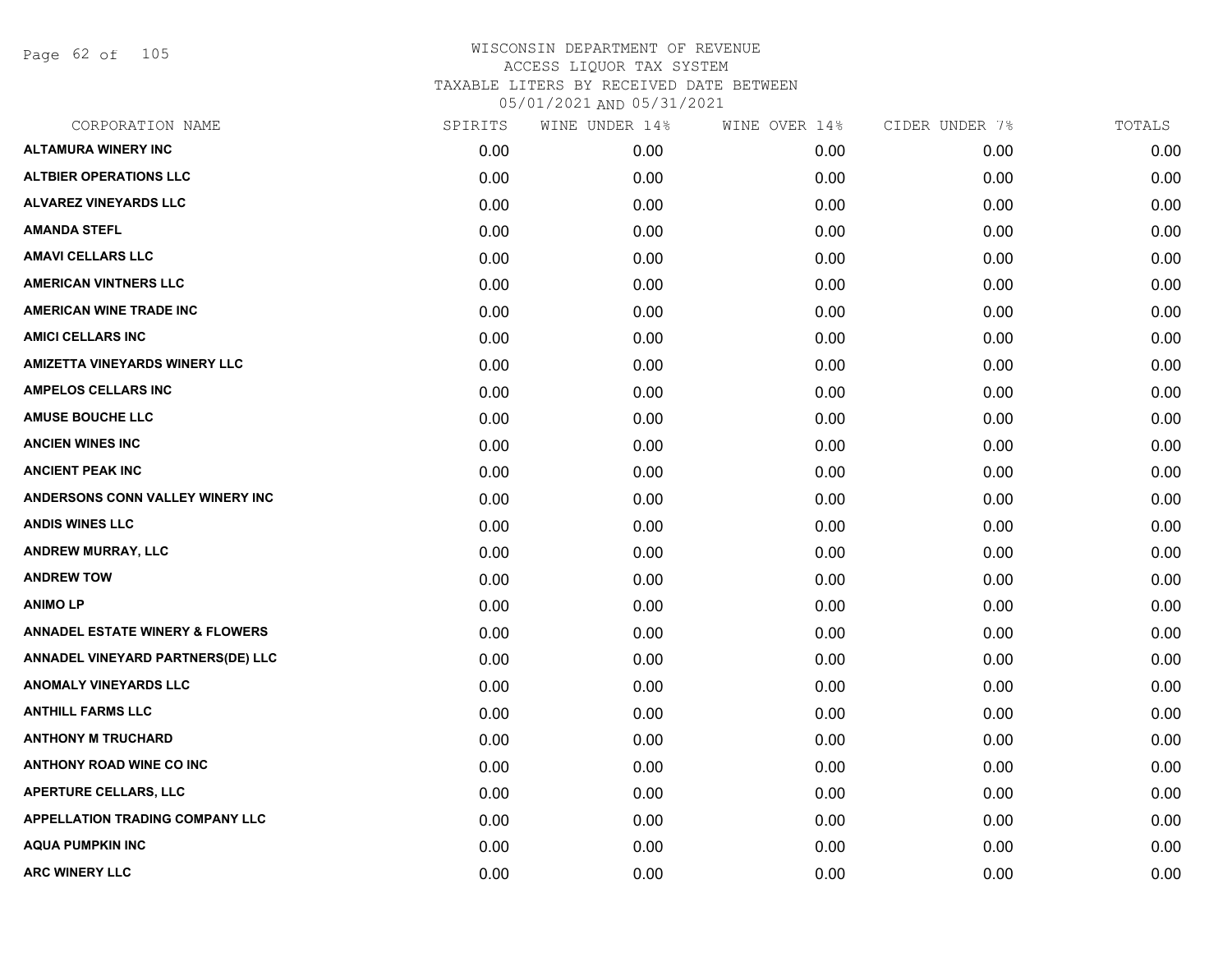Page 63 of 105

| CORPORATION NAME                        | SPIRITS | WINE UNDER 14% | WINE OVER 14% | CIDER UNDER 7% | TOTALS |
|-----------------------------------------|---------|----------------|---------------|----------------|--------|
| <b>ARCHANGEL INVESTMENTS LLC</b>        | 0.00    | 0.00           | 0.00          | 0.00           | 0.00   |
| <b>ARETE WINES LLC</b>                  | 0.00    | 0.00           | 0.00          | 0.00           | 0.00   |
| <b>ARIETTA INC</b>                      | 0.00    | 0.00           | 0.00          | 0.00           | 0.00   |
| <b>ARISTA WINES LLC</b>                 | 0.00    | 0.00           | 0.00          | 0.00           | 0.00   |
| <b>ARKENSTONE VINEYARDS LLC</b>         | 0.00    | 0.00           | 0.00          | 0.00           | 0.00   |
| <b>ARMIDA WINERY INC</b>                | 0.00    | 0.00           | 0.00          | 0.00           | 0.00   |
| <b>ARMSTRONG FAMILY WINERY LLC</b>      | 0.00    | 0.00           | 0.00          | 0.00           | 0.00   |
| ARMSTRONG VINEYARDS INC                 | 0.00    | 0.00           | 0.00          | 0.00           | 0.00   |
| <b>ARNOT-ROBERTS LLC</b>                | 0.00    | 0.00           | 0.00          | 0.00           | 0.00   |
| <b>ARRINGTON VINEYARDS LLC</b>          | 0.00    | 0.00           | 0.00          | 0.00           | 0.00   |
| <b>ARTISTE MANAGEMENT CO LLC</b>        | 0.00    | 0.00           | 0.00          | 0.00           | 0.00   |
| <b>ATWATER VINEYARDS, LLC</b>           | 0.00    | 0.00           | 0.00          | 0.00           | 0.00   |
| AU BON CLIMAT LLC                       | 0.00    | 0.00           | 0.00          | 0.00           | 0.00   |
| <b>AUBERT WINEGROWING INC</b>           | 0.00    | 0.00           | 0.00          | 0.00           | 0.00   |
| <b>AUGUST BRIGGS JR INC</b>             | 0.00    | 0.00           | 0.00          | 0.00           | 0.00   |
| <b>AURORA CELLARS 2015, LLC</b>         | 0.00    | 0.00           | 0.00          | 0.00           | 0.00   |
| <b>AUSTIN NICHOLS &amp; CO INC</b>      | 0.00    | 0.00           | 0.00          | 0.00           | 0.00   |
| AVV WINERY CO LLC                       | 0.00    | 0.00           | 0.00          | 0.00           | 0.00   |
| <b>B &amp; B ORGANICS, LLC</b>          | 0.00    | 0.00           | 0.00          | 0.00           | 0.00   |
| <b>B WISE VINEYARDS LLC</b>             | 0.00    | 0.00           | 0.00          | 0.00           | 0.00   |
| <b>B. NEKTAR LLC</b>                    | 0.00    | 0.00           | 0.00          | 0.00           | 0.00   |
| <b>BABCOCK ENTERPRISES INC</b>          | 0.00    | 0.00           | 0.00          | 0.00           | 0.00   |
| <b>BADGER MOUNTAIN INC</b>              | 0.00    | 0.00           | 0.00          | 0.00           | 0.00   |
| <b>BADGER STATE BREWING COMPANY LLC</b> | 0.00    | 0.00           | 0.00          | 0.00           | 0.00   |
| <b>BALBOA WINERY LLC</b>                | 0.00    | 0.00           | 0.00          | 0.00           | 0.00   |
| <b>BALLENTINE VINEYARDS INC</b>         | 0.00    | 0.00           | 0.00          | 0.00           | 0.00   |
| <b>BALTIMORE BEND VINEYARD LLC</b>      | 0.00    | 0.00           | 0.00          | 0.00           | 0.00   |
| <b>BARGETTOS SANTA CRUZ WINERY INC</b>  | 0.00    | 0.00           | 0.00          | 0.00           | 0.00   |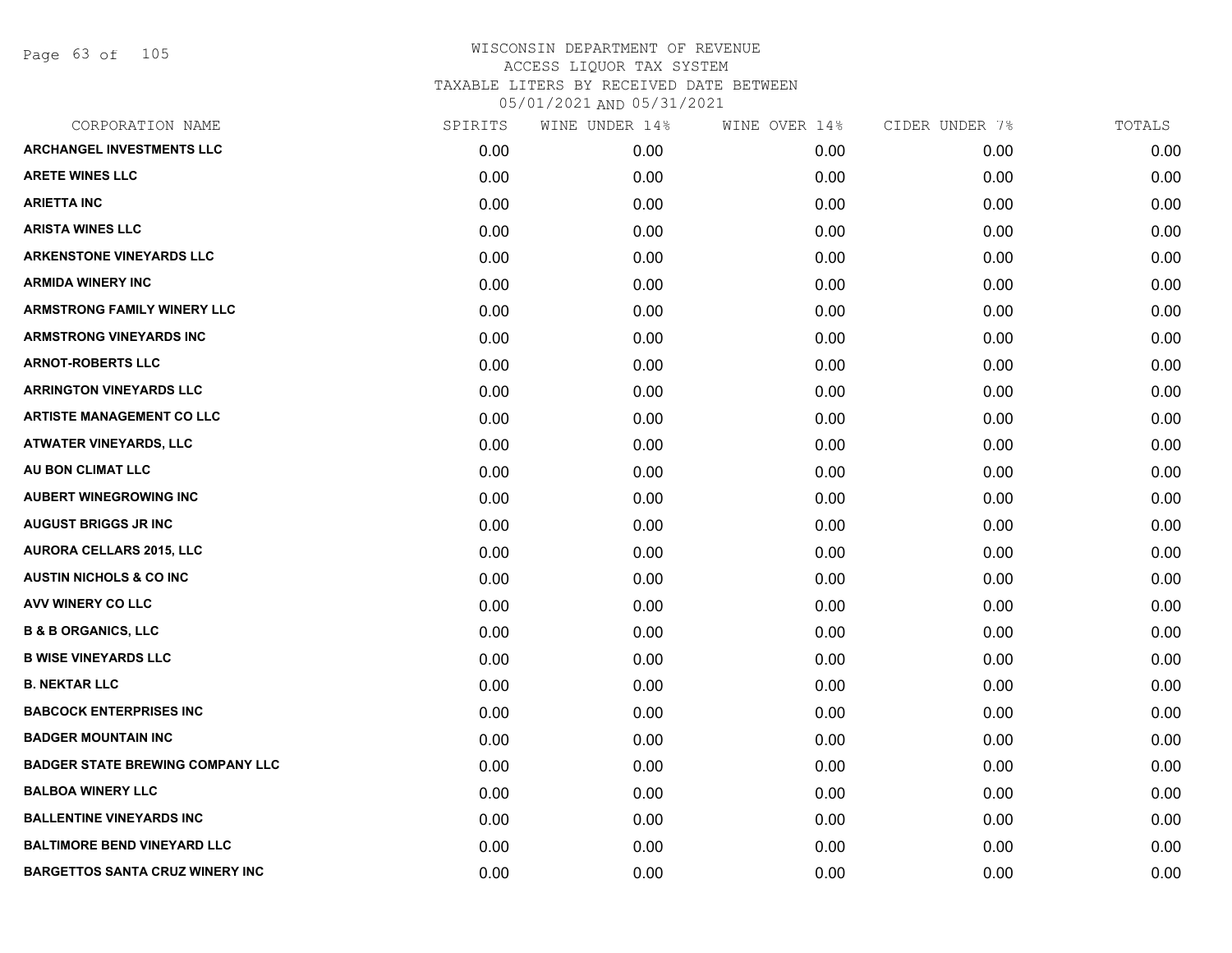Page 64 of 105

| CORPORATION NAME                    | SPIRITS | WINE UNDER 14% | WINE OVER 14% | CIDER UNDER 7% | TOTALS |
|-------------------------------------|---------|----------------|---------------|----------------|--------|
| <b>BARLOW VINEYARDS LLC</b>         | 0.00    | 0.00           | 0.00          | 0.00           | 0.00   |
| <b>BARNARD GRIFFIN INC</b>          | 0.00    | 0.00           | 0.00          | 0.00           | 0.00   |
| <b>BARNETT VINEYARDS LP</b>         | 0.00    | 0.00           | 0.00          | 0.00           | 0.00   |
| <b>BAW INC</b>                      | 0.00    | 0.00           | 0.00          | 0.00           | 0.00   |
| <b>BAYFIELD WINERY, LTD.</b>        | 0.00    | 0.00           | 0.00          | 0.00           | 0.00   |
| <b>BEAUREGARD VINEYARDS LLC</b>     | 0.00    | 0.00           | 0.00          | 0.00           | 0.00   |
| <b>BEAUX FRERES LLC</b>             | 0.00    | 0.00           | 0.00          | 0.00           | 0.00   |
| <b>BECKER FARMS INC</b>             | 0.00    | 0.00           | 0.00          | 0.00           | 0.00   |
| <b>BEDELL NORTH FORK LLC</b>        | 0.00    | 0.00           | 0.00          | 0.00           | 0.00   |
| <b>BEDROCK WINE COMPANY LP</b>      | 0.00    | 216.40         | 603.75        | 0.00           | 820.15 |
| <b>BEHRENS AND DRINKWARD</b>        | 0.00    | 0.00           | 0.00          | 0.00           | 0.00   |
| <b>BEL VINO LLC</b>                 | 0.00    | 0.00           | 0.00          | 0.00           | 0.00   |
| <b>BELLAVINI WINERY</b>             | 0.00    | 0.00           | 0.00          | 0.00           | 0.00   |
| <b>BELLEVINEZ LLC</b>               | 0.00    | 0.00           | 0.00          | 0.00           | 0.00   |
| <b>BENESSERE VINEYARDS LTD</b>      | 0.00    | 0.00           | 0.00          | 0.00           | 0.00   |
| <b>BENNETT LANE WINERY LLC</b>      | 0.00    | 0.00           | 0.00          | 0.00           | 0.00   |
| <b>BENOVIA WINERY LLC</b>           | 0.00    | 0.00           | 0.00          | 0.00           | 0.00   |
| <b>BENT CREEK WINERY LLC</b>        | 0.00    | 0.00           | 0.00          | 0.00           | 0.00   |
| <b>BERGSTROM WINES LLC</b>          | 0.00    | 0.00           | 0.00          | 0.00           | 0.00   |
| <b>BERNARDUS LLC</b>                | 0.00    | 0.00           | 0.00          | 0.00           | 0.00   |
| BETHEL HEIGHTS VINEYARD INC         | 0.00    | 0.00           | 0.00          | 0.00           | 0.00   |
| BETTER BRANDS INTERNATIONAL         | 0.00    | 0.00           | 0.00          | 0.00           | 0.00   |
| <b>BETZ CELLARS LLC</b>             | 0.00    | 0.00           | 0.00          | 0.00           | 0.00   |
| <b>BEVAN CELLARS, LLC</b>           | 0.00    | 0.00           | 0.00          | 0.00           | 0.00   |
| <b>BEVERLY GAGE</b>                 | 0.00    | 0.00           | 0.00          | 0.00           | 0.00   |
| <b>BIG TABLE FARM, INC</b>          | 0.00    | 0.00           | 0.00          | 0.00           | 0.00   |
| <b>BILTMORE ESTATE WINE COMPANY</b> | 0.00    | 0.00           | 0.00          | 0.00           | 0.00   |
| <b>BLACK CAT VINEYARD LLC</b>       | 0.00    | 0.00           | 0.00          | 0.00           | 0.00   |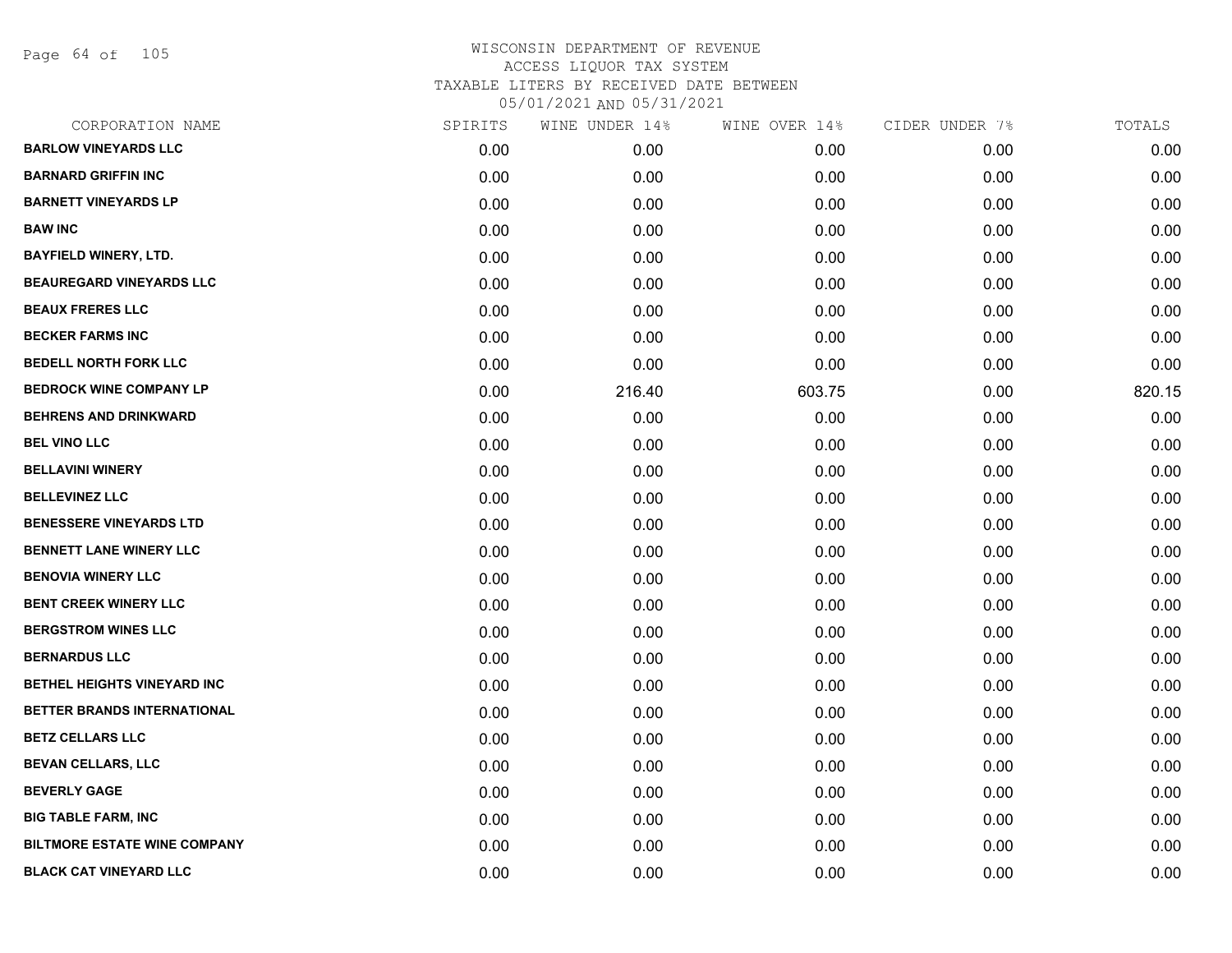Page 65 of 105

| CORPORATION NAME                              | SPIRITS | WINE UNDER 14% | WINE OVER 14% | CIDER UNDER 7% | TOTALS |
|-----------------------------------------------|---------|----------------|---------------|----------------|--------|
| <b>BLACK MESA WINERY LLC</b>                  | 0.00    | 0.00           | 0.00          | 0.00           | 0.00   |
| <b>BLACKBIRD VINEYARDS LLC</b>                | 0.00    | 0.00           | 0.00          | 0.00           | 0.00   |
| <b>BLAIR VINEYARDS LLC</b>                    | 0.00    | 0.00           | 0.00          | 0.00           | 0.00   |
| <b>BLANKIET ESTATE LLC</b>                    | 0.00    | 0.00           | 0.00          | 0.00           | 0.00   |
| <b>BLIND HORSE WINERY LLC</b>                 | 0.00    | 0.00           | 0.00          | 0.00           | 0.00   |
| <b>BLUE FARM, LLC</b>                         | 0.00    | 0.00           | 0.00          | 0.00           | 0.00   |
| <b>BLUE SKY VINTNERS LLC</b>                  | 0.00    | 0.00           | 0.00          | 0.00           | 0.00   |
| <b>BOARS VIEW LLC</b>                         | 0.00    | 0.00           | 0.00          | 0.00           | 0.00   |
| <b>BOATHOUSE VINEYARDS LLC</b>                | 0.00    | 0.00           | 0.00          | 0.00           | 0.00   |
| <b>BOEDECKER CELLARS, LLC</b>                 | 0.00    | 0.00           | 0.00          | 0.00           | 0.00   |
| <b>BOEGER WINERY INC</b>                      | 0.00    | 0.00           | 0.00          | 0.00           | 0.00   |
| <b>BOEKENOOGEN WINERY LLC</b>                 | 0.00    | 0.00           | 0.00          | 0.00           | 0.00   |
| <b>BOGLE VINEYARDS INC</b>                    | 0.00    | 0.00           | 0.00          | 0.00           | 0.00   |
| <b>BONNY DOON WINERY INC</b>                  | 0.00    | 0.00           | 0.00          | 0.00           | 0.00   |
| <b>BOOKWALTER WINERY LLC</b>                  | 0.00    | 0.00           | 0.00          | 0.00           | 0.00   |
| <b>BOTHAM BRANDS LLC</b>                      | 0.00    | 0.00           | 0.00          | 0.00           | 0.00   |
| <b>BOUCHAINE VINEYARDS INC</b>                | 0.00    | 0.00           | 0.00          | 0.00           | 0.00   |
| <b>BOUNDARY BREAKS LLC</b>                    | 0.00    | 0.00           | 0.00          | 0.00           | 0.00   |
| <b>BOWERS HARBOR VINEYARDS AND WINERY INC</b> | 0.00    | 0.00           | 0.00          | 0.00           | 0.00   |
| <b>BRADLEY GEARHART</b>                       | 0.00    | 0.00           | 0.00          | 0.00           | 0.00   |
| <b>BRADLEY L ALLEN</b>                        | 0.00    | 0.00           | 0.00          | 0.00           | 0.00   |
| <b>BRANCHES WINERY LLC</b>                    | 0.00    | 0.00           | 0.00          | 0.00           | 0.00   |
| <b>BRASSFIELD ESTATE WINERY LLC</b>           | 0.00    | 0.00           | 0.00          | 0.00           | 0.00   |
| <b>BREATHLESS, LLC</b>                        | 0.00    | 0.00           | 0.00          | 0.00           | 0.00   |
| <b>BRECON ESTATE INC</b>                      | 0.00    | 0.00           | 0.00          | 0.00           | 0.00   |
| <b>BRET LOPEZ</b>                             | 0.00    | 0.00           | 0.00          | 0.00           | 0.00   |
| <b>BRETON WINE COMPANY INC</b>                | 0.00    | 0.00           | 0.00          | 0.00           | 0.00   |
| <b>BREWDOG BREWING COMPANY LLC</b>            | 0.00    | 0.00           | 0.00          | 0.00           | 0.00   |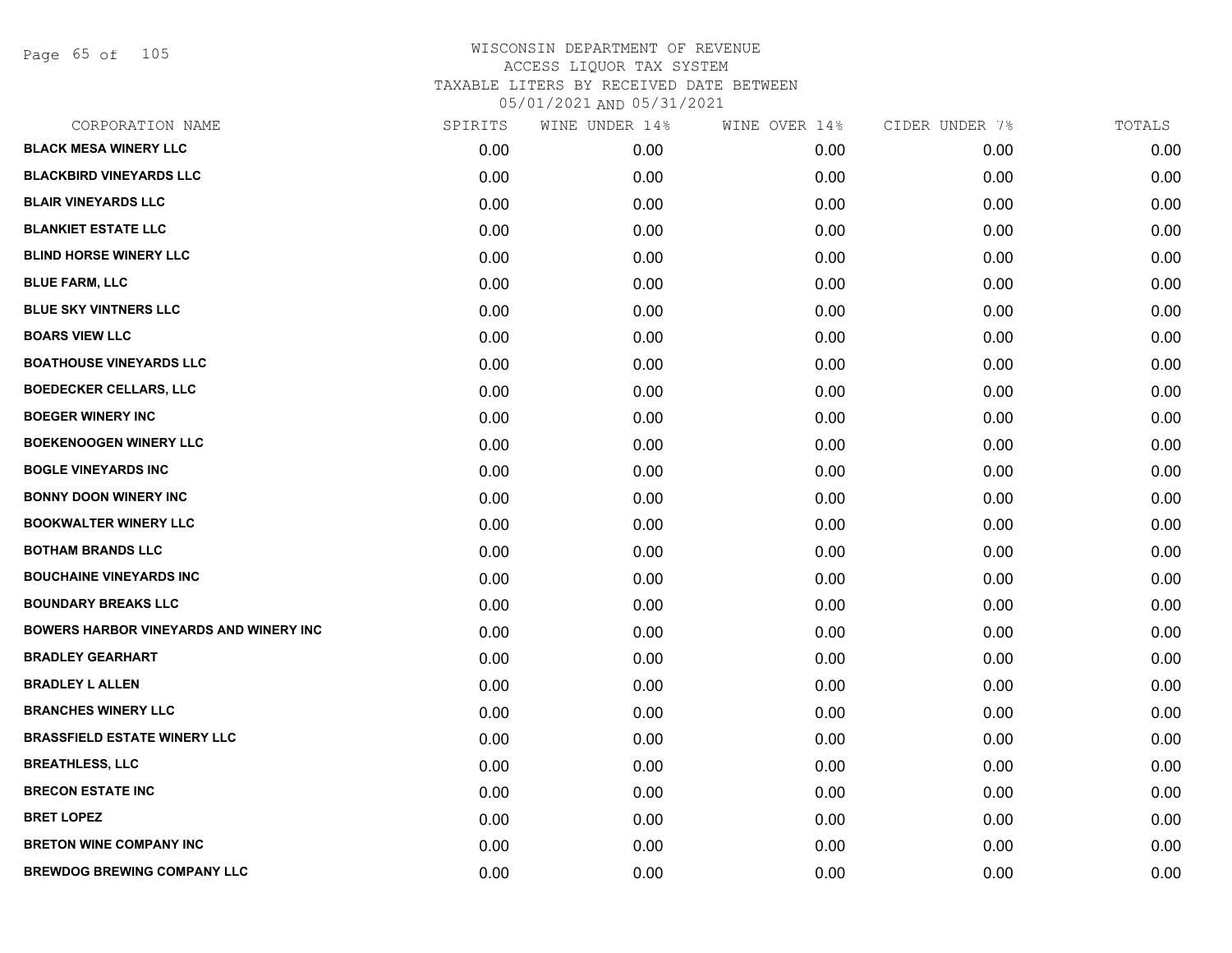Page 66 of 105

# WISCONSIN DEPARTMENT OF REVENUE ACCESS LIQUOR TAX SYSTEM TAXABLE LITERS BY RECEIVED DATE BETWEEN

| CORPORATION NAME                             | SPIRITS | WINE UNDER 14% | WINE OVER 14% | CIDER UNDER 7% | TOTALS    |
|----------------------------------------------|---------|----------------|---------------|----------------|-----------|
| <b>BRIAN C LOKRANTZ</b>                      | 0.00    | 0.00           | 0.00          | 0.00           | 0.00      |
| <b>BRIAN CARTER CELLARS LLC</b>              | 0.00    | 0.00           | 0.00          | 0.00           | 0.00      |
| <b>BRIAN M HEATH</b>                         | 0.00    | 0.00           | 0.00          | 0.00           | 0.00      |
| <b>BRICOLEUR VINEYARDS LLC</b>               | 0.00    | 0.00           | 0.00          | 0.00           | 0.00      |
| <b>BRIDGEVIEW VINEYARDS INC</b>              | 0.00    | 0.00           | 0.00          | 0.00           | 0.00      |
| <b>BRIGADOON FARM &amp; WINERY LLC</b>       | 0.00    | 0.00           | 0.00          | 0.00           | 0.00      |
| <b>BRIGHT CELLARS INC.</b>                   | 0.00    | 6,822.00       | 3,318.75      | 0.00           | 10,140.75 |
| <b>BRIX CIDER LLC</b>                        | 0.00    | 0.00           | 0.00          | 0.00           | 0.00      |
| <b>BRONCO WINE COMPANY</b>                   | 0.00    | 0.00           | 0.00          | 0.00           | 0.00      |
| <b>BROOKLYN WINERY LLC</b>                   | 0.00    | 0.00           | 0.00          | 0.00           | 0.00      |
| BROWN COUNTY WINE COMPANY, INC.              | 0.00    | 0.00           | 0.00          | 0.00           | 0.00      |
| <b>BROWN ESTATE VINEYARDS LLC</b>            | 0.00    | 0.00           | 0.00          | 0.00           | 0.00      |
| <b>BROWNE FAMILY WINES LLC</b>               | 0.00    | 0.00           | 0.00          | 0.00           | 0.00      |
| <b>BRUTOCAO CELLARS LP</b>                   | 0.00    | 0.00           | 0.00          | 0.00           | 0.00      |
| <b>BRYANT VINEYARDS INC</b>                  | 0.00    | 0.00           | 0.00          | 0.00           | 0.00      |
| <b>BUCKLER FAMILY VINEYARDS LLC</b>          | 0.00    | 0.00           | 0.00          | 0.00           | 0.00      |
| <b>BUEHLER VINEYARDS INC</b>                 | 0.00    | 0.00           | 0.00          | 0.00           | 0.00      |
| <b>BULLY HILL VINEYARDS INC</b>              | 0.00    | 0.00           | 0.00          | 0.00           | 0.00      |
| <b>BURGESS CELLARS INC</b>                   | 0.00    | 0.00           | 0.00          | 0.00           | 0.00      |
| <b>BURRELL SCHOOL VINEYARDS INC</b>          | 0.00    | 0.00           | 0.00          | 0.00           | 0.00      |
| <b>BUTTONWOOD FARM WINERY INC</b>            | 0.00    | 0.00           | 0.00          | 0.00           | 0.00      |
| <b>BWSC LLC</b>                              | 0.00    | 0.00           | 0.00          | 0.00           | 0.00      |
| <b>C &amp; C WINE SERVICES INC</b>           | 0.00    | 0.00           | 0.00          | 0.00           | 0.00      |
| <b>C &amp; N CORPORATION</b>                 | 0.00    | 0.00           | 0.00          | 0.00           | 0.00      |
| <b>C G DI ARIE VINEYARD &amp; WINERY LLC</b> | 0.00    | 0.00           | 0.00          | 0.00           | 0.00      |
| <b>C MONDAVI &amp; FAMILY</b>                | 0.00    | 0.00           | 0.00          | 0.00           | 0.00      |
| <b>CADA LLC</b>                              | 0.00    | 0.00           | 0.00          | 0.00           | 0.00      |
| <b>CAIN CELLARS INC</b>                      | 0.00    | 0.00           | 0.00          | 0.00           | 0.00      |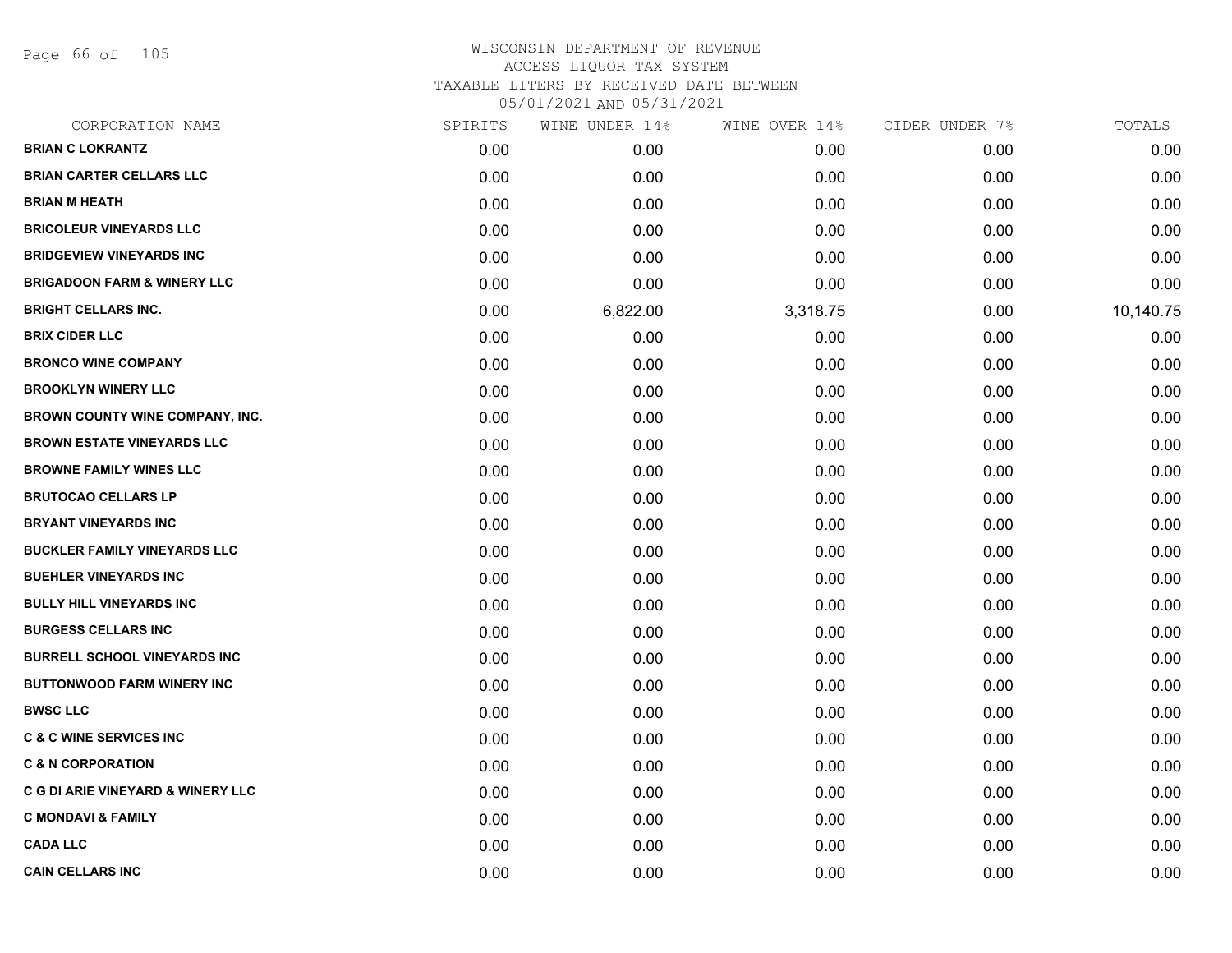Page 67 of 105

| CORPORATION NAME                           | SPIRITS | WINE UNDER 14% | WINE OVER 14% | CIDER UNDER 7% | TOTALS |
|--------------------------------------------|---------|----------------|---------------|----------------|--------|
| <b>CAKEBREAD CELLARS</b>                   | 0.00    | 0.00           | 0.00          | 0.00           | 0.00   |
| <b>CALCAREOUS VINEYARD LLC</b>             | 0.00    | 0.00           | 0.00          | 0.00           | 0.00   |
| <b>CALDWELL WINERY LLC</b>                 | 0.00    | 0.00           | 0.00          | 0.00           | 0.00   |
| <b>CALLAWAY TEMECULA LP</b>                | 0.00    | 0.00           | 0.00          | 0.00           | 0.00   |
| CALWD, INC.                                | 0.00    | 0.00           | 0.00          | 0.00           | 0.00   |
| <b>CAMARDA CORP</b>                        | 0.00    | 0.00           | 0.00          | 0.00           | 0.00   |
| <b>CARACCIOLI CELLARS INC</b>              | 0.00    | 0.00           | 0.00          | 0.00           | 0.00   |
| <b>CARHARTT VINEYARD, INC.</b>             | 0.00    | 0.00           | 0.00          | 0.00           | 0.00   |
| <b>CARL THOMA</b>                          | 0.00    | 0.00           | 0.00          | 0.00           | 0.00   |
| <b>CARLISLE WINERY &amp; VINEYARDS LLC</b> | 0.00    | 0.00           | 0.00          | 0.00           | 0.00   |
| <b>CARLSON VINEYARDS INC</b>               | 0.00    | 0.00           | 0.00          | 0.00           | 0.00   |
| <b>CARNEROS WINE COMPANY INC</b>           | 0.00    | 0.00           | 0.00          | 0.00           | 0.00   |
| <b>CARR WINERY INC</b>                     | 0.00    | 0.00           | 0.00          | 0.00           | 0.00   |
| <b>CASTORO CELLARS</b>                     | 0.00    | 0.00           | 0.00          | 0.00           | 0.00   |
| <b>CATHERINE ELIZABETH INC</b>             | 0.00    | 0.00           | 0.00          | 0.00           | 0.00   |
| <b>CAYMUS VINEYARDS INC</b>                | 0.00    | 0.00           | 0.00          | 0.00           | 0.00   |
| <b>CBGE LLC</b>                            | 0.00    | 0.00           | 0.00          | 0.00           | 0.00   |
| <b>CECIL A ZERBA</b>                       | 0.00    | 0.00           | 0.00          | 0.00           | 0.00   |
| <b>CEDAR KNOLL VINEYARDS INC</b>           | 0.00    | 0.00           | 0.00          | 0.00           | 0.00   |
| <b>CEJA VINEYARDS INC</b>                  | 0.00    | 0.00           | 0.00          | 0.00           | 0.00   |
| <b>CELIA WELCH WINES LLC</b>               | 0.00    | 0.00           | 0.00          | 0.00           | 0.00   |
| <b>CELLAR RAT CELLARS LLC</b>              | 0.00    | 0.00           | 0.00          | 0.00           | 0.00   |
| <b>CHAPPELLET WINERY INC</b>               | 0.00    | 0.00           | 0.00          | 0.00           | 0.00   |
| <b>CHARLES &amp; MARTHA BARRA</b>          | 0.00    | 0.00           | 0.00          | 0.00           | 0.00   |
| <b>CHARLES REININGER LLC</b>               | 0.00    | 0.00           | 0.00          | 0.00           | 0.00   |
| <b>CHATEAU BIANCA INC</b>                  | 0.00    | 0.00           | 0.00          | 0.00           | 0.00   |
| <b>CHATEAU DIANA LLC</b>                   | 0.00    | 0.00           | 0.00          | 0.00           | 0.00   |
| <b>CHATEAU GRAND TRAVERSE LTD</b>          | 0.00    | 0.00           | 0.00          | 0.00           | 0.00   |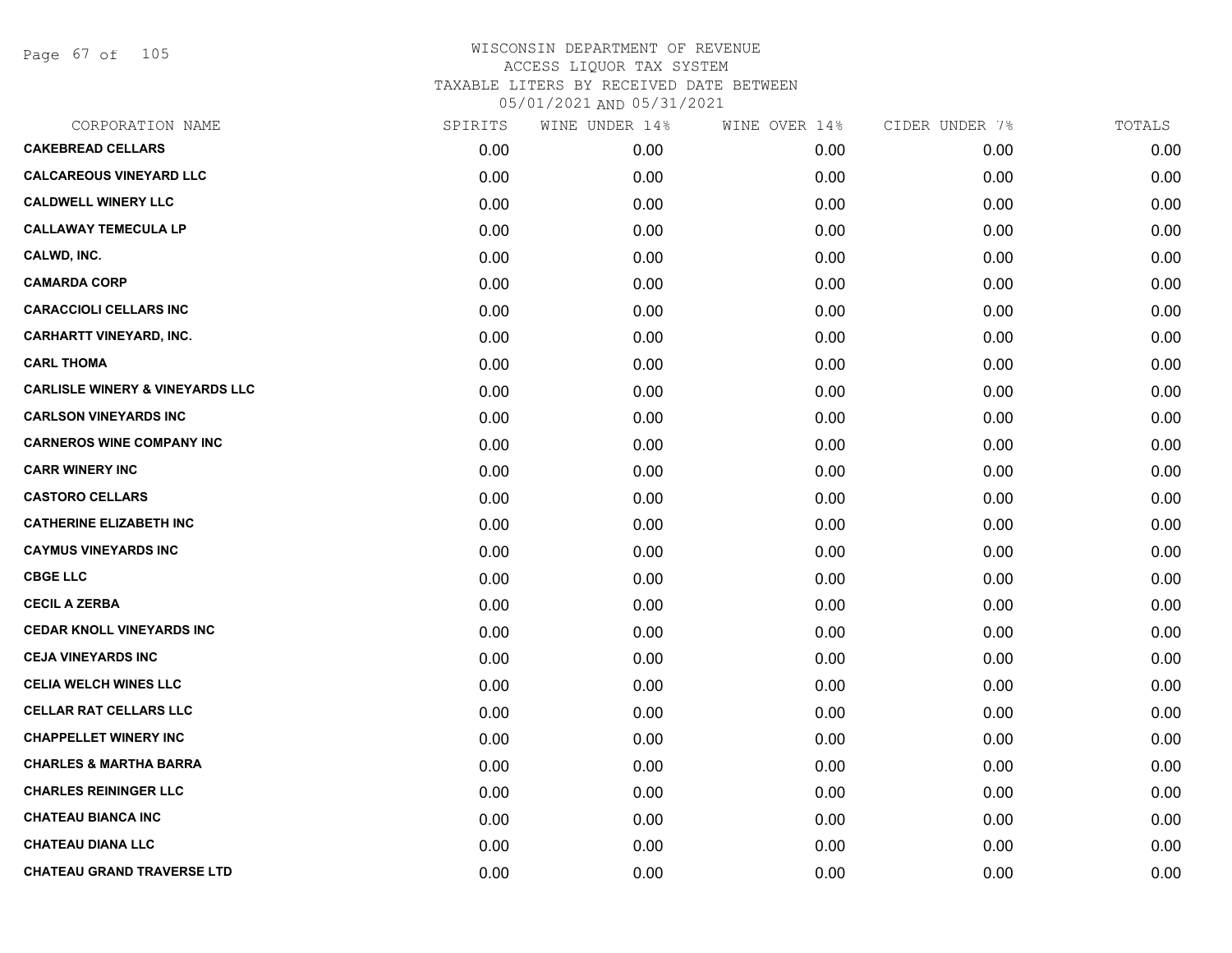Page 68 of 105

| CORPORATION NAME                                  | SPIRITS | WINE UNDER 14% | WINE OVER 14% | CIDER UNDER 7% | TOTALS |
|---------------------------------------------------|---------|----------------|---------------|----------------|--------|
| <b>CHATEAU MARGENE INC</b>                        | 0.00    | 0.00           | 0.00          | 0.00           | 0.00   |
| <b>CHATEAU MORRISETTE INC</b>                     | 0.00    | 0.00           | 0.00          | 0.00           | 0.00   |
| <b>CHATEAU OPERATIONS, LTD.</b>                   | 0.00    | 0.00           | 0.00          | 0.00           | 0.00   |
| <b>CHATEAU POTELLE HOLDINGS LLC</b>               | 0.00    | 0.00           | 0.00          | 0.00           | 0.00   |
| <b>CHATEAU ST CROIX WINERY &amp; VINEYARD LLC</b> | 0.00    | 0.00           | 0.00          | 0.00           | 0.00   |
| <b>CHERRY HILL LLC</b>                            | 0.00    | 0.00           | 0.00          | 0.00           | 0.00   |
| <b>CHIARELLO FAMILY VINEYARDS LLC</b>             | 0.00    | 0.00           | 0.00          | 0.00           | 0.00   |
| <b>CHILDRESS WINERY, LLC</b>                      | 0.00    | 0.00           | 0.00          | 0.00           | 0.00   |
| <b>CHIMNEY ROCK WINERY LLC</b>                    | 0.00    | 0.00           | 0.00          | 0.00           | 0.00   |
| <b>CHRISTOPHE BARON</b>                           | 0.00    | 0.00           | 0.00          | 0.00           | 0.00   |
| <b>CHRISTOPHER FIGGINS</b>                        | 0.00    | 0.00           | 0.00          | 0.00           | 0.00   |
| <b>CHRISTOPHER L SHOWN</b>                        | 0.00    | 0.00           | 0.00          | 0.00           | 0.00   |
| <b>CHRISTOPHER M JAMES</b>                        | 0.00    | 0.00           | 0.00          | 0.00           | 0.00   |
| <b>CHUKAR CHERRY COMPANY, INC</b>                 | 0.00    | 0.00           | 0.00          | 0.00           | 0.00   |
| <b>CINNABAR VINEYARDS &amp; WINERY LLC</b>        | 0.00    | 0.00           | 0.00          | 0.00           | 0.00   |
| <b>CIPCO INC.</b>                                 | 0.00    | 0.00           | 0.00          | 0.00           | 0.00   |
| <b>CLAYTON GARLAND</b>                            | 0.00    | 0.00           | 0.00          | 0.00           | 0.00   |
| <b>CLEARWATER CANYON CELLARS LLC</b>              | 0.00    | 0.00           | 0.00          | 0.00           | 0.00   |
| <b>CLIF BAR FAMILY WINERY &amp; FARM LLC</b>      | 0.00    | 0.00           | 0.00          | 0.00           | 0.00   |
| <b>CLINE CELLARS INC</b>                          | 0.00    | 0.00           | 0.00          | 0.00           | 0.00   |
| <b>CLOS DU VAL WINE CO LTD</b>                    | 0.00    | 0.00           | 0.00          | 0.00           | 0.00   |
| <b>CLOS LACHANCE WINES LLC</b>                    | 0.00    | 0.00           | 0.00          | 0.00           | 0.00   |
| <b>COCKERELL WINE CONSULTING LLC</b>              | 0.00    | 0.00           | 0.00          | 0.00           | 0.00   |
| <b>CODORNIU NAPA INC</b>                          | 0.00    | 0.00           | 0.00          | 0.00           | 0.00   |
| <b>COELHO WINERY INC</b>                          | 0.00    | 0.00           | 0.00          | 0.00           | 0.00   |
| <b>COL SOLARE, LLP</b>                            | 0.00    | 0.00           | 0.00          | 0.00           | 0.00   |
| <b>COLGIN PARTNERS LLC</b>                        | 0.00    | 0.00           | 0.00          | 0.00           | 0.00   |
| <b>COLLEEN M BOS</b>                              | 0.00    | 0.00           | 0.00          | 0.00           | 0.00   |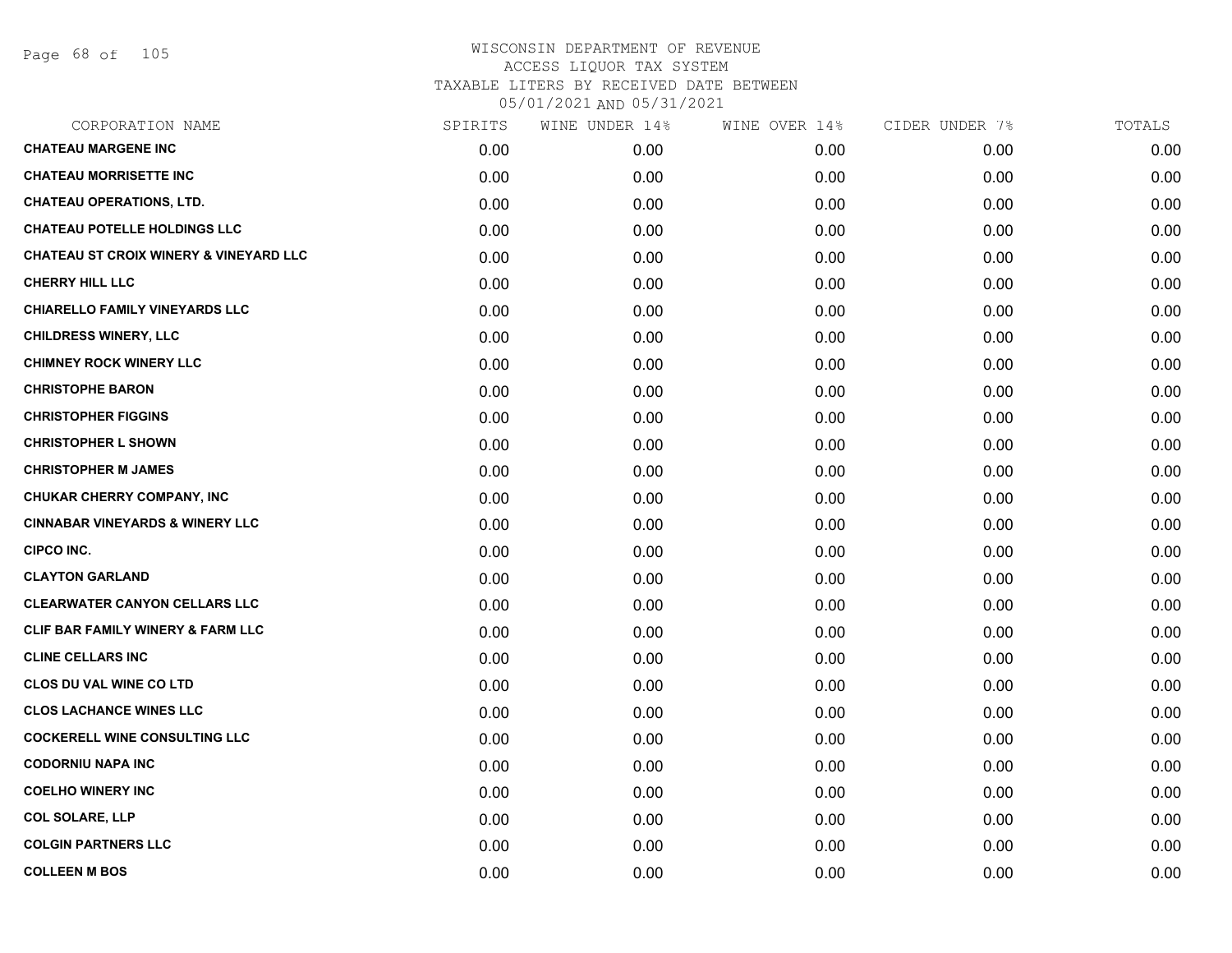Page 69 of 105

| CORPORATION NAME                            | SPIRITS | WINE UNDER 14% | WINE OVER 14% | CIDER UNDER 7% | TOTALS |
|---------------------------------------------|---------|----------------|---------------|----------------|--------|
| <b>COLONIAL GREEN TRUST</b>                 | 0.00    | 0.00           | 0.00          | 0.00           | 0.00   |
| <b>COLUMBIA RIVER WINERY INC</b>            | 0.00    | 0.00           | 0.00          | 0.00           | 0.00   |
| <b>COMSTOCK WINES LLC</b>                   | 0.00    | 0.00           | 0.00          | 0.00           | 0.00   |
| <b>CONSTELLATION BRANDS U.S. OPERATIONS</b> | 0.00    | 0.00           | 0.00          | 0.00           | 0.00   |
| <b>CONUNDRUM WINERY LLC</b>                 | 0.00    | 0.00           | 0.00          | 0.00           | 0.00   |
| <b>CONWAY VINEYARDS INC</b>                 | 0.00    | 0.00           | 0.00          | 0.00           | 0.00   |
| <b>COOL HAND VINEYARDS LLC</b>              | 0.00    | 0.00           | 0.00          | 0.00           | 0.00   |
| <b>COOPER VINEYARDS LLC</b>                 | 0.00    | 0.00           | 0.00          | 0.00           | 0.00   |
| <b>COPPER CANE LLC</b>                      | 0.00    | 0.00           | 0.00          | 0.00           | 0.00   |
| <b>COR WINE CELLARS, LLC</b>                | 0.00    | 0.00           | 0.00          | 0.00           | 0.00   |
| <b>CORISON WINERY INC</b>                   | 0.00    | 0.00           | 0.00          | 0.00           | 0.00   |
| <b>CORNERSTONE CELLARS LLC</b>              | 0.00    | 0.00           | 0.00          | 0.00           | 0.00   |
| <b>CORY J MICHAL</b>                        | 0.00    | 0.00           | 0.00          | 0.00           | 0.00   |
| <b>COURAGEOUS INC</b>                       | 0.00    | 0.00           | 0.00          | 0.00           | 0.00   |
| <b>CRAFT BEVERAGE CONCEPTS LLC</b>          | 0.00    | 0.00           | 0.00          | 0.00           | 0.00   |
| <b>CRAIG FLETCHER</b>                       | 0.00    | 0.00           | 0.00          | 0.00           | 0.00   |
| <b>CRAIG S HANDLY</b>                       | 0.00    | 0.00           | 0.00          | 0.00           | 0.00   |
| <b>CREATIVE WINE CONCEPTS INC</b>           | 0.00    | 0.00           | 0.00          | 0.00           | 0.00   |
| <b>CREW WINE COMPANY LLC</b>                | 0.00    | 0.00           | 0.00          | 0.00           | 0.00   |
| <b>CRIMSON WINE GROUP LTD</b>               | 0.00    | 0.00           | 0.00          | 0.00           | 0.00   |
| <b>CRISTOM VINEYARDS INC</b>                | 0.00    | 0.00           | 0.00          | 0.00           | 0.00   |
| <b>CROCKER &amp; STARR WINE CO LLC</b>      | 0.00    | 0.00           | 0.00          | 0.00           | 0.00   |
| <b>CROFT LLC</b>                            | 0.00    | 0.00           | 0.00          | 0.00           | 0.00   |
| <b>CROWN POINT WINERY LLC</b>               | 0.00    | 0.00           | 0.00          | 0.00           | 0.00   |
| <b>CRUSE WINE COMPANY, LLC</b>              | 0.00    | 0.00           | 0.00          | 0.00           | 0.00   |
| <b>CULLEN AND HARRISON LLC</b>              | 0.00    | 0.00           | 0.00          | 0.00           | 0.00   |
| <b>CUNAT PREMIUM VINEYARDS LLC</b>          | 0.00    | 0.00           | 0.00          | 0.00           | 0.00   |
| <b>CUSHMAN WINERY CORPORATION</b>           | 0.00    | 0.00           | 0.00          | 0.00           | 0.00   |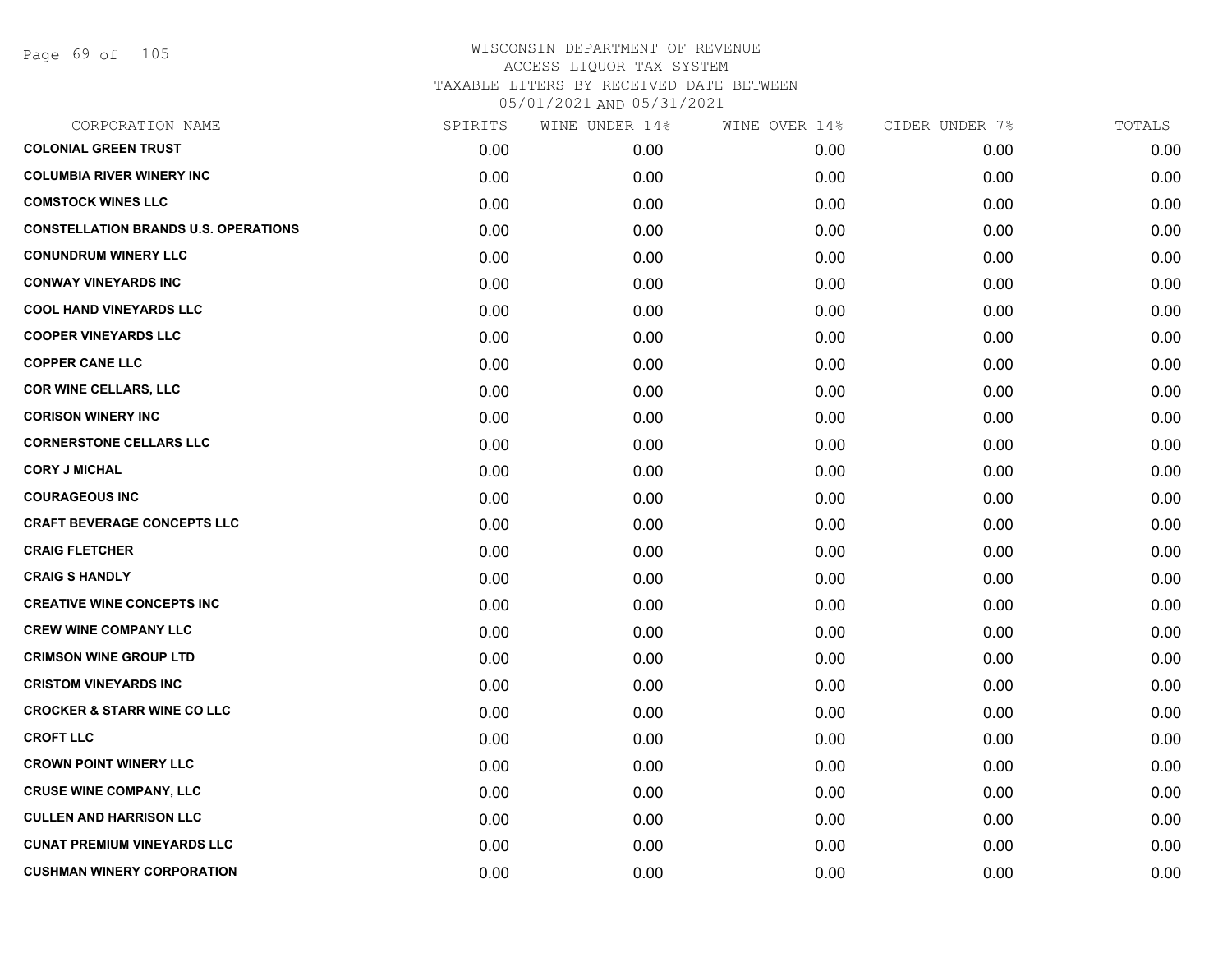Page 70 of 105

| CORPORATION NAME                      | SPIRITS | WINE UNDER 14% | WINE OVER 14% | CIDER UNDER 7% | TOTALS |
|---------------------------------------|---------|----------------|---------------|----------------|--------|
| <b>CUVAISON INC</b>                   | 0.00    | 0.00           | 0.00          | 0.00           | 0.00   |
| <b>CWC WINERY LLC</b>                 | 0.00    | 0.00           | 0.00          | 0.00           | 0.00   |
| <b>D MYERS LLC</b>                    | 0.00    | 0.00           | 0.00          | 0.00           | 0.00   |
| <b>D R STEPHENS ESTATE WINES, LLC</b> | 0.00    | 0.00           | 25.50         | 0.00           | 25.50  |
| <b>DADY CAPITAL LLLP</b>              | 0.00    | 0.00           | 0.00          | 0.00           | 0.00   |
| <b>DAMIANI WINE CELLARS, LLC</b>      | 0.00    | 0.00           | 0.00          | 0.00           | 0.00   |
| <b>DANA ESTATES INC</b>               | 0.00    | 0.00           | 0.00          | 0.00           | 0.00   |
| <b>DANICA PATRICK</b>                 | 0.00    | 0.00           | 0.00          | 0.00           | 0.00   |
| <b>DANIEL J KOEPKE</b>                | 0.00    | 0.00           | 0.00          | 0.00           | 0.00   |
| DANZA DEL SOL WINERY INC              | 0.00    | 0.00           | 0.00          | 0.00           | 0.00   |
| <b>DANZINGER VINEYARDS LLC</b>        | 0.00    | 0.00           | 0.00          | 0.00           | 0.00   |
| <b>DAOU VINEYARDS LLC</b>             | 0.00    | 0.00           | 0.00          | 0.00           | 0.00   |
| <b>DARIOUSH KHALEDI WINERY LLC</b>    | 0.00    | 0.00           | 0.00          | 0.00           | 0.00   |
| DAVERO SONOMA, INC                    | 0.00    | 0.00           | 0.00          | 0.00           | 0.00   |
| <b>DAVID BRUCE WINERY INC</b>         | 0.00    | 0.00           | 0.00          | 0.00           | 0.00   |
| <b>DAVID COFFARO</b>                  | 0.00    | 0.00           | 0.00          | 0.00           | 0.00   |
| <b>DAVID F MAHER</b>                  | 0.00    | 0.00           | 0.00          | 0.00           | 0.00   |
| <b>DAVID J ECKERT</b>                 | 0.00    | 0.00           | 0.00          | 0.00           | 0.00   |
| <b>DAVID J MATTHEWS</b>               | 0.00    | 0.00           | 0.00          | 0.00           | 0.00   |
| <b>DAVID JAMES LLC</b>                | 0.00    | 0.00           | 0.00          | 0.00           | 0.00   |
| <b>DAVID L MCGEE</b>                  | 0.00    | 0.00           | 0.00          | 0.00           | 0.00   |
| <b>DAVID R ARIZINI</b>                | 0.00    | 0.00           | 0.00          | 0.00           | 0.00   |
| <b>DAVID R RASMUSSEN</b>              | 0.00    | 0.00           | 0.00          | 0.00           | 0.00   |
| <b>DAVIS ESTATES LLC</b>              | 0.00    | 0.00           | 0.00          | 0.00           | 0.00   |
| <b>DAWN'S DREAM LLC</b>               | 0.00    | 0.00           | 0.00          | 0.00           | 0.00   |
| DE LA MONTANYA WINERY INC             | 0.00    | 0.00           | 0.00          | 0.00           | 0.00   |
| DE TIERRA VINEYARD LLC                | 0.00    | 0.00           | 0.00          | 0.00           | 0.00   |
| <b>DEAN VINCENT BORDIGIONI</b>        | 0.00    | 0.00           | 0.00          | 0.00           | 0.00   |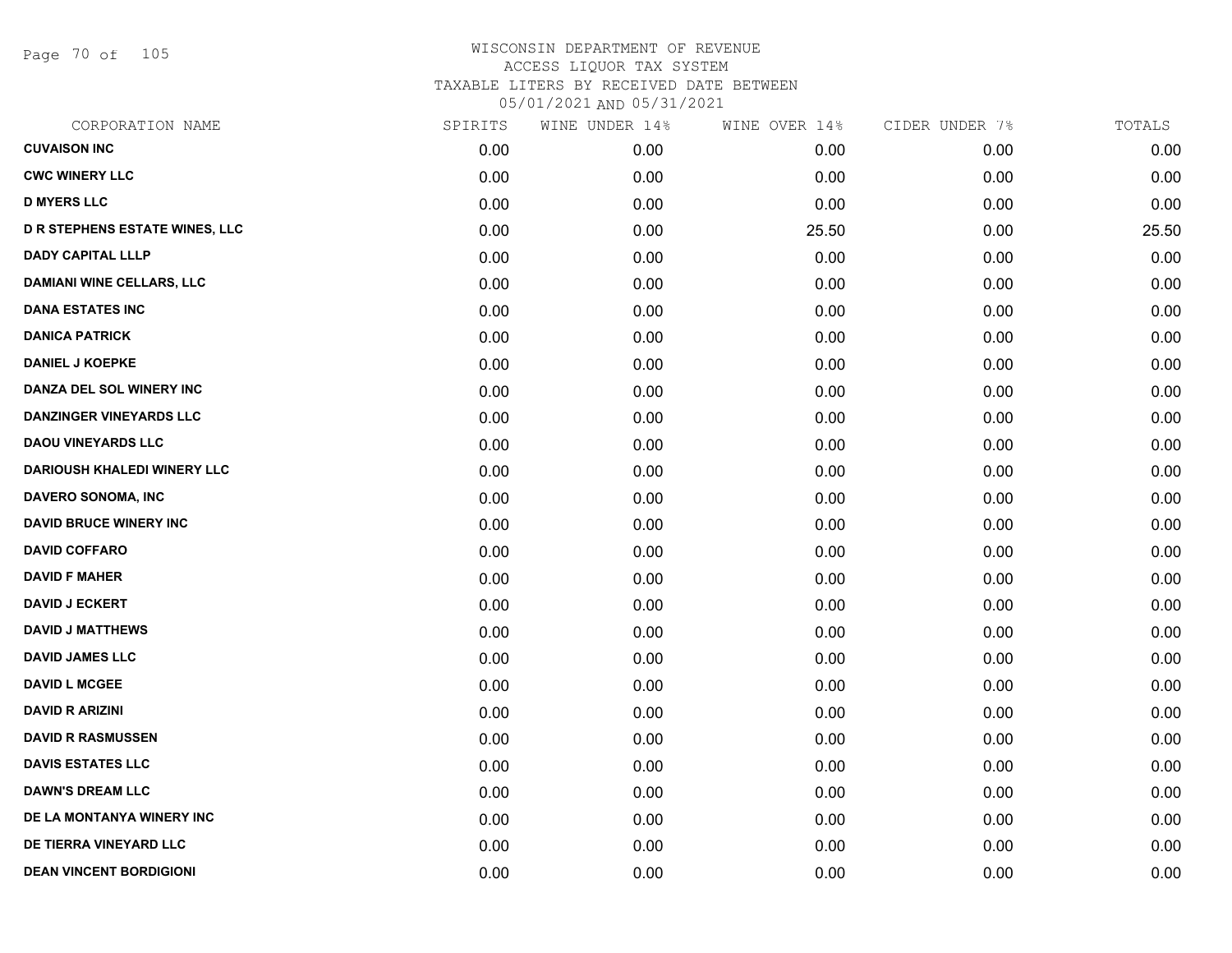Page 71 of 105

### WISCONSIN DEPARTMENT OF REVENUE ACCESS LIQUOR TAX SYSTEM TAXABLE LITERS BY RECEIVED DATE BETWEEN

| CORPORATION NAME                                              | SPIRITS | WINE UNDER 14% | WINE OVER 14% | CIDER UNDER 7% | TOTALS |
|---------------------------------------------------------------|---------|----------------|---------------|----------------|--------|
| <b>DEERFIELD RANCH WINERY LLC</b>                             | 0.00    | 97.88          | 171.75        | 0.00           | 269.63 |
| <b>DEL DOTTO VINEYARDS INC</b>                                | 0.00    | 0.00           | 0.00          | 0.00           | 0.00   |
| <b>DELFINO FARMS LLC</b>                                      | 0.00    | 0.00           | 0.00          | 0.00           | 0.00   |
| <b>DELICATO VINEYARDS INC</b>                                 | 0.00    | 0.00           | 0.00          | 0.00           | 0.00   |
| <b>DELILLE CELLARS LLC</b>                                    | 0.00    | 0.00           | 0.00          | 0.00           | 0.00   |
| <b>DELLA TERRA LLC</b>                                        | 0.00    | 0.00           | 0.00          | 0.00           | 0.00   |
| <b>DENNIS R ONEIL</b>                                         | 0.00    | 0.00           | 0.00          | 0.00           | 0.00   |
| DH GUSTAFSON FAMILY VINEYARDS LLC                             | 0.00    | 0.00           | 0.00          | 0.00           | 0.00   |
| DIAMOND MOUNTAIN VINEYARD COMPANY INC                         | 0.00    | 0.00           | 0.00          | 0.00           | 0.00   |
| <b>DIANA HOBSON</b>                                           | 0.00    | 0.00           | 0.00          | 0.00           | 0.00   |
| <b>DINO DINA</b>                                              | 0.00    | 0.00           | 0.00          | 0.00           | 0.00   |
| DIXONS AUTUMN HARVEST WINERY, LLC                             | 0.00    | 0.00           | 0.00          | 0.00           | 0.00   |
| <b>DOMAINE CARNEROS LTD</b>                                   | 0.00    | 0.00           | 0.00          | 0.00           | 0.00   |
| <b>DOMAINE CHANDON INC</b>                                    | 0.00    | 372.52         | 0.00          | 0.00           | 372.52 |
| DOMAINE DE LA TERRE ROUGE LTD                                 | 0.00    | 0.00           | 0.00          | 0.00           | 0.00   |
| <b>DOMAINE DE MARIA SOTER LLC</b>                             | 0.00    | 0.00           | 0.00          | 0.00           | 0.00   |
| <b>DOMAINE DROUHIN OREGON LLC</b>                             | 0.00    | 0.00           | 0.00          | 0.00           | 0.00   |
| <b>DOMAINE SERENE VINEYARDS &amp; WINERY INC</b>              | 0.00    | 0.00           | 0.00          | 0.00           | 0.00   |
| <b>DOMINICK CHIRICHILLO</b>                                   | 0.00    | 0.00           | 0.00          | 0.00           | 0.00   |
| <b>DON GRASSE</b>                                             | 0.00    | 0.00           | 0.00          | 0.00           | 0.00   |
| DON SEBASTIANI & SONS INTERNATIONAL WINE<br><b>NEGOCIANTS</b> | 0.00    | 0.00           | 0.00          | 0.00           | 0.00   |
| <b>DONALD PHILLIPS HILL JR</b>                                | 0.00    | 0.00           | 0.00          | 0.00           | 0.00   |
| <b>DONATI FAMILY VINEYARD, INC</b>                            | 0.00    | 0.00           | 0.00          | 0.00           | 0.00   |
| DONELAN FAMILY WINE CELLARS LLC                               | 0.00    | 0.00           | 0.00          | 0.00           | 0.00   |
| <b>DONGYI INTERNATIONAL LLC</b>                               | 0.00    | 0.00           | 0.00          | 0.00           | 0.00   |
| <b>DOROTHY PANELLA</b>                                        | 0.00    | 0.00           | 0.00          | 0.00           | 0.00   |
| <b>DOSSEY VINEYARDS LLC</b>                                   | 0.00    | 205.01         | 0.75          | 0.00           | 205.76 |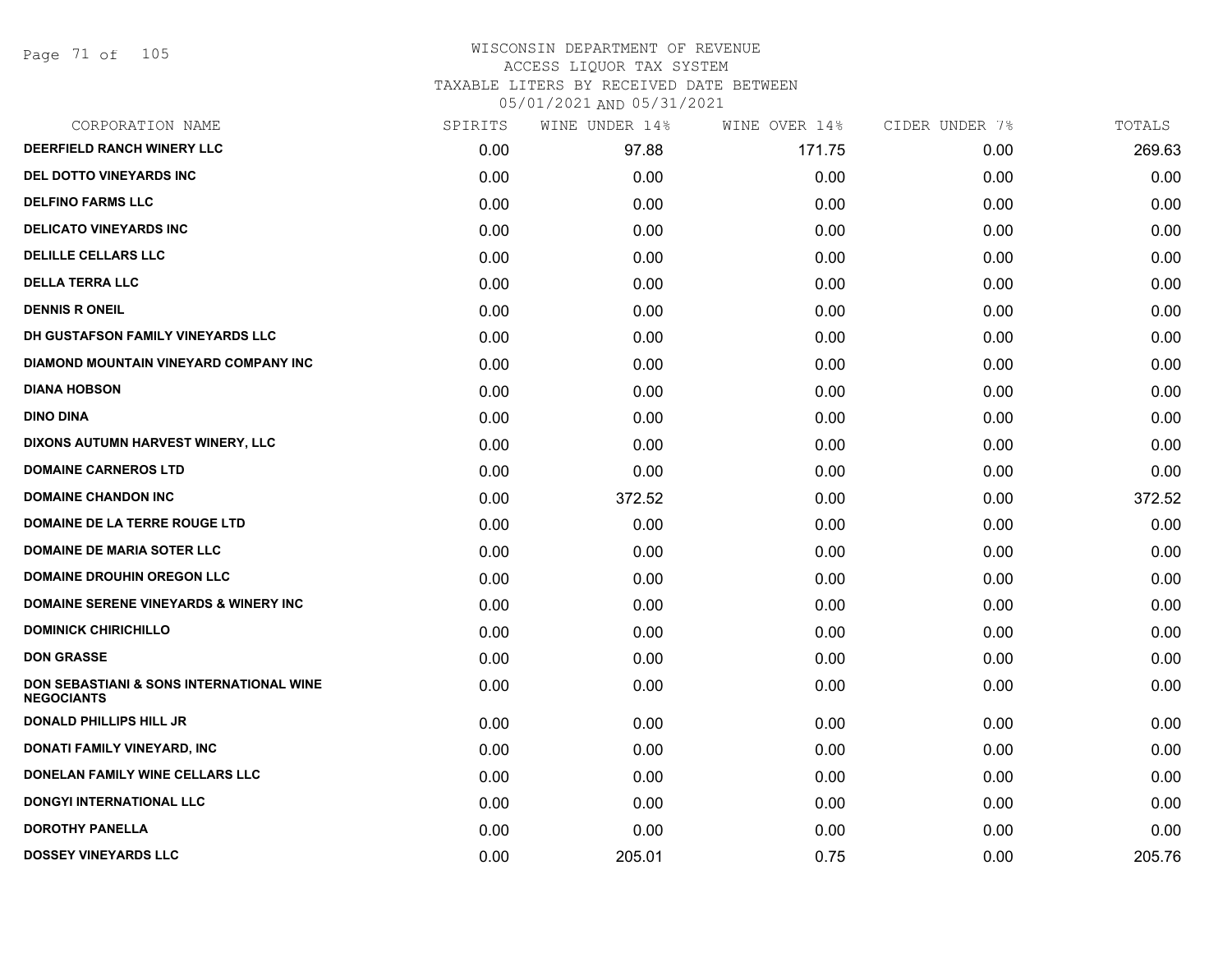Page 72 of 105

| CORPORATION NAME                    | SPIRITS | WINE UNDER 14% | WINE OVER 14% | CIDER UNDER 7% | TOTALS   |
|-------------------------------------|---------|----------------|---------------|----------------|----------|
| DOUBLE CANYON VINEYARDS LLC         | 0.00    | 0.00           | 0.00          | 0.00           | 0.00     |
| DOUKENIE WINERY, INC.               | 0.00    | 0.00           | 0.00          | 0.00           | 0.00     |
| DRAGONETTE CELLARS LLC              | 0.00    | 0.00           | 0.00          | 0.00           | 0.00     |
| <b>DRAKE MAKES WINE, INC.</b>       | 0.00    | 0.00           | 0.00          | 0.00           | 0.00     |
| DRUMLIN RIDGE WINERY LLC            | 0.00    | 0.00           | 0.00          | 0.00           | 0.00     |
| DRY CREEK VINEYARD INC              | 0.00    | 0.00           | 0.00          | 0.00           | 0.00     |
| <b>DSC INVESTORS INC</b>            | 0.00    | 0.00           | 0.00          | 0.00           | 0.00     |
| <b>DUCKHORN WINE COMPANY</b>        | 0.00    | 120.76         | 1,017.76      | 0.00           | 1,138.52 |
| <b>DUMOL WINERY LLC</b>             | 0.00    | 0.00           | 0.00          | 0.00           | 0.00     |
| <b>DUNHAM CELLARS LLC</b>           | 0.00    | 0.00           | 0.00          | 0.00           | 0.00     |
| <b>DUNN VINEYARDS LLC</b>           | 0.00    | 0.00           | 0.00          | 0.00           | 0.00     |
| <b>DUPLIN WINE CELLARS INC</b>      | 0.00    | 0.00           | 0.00          | 0.00           | 0.00     |
| <b>DURANT VINEYARDS LLC</b>         | 0.00    | 0.00           | 0.00          | 0.00           | 0.00     |
| DUTTON GOLDFIELD WINERY LLC         | 0.00    | 0.00           | 0.00          | 0.00           | 0.00     |
| <b>E &amp; J GALLO WINERY</b>       | 0.00    | 0.00           | 0.00          | 0.00           | 0.00     |
| <b>E STRING CELLARS LLC</b>         | 0.00    | 0.00           | 0.00          | 0.00           | 0.00     |
| <b>EAGLES LANDING WINERY LLC</b>    | 0.00    | 0.00           | 0.00          | 0.00           | 0.00     |
| EAST BRANCH WINERY, INC.            | 0.00    | 0.00           | 0.00          | 0.00           | 0.00     |
| <b>EASTERN RIDGES VINEYARD, LLC</b> | 0.00    | 0.00           | 0.00          | 0.00           | 0.00     |
| <b>EBERLE WINERY LP</b>             | 0.00    | 0.00           | 0.00          | 0.00           | 0.00     |
| EDEN ICE CIDER COMPANY INC.         | 0.00    | 0.00           | 0.00          | 0.00           | 0.00     |
| <b>EDWARD J RINK</b>                | 0.00    | 0.00           | 0.00          | 0.00           | 0.00     |
| EHREN JORDAN WINE CELLARS LLC       | 0.00    | 0.00           | 0.00          | 0.00           | 0.00     |
| <b>EILEEN BRYS</b>                  | 0.00    | 0.00           | 0.00          | 0.00           | 0.00     |
| <b>ELEGANCE PROPERTIES LLC</b>      | 0.00    | 0.00           | 0.00          | 0.00           | 0.00     |
| <b>ELISABETH W KLEIN</b>            | 0.00    | 0.00           | 0.00          | 0.00           | 0.00     |
| ELK COVE VINEYARDS INC              | 0.00    | 0.00           | 0.00          | 0.00           | 0.00     |
| <b>ELV-OREGON LLC</b>               | 0.00    | 0.00           | 0.00          | 0.00           | 0.00     |
|                                     |         |                |               |                |          |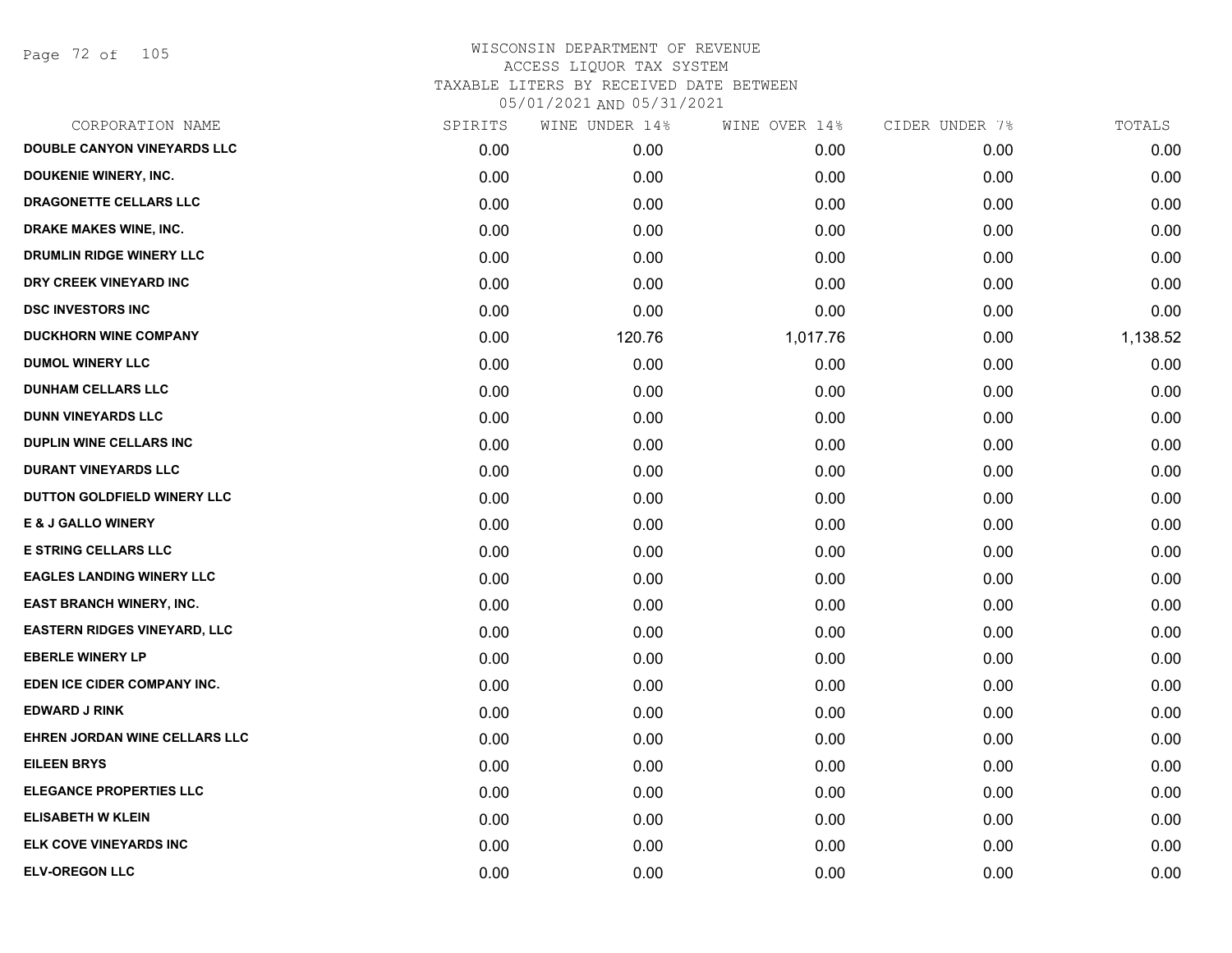| SPIRITS | WINE UNDER 14% | WINE OVER 14% | CIDER UNDER 7% | TOTALS |
|---------|----------------|---------------|----------------|--------|
| 0.00    | 0.00           | 0.00          | 0.00           | 0.00   |
| 0.00    | 0.00           | 0.00          | 0.00           | 0.00   |
| 0.00    | 0.00           | 0.00          | 0.00           | 0.00   |
| 0.00    | 0.00           | 0.00          | 0.00           | 0.00   |
| 0.00    | 0.00           | 0.00          | 0.00           | 0.00   |
| 0.00    | 0.00           | 0.00          | 0.00           | 0.00   |
| 0.00    | 0.00           | 0.00          | 0.00           | 0.00   |
| 0.00    | 0.00           | 0.00          | 0.00           | 0.00   |
| 0.00    | 0.00           | 0.00          | 0.00           | 0.00   |
| 0.00    | 0.00           | 0.00          | 0.00           | 0.00   |
| 0.00    | 0.00           | 0.00          | 0.00           | 0.00   |
| 0.00    | 0.00           | 0.00          | 0.00           | 0.00   |
| 0.00    | 0.00           | 0.00          | 0.00           | 0.00   |
| 0.00    | 0.00           | 0.00          | 0.00           | 0.00   |
| 0.00    | 0.00           | 0.00          | 0.00           | 0.00   |
| 0.00    | 0.00           | 0.00          | 0.00           | 0.00   |
| 0.00    | 0.00           | 0.00          | 0.00           | 0.00   |
| 0.00    | 0.00           | 0.00          | 0.00           | 0.00   |
| 0.00    | 0.00           | 0.00          | 0.00           | 0.00   |
| 0.00    | 0.00           | 0.00          | 0.00           | 0.00   |
| 0.00    | 0.00           | 0.00          | 0.00           | 0.00   |
| 0.00    | 0.00           | 0.00          | 0.00           | 0.00   |
| 0.00    | 0.00           | 0.00          | 0.00           | 0.00   |
| 0.00    | 0.00           | 0.00          | 0.00           | 0.00   |
| 0.00    | 0.00           | 0.00          | 0.00           | 0.00   |
| 0.00    | 0.00           | 0.00          | 0.00           | 0.00   |
| 0.00    | 0.00           | 0.00          | 0.00           | 0.00   |
| 0.00    | 0.00           | 0.00          | 0.00           | 0.00   |
|         |                |               |                |        |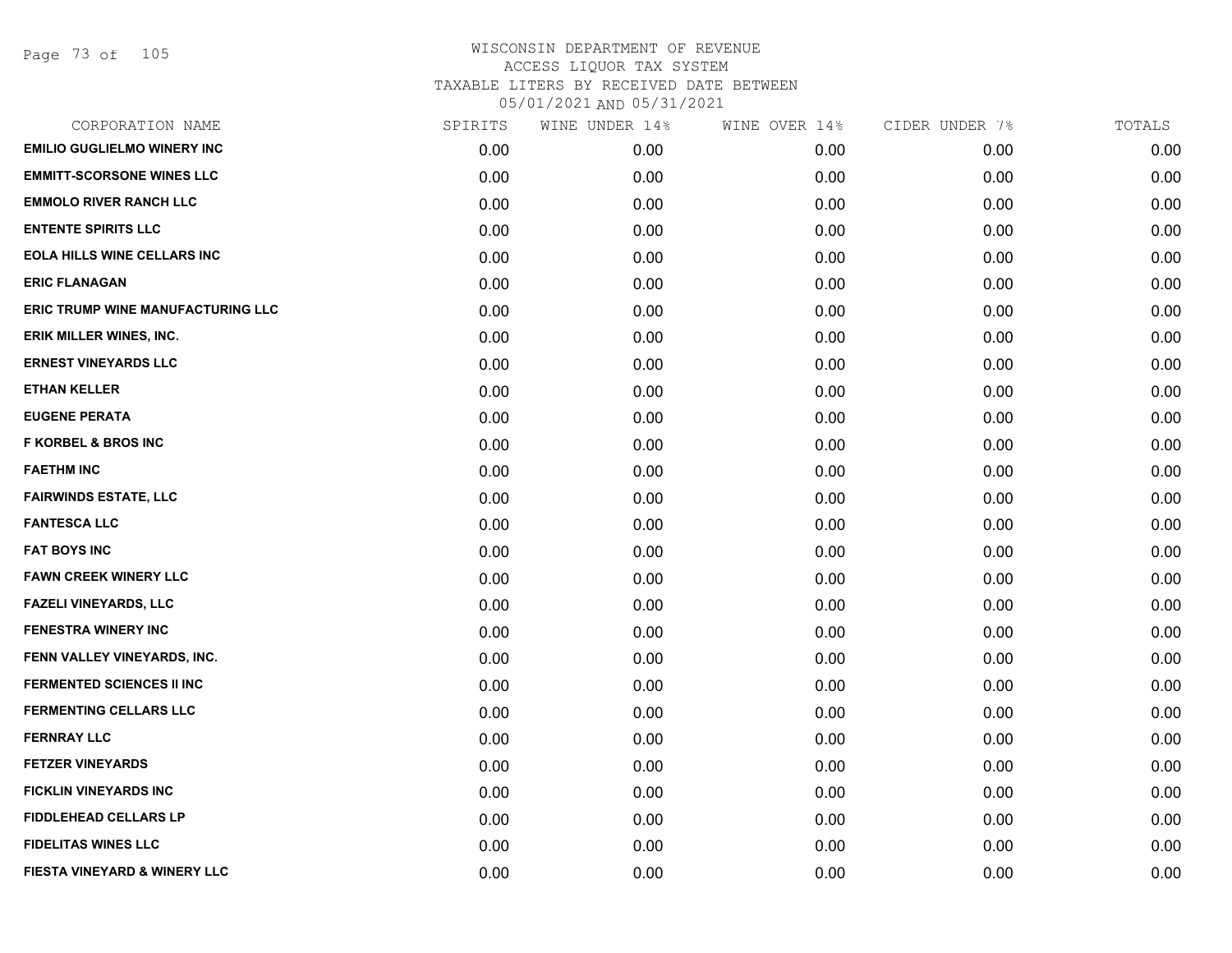Page 74 of 105

| CORPORATION NAME                               | SPIRITS | WINE UNDER 14% | WINE OVER 14% | CIDER UNDER 7% | TOTALS |
|------------------------------------------------|---------|----------------|---------------|----------------|--------|
| <b>FINKELSTEIN VINEYARDS INC</b>               | 0.00    | 0.00           | 0.00          | 0.00           | 0.00   |
| <b>FIRESTEED CORPORATION</b>                   | 0.00    | 0.00           | 0.00          | 0.00           | 0.00   |
| FISHER KING WINERY, LLC                        | 0.00    | 0.00           | 0.00          | 0.00           | 0.00   |
| <b>FISHER VINEYARDS</b>                        | 0.00    | 0.00           | 0.00          | 0.00           | 0.00   |
| <b>FITVINE LLC</b>                             | 0.00    | 0.00           | 0.00          | 0.00           | 0.00   |
| <b>FIVE VINES LLC</b>                          | 0.00    | 0.00           | 0.00          | 0.00           | 0.00   |
| <b>FLOOD RANCH COMPANY</b>                     | 0.00    | 0.00           | 0.00          | 0.00           | 0.00   |
| <b>FLORA SPRINGS WINE COMPANY</b>              | 0.00    | 0.00           | 0.00          | 0.00           | 0.00   |
| <b>FLORIDA ORANGE GROVES INC</b>               | 0.00    | 0.00           | 0.00          | 0.00           | 0.00   |
| <b>FLX GRAPES LLC</b>                          | 0.00    | 0.00           | 0.00          | 0.00           | 0.00   |
| <b>FLYING B VINEYARD LP</b>                    | 0.00    | 0.00           | 0.00          | 0.00           | 0.00   |
| FN CELLARS LLC                                 | 0.00    | 0.00           | 0.00          | 0.00           | 0.00   |
| <b>FOLEY ESTATES VINEYARD &amp; WINERY LLC</b> | 0.00    | 0.00           | 0.00          | 0.00           | 0.00   |
| <b>FOLEY FAMILY WINES INC</b>                  | 0.00    | 235.13         | 679.51        | 0.00           | 914.64 |
| <b>FOLIO WINE COMPANY LLC</b>                  | 0.00    | 0.00           | 0.00          | 0.00           | 0.00   |
| <b>FONTANELLA WINES LLC</b>                    | 0.00    | 0.00           | 0.00          | 0.00           | 0.00   |
| <b>FORIS VINEYARDS WINERY LLC</b>              | 0.00    | 0.00           | 0.00          | 0.00           | 0.00   |
| FORT ROSS VINEYARD & WINERY LLC                | 0.00    | 0.00           | 0.00          | 0.00           | 0.00   |
| <b>FOUR BEARS WINERY LLC</b>                   | 0.00    | 0.00           | 0.00          | 0.00           | 0.00   |
| <b>FOUR DAUGHTERS VINEYARD AND WINERY LLC</b>  | 0.00    | 0.00           | 0.00          | 0.00           | 0.00   |
| FOX RUN VINEYARDS INC                          | 0.00    | 0.00           | 0.00          | 0.00           | 0.00   |
| <b>FOXEN VINEYARD INC</b>                      | 0.00    | 0.00           | 0.00          | 0.00           | 0.00   |
| <b>FRANCIS COPPOLA WINERY LLC</b>              | 0.00    | 0.00           | 0.00          | 0.00           | 0.00   |
| <b>FRANK FAMILY VINEYARDS LLC</b>              | 0.00    | 0.00           | 0.00          | 0.00           | 0.00   |
| <b>FRED C SCHERRER</b>                         | 0.00    | 0.00           | 0.00          | 0.00           | 0.00   |
| <b>FREDERICK QUANDT</b>                        | 0.00    | 0.00           | 0.00          | 0.00           | 0.00   |
| FREEMAN FAMILY WINERY LLC                      | 0.00    | 0.00           | 0.00          | 0.00           | 0.00   |
| <b>FREIXENET SONOMA CAVES INC</b>              | 0.00    | 0.00           | 0.00          | 0.00           | 0.00   |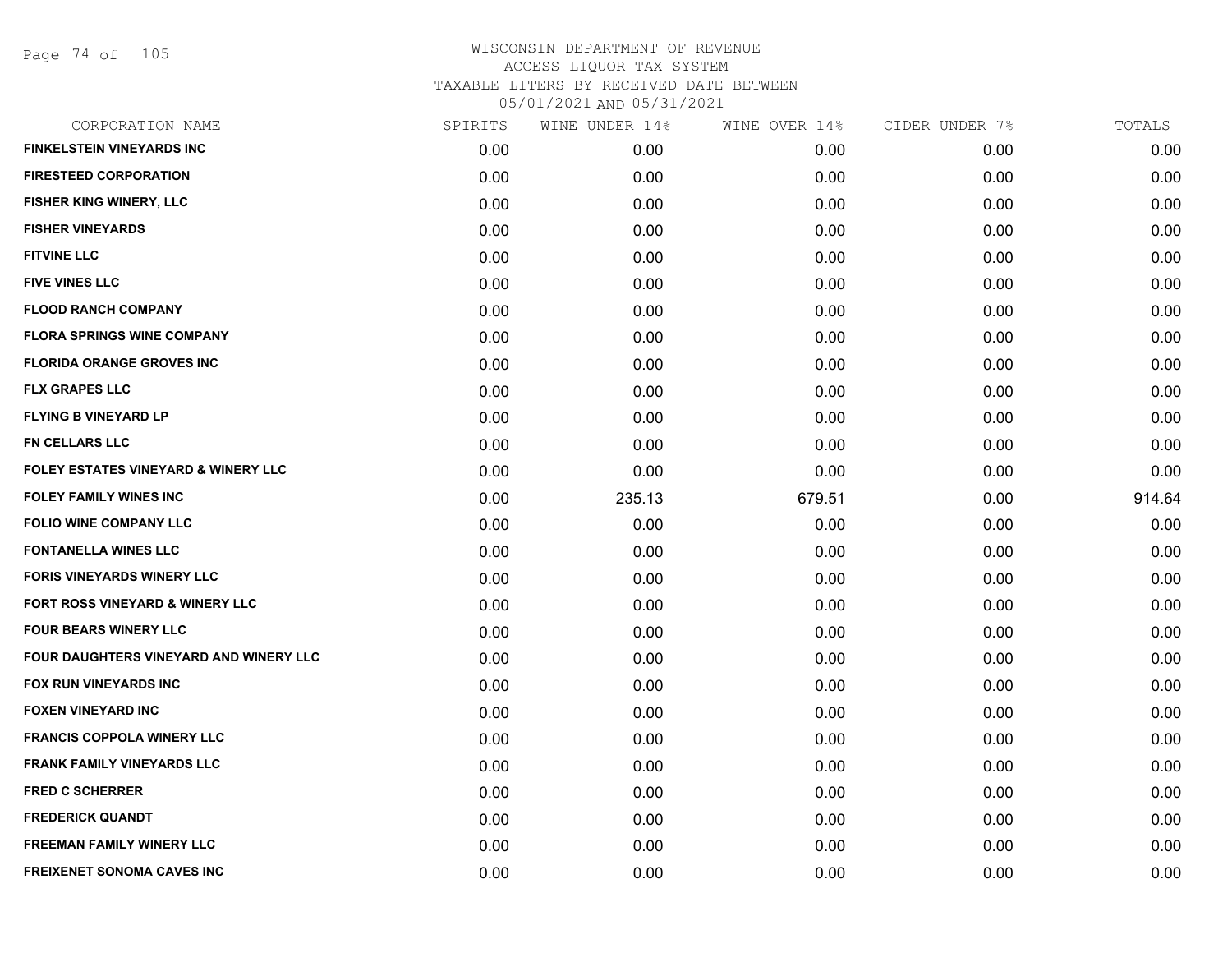Page 75 of 105

| CORPORATION NAME                           | SPIRITS | WINE UNDER 14% | WINE OVER 14% | CIDER UNDER 7% | TOTALS |
|--------------------------------------------|---------|----------------|---------------|----------------|--------|
| <b>FRESH GRAPES LLC</b>                    | 0.00    | 0.00           | 0.00          | 0.00           | 0.00   |
| FREY FAMILY WINERY LLC                     | 0.00    | 0.00           | 0.00          | 0.00           | 0.00   |
| <b>FREY VINEYARDS LTD</b>                  | 0.00    | 0.00           | 0.00          | 0.00           | 0.00   |
| <b>FROGS LEAP WINERY</b>                   | 0.00    | 230.26         | 12.77         | 0.00           | 243.03 |
| <b>FROGTOWN CELLARS LLP</b>                | 0.00    | 0.00           | 0.00          | 0.00           | 0.00   |
| <b>FROST WINES LLC</b>                     | 0.00    | 0.00           | 0.00          | 0.00           | 0.00   |
| FRUIT OF THE WOODS WINE CELLAR, INC.       | 0.00    | 0.00           | 0.00          | 0.00           | 0.00   |
| <b>FULCRUM WINES LLC</b>                   | 0.00    | 0.00           | 0.00          | 0.00           | 0.00   |
| <b>FULKERSON WINE CELLARS LLC</b>          | 0.00    | 0.00           | 0.00          | 0.00           | 0.00   |
| <b>FULLERTON WINES, INC</b>                | 0.00    | 0.00           | 0.00          | 0.00           | 0.00   |
| <b>FURTHERMORE LLC</b>                     | 0.00    | 0.00           | 0.00          | 0.00           | 0.00   |
| <b>G GRAHAM WINES INC</b>                  | 0.00    | 0.00           | 0.00          | 0.00           | 0.00   |
| <b>GALANTE FAMILY WINERY INC</b>           | 0.00    | 0.00           | 0.00          | 0.00           | 0.00   |
| <b>GALENA CELLARS INC</b>                  | 0.00    | 314.91         | 6.40          | 0.00           | 321.31 |
| <b>GALLICA WINES LLC</b>                   | 0.00    | 0.00           | 0.00          | 0.00           | 0.00   |
| <b>GAMBA VINEYARDS AND WINERY LLC</b>      | 0.00    | 0.00           | 0.00          | 0.00           | 0.00   |
| <b>GAMBLE FAMILY VINEYARDS LLC</b>         | 0.00    | 0.00           | 0.00          | 0.00           | 0.00   |
| <b>GANDONA INC</b>                         | 0.00    | 0.00           | 0.00          | 0.00           | 0.00   |
| <b>GARGIULO VINEYARD LLC</b>               | 0.00    | 0.00           | 0.00          | 0.00           | 0.00   |
| <b>GARROD TRUST</b>                        | 0.00    | 0.00           | 0.00          | 0.00           | 0.00   |
| <b>GARY FRANSCIONI, INC.</b>               | 0.00    | 0.00           | 0.00          | 0.00           | 0.00   |
| <b>GEARY MARKET INVESTMENT COMPANY LTD</b> | 0.00    | 84.75          | 0.00          | 0.00           | 84.75  |
| <b>GEMSTONE VINEYARDS LLC</b>              | 0.00    | 0.00           | 0.00          | 0.00           | 0.00   |
| <b>GENERATIONS OF SONOMA LLC</b>           | 0.00    | 0.00           | 0.00          | 0.00           | 0.00   |
| <b>GENESEO PARTNERS LP</b>                 | 0.00    | 82.29          | 0.00          | 0.00           | 82.29  |
| <b>GEORGE O HENDRY</b>                     | 0.00    | 0.00           | 0.00          | 0.00           | 0.00   |
| <b>GEORGE RONALD DENNER</b>                | 0.00    | 0.00           | 0.00          | 0.00           | 0.00   |
| <b>GEORGIA WINES, INC</b>                  | 0.00    | 0.00           | 0.00          | 0.00           | 0.00   |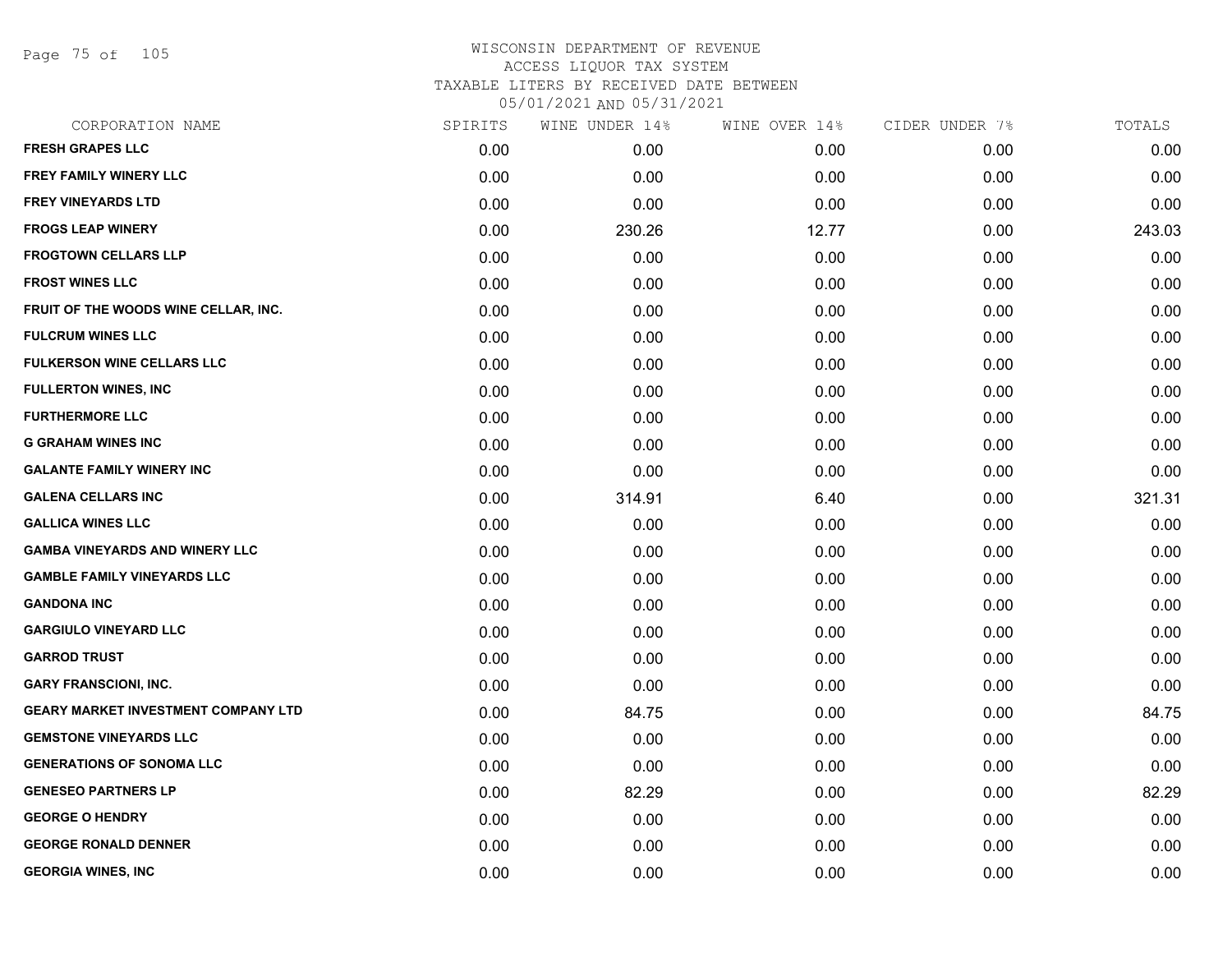Page 76 of 105

| CORPORATION NAME                        | SPIRITS | WINE UNDER 14% | WINE OVER 14% | CIDER UNDER 7% | TOTALS |
|-----------------------------------------|---------|----------------|---------------|----------------|--------|
| <b>GERALD E FORTH</b>                   | 0.00    | 0.00           | 0.00          | 0.00           | 0.00   |
| <b>GF VINEYARDS LLC</b>                 | 0.00    | 0.00           | 0.00          | 0.00           | 0.00   |
| <b>GF WINES LLC</b>                     | 0.00    | 0.00           | 0.00          | 0.00           | 0.00   |
| <b>GIFT SERVICES INC</b>                | 0.00    | 0.00           | 0.00          | 0.00           | 0.00   |
| <b>GLEASON FAMILY VINEYARDS LP</b>      | 0.00    | 0.00           | 0.00          | 0.00           | 0.00   |
| <b>GLOBAL UNIVERSAL SRL</b>             | 0.00    | 0.00           | 0.00          | 0.00           | 0.00   |
| <b>GOLDIN INVESTMENT II INC</b>         | 0.00    | 0.00           | 0.00          | 0.00           | 0.00   |
| <b>GOLDRIDGEPINOT.COM LLC</b>           | 0.00    | 0.00           | 0.00          | 0.00           | 0.00   |
| <b>GOLDSCHMIDT VINEYARDS LLC</b>        | 0.00    | 0.00           | 0.00          | 0.00           | 0.00   |
| <b>GOOD FOUNDATIONS INC</b>             | 0.00    | 0.00           | 0.00          | 0.00           | 0.00   |
| <b>GOOSE RIDGE LLC</b>                  | 0.00    | 0.00           | 0.00          | 0.00           | 0.00   |
| <b>GRAPE VISIONS LLC</b>                | 0.00    | 0.00           | 0.00          | 0.00           | 0.00   |
| <b>GRAPES &amp; GRAIN L.L.C.</b>        | 0.00    | 0.00           | 0.00          | 0.00           | 0.00   |
| <b>GRASSINI FAMILY VINEYARDS LLC</b>    | 0.00    | 0.00           | 0.00          | 0.00           | 0.00   |
| <b>GREEN FAMILY WINERY LLC</b>          | 0.00    | 0.00           | 0.00          | 0.00           | 0.00   |
| <b>GREG MICHAEL CELLARS, LLC</b>        | 0.00    | 0.00           | 0.00          | 0.00           | 0.00   |
| <b>GREG SANDERS</b>                     | 0.00    | 0.00           | 0.00          | 0.00           | 0.00   |
| <b>GREGORY EDWARD GRAZIANO</b>          | 0.00    | 0.00           | 0.00          | 0.00           | 0.00   |
| <b>GRGICH HILLS CELLAR</b>              | 0.00    | 0.00           | 0.00          | 0.00           | 0.00   |
| <b>GRIEB OPTIMAL WINECRAFTING LLC</b>   | 0.00    | 0.00           | 0.00          | 0.00           | 0.00   |
| <b>GROENNFELL MEADERY LLC</b>           | 0.00    | 0.00           | 0.00          | 0.00           | 0.00   |
| <b>GROTH VINEYARDS &amp; WINERY LLC</b> | 0.00    | 0.00           | 0.00          | 0.00           | 0.00   |
| <b>GROVE ACQUISITION LLC</b>            | 0.00    | 0.00           | 0.00          | 0.00           | 0.00   |
| <b>GULLETT &amp; GULLETT</b>            | 0.00    | 0.00           | 0.00          | 0.00           | 0.00   |
| H DE V LLC                              | 0.00    | 0.00           | 0.00          | 0.00           | 0.00   |
| <b>H.E. DUFFY KEYS</b>                  | 0.00    | 0.00           | 0.00          | 0.00           | 0.00   |
| <b>HAFNER VINEYARD LLC</b>              | 0.00    | 0.00           | 0.00          | 0.00           | 0.00   |
| <b>HAGAFEN CELLARS INC</b>              | 0.00    | 0.00           | 0.00          | 0.00           | 0.00   |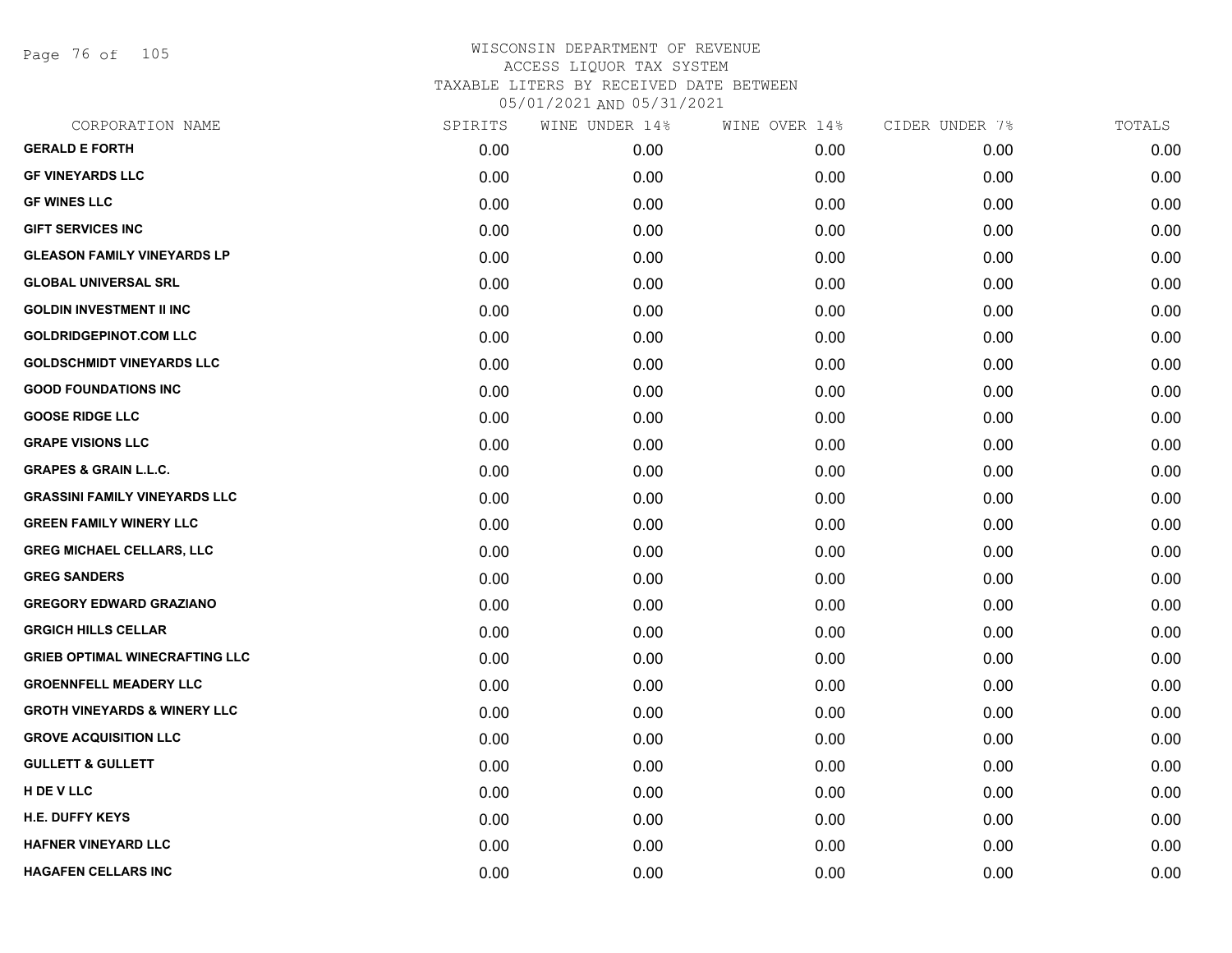Page 77 of 105

| CORPORATION NAME                      | SPIRITS | WINE UNDER 14% | WINE OVER 14% | CIDER UNDER 7% | TOTALS |
|---------------------------------------|---------|----------------|---------------|----------------|--------|
| <b>HAHN ESTATE</b>                    | 0.00    | 0.00           | 0.00          | 0.00           | 0.00   |
| <b>HALF KRAKT LLC</b>                 | 0.00    | 0.00           | 0.00          | 0.00           | 0.00   |
| <b>HALF MOON HILL LLC</b>             | 0.00    | 0.00           | 0.00          | 0.00           | 0.00   |
| <b>HALL WINES LLC</b>                 | 0.00    | 0.00           | 0.00          | 0.00           | 0.00   |
| <b>HAMEL FAMILY WINES LLC</b>         | 0.00    | 0.00           | 0.00          | 0.00           | 0.00   |
| <b>HAMMLER WINE CORP</b>              | 0.00    | 0.00           | 0.00          | 0.00           | 0.00   |
| HANDAL-DENIER VINEYARDS, LLC          | 0.00    | 0.00           | 0.00          | 0.00           | 0.00   |
| HANDLEY CELLARS LIMITED PARTNERSHIP   | 0.00    | 0.00           | 0.00          | 0.00           | 0.00   |
| <b>HANNA WINERY INC</b>               | 0.00    | 0.00           | 0.00          | 0.00           | 0.00   |
| <b>HANSJOERG WYSS</b>                 | 0.00    | 0.00           | 0.00          | 0.00           | 0.00   |
| <b>HARBOR HILL FRUIT FARMS INC</b>    | 0.00    | 0.00           | 0.00          | 0.00           | 0.00   |
| <b>HARBOR RIDGE WINERY INC.</b>       | 0.00    | 0.00           | 0.00          | 0.00           | 0.00   |
| <b>HARLAN ESTATE WINERY INC</b>       | 0.00    | 0.00           | 0.00          | 0.00           | 0.00   |
| <b>HARMELL CELLARS LLC</b>            | 0.00    | 0.00           | 0.00          | 0.00           | 0.00   |
| <b>HARRIS &amp; HARRIS</b>            | 0.00    | 0.00           | 0.00          | 0.00           | 0.00   |
| <b>HARRY &amp; DAVID HOLDINGS INC</b> | 0.00    | 0.00           | 0.00          | 0.00           | 0.00   |
| <b>HAUS BEVERAGE, INC</b>             | 0.00    | 0.00           | 0.00          | 0.00           | 0.00   |
| <b>HAWK AND HORSE VINEYARDS LLC</b>   | 0.00    | 0.00           | 0.00          | 0.00           | 0.00   |
| <b>HAWKES LLC</b>                     | 0.00    | 0.00           | 0.00          | 0.00           | 0.00   |
| <b>HAZLITT 1852 VINEYARDS INC</b>     | 0.00    | 0.00           | 0.00          | 0.00           | 0.00   |
| <b>HDD LLC</b>                        | 0.00    | 0.00           | 0.00          | 0.00           | 0.00   |
| <b>HEIDRUN MEADERY</b>                | 0.00    | 0.00           | 0.00          | 0.00           | 0.00   |
| <b>HEITZ WINE CELLARS</b>             | 0.00    | 0.00           | 0.00          | 0.00           | 0.00   |
| <b>HEMISPHERE WINE COMPANY INC</b>    | 0.00    | 0.00           | 0.00          | 0.00           | 0.00   |
| <b>HEMISPHERES LLC</b>                | 0.00    | 0.00           | 0.00          | 0.00           | 0.00   |
| <b>HERDIE BAISDEN</b>                 | 0.00    | 0.00           | 0.00          | 0.00           | 0.00   |
| <b>HERMAN STORY WINES INC</b>         | 0.00    | 0.00           | 0.00          | 0.00           | 0.00   |
| <b>HERON HILL VINEYARDS INC</b>       | 0.00    | 0.00           | 0.00          | 0.00           | 0.00   |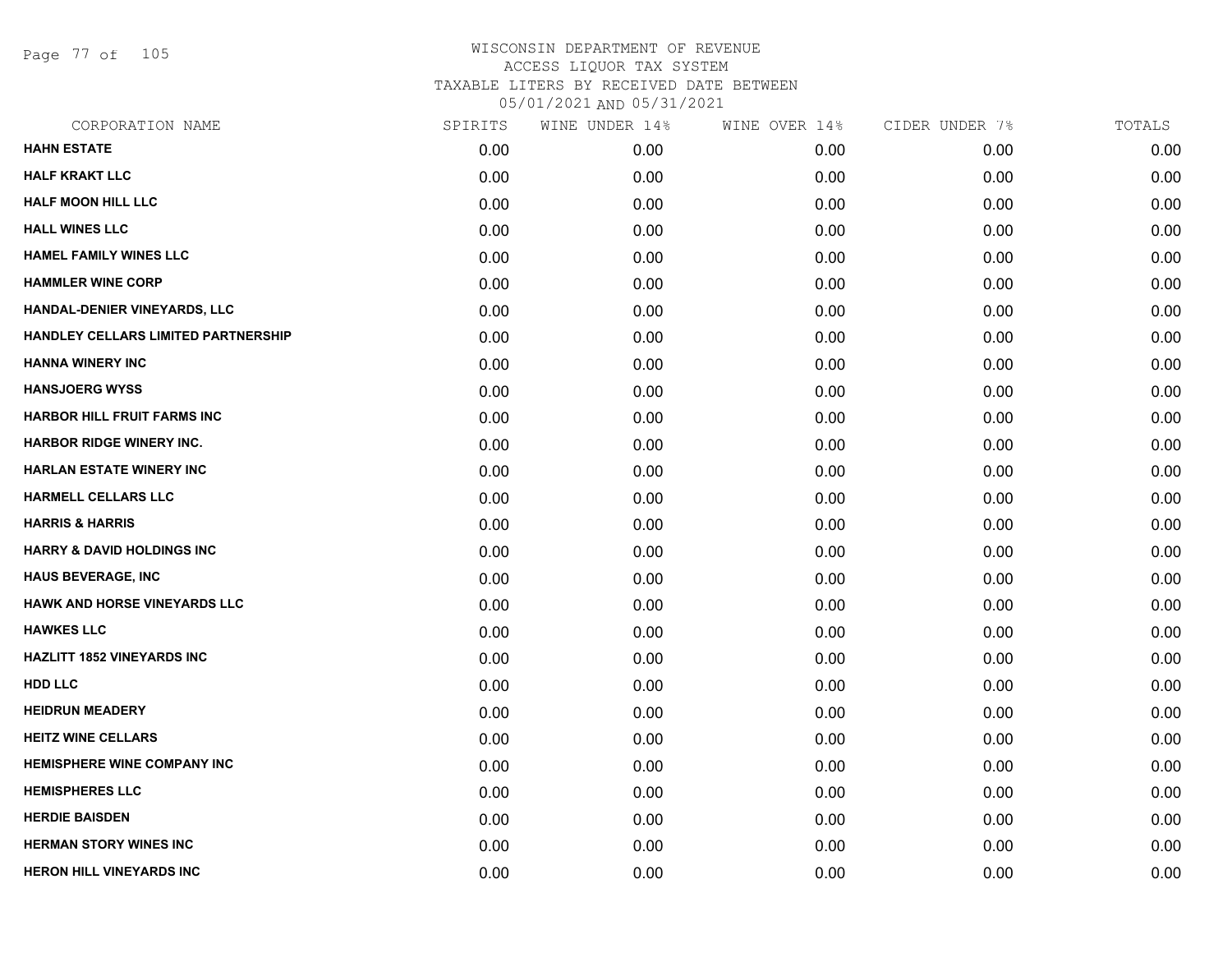Page 78 of 105

| CORPORATION NAME                                    | SPIRITS | WINE UNDER 14% | WINE OVER 14% | CIDER UNDER 7% | TOTALS   |
|-----------------------------------------------------|---------|----------------|---------------|----------------|----------|
| <b>HESTAN VINEYARDS LLC</b>                         | 0.00    | 0.00           | 0.00          | 0.00           | 0.00     |
| <b>HICKORY FARMS LLC</b>                            | 0.00    | 0.00           | 0.00          | 0.00           | 0.00     |
| <b>HIDDEN RIDGE VINEYARD LLC</b>                    | 0.00    | 0.00           | 0.00          | 0.00           | 0.00     |
| <b>HILL ESTATES INC</b>                             | 0.00    | 0.00           | 0.00          | 0.00           | 0.00     |
| <b>HILLSIDE WINERY</b>                              | 0.00    | 0.00           | 0.00          | 0.00           | 0.00     |
| <b>HIRSCH WINERY LLC</b>                            | 0.00    | 0.00           | 0.00          | 0.00           | 0.00     |
| HOLLYS HILL VINEYARDS LLC                           | 0.00    | 0.00           | 0.00          | 0.00           | 0.00     |
| HONIG VINEYARD AND WINERY LLC                       | 0.00    | 0.00           | 0.00          | 0.00           | 0.00     |
| <b>HOPE WINE LLC</b>                                | 0.00    | 941.40         | 64.50         | 0.00           | 1,005.90 |
| <b>HORSE &amp; PLOW INC,</b>                        | 0.00    | 0.00           | 0.00          | 0.00           | 0.00     |
| <b>HOUDINI INC</b>                                  | 0.00    | 0.00           | 0.00          | 0.00           | 0.00     |
| <b>HOURGLASS WINE COMPANY INC</b>                   | 0.00    | 0.00           | 0.00          | 0.00           | 0.00     |
| <b>HQ WINERY LLC</b>                                | 0.00    | 0.00           | 0.00          | 0.00           | 0.00     |
| <b>HUA YUAN</b>                                     | 0.00    | 0.00           | 0.00          | 0.00           | 0.00     |
| <b>HUNEEUS VINTNERS LLC</b>                         | 0.00    | 0.00           | 0.00          | 0.00           | 0.00     |
| HUNEEUS WINES HOLDCO LLC                            | 0.00    | 0.00           | 0.00          | 0.00           | 0.00     |
| HUNT COUNTRY VINEYARDS LLC                          | 0.00    | 0.00           | 0.00          | 0.00           | 0.00     |
| <b>HUSCH VINEYARDS INC</b>                          | 0.00    | 157.49         | 24.00         | 0.00           | 181.49   |
| <b>IMAGINARY FACTORY LLC</b>                        | 0.00    | 0.00           | 0.00          | 0.00           | 0.00     |
| <b>INCEPTION WINES LLC</b>                          | 0.00    | 0.00           | 0.00          | 0.00           | 0.00     |
| INCIDER, INC.                                       | 0.00    | 0.00           | 0.00          | 0.00           | 0.00     |
| <b>INMAN FAMILY WINES LLC</b>                       | 0.00    | 0.00           | 0.00          | 0.00           | 0.00     |
| <b>INVESTOR'S OF AMERICA LP</b>                     | 0.00    | 0.00           | 0.00          | 0.00           | 0.00     |
| <b>IRON HORSE VINEYARDS LP</b>                      | 0.00    | 0.00           | 0.00          | 0.00           | 0.00     |
| <b>ISENHOWER CELLARS LLC</b>                        | 0.00    | 0.00           | 0.00          | 0.00           | 0.00     |
| <b>ISLAND ORCHARD CIDER LLC</b>                     | 0.00    | 0.00           | 0.00          | 0.00           | 0.00     |
| <b>J BLAIR PENCE, TRUSTEE OF PENCE FAMILY TRUST</b> | 0.00    | 0.00           | 0.00          | 0.00           | 0.00     |
| <b>J CELLARS INVESTMENTS LLC</b>                    | 0.00    | 0.00           | 0.00          | 0.00           | 0.00     |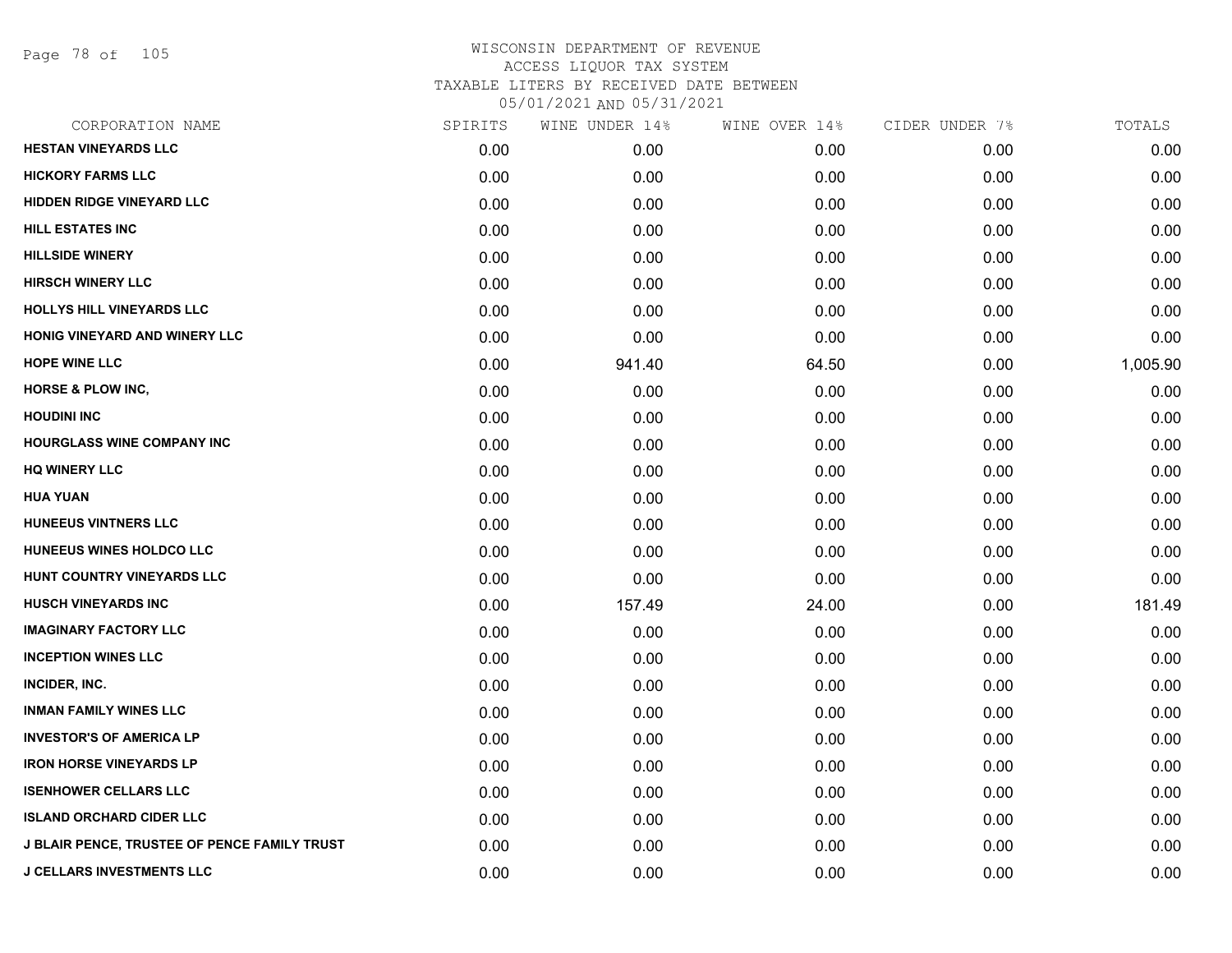Page 79 of 105

| CORPORATION NAME                      | SPIRITS | WINE UNDER 14% | WINE OVER 14% | CIDER UNDER 7% | TOTALS |
|---------------------------------------|---------|----------------|---------------|----------------|--------|
| <b>J LOHR WINERY CORP</b>             | 0.00    | 0.00           | 0.00          | 0.00           | 0.00   |
| <b>J PEDRONCELLI WINERY</b>           | 0.00    | 0.00           | 0.00          | 0.00           | 0.00   |
| <b>J RICKARDS WINERY LLC</b>          | 0.00    | 0.00           | 0.00          | 0.00           | 0.00   |
| <b>J WILLETT COMPANIES</b>            | 0.00    | 0.00           | 0.00          | 0.00           | 0.00   |
| J. DUSI, INC.                         | 0.00    | 0.00           | 0.00          | 0.00           | 0.00   |
| <b>J.W. THOMAS LLC</b>                | 0.00    | 0.00           | 0.00          | 0.00           | 0.00   |
| <b>J3 WINE PARTNERS LLC</b>           | 0.00    | 0.00           | 0.00          | 0.00           | 0.00   |
| <b>JACK JOHN INVESTMENTS INC</b>      | 0.00    | 0.00           | 0.00          | 0.00           | 0.00   |
| <b>JACKSON FAMILY WINES INC</b>       | 0.00    | 0.00           | 0.00          | 0.00           | 0.00   |
| <b>JACKSON WINE LLC</b>               | 0.00    | 0.00           | 0.00          | 0.00           | 0.00   |
| <b>JACKSON WINERY &amp; VINEYARDS</b> | 0.00    | 0.00           | 0.00          | 0.00           | 0.00   |
| <b>JACUZZI FAMILY VINEYARDS LLC</b>   | 0.00    | 0.00           | 0.00          | 0.00           | 0.00   |
| <b>JAIME GONZALEZ</b>                 | 0.00    | 0.00           | 0.00          | 0.00           | 0.00   |
| <b>JAM CELLARS INC</b>                | 0.00    | 0.00           | 0.00          | 0.00           | 0.00   |
| <b>JAMES CZACHOROWSKI</b>             | 0.00    | 0.00           | 0.00          | 0.00           | 0.00   |
| <b>JAMES L LAMBERT</b>                | 0.00    | 0.00           | 0.00          | 0.00           | 0.00   |
| <b>JAMES P PROSSER</b>                | 0.00    | 0.00           | 0.00          | 0.00           | 0.00   |
| <b>JARVIS</b>                         | 0.00    | 0.00           | 0.00          | 0.00           | 0.00   |
| <b>JB GEORGE LLC</b>                  | 0.00    | 0.00           | 0.00          | 0.00           | 0.00   |
| <b>JC CELLARS INC</b>                 | 0.00    | 0.00           | 0.00          | 0.00           | 0.00   |
| JEFF RUNQUIST WINES INC               | 0.00    | 0.00           | 0.00          | 0.00           | 0.00   |
| <b>JEFFERY BEMIS</b>                  | 0.00    | 0.00           | 0.00          | 0.00           | 0.00   |
| <b>JEFFREY L STOEGER</b>              | 0.00    | 0.00           | 0.00          | 0.00           | 0.00   |
| <b>JEFFREY NELSON</b>                 | 0.00    | 0.00           | 0.00          | 0.00           | 0.00   |
| JENNIFER L JACKSON-HARTFORD           | 0.00    | 0.00           | 0.00          | 0.00           | 0.00   |
| <b>JESSIES GROVE WINERY INC</b>       | 0.00    | 7.50           | 45.76         | 0.00           | 53.26  |
| <b>JESSUP CELLARS HOLDING CO LLC</b>  | 0.00    | 0.00           | 0.00          | 0.00           | 0.00   |
| <b>JM CELLARS COMPANY</b>             | 0.00    | 0.00           | 0.00          | 0.00           | 0.00   |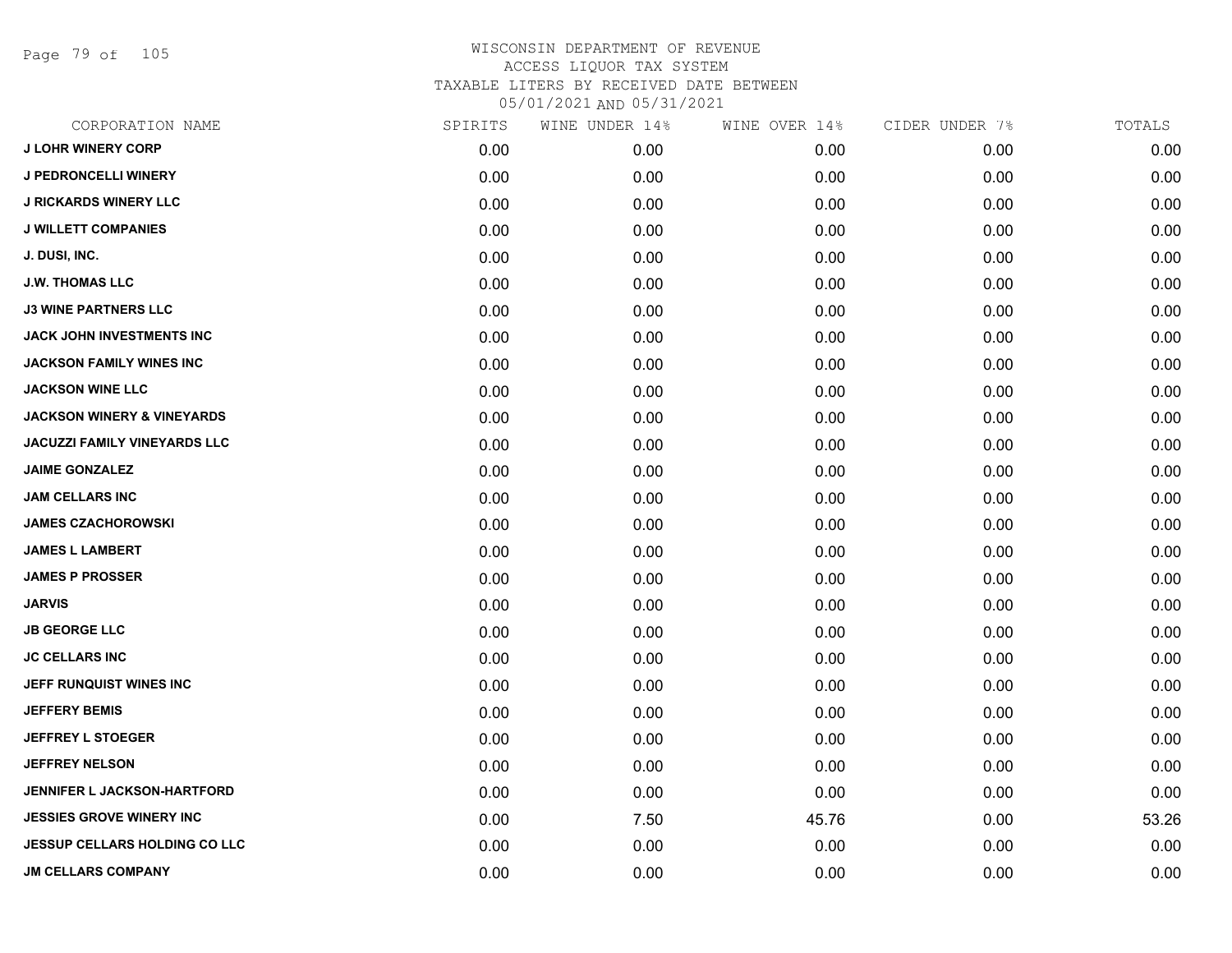Page 80 of 105

| CORPORATION NAME                         | SPIRITS | WINE UNDER 14% | WINE OVER 14% | CIDER UNDER 7% | TOTALS |
|------------------------------------------|---------|----------------|---------------|----------------|--------|
| <b>J-NH WINE GROUP LLC</b>               | 0.00    | 0.00           | 0.00          | 0.00           | 0.00   |
| JOHN ANTHONY VINEYARDS LLC               | 0.00    | 0.00           | 0.00          | 0.00           | 0.00   |
| <b>JOHN BIONDI</b>                       | 0.00    | 0.00           | 0.00          | 0.00           | 0.00   |
| <b>JOHN BOICH</b>                        | 0.00    | 0.00           | 0.00          | 0.00           | 0.00   |
| <b>JOHN R LUCAS</b>                      | 0.00    | 0.00           | 0.00          | 0.00           | 0.00   |
| JOHNSON ESTATE WINERY LLC                | 0.00    | 0.00           | 0.00          | 0.00           | 0.00   |
| <b>JONATHAN DALE</b>                     | 0.00    | 0.00           | 0.00          | 0.00           | 0.00   |
| <b>JONES FAMILY WINERY LLC</b>           | 0.00    | 0.00           | 0.00          | 0.00           | 0.00   |
| <b>JORNY'S END LLC</b>                   | 0.00    | 0.00           | 0.00          | 0.00           | 0.00   |
| <b>JOSEPH ALEXANDER VILLICANA II</b>     | 0.00    | 0.00           | 0.00          | 0.00           | 0.00   |
| <b>JOSEPH CALLOW</b>                     | 0.00    | 0.00           | 0.00          | 0.00           | 0.00   |
| JOSEPH PHELPS VINEYARDS LLC              | 0.00    | 0.00           | 0.00          | 0.00           | 0.00   |
| <b>JOSEPH STALLER</b>                    | 0.00    | 0.00           | 0.00          | 0.00           | 0.00   |
| <b>JOSEPH WYNIMKO</b>                    | 0.00    | 0.00           | 0.00          | 0.00           | 0.00   |
| <b>JOYCE VINEYARDS LLC</b>               | 0.00    | 0.00           | 0.00          | 0.00           | 0.00   |
| <b>JUNESHINE INC</b>                     | 0.00    | 0.00           | 0.00          | 0.00           | 0.00   |
| JUST THE TIPSY INC.                      | 0.00    | 0.00           | 0.00          | 0.00           | 0.00   |
| <b>JUSTIN VINEYARDS &amp; WINERY LLC</b> | 0.00    | 0.00           | 0.00          | 0.00           | 0.00   |
| <b>JVW CORPORATION</b>                   | 0.00    | 0.00           | 0.00          | 0.00           | 0.00   |
| <b>K VINTNERS LLC</b>                    | 0.00    | 0.00           | 0.00          | 0.00           | 0.00   |
| <b>KACHINA CELLARS LLC</b>               | 0.00    | 0.00           | 0.00          | 0.00           | 0.00   |
| <b>KALYRA WINERY LLC</b>                 | 0.00    | 0.00           | 0.00          | 0.00           | 0.00   |
| <b>KAMEN WINES LLC</b>                   | 0.00    | 0.00           | 0.00          | 0.00           | 0.00   |
| <b>KANGARU ENTERPRISES LLC</b>           | 0.00    | 0.00           | 0.00          | 0.00           | 0.00   |
| <b>KAPCSANDY FAMILY LLC</b>              | 0.00    | 0.00           | 0.00          | 0.00           | 0.00   |
| <b>KATCHEVER &amp; CO LLC</b>            | 0.00    | 0.00           | 0.00          | 0.00           | 0.00   |
| <b>KDS LLC</b>                           | 0.00    | 0.00           | 0.00          | 0.00           | 0.00   |
| <b>KEEVER VINEYARDS LLC</b>              | 0.00    | 0.00           | 0.00          | 0.00           | 0.00   |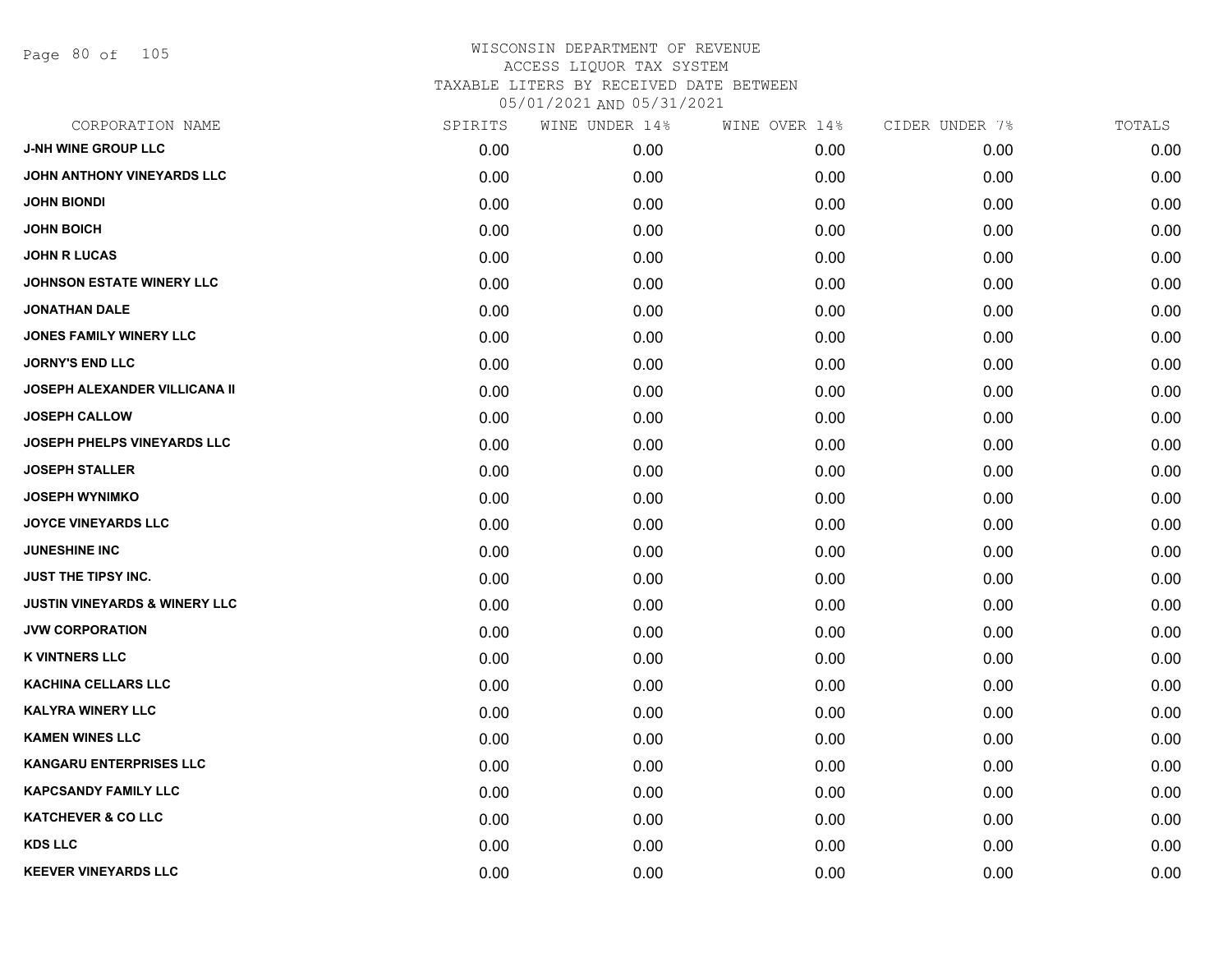Page 81 of 105

| CORPORATION NAME                     | SPIRITS | WINE UNDER 14% | WINE OVER 14% | CIDER UNDER 7% | TOTALS |
|--------------------------------------|---------|----------------|---------------|----------------|--------|
| <b>KEN BROWN WINES LLC</b>           | 0.00    | 0.00           | 0.00          | 0.00           | 0.00   |
| <b>KEN WRIGHT CELLARS CO</b>         | 0.00    | 0.00           | 0.00          | 0.00           | 0.00   |
| <b>KENEFICK RANCHES WINERY LLC</b>   | 0.00    | 0.00           | 0.00          | 0.00           | 0.00   |
| <b>KENT HUMPHREY</b>                 | 0.00    | 0.00           | 0.00          | 0.00           | 0.00   |
| <b>KENWARD FAMILY VINEYARDS, LLC</b> | 0.00    | 0.00           | 0.00          | 0.00           | 0.00   |
| <b>KENZO ESTATE INC</b>              | 0.00    | 0.00           | 0.00          | 0.00           | 0.00   |
| <b>KERWIN ESTATE LLC</b>             | 0.00    | 0.00           | 0.00          | 0.00           | 0.00   |
| <b>KESTREL PROPERTIES LLC</b>        | 0.00    | 0.00           | 0.00          | 0.00           | 0.00   |
| <b>KEVIN BEHNKE</b>                  | 0.00    | 0.00           | 0.00          | 0.00           | 0.00   |
| <b>KING ESTATE WINERY LP</b>         | 0.00    | 0.00           | 0.00          | 0.00           | 0.00   |
| KISMET WINE, INC.                    | 0.00    | 0.00           | 0.00          | 0.00           | 0.00   |
| KISTLER VINEYARDS, LLC               | 0.00    | 0.00           | 0.00          | 0.00           | 0.00   |
| <b>KITFOX VINEYARDS LLC</b>          | 0.00    | 0.00           | 0.00          | 0.00           | 0.00   |
| <b>KLEIN FOODS INC</b>               | 0.00    | 0.00           | 0.00          | 0.00           | 0.00   |
| <b>KNIGHTS BRIDGE WINERY LLC</b>     | 0.00    | 0.00           | 0.00          | 0.00           | 0.00   |
| <b>KOEHLER WINERY LLC</b>            | 0.00    | 0.00           | 0.00          | 0.00           | 0.00   |
| <b>KONSTANTIN D FRANK &amp; SONS</b> | 0.00    | 0.00           | 0.00          | 0.00           | 0.00   |
| <b>KOPRI INC</b>                     | 0.00    | 0.00           | 0.00          | 0.00           | 0.00   |
| <b>KPC MT. PALOMAR WINERY LLC</b>    | 0.00    | 12.00          | 15.75         | 0.00           | 27.75  |
| <b>KRAUSE FAMILY CELLARS LLC</b>     | 0.00    | 0.00           | 0.00          | 0.00           | 0.00   |
| <b>KRISTIN HARRINGTON-BOEGNER</b>    | 0.00    | 0.00           | 0.00          | 0.00           | 0.00   |
| <b>KRUPP BROTHERS LLC</b>            | 0.00    | 0.00           | 0.00          | 0.00           | 0.00   |
| <b>KSSM LLC</b>                      | 0.00    | 0.00           | 0.00          | 0.00           | 0.00   |
| <b>KT WINECO LLC</b>                 | 0.00    | 0.00           | 0.00          | 0.00           | 0.00   |
| <b>KULETO VILLA LLC</b>              | 0.00    | 0.00           | 0.00          | 0.00           | 0.00   |
| <b>KUNDE ENTERPRISES INC</b>         | 0.00    | 0.00           | 0.00          | 0.00           | 0.00   |
| <b>KV WINES LLC</b>                  | 0.00    | 0.00           | 0.00          | 0.00           | 0.00   |
| <b>L C WINE</b>                      | 0.00    | 0.00           | 0.00          | 0.00           | 0.00   |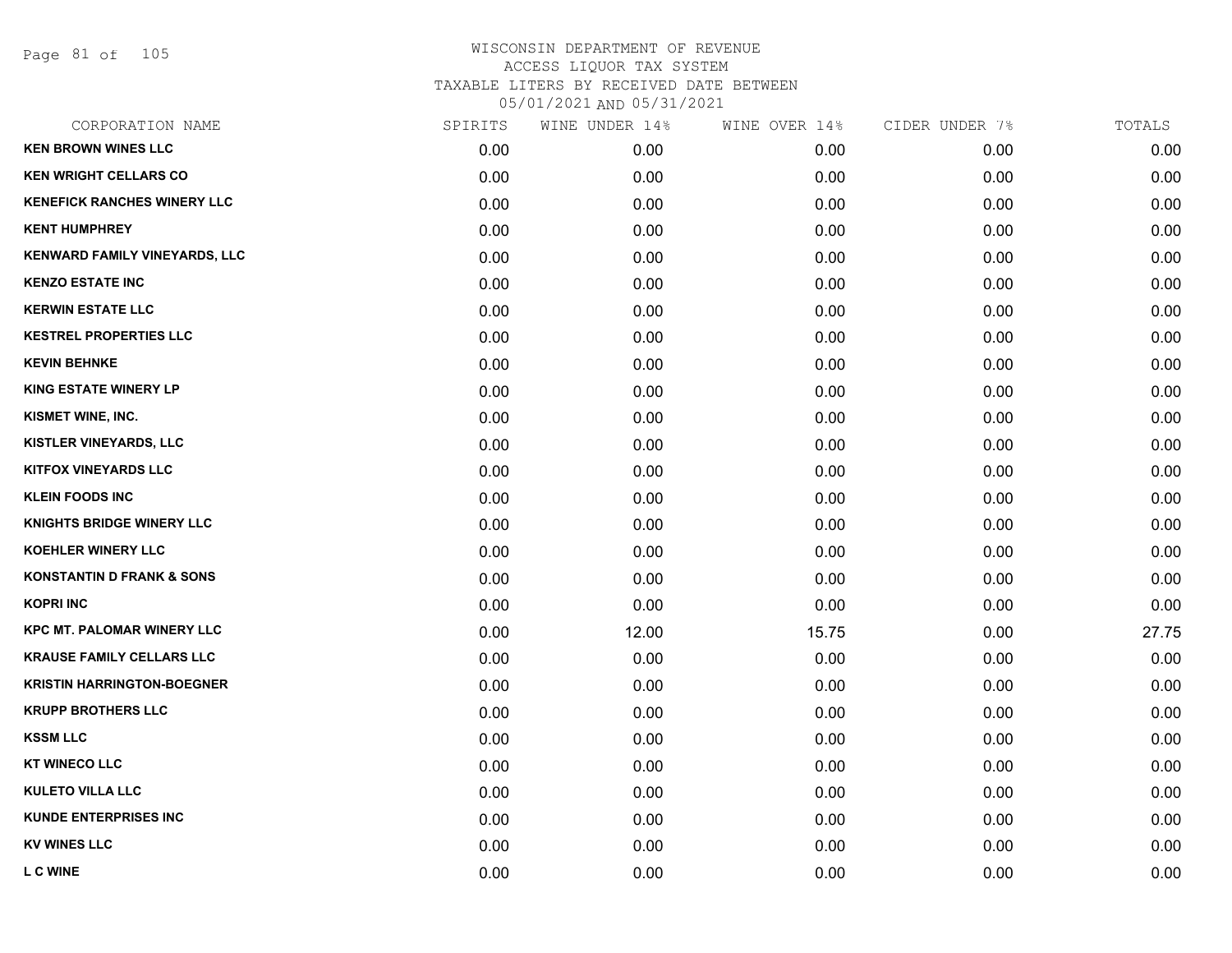| CORPORATION NAME                                  | SPIRITS | WINE UNDER 14% | WINE OVER 14% | CIDER UNDER 7% | TOTALS |
|---------------------------------------------------|---------|----------------|---------------|----------------|--------|
| L FOPPIANO WINE CO INC                            | 0.00    | 0.00           | 0.00          | 0.00           | 0.00   |
| L. MAWBY, LLC                                     | 0.00    | 0.00           | 0.00          | 0.00           | 0.00   |
| <b>L18 HOLDINGS, INC.</b>                         | 0.00    | 0.00           | 0.00          | 0.00           | 0.00   |
| <b>LADERA WINERY LLC</b>                          | 0.00    | 0.00           | 0.00          | 0.00           | 0.00   |
| <b>LAGUNA OAKS VINEYARD &amp; WINERY INC</b>      | 0.00    | 0.00           | 0.00          | 0.00           | 0.00   |
| <b>LAIL VINEYARDS LLC</b>                         | 0.00    | 0.00           | 0.00          | 0.00           | 0.00   |
| <b>LAIRD FAMILY ESTATE LLC</b>                    | 0.00    | 0.00           | 0.00          | 0.00           | 0.00   |
| <b>LAKE NOKOMIS CRANBERRIES INC</b>               | 0.00    | 0.00           | 0.00          | 0.00           | 0.00   |
| <b>LAMBERT BRIDGE WINERY INC</b>                  | 0.00    | 0.00           | 0.00          | 0.00           | 0.00   |
| <b>LAMBORN FAMILY WINE COMPANY LP</b>             | 0.00    | 0.00           | 0.00          | 0.00           | 0.00   |
| <b>LAMOREAUX LANDING WINE CELLARS LLC</b>         | 0.00    | 0.00           | 0.00          | 0.00           | 0.00   |
| <b>LANCASTER ESTATE VINEYARD &amp; WINERY LLC</b> | 0.00    | 0.00           | 0.00          | 0.00           | 0.00   |
| <b>LANGE WINERY LLC</b>                           | 0.00    | 0.00           | 0.00          | 0.00           | 0.00   |
| <b>LANGETWINS WINE CO INC</b>                     | 0.00    | 0.00           | 0.00          | 0.00           | 0.00   |
| <b>LARKMEAD VINEYARDS INC</b>                     | 0.00    | 0.00           | 0.00          | 0.00           | 0.00   |
| <b>LARSON FAMILY WINERY INC</b>                   | 0.00    | 0.00           | 0.00          | 0.00           | 0.00   |
| <b>LASSETER FAMILY WINERY LLC</b>                 | 0.00    | 0.00           | 0.00          | 0.00           | 0.00   |
| <b>LATAH CREEK WINE CELLARS LTD</b>               | 0.00    | 0.00           | 0.00          | 0.00           | 0.00   |
| <b>LAURO GUERRA</b>                               | 0.00    | 0.00           | 0.00          | 0.00           | 0.00   |
| <b>LAUTENBACH'S ORCHARD COUNTRY INC</b>           | 0.00    | 0.00           | 0.00          | 0.00           | 0.00   |
| <b>LAVA SPRINGS INC</b>                           | 0.00    | 0.00           | 0.00          | 0.00           | 0.00   |
| <b>LAW ESTATE WINES</b>                           | 0.00    | 0.00           | 0.00          | 0.00           | 0.00   |
| <b>LAWER FAMILY WINERY INC</b>                    | 0.00    | 0.00           | 0.00          | 0.00           | 0.00   |
| <b>LAWRENCE CELLARS LLC</b>                       | 0.00    | 0.00           | 0.00          | 0.00           | 0.00   |
| LE CEP II INC                                     | 0.00    | 0.00           | 0.00          | 0.00           | 0.00   |
| <b>LEAL VINEYARDS INC</b>                         | 0.00    | 0.00           | 0.00          | 0.00           | 0.00   |
| <b>LEDGESTONE ESTATE LLC</b>                      | 0.00    | 0.00           | 0.00          | 0.00           | 0.00   |
| LEELANAU WINE CELLARS, LTD.                       | 0.00    | 0.00           | 0.00          | 0.00           | 0.00   |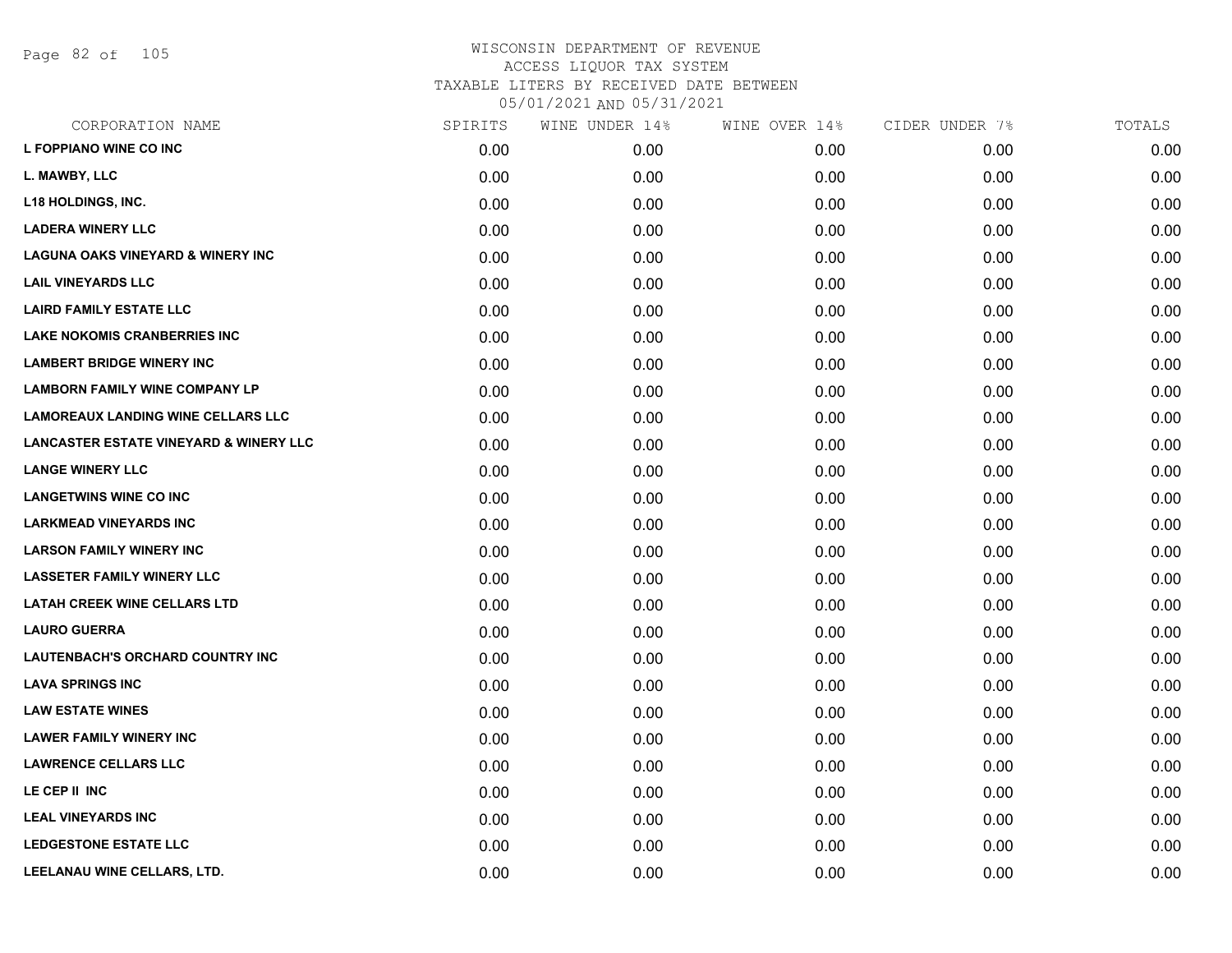Page 83 of 105

| CORPORATION NAME                          | SPIRITS | WINE UNDER 14% | WINE OVER 14% | CIDER UNDER 7% | TOTALS |
|-------------------------------------------|---------|----------------|---------------|----------------|--------|
| LEFT COAST CELLARS LLC                    | 0.00    | 0.00           | 0.00          | 0.00           | 0.00   |
| <b>LEMELSON WINERY LLC</b>                | 0.00    | 0.00           | 0.00          | 0.00           | 0.00   |
| <b>LEONARDINI FAMILY WINERY LLC</b>       | 0.00    | 0.00           | 0.00          | 0.00           | 0.00   |
| <b>LEONESSE CELLARS LLC</b>               | 0.00    | 0.00           | 0.00          | 0.00           | 0.00   |
| <b>LEONETTI CELLAR LLC</b>                | 0.00    | 0.00           | 0.00          | 0.00           | 0.00   |
| LIFE IS SHORT! LLC                        | 0.00    | 0.00           | 0.00          | 0.00           | 0.00   |
| LIL' OLE WINEMAKER SHOPPE LLC             | 0.00    | 0.00           | 0.00          | 0.00           | 0.00   |
| LIMERICK LANE CELLARS INC                 | 0.00    | 0.00           | 0.00          | 0.00           | 0.00   |
| LINGUA FRANCA-LS VINEYARDS HOLDINGS, LLC  | 0.00    | 0.00           | 0.00          | 0.00           | 0.00   |
| <b>LINNE CALODO INC</b>                   | 0.00    | 0.00           | 0.00          | 0.00           | 0.00   |
| LINSFIELD WINE CO., LLC                   | 0.00    | 0.00           | 0.00          | 0.00           | 0.00   |
| <b>LION NATHAN USA INC</b>                | 0.00    | 0.00           | 0.00          | 0.00           | 0.00   |
| <b>LIONS PEAK</b>                         | 0.00    | 0.00           | 0.00          | 0.00           | 0.00   |
| <b>LISA REDMON</b>                        | 0.00    | 0.00           | 0.00          | 0.00           | 0.00   |
| <b>LLOYD CELLARS INC</b>                  | 0.00    | 0.00           | 0.00          | 0.00           | 0.00   |
| <b>LLOYD W DAVIS</b>                      | 0.00    | 0.00           | 0.00          | 0.00           | 0.00   |
| <b>LMR WINE ESTATES LLC</b>               | 0.00    | 0.00           | 0.00          | 0.00           | 0.00   |
| <b>LOBO WINES LLC</b>                     | 0.00    | 0.00           | 0.00          | 0.00           | 0.00   |
| <b>LONG SHADOWS VINTNERS LLC</b>          | 0.00    | 0.00           | 0.00          | 0.00           | 0.00   |
| <b>LONGBOARD VINEYARDS LLC</b>            | 0.00    | 0.00           | 0.00          | 0.00           | 0.00   |
| <b>LONGORIA &amp; LONGORIA</b>            | 0.00    | 0.00           | 0.00          | 0.00           | 0.00   |
| <b>LORENZI ESTATE WINES, INC</b>          | 0.00    | 0.00           | 0.00          | 0.00           | 0.00   |
| <b>LORIMAR WINERY INC</b>                 | 0.00    | 0.00           | 0.00          | 0.00           | 0.00   |
| <b>LOST ISLAND WINE LLC</b>               | 0.00    | 0.00           | 0.00          | 0.00           | 0.00   |
| <b>LOWDEN SCHOOLHOUSE CORPORATION</b>     | 0.00    | 0.00           | 0.00          | 0.00           | 0.00   |
| <b>LUCAS &amp; LEWELLEN VINEYARDS INC</b> | 0.00    | 0.00           | 0.00          | 0.00           | 0.00   |
| <b>LUNA VINEYARDS INC</b>                 | 0.00    | 0.00           | 0.00          | 0.00           | 0.00   |
| <b>LYNFRED WINERY INC</b>                 | 0.00    | 0.00           | 0.00          | 0.00           | 0.00   |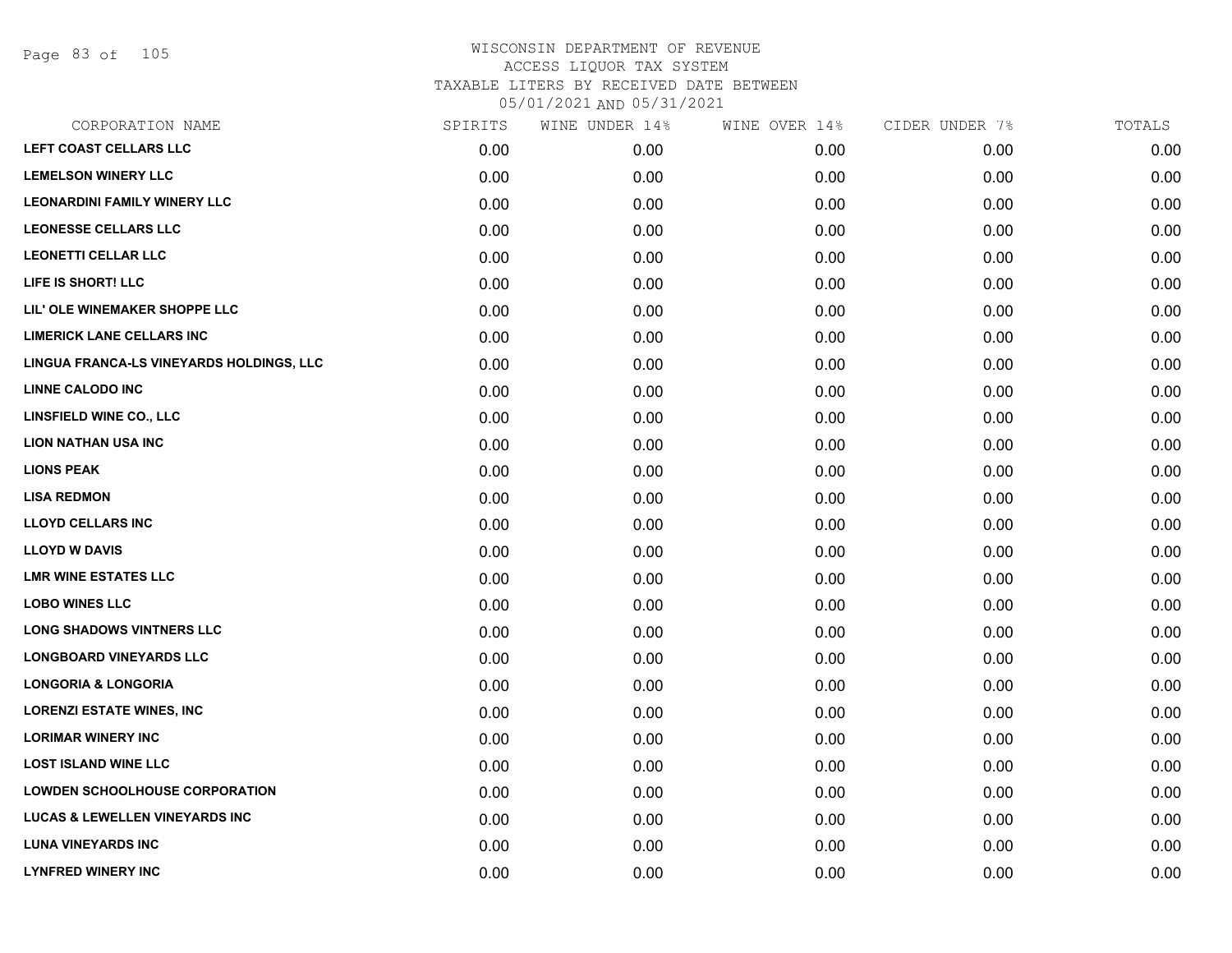Page 84 of 105

| CORPORATION NAME                              | SPIRITS | WINE UNDER 14% | WINE OVER 14% | CIDER UNDER 7% | TOTALS |
|-----------------------------------------------|---------|----------------|---------------|----------------|--------|
| <b>LYNMAR WINERY LLC</b>                      | 0.00    | 0.00           | 0.00          | 0.00           | 0.00   |
| M.A.C. WINES, LLC                             | 0.00    | 0.00           | 0.00          | 0.00           | 0.00   |
| <b>MACCHIA, INC</b>                           | 0.00    | 0.00           | 0.00          | 0.00           | 0.00   |
| <b>MADRIGAL FAMILY WINERY LLC</b>             | 0.00    | 0.00           | 0.00          | 0.00           | 0.00   |
| <b>MADRONA VINEYARDS LP</b>                   | 0.00    | 0.00           | 0.00          | 0.00           | 0.00   |
| <b>MAKK WINE LLC</b>                          | 0.00    | 0.00           | 0.00          | 0.00           | 0.00   |
| <b>MALULANI INVESTMENTS LIMITED</b>           | 0.00    | 0.00           | 0.00          | 0.00           | 0.00   |
| <b>MANCAN WINE LLC</b>                        | 0.00    | 0.00           | 0.00          | 0.00           | 0.00   |
| <b>MANO'S INC</b>                             | 0.00    | 0.00           | 0.00          | 0.00           | 0.00   |
| <b>MARGERUM WINE COMPANY INC</b>              | 0.00    | 0.00           | 0.00          | 0.00           | 0.00   |
| <b>MARIETTA CELLARS INC</b>                   | 0.00    | 0.00           | 0.00          | 0.00           | 0.00   |
| <b>MARIPOSA WINE COMPANY LLC</b>              | 0.00    | 0.00           | 0.00          | 0.00           | 0.00   |
| <b>MARK HEROLD</b>                            | 0.00    | 0.00           | 0.00          | 0.00           | 0.00   |
| <b>MARK J NEAL</b>                            | 0.00    | 0.00           | 0.00          | 0.00           | 0.00   |
| <b>MARK MCNEILLY</b>                          | 0.00    | 0.00           | 0.00          | 0.00           | 0.00   |
| <b>MARKHAM VINEYARDS</b>                      | 0.00    | 0.00           | 0.00          | 0.00           | 0.00   |
| <b>MARTIN E SELL</b>                          | 0.00    | 0.00           | 0.00          | 0.00           | 0.00   |
| <b>MARTIN RANCH WINERY, INC.</b>              | 0.00    | 0.00           | 0.00          | 0.00           | 0.00   |
| <b>MARTIN RAY WINERY INC</b>                  | 0.00    | 0.00           | 0.00          | 0.00           | 0.00   |
| <b>MARTINELLI WINERY INC</b>                  | 0.00    | 0.00           | 0.00          | 0.00           | 0.00   |
| <b>MARYANN MCNALLY</b>                        | 0.00    | 0.00           | 0.00          | 0.00           | 0.00   |
| <b>MATHY WINERY LLC</b>                       | 0.00    | 0.00           | 0.00          | 0.00           | 0.00   |
| <b>MATRICK HOLDINGS CORPORATION</b>           | 0.00    | 0.00           | 0.00          | 0.00           | 0.00   |
| <b>MATT PREIS</b>                             | 0.00    | 0.00           | 0.00          | 0.00           | 0.00   |
| <b>MATTHEW RICK</b>                           | 0.00    | 0.00           | 0.00          | 0.00           | 0.00   |
| <b>MATTHIAS A PIPPIG &amp; JAMIE M KINSER</b> | 0.00    | 0.00           | 0.00          | 0.00           | 0.00   |
| <b>MAUI WINE LTD</b>                          | 0.00    | 0.00           | 0.00          | 0.00           | 0.00   |
| <b>MAURITSON FAMILY WINERY</b>                | 0.00    | 0.00           | 0.00          | 0.00           | 0.00   |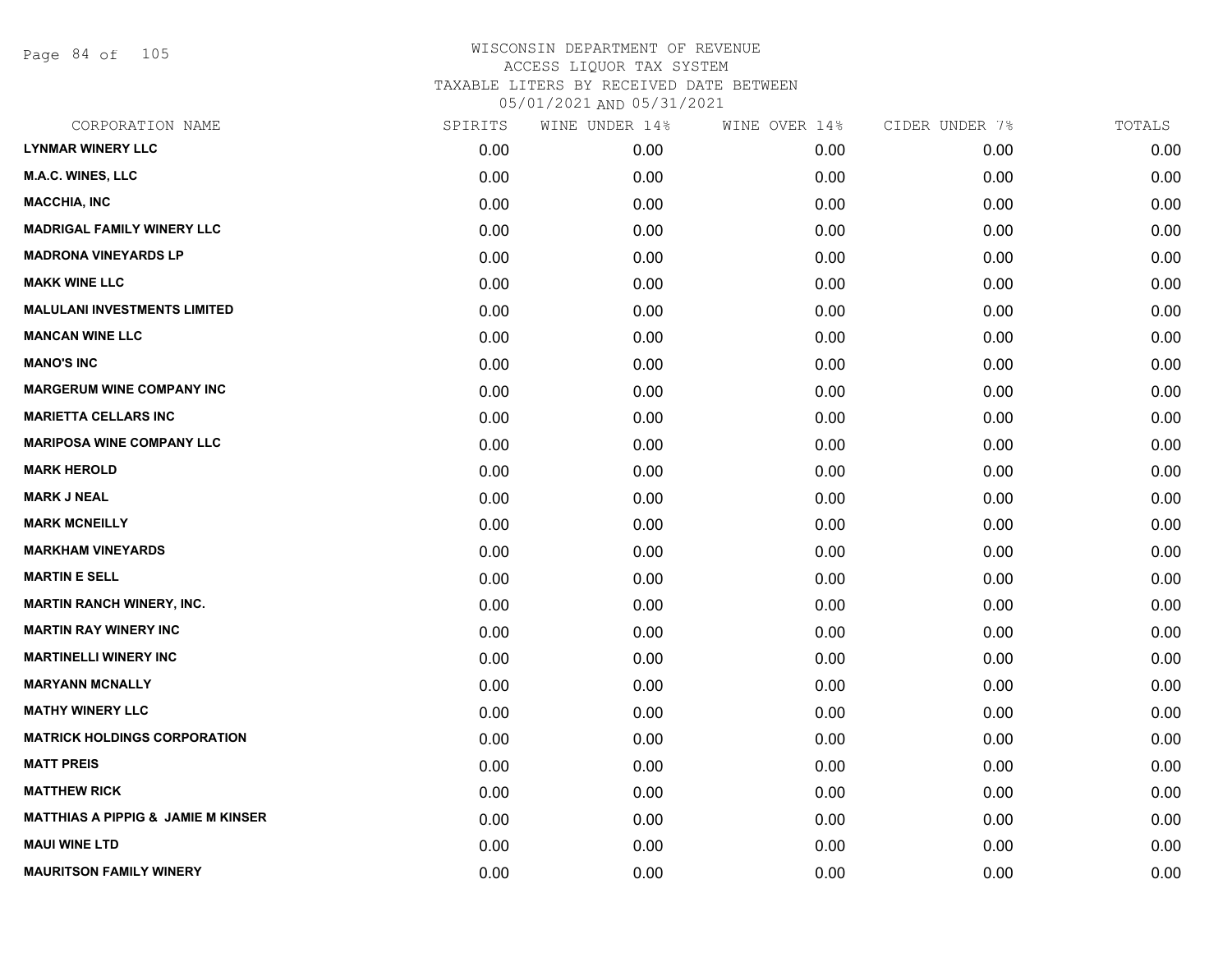Page 85 of 105

| CORPORATION NAME                       | SPIRITS | WINE UNDER 14% | WINE OVER 14% | CIDER UNDER 7% | TOTALS |
|----------------------------------------|---------|----------------|---------------|----------------|--------|
| <b>MAYACAMA FARMS LLC</b>              | 0.00    | 0.00           | 0.00          | 0.00           | 0.00   |
| <b>MAYACAMAS VINEYARDS INC</b>         | 0.00    | 0.00           | 0.00          | 0.00           | 0.00   |
| <b>MAYNARD JAMES KEENAN</b>            | 0.00    | 0.00           | 0.00          | 0.00           | 0.00   |
| <b>MCBRIDE SISTERS COLLECTIONS INC</b> | 0.00    | 0.00           | 0.00          | 0.00           | 0.00   |
| <b>MCFLESHMAN'S BREWING CO., LLC.</b>  | 0.00    | 0.00           | 0.00          | 0.00           | 0.00   |
| <b>MCKAHN FAMILY CELLARS, LLC</b>      | 0.00    | 0.00           | 0.00          | 0.00           | 0.00   |
| <b>MCMENAMINS INC</b>                  | 0.00    | 0.00           | 0.00          | 0.00           | 0.00   |
| <b>MCNAB RIDGE WINERY LLC</b>          | 0.00    | 0.00           | 0.00          | 0.00           | 0.00   |
| <b>MELROSE CELLARS LLC</b>             | 0.00    | 0.00           | 0.00          | 0.00           | 0.00   |
| <b>MELVILLE VINEYARDS SOUTH LLC</b>    | 0.00    | 0.00           | 0.00          | 0.00           | 0.00   |
| <b>MENDOCINO WINE GROUP LLC</b>        | 0.00    | 0.00           | 0.00          | 0.00           | 0.00   |
| <b>MER ET SOLEIL LLC</b>               | 0.00    | 0.00           | 0.00          | 0.00           | 0.00   |
| <b>MERCER WINE ESTATES LLC</b>         | 0.00    | 0.00           | 0.00          | 0.00           | 0.00   |
| <b>MERRYVALE VINEYARDS LLC</b>         | 0.00    | 0.00           | 0.00          | 0.00           | 0.00   |
| <b>MERSHONIAN CIDERY LLC</b>           | 0.00    | 0.00           | 0.00          | 0.00           | 0.00   |
| <b>MESSINA HOF WINE CELLARS INC</b>    | 0.00    | 0.00           | 0.00          | 0.00           | 0.00   |
| <b>METAMORPHOSIS WINES LLC</b>         | 0.00    | 0.00           | 0.00          | 0.00           | 0.00   |
| <b>METEOR VINEYARD LLC</b>             | 0.00    | 0.00           | 0.00          | 0.00           | 0.00   |
| <b>METROPOLITAN WINES LLC</b>          | 0.00    | 0.00           | 0.00          | 0.00           | 0.00   |
| <b>METTLER WINES LLC</b>               | 0.00    | 0.00           | 0.00          | 0.00           | 0.00   |
| <b>MEV CORPORATION</b>                 | 0.00    | 0.00           | 0.00          | 0.00           | 0.00   |
| <b>MEYER CELLARS LLC</b>               | 0.00    | 0.00           | 0.00          | 0.00           | 0.00   |
| <b>MHM GLASS ETCHING, INC</b>          | 0.00    | 0.00           | 0.00          | 0.00           | 0.00   |
| <b>MI SUENO WINERY</b>                 | 0.00    | 0.00           | 0.00          | 0.00           | 0.00   |
| <b>MICHAEL C YATES</b>                 | 0.00    | 0.00           | 0.00          | 0.00           | 0.00   |
| <b>MICHEAL DASHE</b>                   | 0.00    | 0.00           | 0.00          | 0.00           | 0.00   |
| <b>MIDNIGHT CELLARS INC</b>            | 0.00    | 0.00           | 0.00          | 0.00           | 0.00   |
| <b>MID-OAK DISTILLERY INC</b>          | 0.00    | 0.00           | 0.00          | 0.00           | 0.00   |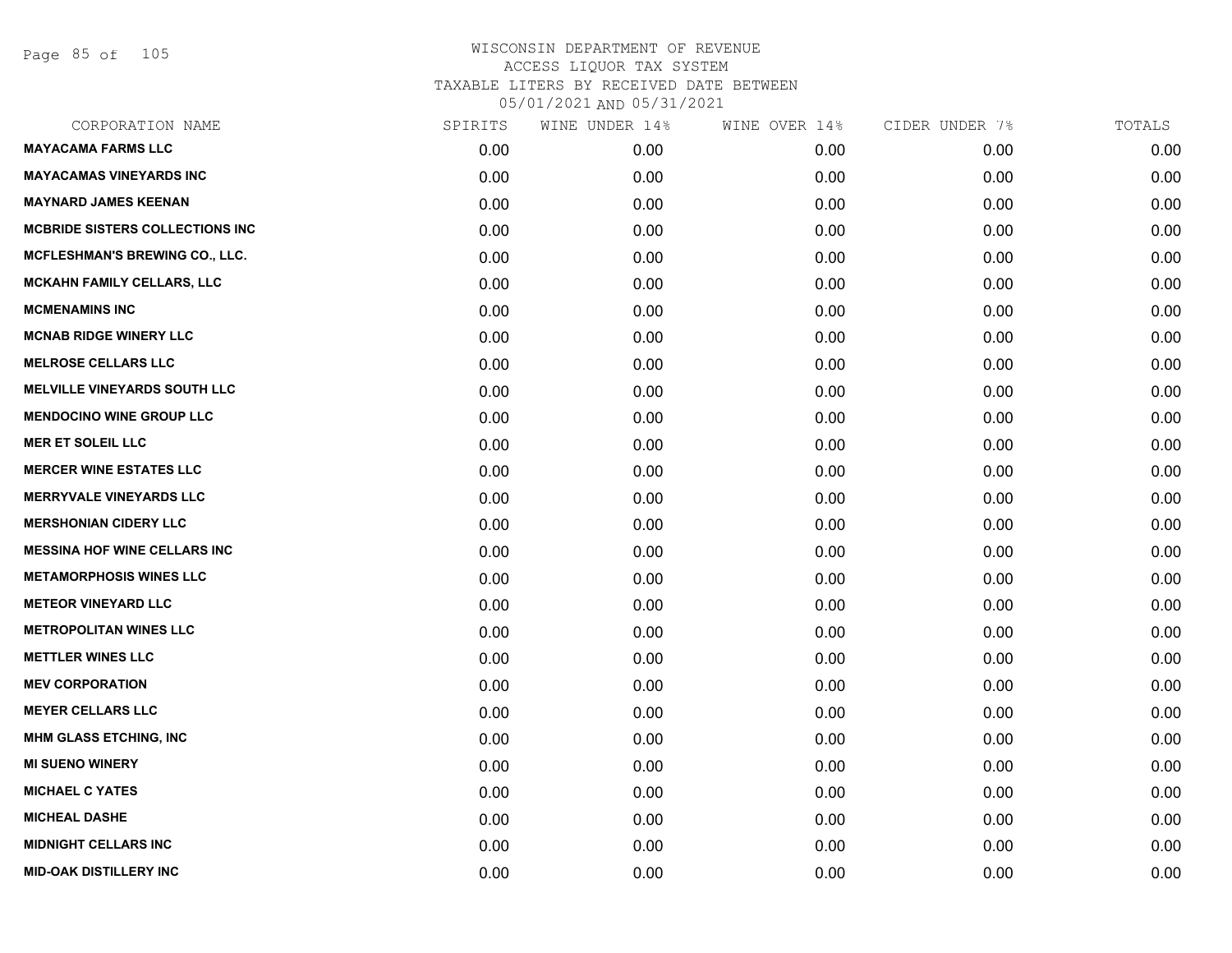#### WISCONSIN DEPARTMENT OF REVENUE ACCESS LIQUOR TAX SYSTEM TAXABLE LITERS BY RECEIVED DATE BETWEEN

05/01/2021 AND 05/31/2021

| CORPORATION NAME                                  | SPIRITS | WINE UNDER 14% | WINE OVER 14% | CIDER UNDER 7% | TOTALS   |
|---------------------------------------------------|---------|----------------|---------------|----------------|----------|
| <b>MILBRANDT FAMILY WINES LLC</b>                 | 0.00    | 0.00           | 0.00          | 0.00           | 0.00     |
| <b>MILDARA BLASS INC</b>                          | 0.00    | 4,763.67       | 907.88        | 0.00           | 5,671.55 |
| <b>MILL CREEK VINEYARDS</b>                       | 0.00    | 0.00           | 0.00          | 0.00           | 0.00     |
| <b>MILLBROOK WINERY INC</b>                       | 0.00    | 0.00           | 0.00          | 0.00           | 0.00     |
| MILLER FAMILY WINE COMPANY LLC                    | 0.00    | 0.00           | 0.00          | 0.00           | 0.00     |
| <b>MINER FAMILY WINERY LLC</b>                    | 0.00    | 0.00           | 0.00          | 0.00           | 0.00     |
| <b>MINNESOTAS FINEST FERMENTED PRODUCTS</b>       | 0.00    | 0.00           | 0.00          | 0.00           | 0.00     |
| <b>MIRA WINERY LLC</b>                            | 0.00    | 0.00           | 0.00          | 0.00           | 0.00     |
| <b>MIRAMONT ESTATE VINEYARDS &amp; WINERY INC</b> | 0.00    | 0.00           | 0.00          | 0.00           | 0.00     |
| <b>MIRASOL WINE LLC</b>                           | 0.00    | 0.00           | 0.00          | 0.00           | 0.00     |
| <b>MOBCRAFT BEER INC.</b>                         | 0.00    | 0.00           | 0.00          | 0.00           | 0.00     |
| <b>MODERN DEVELOPMENT COMPANY</b>                 | 0.00    | 0.00           | 0.00          | 0.00           | 0.00     |
| <b>MOLLY AIDA INC</b>                             | 0.00    | 0.00           | 0.00          | 0.00           | 0.00     |
| <b>MOLLYDOOKER INTERNATIONAL LLC</b>              | 0.00    | 0.00           | 0.00          | 0.00           | 0.00     |
| MONTEREY WINE AND PRODUCE CORP                    | 0.00    | 0.00           | 0.00          | 0.00           | 0.00     |
| <b>MONTICELLO CELLARS INC</b>                     | 0.00    | 0.00           | 0.00          | 0.00           | 0.00     |
| <b>MOONDANCER LLC</b>                             | 0.00    | 0.00           | 0.00          | 0.00           | 0.00     |
| <b>MORCHELLA WINE CELLARS LLC</b>                 | 0.00    | 0.00           | 0.00          | 0.00           | 0.00     |
| <b>MORGAN WINERY INC</b>                          | 0.00    | 0.00           | 0.00          | 0.00           | 0.00     |
| <b>MOSHIN VINEYARDS INC</b>                       | 0.00    | 0.00           | 0.00          | 0.00           | 0.00     |
| <b>MOSIER, LLC</b>                                | 0.00    | 0.00           | 0.00          | 0.00           | 0.00     |
| <b>MOUNT VEEDER SPRINGS LLC</b>                   | 0.00    | 0.00           | 0.00          | 0.00           | 0.00     |
| <b>MS WINES, LLC</b>                              | 0.00    | 0.00           | 0.00          | 0.00           | 0.00     |
| <b>MULLIGAN &amp; MULLIGAN</b>                    | 0.00    | 0.00           | 0.00          | 0.00           | 0.00     |
| <b>MUNCH &amp; FOX</b>                            | 0.00    | 0.00           | 0.00          | 0.00           | 0.00     |
| <b>MUNSON BRIDGE WINERY INC</b>                   | 0.00    | 0.00           | 0.00          | 0.00           | 0.00     |
| <b>MURIELLE WINERY INC.</b>                       | 0.00    | 0.00           | 0.00          | 0.00           | 0.00     |
| MUSCARDINI CELLARS, LLC                           | 0.00    | 0.00           | 0.00          | 0.00           | 0.00     |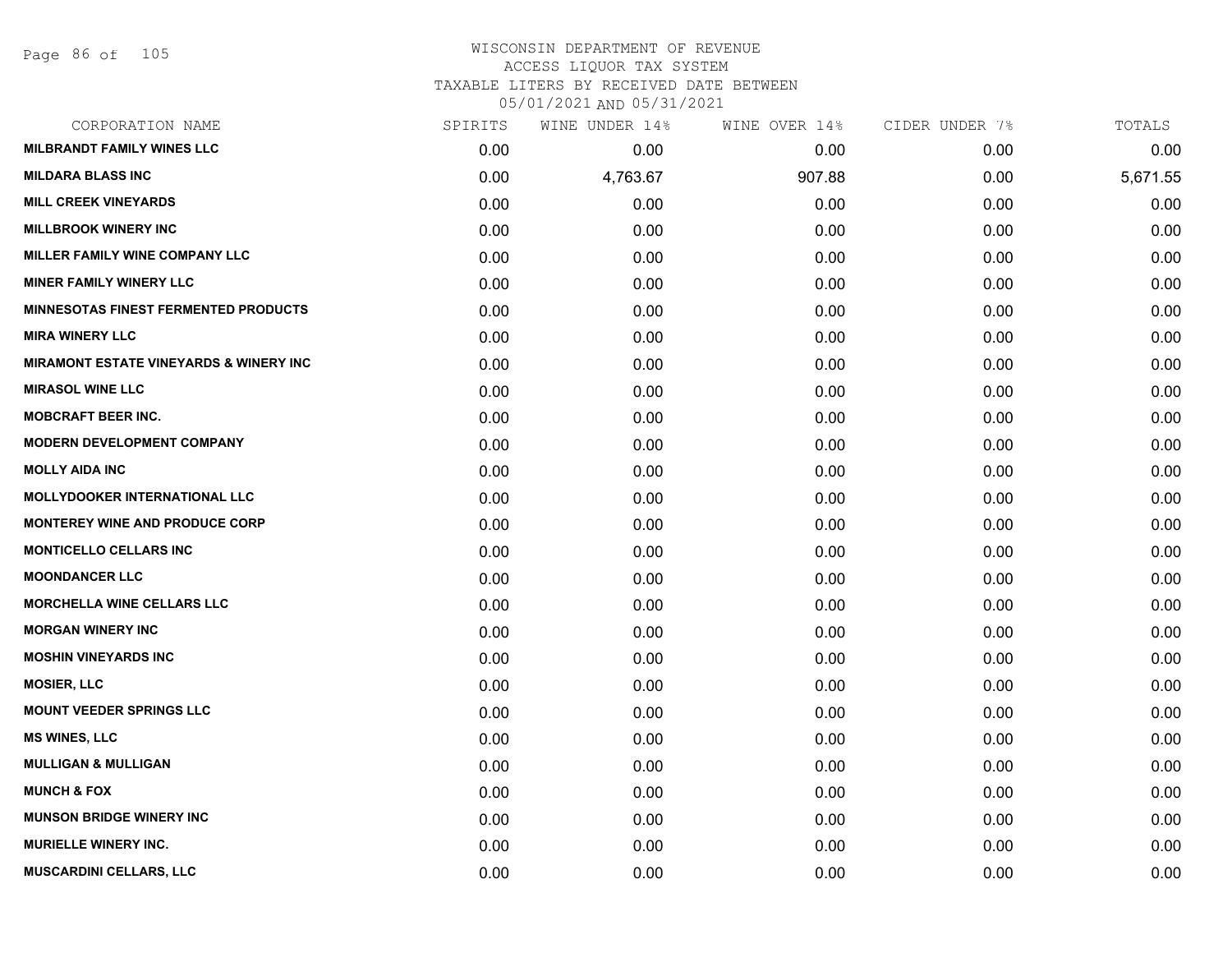Page 87 of 105

| CORPORATION NAME                  | SPIRITS | WINE UNDER 14% | WINE OVER 14% | CIDER UNDER 7% | TOTALS    |
|-----------------------------------|---------|----------------|---------------|----------------|-----------|
| <b>MUSETTA WINERY, LLC</b>        | 0.00    | 0.00           | 0.00          | 0.00           | 0.00      |
| <b>MY FAVORITE NEIGHBOR LLC</b>   | 0.00    | 0.00           | 0.00          | 0.00           | 0.00      |
| <b>MYKA CELLARS INC</b>           | 0.00    | 0.00           | 0.00          | 0.00           | 0.00      |
| <b>NCWGINC</b>                    | 0.00    | 0.00           | 0.00          | 0.00           | 0.00      |
| <b>NABOR WINES LLC</b>            | 0.00    | 0.00           | 0.00          | 0.00           | 0.00      |
| <b>NAKED WINES LLC</b>            | 0.00    | 0.00           | 0.00          | 0.00           | 0.00      |
| <b>NAKEDWINES.COM INC</b>         | 0.00    | 34,908.01      | 30,079.19     | 0.00           | 64,987.20 |
| <b>NALLE WINERY, INC.</b>         | 0.00    | 0.00           | 0.00          | 0.00           | 0.00      |
| <b>NAPA WINE CELLAR, INC.</b>     | 0.00    | 0.00           | 0.00          | 0.00           | 0.00      |
| <b>NAPA WINE COMPANY LLC</b>      | 0.00    | 0.00           | 0.00          | 0.00           | 0.00      |
| NAPA WINERY GROUP, LLC            | 0.00    | 0.00           | 0.00          | 0.00           | 0.00      |
| <b>NATURAL SELECTIONS 357 LLC</b> | 0.00    | 0.00           | 0.00          | 0.00           | 0.00      |
| <b>NAVARRE CELLARS LTD</b>        | 0.00    | 0.00           | 0.00          | 0.00           | 0.00      |
| <b>NAVARRO VINEYARDS, LLC</b>     | 0.00    | 0.00           | 0.00          | 0.00           | 0.00      |
| <b>NEFF CELLARS LLC</b>           | 0.00    | 30.00          | 0.00          | 0.00           | 30.00     |
| <b>NEVADA WINE CELLARS INC</b>    | 0.00    | 0.00           | 0.00          | 0.00           | 0.00      |
| <b>NEW VAVIN INC</b>              | 0.00    | 0.00           | 0.00          | 0.00           | 0.00      |
| <b>NEW VINELAND LLC</b>           | 0.00    | 0.00           | 0.00          | 0.00           | 0.00      |
| <b>NEWBERG MAIL ROOM INC</b>      | 0.00    | 0.00           | 0.00          | 0.00           | 0.00      |
| <b>NEWTON VINEYARD LLC</b>        | 0.00    | 0.00           | 0.00          | 0.00           | 0.00      |
| <b>NICALI, LLC</b>                | 0.00    | 0.00           | 0.00          | 0.00           | 0.00      |
| <b>NICHOLSON RANCH LLC</b>        | 0.00    | 0.00           | 0.00          | 0.00           | 0.00      |
| NIEBAUM-COPPOLA ESTATE WINERY LP  | 0.00    | 0.00           | 0.00          | 0.00           | 0.00      |
| <b>NINER WINE ESTATES LLC</b>     | 0.00    | 0.00           | 0.00          | 0.00           | 0.00      |
| <b>NOAH DORRANCE</b>              | 0.00    | 0.00           | 0.00          | 0.00           | 0.00      |
| <b>NORMAN LEE WILLIAMS</b>        | 0.00    | 0.00           | 0.00          | 0.00           | 0.00      |
| <b>NORTH SHORE WINERY LLC</b>     | 0.00    | 0.00           | 0.00          | 0.00           | 0.00      |
| NORTHLEAF WINERY, LLC             | 0.00    | 0.00           | 0.00          | 0.00           | 0.00      |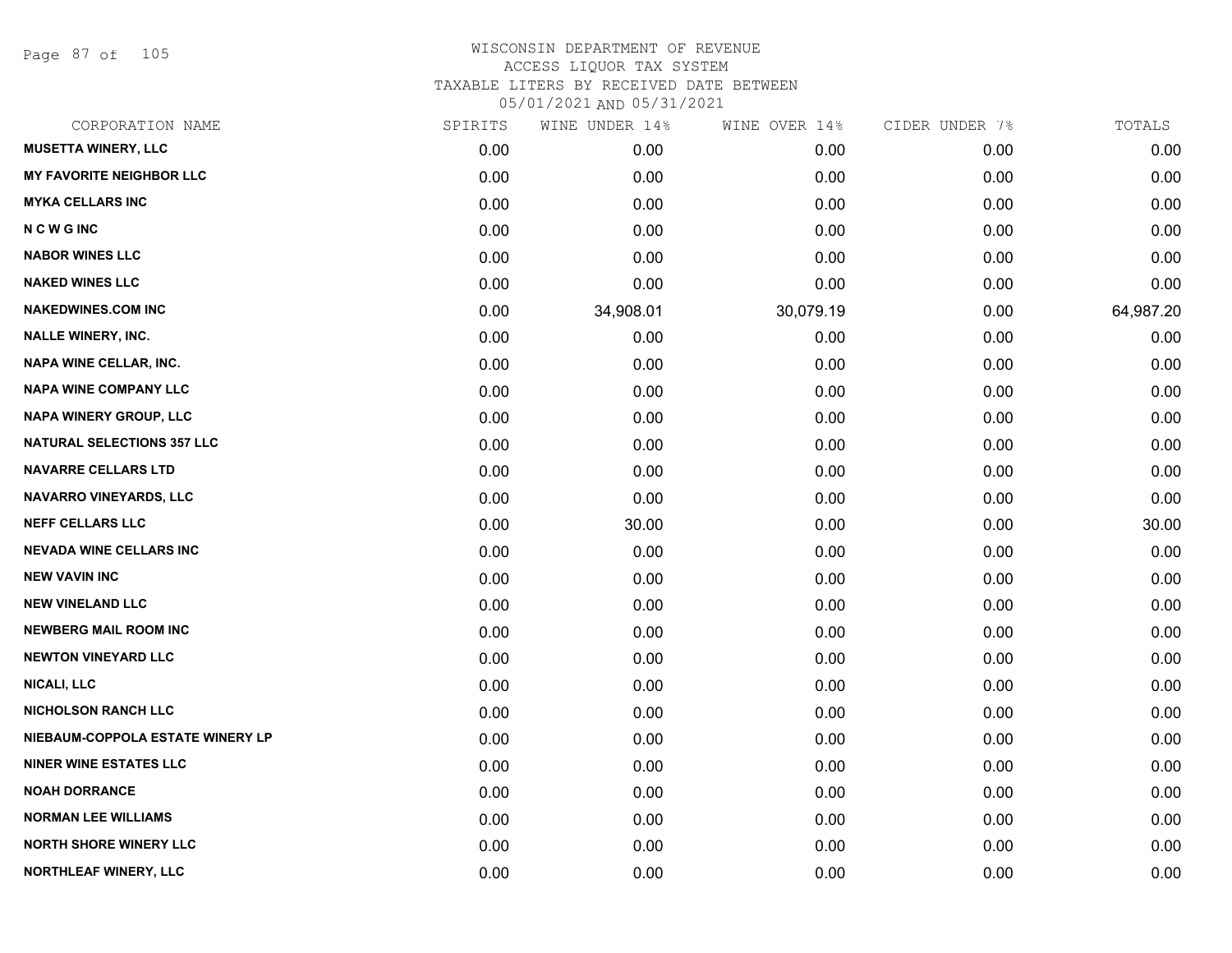Page 88 of 105

| CORPORATION NAME                    | SPIRITS | WINE UNDER 14% | WINE OVER 14% | CIDER UNDER 7% | TOTALS |
|-------------------------------------|---------|----------------|---------------|----------------|--------|
| NOTRE VUE ESTATE WINE GROUP, INC.   | 0.00    | 0.00           | 0.00          | 0.00           | 0.00   |
| <b>NOVA WINES, INC.</b>             | 0.00    | 0.00           | 0.00          | 0.00           | 0.00   |
| <b>NV AWG LTD</b>                   | 0.00    | 0.00           | 127.50        | 0.00           | 127.50 |
| <b>NW WINE COMPANY LLC</b>          | 0.00    | 0.00           | 0.00          | 0.00           | 0.00   |
| OAK RIDGE WINERY LLC                | 0.00    | 0.00           | 0.00          | 0.00           | 0.00   |
| <b>OAKVILLE HILLS CELLARS INC</b>   | 0.00    | 0.00           | 0.00          | 0.00           | 0.00   |
| <b>OAKVILLE RANCH WINERY INC</b>    | 0.00    | 0.00           | 0.00          | 0.00           | 0.00   |
| <b>OAT HILL CORPORATION</b>         | 0.00    | 0.00           | 0.00          | 0.00           | 0.00   |
| OBLOQUY, INC.                       | 0.00    | 0.00           | 0.00          | 0.00           | 0.00   |
| <b>OBRIEN FAMILY VINEYARDS, LLC</b> | 0.00    | 0.00           | 0.00          | 0.00           | 0.00   |
| <b>ODILON FORD WINERY INC</b>       | 0.00    | 0.00           | 0.00          | 0.00           | 0.00   |
| <b>OGB PARTNERS LLC</b>             | 0.00    | 0.00           | 0.00          | 0.00           | 0.00   |
| <b>OGILVIE MERWIN VENTURES, LLC</b> | 0.00    | 0.00           | 0.00          | 0.00           | 0.00   |
| OLD VINE WINE PARTNERS LLC          | 0.00    | 0.00           | 0.00          | 0.00           | 0.00   |
| OLIVER WINE COMPANY INC             | 0.00    | 0.00           | 0.00          | 0.00           | 0.00   |
| ONE TRUE VINE LLC                   | 0.00    | 0.00           | 0.00          | 0.00           | 0.00   |
| O'NEILL BEVERAGES CO LLC            | 0.00    | 0.00           | 0.00          | 0.00           | 0.00   |
| <b>ONX WINERY INC</b>               | 0.00    | 0.00           | 0.00          | 0.00           | 0.00   |
| <b>OPAL WEST WINES, LLC</b>         | 0.00    | 0.00           | 0.00          | 0.00           | 0.00   |
| OPOLO WINES LP                      | 0.00    | 0.00           | 0.00          | 0.00           | 0.00   |
| OPUS ONE WINERY LLC                 | 0.00    | 0.00           | 0.00          | 0.00           | 0.00   |
| ORCA PROPERTIES LLC                 | 0.00    | 0.00           | 0.00          | 0.00           | 0.00   |
| <b>ORFILA VINEYARDS INC</b>         | 0.00    | 0.00           | 0.00          | 0.00           | 0.00   |
| O'SHAUGHNESSY DEL OSO LLC           | 0.00    | 0.00           | 0.00          | 0.00           | 0.00   |
| OUT FROM LAND INVESTOR GROUP LLC    | 0.00    | 0.00           | 0.00          | 0.00           | 0.00   |
| PAIX SUR TERRE, LLC                 | 0.00    | 0.00           | 0.00          | 0.00           | 0.00   |
| PALI WINE COMPANY LP                | 0.00    | 0.00           | 0.00          | 0.00           | 0.00   |
| <b>PALM BAY HOLDINGS LLC</b>        | 0.00    | 0.00           | 0.00          | 0.00           | 0.00   |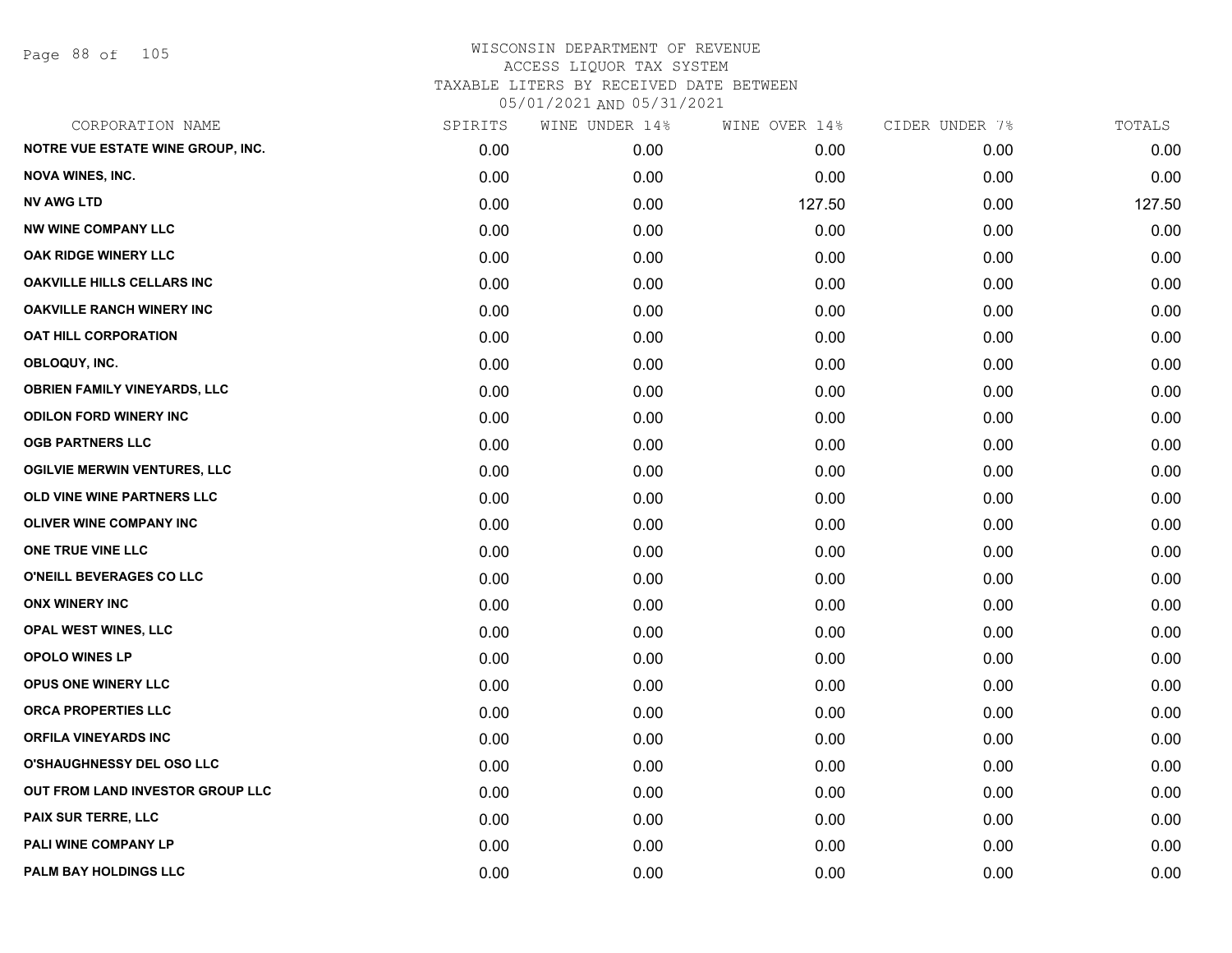Page 89 of 105

| CORPORATION NAME                     | SPIRITS | WINE UNDER 14% | WINE OVER 14% | CIDER UNDER 7% | TOTALS |
|--------------------------------------|---------|----------------|---------------|----------------|--------|
| PALOMA VINEYARD LLC                  | 0.00    | 0.00           | 0.00          | 0.00           | 0.00   |
| PAOLETTI ESTATES WINERY, INC         | 0.00    | 0.00           | 0.00          | 0.00           | 0.00   |
| <b>PARADISE RIDGE WINERY</b>         | 0.00    | 0.00           | 0.00          | 0.00           | 0.00   |
| PARALLEL 44 VINEYARD & WINERY, INC.  | 0.00    | 0.00           | 0.00          | 0.00           | 0.00   |
| <b>PARKER STATION INC</b>            | 0.00    | 0.00           | 0.00          | 0.00           | 0.00   |
| <b>PARMESON FAMILY LLC</b>           | 0.00    | 0.00           | 0.00          | 0.00           | 0.00   |
| PARSONAGE CELLARS INC                | 0.00    | 0.00           | 0.00          | 0.00           | 0.00   |
| <b>PASSAGGIO WINES LLC</b>           | 0.00    | 0.00           | 0.00          | 0.00           | 0.00   |
| <b>PATRICIA A HOOVER</b>             | 0.00    | 0.00           | 0.00          | 0.00           | 0.00   |
| PATRICIA GREEN CELLARS LLC           | 0.00    | 0.00           | 0.00          | 0.00           | 0.00   |
| <b>PATRICK ARNDT</b>                 | 0.00    | 0.00           | 0.00          | 0.00           | 0.00   |
| <b>PATRICK M RUE</b>                 | 0.00    | 0.00           | 0.00          | 0.00           | 0.00   |
| <b>PAUL D ASPER</b>                  | 0.00    | 0.00           | 0.00          | 0.00           | 0.00   |
| <b>PAUL G BLOMMEL</b>                | 0.00    | 0.00           | 0.00          | 0.00           | 0.00   |
| <b>PAUL HOBBS WINERY LP</b>          | 0.00    | 0.00           | 0.00          | 0.00           | 0.00   |
| <b>PAUL J FRANZEN</b>                | 0.00    | 0.00           | 0.00          | 0.00           | 0.00   |
| <b>PAVI WINES LLC</b>                | 0.00    | 0.00           | 0.00          | 0.00           | 0.00   |
| <b>PAWEL LATO</b>                    | 0.00    | 0.00           | 0.00          | 0.00           | 0.00   |
| PCJ, INC.                            | 0.00    | 0.00           | 0.00          | 0.00           | 0.00   |
| PEACHY CANYON WINERY                 | 0.00    | 0.00           | 0.00          | 0.00           | 0.00   |
| PEAR VALLEY VINEYARD, INC.           | 0.00    | 0.00           | 0.00          | 0.00           | 0.00   |
| PEAY VINEYARDS LLC                   | 0.00    | 0.00           | 0.00          | 0.00           | 0.00   |
| PEIRANO ESTATE WINERY INC.           | 0.00    | 0.00           | 0.00          | 0.00           | 0.00   |
| PEJU FAMILY OPERATING PARTNERSHIP LP | 0.00    | 0.00           | 0.00          | 0.00           | 0.00   |
| PELLEGRINI RANCHES INC               | 0.00    | 0.00           | 0.00          | 0.00           | 0.00   |
| PENROSE HILL, LIMITED                | 0.00    | 0.00           | 0.00          | 0.00           | 0.00   |
| PEPPER BRIDGE WINERY LLC             | 0.00    | 0.00           | 0.00          | 0.00           | 0.00   |
| PERNOD RICARD KENWOOD HOLDING LLC    | 0.00    | 0.00           | 0.00          | 0.00           | 0.00   |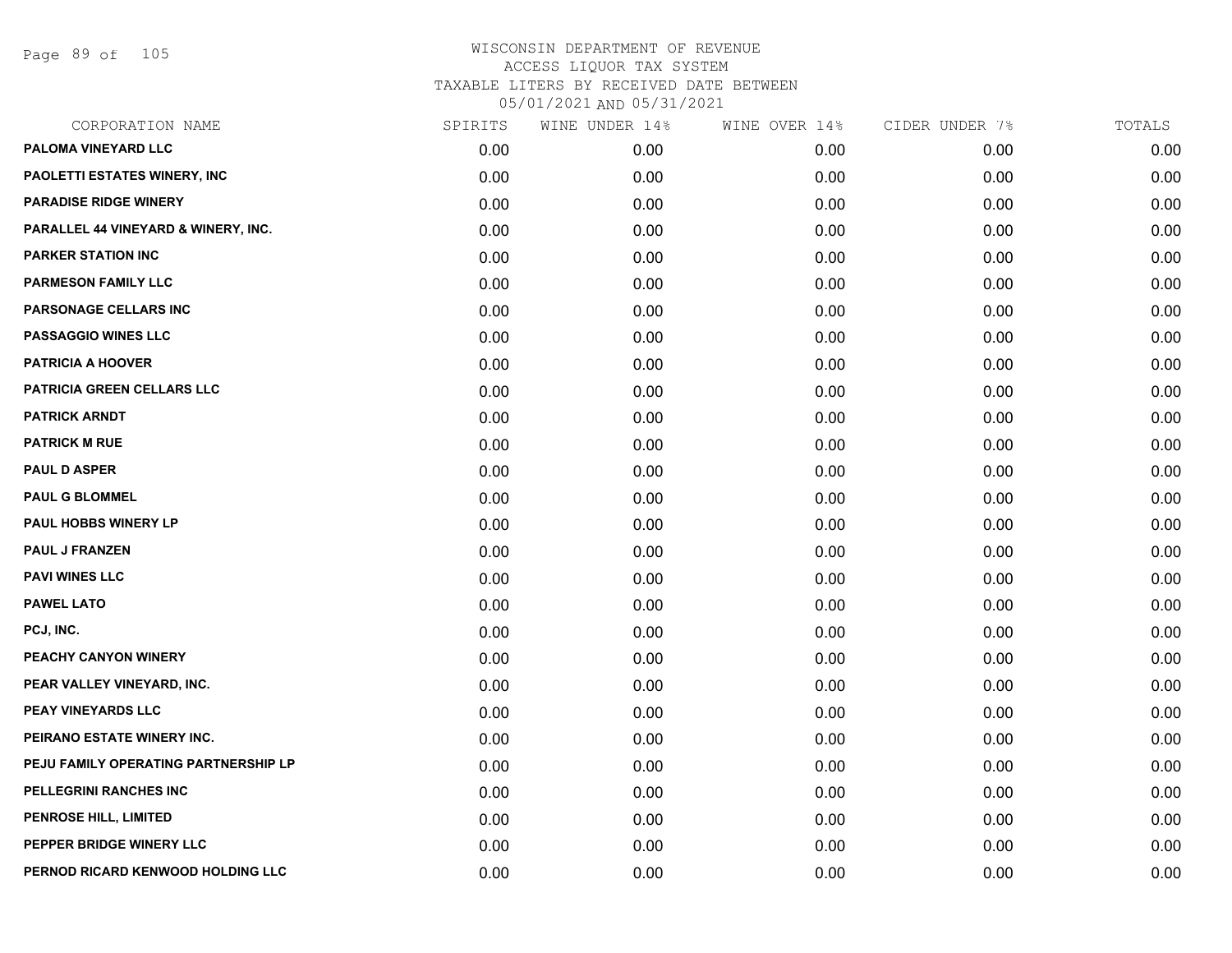Page 90 of 105

| WINE UNDER 14% | WINE OVER 14% | CIDER UNDER 7% | TOTALS |
|----------------|---------------|----------------|--------|
| 0.00           | 0.00          | 0.00           | 0.00   |
| 0.00           | 0.00          | 0.00           | 0.00   |
| 0.00           | 0.00          | 0.00           | 0.00   |
| 0.00           | 0.00          | 0.00           | 0.00   |
| 0.00           | 0.00          | 0.00           | 0.00   |
| 0.00           | 0.00          | 0.00           | 0.00   |
| 0.00           | 0.00          | 0.00           | 0.00   |
| 0.00           | 0.00          | 0.00           | 0.00   |
| 0.00           | 0.00          | 0.00           | 0.00   |
| 0.00           | 0.00          | 0.00           | 0.00   |
| 0.00           | 0.00          | 0.00           | 0.00   |
| 0.00           | 0.00          | 0.00           | 0.00   |
| 0.00           | 0.00          | 0.00           | 0.00   |
| 0.00           | 0.00          | 0.00           | 0.00   |
| 0.00           | 0.00          | 0.00           | 0.00   |
| 0.00           | 0.00          | 0.00           | 0.00   |
| 0.00           | 0.00          | 0.00           | 0.00   |
| 0.00           | 0.00          | 0.00           | 0.00   |
| 0.00           | 0.00          | 0.00           | 0.00   |
| 0.00           | 0.00          | 0.00           | 0.00   |
| 0.00           | 0.00          | 0.00           | 0.00   |
| 0.00           | 0.00          | 0.00           | 0.00   |
| 0.00           | 0.00          | 0.00           | 0.00   |
| 0.00           | 0.00          | 0.00           | 0.00   |
| 0.00           | 0.00          | 0.00           | 0.00   |
| 0.00           | 0.00          | 0.00           | 0.00   |
| 0.00           | 0.00          | 0.00           | 0.00   |
| 0.00           | 0.00          | 0.00           | 0.00   |
|                |               |                |        |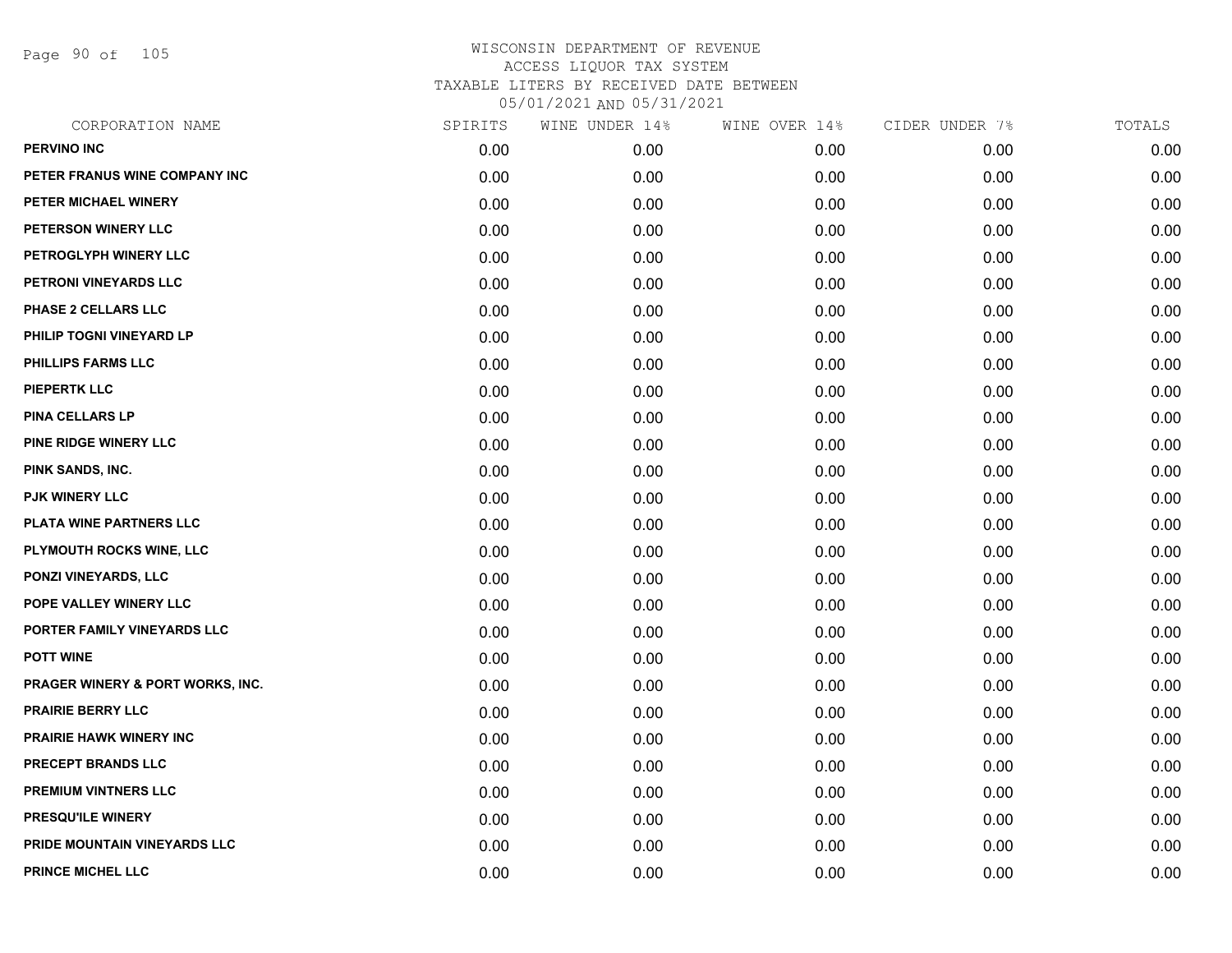Page 91 of 105

| CORPORATION NAME                         | SPIRITS | WINE UNDER 14% | WINE OVER 14% | CIDER UNDER 7% | TOTALS |
|------------------------------------------|---------|----------------|---------------|----------------|--------|
| <b>PROMONTORY LLC</b>                    | 0.00    | 0.00           | 0.00          | 0.00           | 0.00   |
| <b>PWG LLC</b>                           | 0.00    | 0.00           | 0.00          | 0.00           | 0.00   |
| <b>QUADY SOUTH WINERY LLC</b>            | 0.00    | 0.00           | 0.00          | 0.00           | 0.00   |
| QUILCEDA CREEK VINTNERS INC              | 0.00    | 0.00           | 0.00          | 0.00           | 0.00   |
| <b>QUIXOTE WINERY, LLC</b>               | 0.00    | 0.00           | 0.00          | 0.00           | 0.00   |
| <b>RH KEENAN CO</b>                      | 0.00    | 0.00           | 0.00          | 0.00           | 0.00   |
| <b>RADIO-COTEAU WINE CELLARS LLC</b>     | 0.00    | 0.00           | 0.00          | 0.00           | 0.00   |
| <b>RAMAZZOTTI WINES LLC</b>              | 0.00    | 0.00           | 0.00          | 0.00           | 0.00   |
| <b>RAMEY WINE CELLARS INC</b>            | 0.00    | 0.00           | 0.00          | 0.00           | 0.00   |
| <b>RAPTOR RIDGE WINERY LLC</b>           | 0.00    | 0.00           | 0.00          | 0.00           | 0.00   |
| <b>RASA VINEYARDS, LLC</b>               | 0.00    | 0.00           | 0.00          | 0.00           | 0.00   |
| <b>RASMUSSEN FAMILY WINES, LLC</b>       | 0.00    | 0.00           | 0.00          | 0.00           | 0.00   |
| <b>RAYMOND SIGNORELLO</b>                | 0.00    | 0.00           | 0.00          | 0.00           | 0.00   |
| <b>RAYMOND VINEYARD &amp; CELLAR INC</b> | 0.00    | 0.00           | 0.00          | 0.00           | 0.00   |
| <b>RB WINE ASSOCIATES LLC</b>            | 0.00    | 0.00           | 0.00          | 0.00           | 0.00   |
| <b>RBZ VINEYARDS LLC</b>                 | 0.00    | 0.00           | 0.00          | 0.00           | 0.00   |
| <b>RED CAR WINE COMPANY LLC</b>          | 0.00    | 0.00           | 0.00          | 0.00           | 0.00   |
| RED HILLS CELLARS, LLC                   | 0.00    | 0.00           | 0.00          | 0.00           | 0.00   |
| <b>RED MARE WINES LLC</b>                | 0.00    | 0.00           | 0.00          | 0.00           | 0.00   |
| <b>RED NEWT CELLARS INC</b>              | 0.00    | 0.00           | 0.00          | 0.00           | 0.00   |
| <b>RED OAK VINEYARD INC</b>              | 0.00    | 0.00           | 0.00          | 0.00           | 0.00   |
| <b>REGENERATIVE GIFT, LLC</b>            | 0.00    | 0.00           | 0.00          | 0.00           | 0.00   |
| <b>REGUSCI WINERY INC</b>                | 0.00    | 0.00           | 0.00          | 0.00           | 0.00   |
| <b>RESONANCE WINES LLC</b>               | 0.00    | 0.00           | 0.00          | 0.00           | 0.00   |
| <b>REVANA FAMILY PARTNERS LP</b>         | 0.00    | 0.00           | 0.00          | 0.00           | 0.00   |
| <b>REVANA FAMILY PARTNERS LP</b>         | 0.00    | 0.00           | 0.00          | 0.00           | 0.00   |
| <b>REVELRY VINTNERS LLC</b>              | 0.00    | 0.00           | 0.00          | 0.00           | 0.00   |
| <b>REYNOLDS CREATIVE PRODUCTS INC</b>    | 0.00    | 0.00           | 0.00          | 0.00           | 0.00   |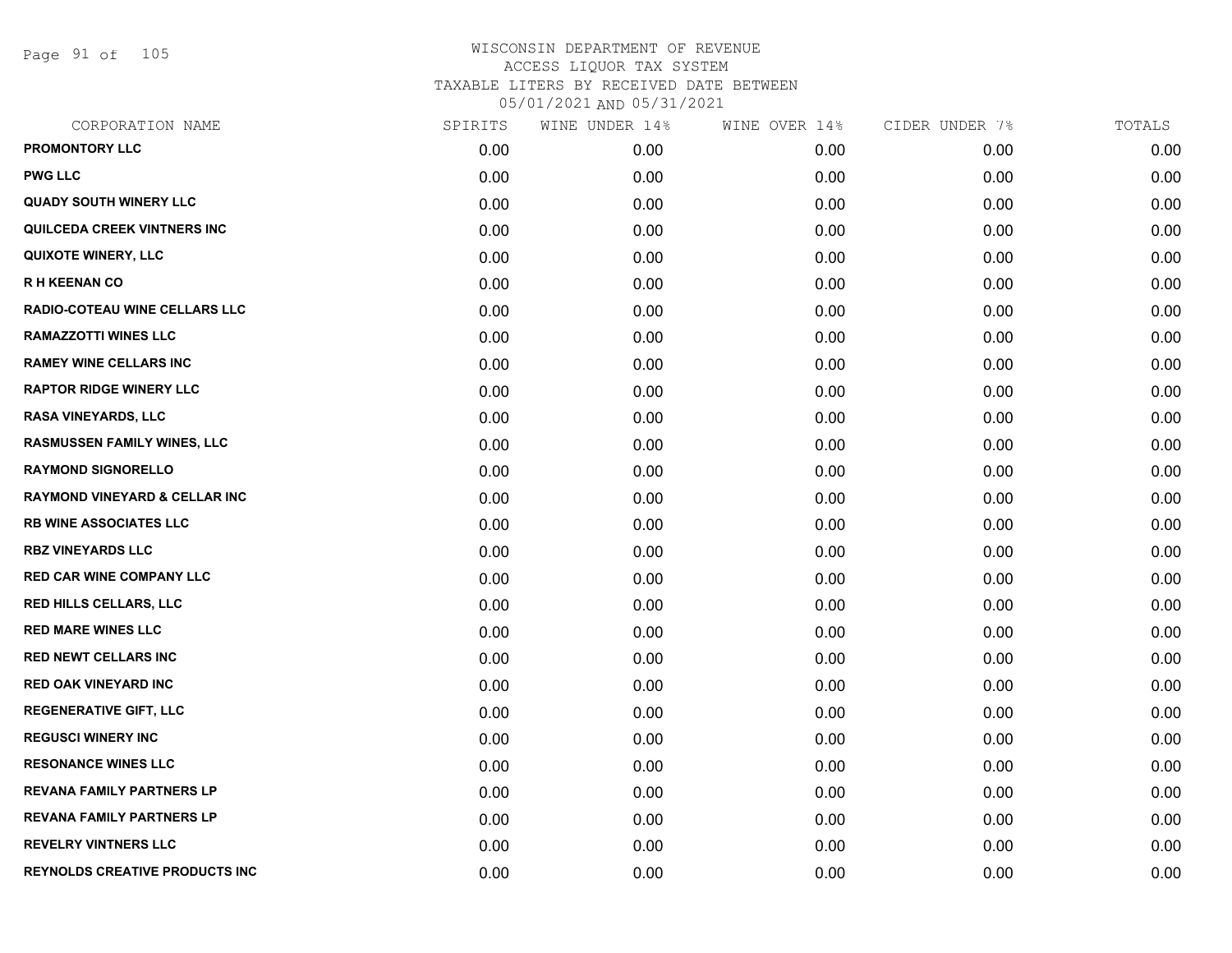Page 92 of 105

| CORPORATION NAME                            | SPIRITS | WINE UNDER 14% | WINE OVER 14% | CIDER UNDER 7% | TOTALS |
|---------------------------------------------|---------|----------------|---------------|----------------|--------|
| <b>RH WINERY LLC</b>                        | 0.00    | 0.00           | 0.00          | 0.00           | 0.00   |
| <b>RHYS VINEYARDS LLC</b>                   | 0.00    | 0.00           | 0.00          | 0.00           | 0.00   |
| <b>RICHARD E LIBBY</b>                      | 0.00    | 0.00           | 0.00          | 0.00           | 0.00   |
| <b>RICHARD FORTUNE</b>                      | 0.00    | 0.00           | 0.00          | 0.00           | 0.00   |
| <b>RIDGE VINEYARDS INC</b>                  | 0.00    | 0.00           | 0.00          | 0.00           | 0.00   |
| <b>RIGHT SIDE LLC</b>                       | 0.00    | 0.00           | 0.00          | 0.00           | 0.00   |
| RIO LOBO LLC                                | 0.00    | 0.00           | 0.00          | 0.00           | 0.00   |
| <b>RIVER BEND VINEYARD &amp; WINERY LLC</b> | 0.00    | 0.00           | 0.00          | 0.00           | 0.00   |
| RIVER VALLEY VINEYARD INC                   | 0.00    | 0.00           | 0.00          | 0.00           | 0.00   |
| <b>RIVERBENCH LLC</b>                       | 0.00    | 0.00           | 0.00          | 0.00           | 0.00   |
| <b>ROBERT CRAIG WINERY LP</b>               | 0.00    | 0.00           | 0.00          | 0.00           | 0.00   |
| <b>ROBERT DUNNING</b>                       | 0.00    | 0.00           | 0.00          | 0.00           | 0.00   |
| <b>ROBERT FOLEY LLC</b>                     | 0.00    | 0.00           | 0.00          | 0.00           | 0.00   |
| <b>ROBERT J BRAKESMAN</b>                   | 0.00    | 0.00           | 0.00          | 0.00           | 0.00   |
| <b>ROBERT J FOWLER</b>                      | 0.00    | 0.00           | 0.00          | 0.00           | 0.00   |
| <b>ROBERT L HUDSON</b>                      | 0.00    | 0.00           | 0.00          | 0.00           | 0.00   |
| <b>ROBERT MUELLER CELLARS</b>               | 0.00    | 0.00           | 0.00          | 0.00           | 0.00   |
| ROBERT YOUNG ESTATE WINERY LLC              | 0.00    | 0.00           | 0.00          | 0.00           | 0.00   |
| <b>ROBIN PFEIFFER</b>                       | 0.00    | 0.00           | 0.00          | 0.00           | 0.00   |
| <b>ROBINSON FAMILY VINEYARDS LLC</b>        | 0.00    | 0.00           | 0.00          | 0.00           | 0.00   |
| <b>ROCCA FAMILY VINEYARDS INC</b>           | 0.00    | 0.00           | 0.00          | 0.00           | 0.00   |
| <b>ROCHE WINERY LLC</b>                     | 0.00    | 0.00           | 0.00          | 0.00           | 0.00   |
| <b>ROCHIOLI VINEYARD &amp; WINERY LLC</b>   | 0.00    | 0.00           | 0.00          | 0.00           | 0.00   |
| <b>ROCK N WOOL WINERY LLC</b>               | 0.00    | 0.00           | 0.00          | 0.00           | 0.00   |
| ROCK WALL WINE COMPANY INC                  | 0.00    | 0.00           | 0.00          | 0.00           | 0.00   |
| <b>ROEDERER ESTATE INC</b>                  | 0.00    | 0.00           | 0.00          | 0.00           | 0.00   |
| <b>ROGER PENG</b>                           | 0.00    | 0.00           | 0.00          | 0.00           | 0.00   |
| <b>ROMBAUER VINEYARDS INC</b>               | 0.00    | 0.00           | 0.00          | 0.00           | 0.00   |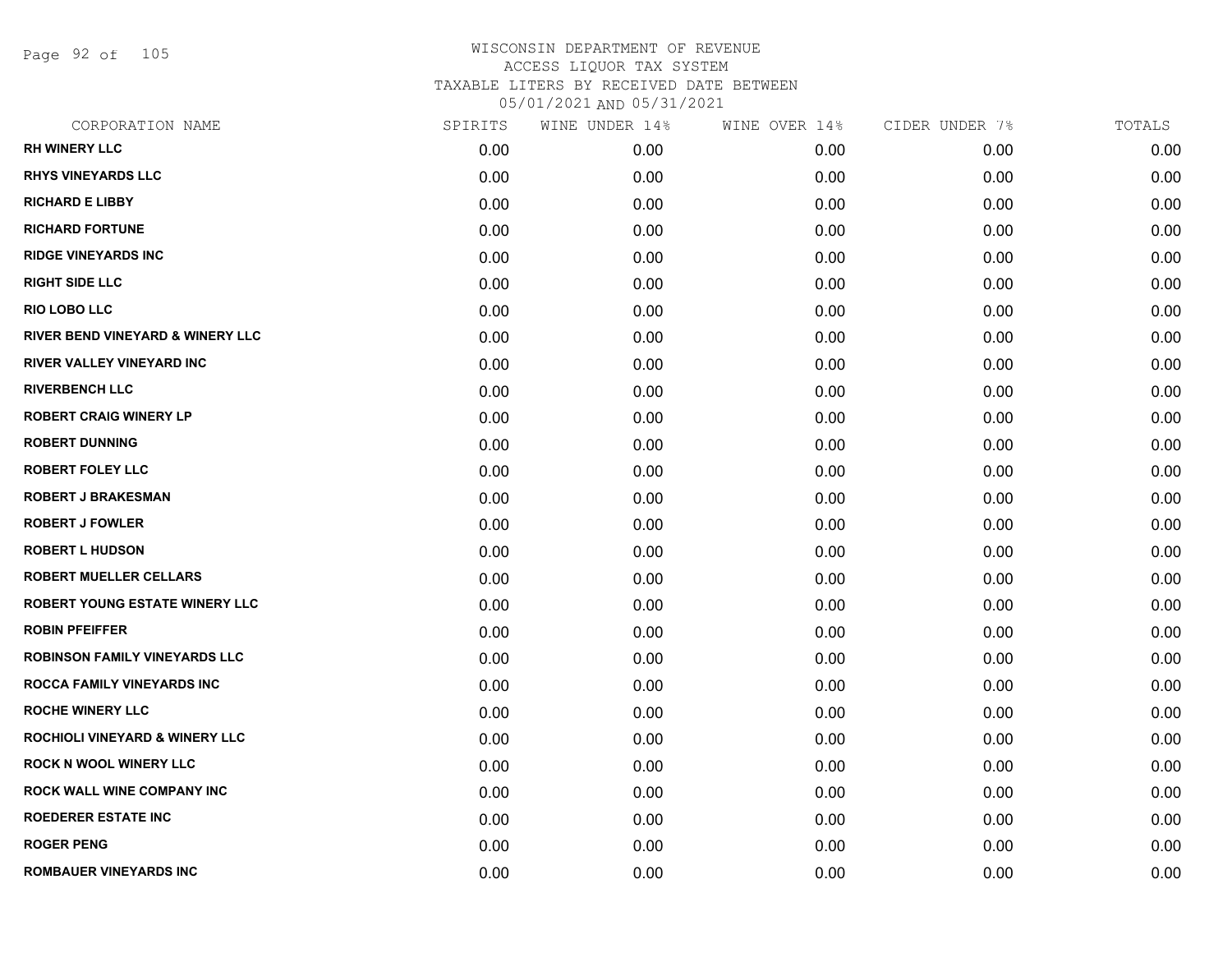Page 93 of 105

| CORPORATION NAME                     | SPIRITS | WINE UNDER 14% | WINE OVER 14% | CIDER UNDER 7% | TOTALS |
|--------------------------------------|---------|----------------|---------------|----------------|--------|
| <b>RONALD J BENZA</b>                | 0.00    | 0.00           | 0.00          | 0.00           | 0.00   |
| <b>RONALD L FENOLIO</b>              | 0.00    | 0.00           | 0.00          | 0.00           | 0.00   |
| <b>RONALD T RUBIN</b>                | 0.00    | 0.00           | 0.00          | 0.00           | 0.00   |
| <b>ROOTS RUN DEEP LLC</b>            | 0.00    | 0.00           | 0.00          | 0.00           | 0.00   |
| <b>ROUND HILL CELLARS</b>            | 0.00    | 0.00           | 0.00          | 0.00           | 0.00   |
| <b>ROUND POND ESTATE LLC</b>         | 0.00    | 0.00           | 0.00          | 0.00           | 0.00   |
| <b>ROZA HILLS VINEYARDS LLC</b>      | 0.00    | 0.00           | 0.00          | 0.00           | 0.00   |
| RRJ REAL PROPERTIES LLC              | 0.00    | 0.00           | 0.00          | 0.00           | 0.00   |
| <b>RTV WINERY LLC</b>                | 0.00    | 0.00           | 0.00          | 0.00           | 0.00   |
| <b>RUDD WINES INC</b>                | 0.00    | 0.00           | 0.00          | 0.00           | 0.00   |
| <b>RUDIUS WINES, LLC</b>             | 0.00    | 0.00           | 0.00          | 0.00           | 0.00   |
| <b>RUED WINERY INC</b>               | 0.00    | 0.00           | 0.00          | 0.00           | 0.00   |
| RUSHFORD MEADERY AND WINERY LLC      | 0.00    | 0.00           | 0.00          | 0.00           | 0.00   |
| <b>RUSSIAN RIVER WINES, LLC</b>      | 0.00    | 0.00           | 0.00          | 0.00           | 0.00   |
| <b>RUTHERFORD HILL WINERY LLC</b>    | 0.00    | 0.00           | 0.00          | 0.00           | 0.00   |
| <b>RYAN PRELLWITZ</b>                | 0.00    | 0.00           | 0.00          | 0.00           | 0.00   |
| <b>SLJ GROUP INC</b>                 | 0.00    | 0.00           | 0.00          | 0.00           | 0.00   |
| <b>SAARLOOS ESTATE VINEYARDS LLC</b> | 0.00    | 0.00           | 0.00          | 0.00           | 0.00   |
| <b>SAINTSBURY LLC</b>                | 0.00    | 0.00           | 0.00          | 0.00           | 0.00   |
| <b>SALVESTRIN WINE CO LLC</b>        | 0.00    | 0.00           | 0.00          | 0.00           | 0.00   |
| <b>SAMUEL P BAXTER</b>               | 0.00    | 0.00           | 0.00          | 0.00           | 0.00   |
| <b>SANDHI VINTNERS LLC</b>           | 0.00    | 0.00           | 0.00          | 0.00           | 0.00   |
| <b>SANDPOINT WINES</b>               | 0.00    | 0.00           | 0.00          | 0.00           | 0.00   |
| <b>SANFORD WINERY COMPANY LP</b>     | 0.00    | 0.00           | 0.00          | 0.00           | 0.00   |
| <b>SANS LIEGE INC</b>                | 0.00    | 0.00           | 0.00          | 0.00           | 0.00   |
| <b>SANTA YNEZ WINE CORP.</b>         | 0.00    | 0.00           | 0.00          | 0.00           | 0.00   |
| <b>SARAH J SHADONIX</b>              | 0.00    | 0.00           | 0.00          | 0.00           | 0.00   |
| <b>SAUCELITO CANYON LP</b>           | 0.00    | 0.00           | 0.00          | 0.00           | 0.00   |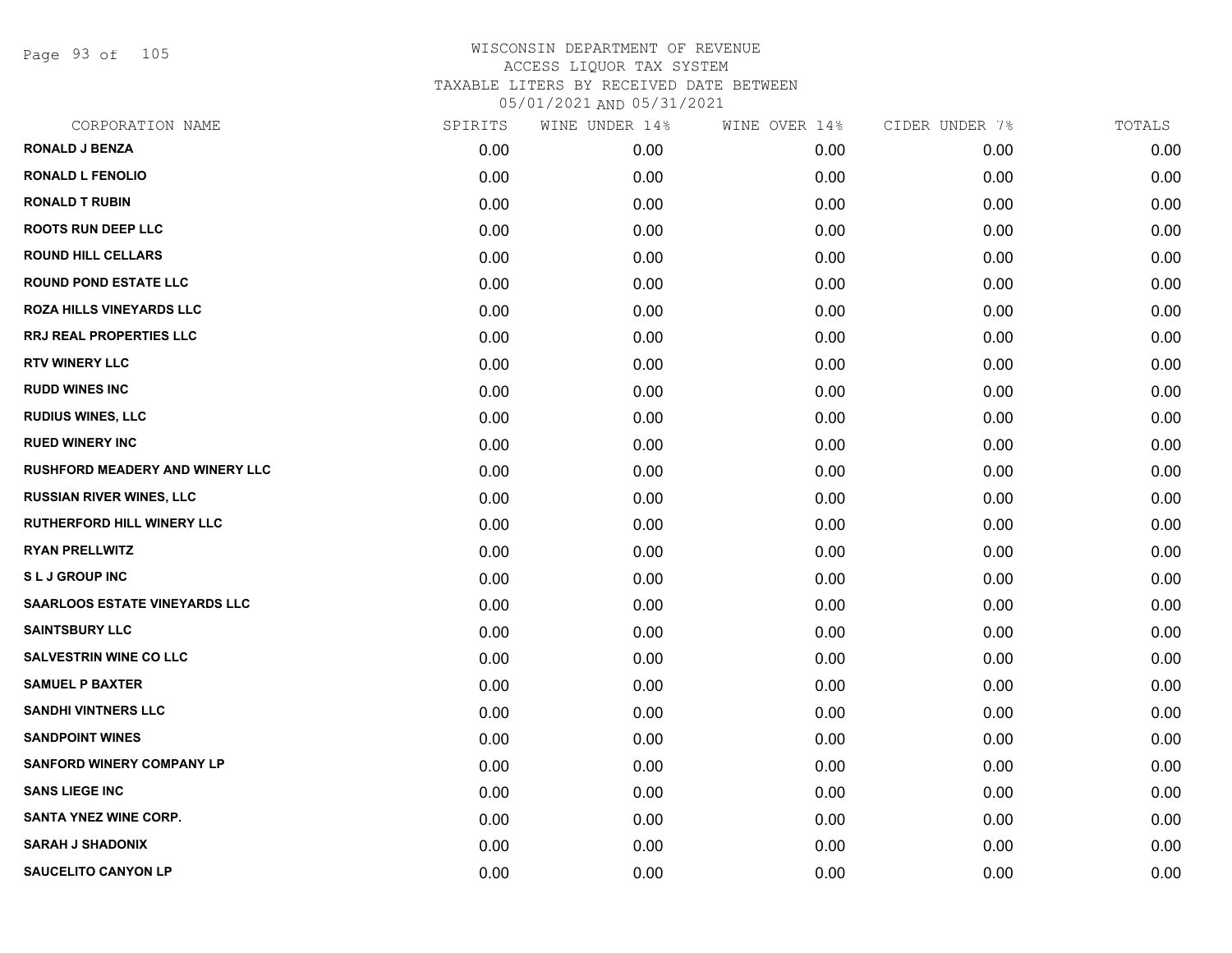| SPIRITS | WINE UNDER 14%    | WINE OVER 14% | CIDER UNDER 7% | TOTALS |
|---------|-------------------|---------------|----------------|--------|
| 0.00    | 0.00 <sub>1</sub> | 0.00          | 0.00           | 0.00   |
| 0.00    | 0.00              | 0.00          | 0.00           | 0.00   |
| 0.00    | 0.00              | 0.00          | 0.00           | 0.00   |
| 0.00    | 0.00              | 0.00          | 0.00           | 0.00   |
| 0.00    | 0.00              | 0.00          | 0.00           | 0.00   |
| 0.00    | 0.00              | 0.00          | 0.00           | 0.00   |
| 0.00    | 0.00              | 0.00          | 0.00           | 0.00   |
| 0.00    | 0.00              | 0.00          | 0.00           | 0.00   |
| 0.00    | 0.00              | 0.00          | 0.00           | 0.00   |
| 0.00    | 0.00              | 0.00          | 0.00           | 0.00   |
| 0.00    | 0.00              | 0.00          | 0.00           | 0.00   |
| 0.00    | 0.00              | 0.00          | 0.00           | 0.00   |
| 0.00    | 0.00              | 0.00          | 0.00           | 0.00   |
| 0.00    | 0.00              | 0.00          | 0.00           | 0.00   |
| 0.00    | 0.00              | 0.00          | 0.00           | 0.00   |
| 0.00    | 0.00              | 0.00          | 0.00           | 0.00   |
| 0.00    | 0.00              | 0.00          | 0.00           | 0.00   |
| 0.00    | 0.00              | 0.00          | 0.00           | 0.00   |
| 0.00    | 0.00              | 0.00          | 0.00           | 0.00   |
| 0.00    | 0.00              | 0.00          | 0.00           | 0.00   |
| 0.00    | 0.00              | 0.00          | 0.00           | 0.00   |
| 0.00    | 0.00              | 0.00          | 0.00           | 0.00   |
| 0.00    | 0.00              | 0.00          | 0.00           | 0.00   |
| 0.00    | 0.00              | 0.00          | 0.00           | 0.00   |
| 0.00    | 0.00              | 0.00          | 0.00           | 0.00   |
| 0.00    | 0.00              | 0.00          | 0.00           | 0.00   |
| 0.00    | 0.00              | 0.00          | 0.00           | 0.00   |
| 0.00    | 0.00              | 0.00          | 0.00           | 0.00   |
|         |                   |               |                |        |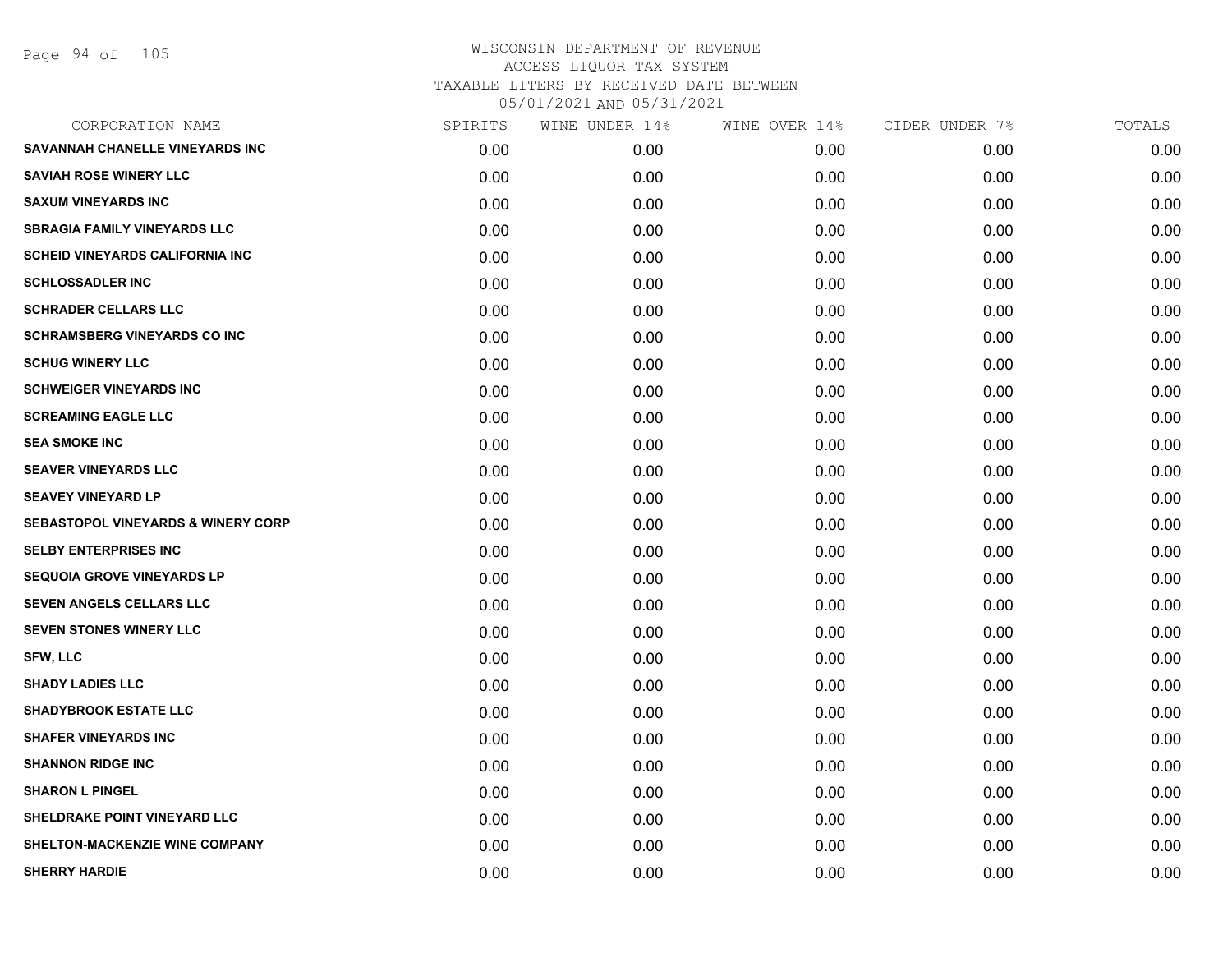| CORPORATION NAME                   | SPIRITS | WINE UNDER 14% | WINE OVER 14% | CIDER UNDER 7% | TOTALS |
|------------------------------------|---------|----------------|---------------|----------------|--------|
| SHERWIN FAMILY VINEYARDS LLC       | 0.00    | 0.00           | 0.00          | 0.00           | 0.00   |
| <b>SHIFT WINE LLC</b>              | 0.00    | 0.00           | 0.00          | 0.00           | 0.00   |
| SILVER OAK WINE CELLARS LLC        | 0.00    | 0.00           | 0.00          | 0.00           | 0.00   |
| SILVER TRIDENT WINERY LLC          | 0.00    | 0.00           | 0.00          | 0.00           | 0.00   |
| SINE QUA NON INC                   | 0.00    | 0.00           | 0.00          | 0.00           | 0.00   |
| <b>SINSKEY VINEYARDS INC</b>       | 0.00    | 211.94         | 2.25          | 0.00           | 214.19 |
| <b>SIX SIGMA WINERY LLC</b>        | 0.00    | 0.00           | 0.00          | 0.00           | 0.00   |
| <b>SKYWALKER VINEYARDS, LLC</b>    | 0.00    | 0.00           | 0.00          | 0.00           | 0.00   |
| SLEIGHT OF HAND CELLARS, LLC       | 0.00    | 0.00           | 0.00          | 0.00           | 0.00   |
| <b>SMALL VINES WINES INC</b>       | 0.00    | 0.00           | 0.00          | 0.00           | 0.00   |
| SMITH ANDERSON ENTERPRISES INC     | 0.00    | 0.00           | 0.00          | 0.00           | 0.00   |
| <b>SOCIAL ENJOYMENTS LLC</b>       | 0.00    | 28.40          | 0.00          | 0.00           | 28.40  |
| <b>SOKOL BLOSSER LTD</b>           | 0.00    | 0.00           | 0.00          | 0.00           | 0.00   |
| SOLENE, INC.                       | 0.00    | 0.00           | 0.00          | 0.00           | 0.00   |
| <b>SOMERSTON WINE COMPANY, LLC</b> | 0.00    | 0.00           | 0.00          | 0.00           | 0.00   |
| <b>SONJA MAGDEVSKI</b>             | 0.00    | 0.00           | 0.00          | 0.00           | 0.00   |
| SONOMA VINEYARD COMPANY, INC.      | 0.00    | 0.00           | 0.00          | 0.00           | 0.00   |
| SONOMA-CUTRER VINEYARDS INC        | 0.00    | 51.01          | 111.75        | 0.00           | 162.76 |
| <b>SOQUEL VINEYARDS</b>            | 0.00    | 0.00           | 0.00          | 0.00           | 0.00   |
| <b>SOUTH COAST WINERY INC</b>      | 0.00    | 0.00           | 0.00          | 0.00           | 0.00   |
| SOZO, LLC                          | 0.00    | 0.00           | 0.00          | 0.00           | 0.00   |
| <b>SP GROSSNICKLE LLC</b>          | 0.00    | 0.00           | 0.00          | 0.00           | 0.00   |
| SPANOS BERBERIAN WINERY LLC        | 0.00    | 0.00           | 0.00          | 0.00           | 0.00   |
| <b>SPARKLING OREGON LLC</b>        | 0.00    | 0.00           | 0.00          | 0.00           | 0.00   |
| <b>SPENCE VINEYARDS LLC</b>        | 0.00    | 0.00           | 0.00          | 0.00           | 0.00   |
| SPIRITS OF NORWAY VINEYARD LLC     | 0.00    | 0.00           | 0.00          | 0.00           | 0.00   |
| <b>SPOTTSWOODE WINERY INC</b>      | 0.00    | 0.00           | 0.00          | 0.00           | 0.00   |
| SPRECHER BREWING COMPANY, LLC      | 0.00    | 0.00           | 0.00          | 0.00           | 0.00   |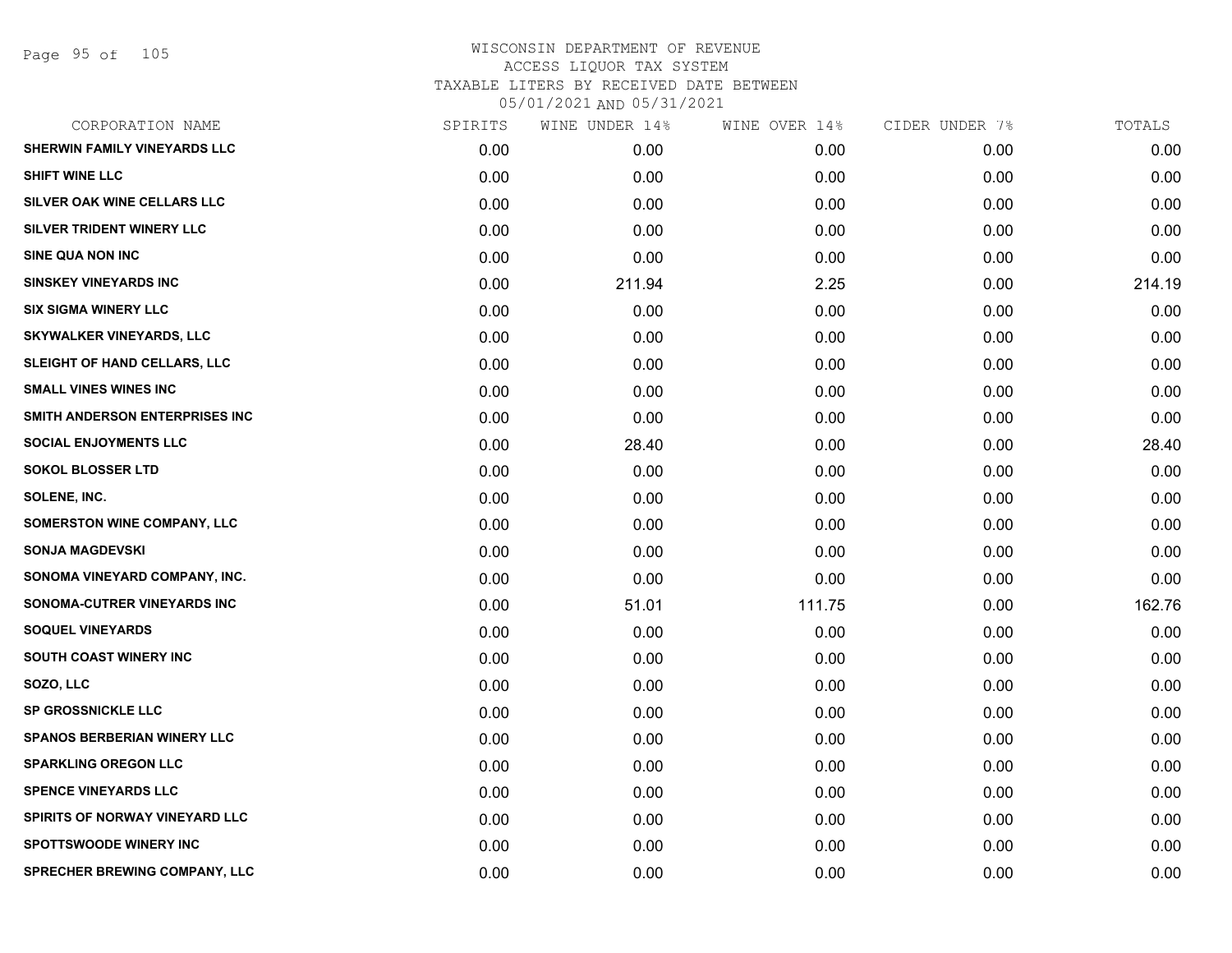| CORPORATION NAME                            | SPIRITS | WINE UNDER 14% | WINE OVER 14% | CIDER UNDER 7% | TOTALS |
|---------------------------------------------|---------|----------------|---------------|----------------|--------|
| <b>SPRING MOUNTAIN VINEYARD INC</b>         | 0.00    | 0.00           | 0.00          | 0.00           | 0.00   |
| <b>SPURGEON VINEYARDS &amp; WINERY LLC</b>  | 0.00    | 0.00           | 0.00          | 0.00           | 0.00   |
| <b>SQUIX LLC</b>                            | 0.00    | 0.00           | 0.00          | 0.00           | 0.00   |
| <b>ST HELENA ESTATE LLC</b>                 | 0.00    | 0.00           | 0.00          | 0.00           | 0.00   |
| <b>ST JAMES WINERY INC</b>                  | 0.00    | 0.00           | 0.00          | 0.00           | 0.00   |
| ST JULIAN WINE COMPANY INC                  | 0.00    | 0.00           | 0.00          | 0.00           | 0.00   |
| <b>ST SUPERY INC</b>                        | 0.00    | 0.00           | 0.00          | 0.00           | 0.00   |
| ST. FRANCIS WINERY & VINEYARD L.P.          | 0.00    | 0.00           | 0.00          | 0.00           | 0.00   |
| <b>STAGLIN FAMILY VINEYARD LLC</b>          | 0.00    | 0.00           | 0.00          | 0.00           | 0.00   |
| <b>STAG'S LEAP WINE CELLARS LLC</b>         | 0.00    | 0.00           | 0.00          | 0.00           | 0.00   |
| <b>STANDING JOURNEY LLC</b>                 | 0.00    | 0.00           | 0.00          | 0.00           | 0.00   |
| <b>STANDING SUN WINES INC</b>               | 0.00    | 0.00           | 0.00          | 0.00           | 0.00   |
| <b>STANLEY R BOYD</b>                       | 0.00    | 0.00           | 0.00          | 0.00           | 0.00   |
| STE. MICHELLE WINE ESTATES LTD.             | 0.00    | 0.00           | 0.00          | 0.00           | 0.00   |
| <b>STEDUM PROPERTIES LLC</b>                | 0.00    | 0.00           | 0.00          | 0.00           | 0.00   |
| <b>STEFFENS FAMILY WINES LLC</b>            | 0.00    | 0.00           | 0.00          | 0.00           | 0.00   |
| <b>STEPHAN VINEYARD INC</b>                 | 0.00    | 0.00           | 0.00          | 0.00           | 0.00   |
| <b>STEPHEN A MCPHERSON</b>                  | 0.00    | 0.00           | 0.00          | 0.00           | 0.00   |
| <b>STEPHEN M KENNEDY</b>                    | 0.00    | 0.00           | 0.00          | 0.00           | 0.00   |
| <b>STEPHEN M REUSTLE</b>                    | 0.00    | 0.00           | 0.00          | 0.00           | 0.00   |
| <b>STEVE MANNEBACH</b>                      | 0.00    | 0.00           | 0.00          | 0.00           | 0.00   |
| <b>STEVEN DEBAKER</b>                       | 0.00    | 0.00           | 0.00          | 0.00           | 0.00   |
| <b>STEVEN M &amp; JUDITH A JACOBSON LLC</b> | 0.00    | 0.00           | 0.00          | 0.00           | 0.00   |
| <b>STEVEN N LEDSON</b>                      | 0.00    | 0.00           | 0.00          | 0.00           | 0.00   |
| <b>STEVEN TONELLA</b>                       | 0.00    | 0.00           | 0.00          | 0.00           | 0.00   |
| <b>STEWART CELLARS, LLC</b>                 | 0.00    | 0.00           | 0.00          | 0.00           | 0.00   |
| <b>STOLLER VINEYARDS INC</b>                | 0.00    | 0.00           | 0.00          | 0.00           | 0.00   |
| <b>STOLPMAN VINEYARDS LLC</b>               | 0.00    | 0.00           | 0.00          | 0.00           | 0.00   |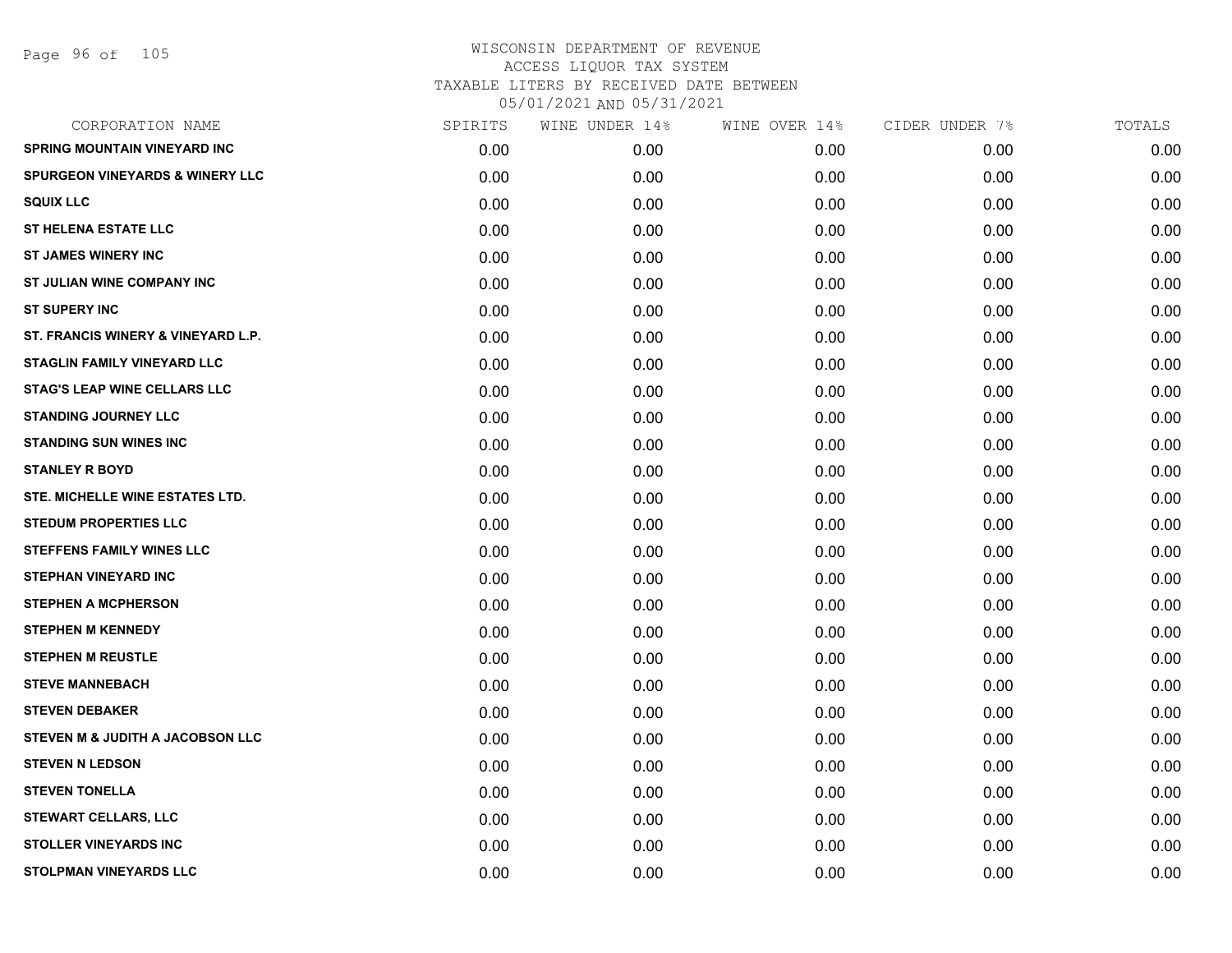Page 97 of 105

| CORPORATION NAME                           | SPIRITS | WINE UNDER 14% | WINE OVER 14% | CIDER UNDER 7% | TOTALS |
|--------------------------------------------|---------|----------------|---------------|----------------|--------|
| <b>STONE EDGE WINERY LLC</b>               | 0.00    | 0.00           | 0.00          | 0.00           | 0.00   |
| <b>STONE HILL WINE CO INC</b>              | 0.00    | 0.00           | 0.00          | 0.00           | 0.00   |
| STONE WOLF VINEYARDS, LLC                  | 0.00    | 0.00           | 0.00          | 0.00           | 0.00   |
| <b>STONEBRAKER-SOLES INC</b>               | 0.00    | 0.00           | 0.00          | 0.00           | 0.00   |
| <b>STONECUSHION INC</b>                    | 0.00    | 0.00           | 0.00          | 0.00           | 0.00   |
| <b>STONEHAUS WINERY, INC.</b>              | 0.00    | 0.00           | 0.00          | 0.00           | 0.00   |
| <b>STONES THROW WINERY INC</b>             | 0.00    | 0.00           | 0.00          | 0.00           | 0.00   |
| <b>STONY HILL VINEYARD INC</b>             | 0.00    | 0.00           | 0.00          | 0.00           | 0.00   |
| STORYBOOK MOUNTAIN WINERY INC              | 0.00    | 0.00           | 0.00          | 0.00           | 0.00   |
| <b>STRALA VINEYARDS, LLC</b>               | 0.00    | 0.00           | 0.00          | 0.00           | 0.00   |
| <b>STRATEGY PARTNERS INTERNATIONAL</b>     | 0.00    | 0.00           | 0.00          | 0.00           | 0.00   |
| <b>STRING THEORY CIDER INC</b>             | 0.00    | 0.00           | 0.00          | 0.00           | 0.00   |
| <b>SULPHUR SPRINGS WINERY LLC</b>          | 0.00    | 0.00           | 0.00          | 0.00           | 0.00   |
| <b>SUMMERWOOD WINERY &amp; INN INC</b>     | 0.00    | 0.00           | 0.00          | 0.00           | 0.00   |
| <b>SUNSET HOLLOW RANCH</b>                 | 0.00    | 0.00           | 0.00          | 0.00           | 0.00   |
| <b>SUNSET POINT WINERY LLC</b>             | 0.00    | 0.00           | 0.00          | 0.00           | 0.00   |
| <b>SUNSTONE VINEYARDS &amp; WINERY INC</b> | 0.00    | 0.00           | 0.00          | 0.00           | 0.00   |
| <b>SUSAN M BOSWELL</b>                     | 0.00    | 0.00           | 0.00          | 0.00           | 0.00   |
| <b>SUTTER HOME WINERY INC</b>              | 0.00    | 0.00           | 0.00          | 0.00           | 0.00   |
| <b>SWEAZEY WINERY INVESTMENT LLC</b>       | 0.00    | 47.25          | 32.68         | 0.00           | 79.93  |
| <b>SWEDISH HILL VINEYARD INC</b>           | 0.00    | 0.00           | 0.00          | 0.00           | 0.00   |
| <b>SWEET CHEEKS VINEYARDS INC</b>          | 0.00    | 0.00           | 0.00          | 0.00           | 0.00   |
| <b>TABLAS CREEK VINEYARD LP</b>            | 0.00    | 0.00           | 0.00          | 0.00           | 0.00   |
| <b>TAFT STREET INC</b>                     | 0.00    | 0.00           | 0.00          | 0.00           | 0.00   |
| <b>TAKARA SAKE USA INC</b>                 | 0.00    | 0.00           | 0.00          | 0.00           | 0.00   |
| <b>TALLEY VINEYARDS INC</b>                | 0.00    | 0.00           | 0.00          | 0.00           | 0.00   |
| <b>TAMBER BEY VINEYARDS LLC</b>            | 0.00    | 0.00           | 0.00          | 0.00           | 0.00   |
| <b>TANDEM WINES LLC</b>                    | 0.00    | 0.00           | 0.00          | 0.00           | 0.00   |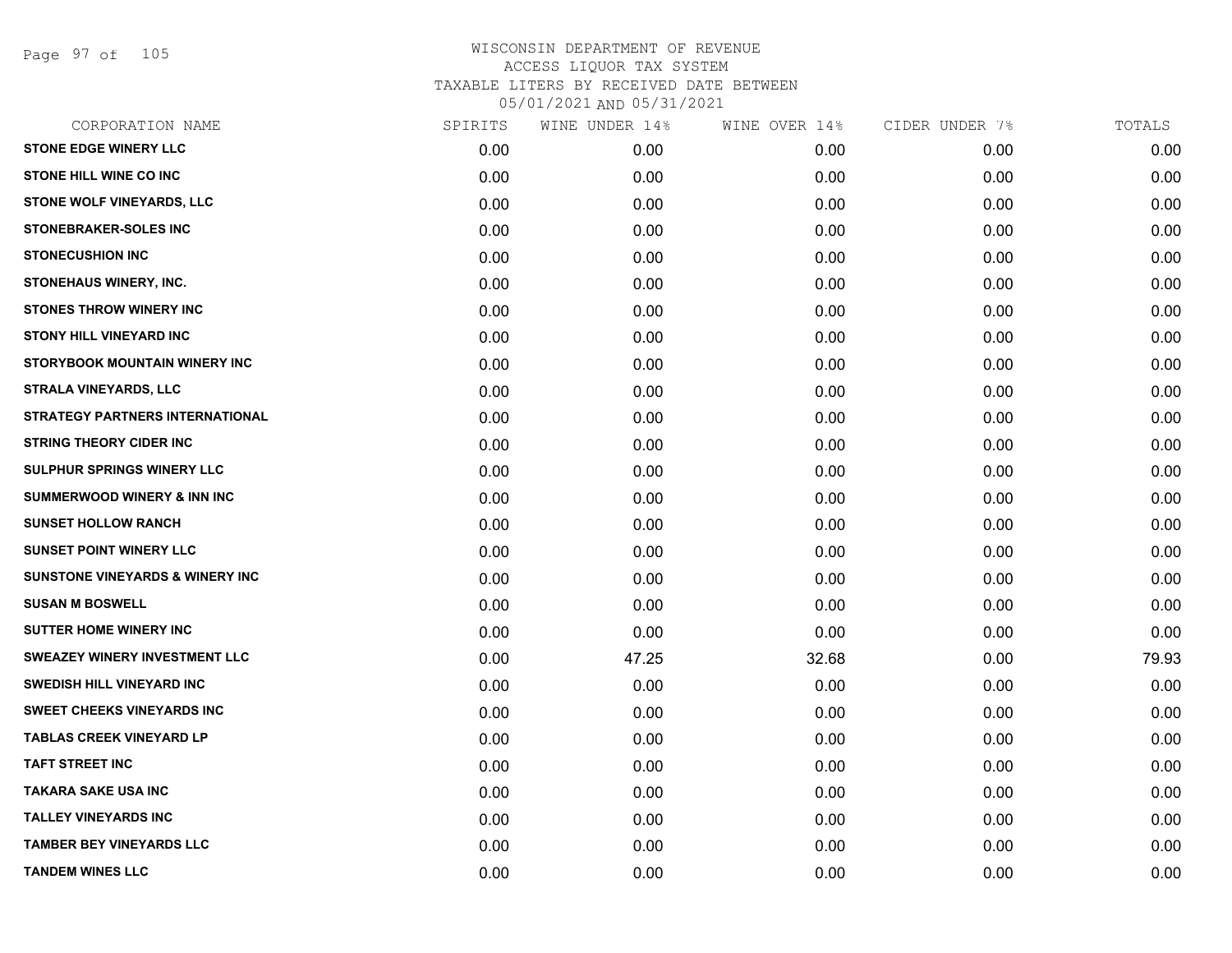Page 98 of 105

| CORPORATION NAME                   | SPIRITS | WINE UNDER 14% | WINE OVER 14% | CIDER UNDER 7% | TOTALS |
|------------------------------------|---------|----------------|---------------|----------------|--------|
| <b>TARA BELLA WINERY LLC</b>       | 0.00    | 0.00           | 0.00          | 0.00           | 0.00   |
| <b>TEALE CREEK ASSOCIATES</b>      | 0.00    | 0.00           | 0.00          | 0.00           | 0.00   |
| <b>TELAYA, LLC</b>                 | 0.00    | 0.00           | 0.00          | 0.00           | 0.00   |
| <b>TENBA RIDGE WINERY LLC</b>      | 0.00    | 0.00           | 0.00          | 0.00           | 0.00   |
| <b>TERMINAL VELOCITY INC</b>       | 0.00    | 0.00           | 0.00          | 0.00           | 0.00   |
| <b>TERRA BLANCA VINTERS INC</b>    | 0.00    | 0.00           | 0.00          | 0.00           | 0.00   |
| <b>TERRAVANT WINE COMPANY LLC</b>  | 0.00    | 0.00           | 0.00          | 0.00           | 0.00   |
| <b>TESTAROSSA VINEYARDS LLC</b>    | 0.00    | 0.00           | 0.00          | 0.00           | 0.00   |
| <b>TEXAS FULFILLMENT SERVICES</b>  | 0.00    | 0.00           | 0.00          | 0.00           | 0.00   |
| THATCH WINERY, LLC                 | 0.00    | 0.00           | 0.00          | 0.00           | 0.00   |
| THE ALIXIR COMPANY                 | 0.00    | 0.00           | 0.00          | 0.00           | 0.00   |
| THE BIALE ESTATE                   | 0.00    | 0.00           | 0.00          | 0.00           | 0.00   |
| THE BLEECHER FAMILY TRUST          | 0.00    | 0.00           | 0.00          | 0.00           | 0.00   |
| THE BRANDER VINEYARD               | 0.00    | 0.00           | 0.00          | 0.00           | 0.00   |
| THE BREMER GROUP, LLC              | 0.00    | 0.00           | 0.00          | 0.00           | 0.00   |
| THE CAPRA COMPANY LLC              | 0.00    | 0.00           | 0.00          | 0.00           | 0.00   |
| THE GAINEY VINEYARD                | 0.00    | 0.00           | 0.00          | 0.00           | 0.00   |
| THE HARDER GROUP INC               | 0.00    | 0.00           | 0.00          | 0.00           | 0.00   |
| THE HESS COLLECTION WINERY         | 0.00    | 0.00           | 0.00          | 0.00           | 0.00   |
| THE LITTORAI WINES                 | 0.00    | 0.00           | 0.00          | 0.00           | 0.00   |
| THE LOCK AGRICULTURAL VENTURES LLC | 0.00    | 0.00           | 0.00          | 0.00           | 0.00   |
| THE MASCOT WINE, LLC               | 0.00    | 0.00           | 0.00          | 0.00           | 0.00   |
| THE MEEKER VINEYARD                | 0.00    | 0.00           | 0.00          | 0.00           | 0.00   |
| THE MORLET SELECTION INC           | 0.00    | 0.00           | 0.00          | 0.00           | 0.00   |
| THE MORNE WINE COMPANY             | 0.00    | 0.00           | 0.00          | 0.00           | 0.00   |
| THE OJAI VINEYARD INC              | 0.00    | 0.00           | 0.00          | 0.00           | 0.00   |
| THE RED STITCH WINE GROUP, LLC     | 0.00    | 0.00           | 0.00          | 0.00           | 0.00   |
| THE RUM TREE, INC.                 | 0.00    | 0.00           | 0.00          | 0.00           | 0.00   |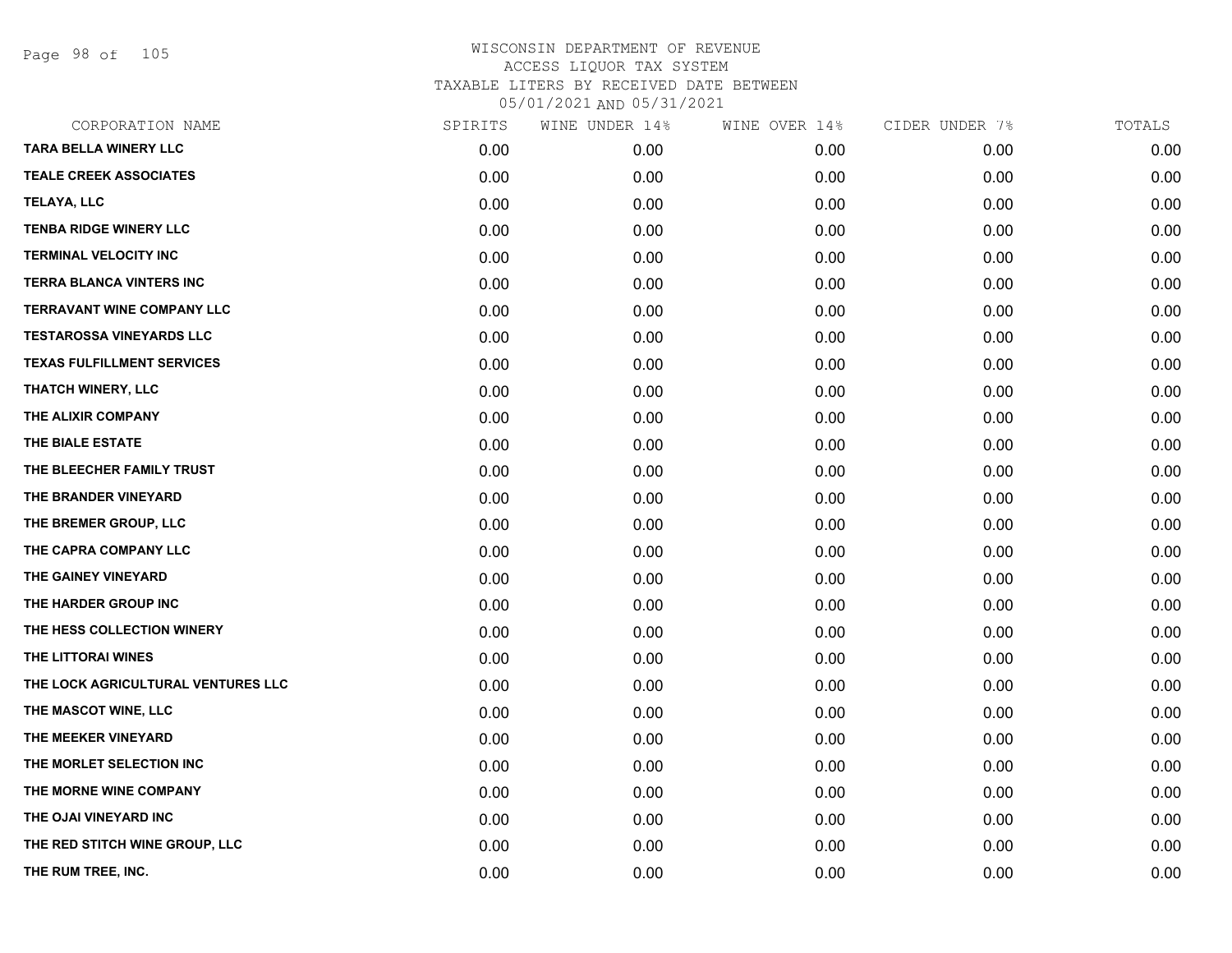# WISCONSIN DEPARTMENT OF REVENUE ACCESS LIQUOR TAX SYSTEM TAXABLE LITERS BY RECEIVED DATE BETWEEN

05/01/2021 AND 05/31/2021

| CORPORATION NAME                          | SPIRITS | WINE UNDER 14% | WINE OVER 14% | CIDER UNDER 7% | TOTALS |
|-------------------------------------------|---------|----------------|---------------|----------------|--------|
| THE SHORES OF FAIRHAVEN INC               | 0.00    | 0.00           | 0.00          | 0.00           | 0.00   |
| THE SILVERADO VINEYARDS                   | 0.00    | 0.00           | 0.00          | 0.00           | 0.00   |
| THE VINEYARD LLC                          | 0.00    | 0.00           | 0.00          | 0.00           | 0.00   |
| THE WILLIAMSBURG WINERY LTD               | 0.00    | 0.00           | 0.00          | 0.00           | 0.00   |
| THE WINE GROUP INC                        | 0.00    | 0.00           | 0.00          | 0.00           | 0.00   |
| THE WINE VINEYARD LLC                     | 0.00    | 0.00           | 0.00          | 0.00           | 0.00   |
| THE WOODLAND TRAIL BEVERAGE COMPANY, INC. | 0.00    | 0.00           | 0.00          | 0.00           | 0.00   |
| <b>THERESA HIGH</b>                       | 0.00    | 0.00           | 0.00          | 0.00           | 0.00   |
| THIRTY-ONE PRODUCTION LLC                 | 0.00    | 0.00           | 0.00          | 0.00           | 0.00   |
| THIS REALM LLC                            | 0.00    | 0.00           | 0.00          | 0.00           | 0.00   |
| <b>THOMAS C HOFFMAN</b>                   | 0.00    | 0.00           | 0.00          | 0.00           | 0.00   |
| THOMAS FOGARTY WINERY LLC                 | 0.00    | 0.00           | 0.00          | 0.00           | 0.00   |
| THOMAS L BECKMEN & JUDITH F BECKMEN       | 0.00    | 0.00           | 0.00          | 0.00           | 0.00   |
| <b>THURMAN J RODGERS</b>                  | 0.00    | 0.00           | 0.00          | 0.00           | 0.00   |
| <b>THVS CORP</b>                          | 0.00    | 0.00           | 0.00          | 0.00           | 0.00   |
| TIM BLUE WINES LLC                        | 0.00    | 0.00           | 0.00          | 0.00           | 0.00   |
| <b>TIM SLATER</b>                         | 0.00    | 0.00           | 0.00          | 0.00           | 0.00   |
| <b>TIMOTHY BACINO</b>                     | 0.00    | 0.00           | 0.00          | 0.00           | 0.00   |
| <b>TIMOTHY D GUILD</b>                    | 0.00    | 0.00           | 0.00          | 0.00           | 0.00   |
| <b>TIMOTHY P MCDONALD</b>                 | 0.00    | 0.00           | 0.00          | 0.00           | 0.00   |
| TMR WINE COMPANY LLC                      | 0.00    | 0.00           | 0.00          | 0.00           | 0.00   |
| <b>TOAD HOLLOW VINEYARDS INC</b>          | 0.00    | 0.00           | 0.00          | 0.00           | 0.00   |
| <b>TOBIN J HEMINWAY</b>                   | 0.00    | 0.00           | 0.00          | 0.00           | 0.00   |
| <b>TOBIN JAMES CELLARS</b>                | 0.00    | 0.00           | 0.00          | 0.00           | 0.00   |
| <b>TODD KUEHL</b>                         | 0.00    | 0.00           | 0.00          | 0.00           | 0.00   |
| <b>TOLLIVER RANCH BRANDS LLC</b>          | 0.00    | 0.00           | 0.00          | 0.00           | 0.00   |
| TOM EDDY WINERY LLC                       | 0.00    | 0.50           | 24.00         | 0.00           | 24.50  |
| <b>TOM MEADOWCROFT</b>                    | 0.00    | 0.00           | 0.00          | 0.00           | 0.00   |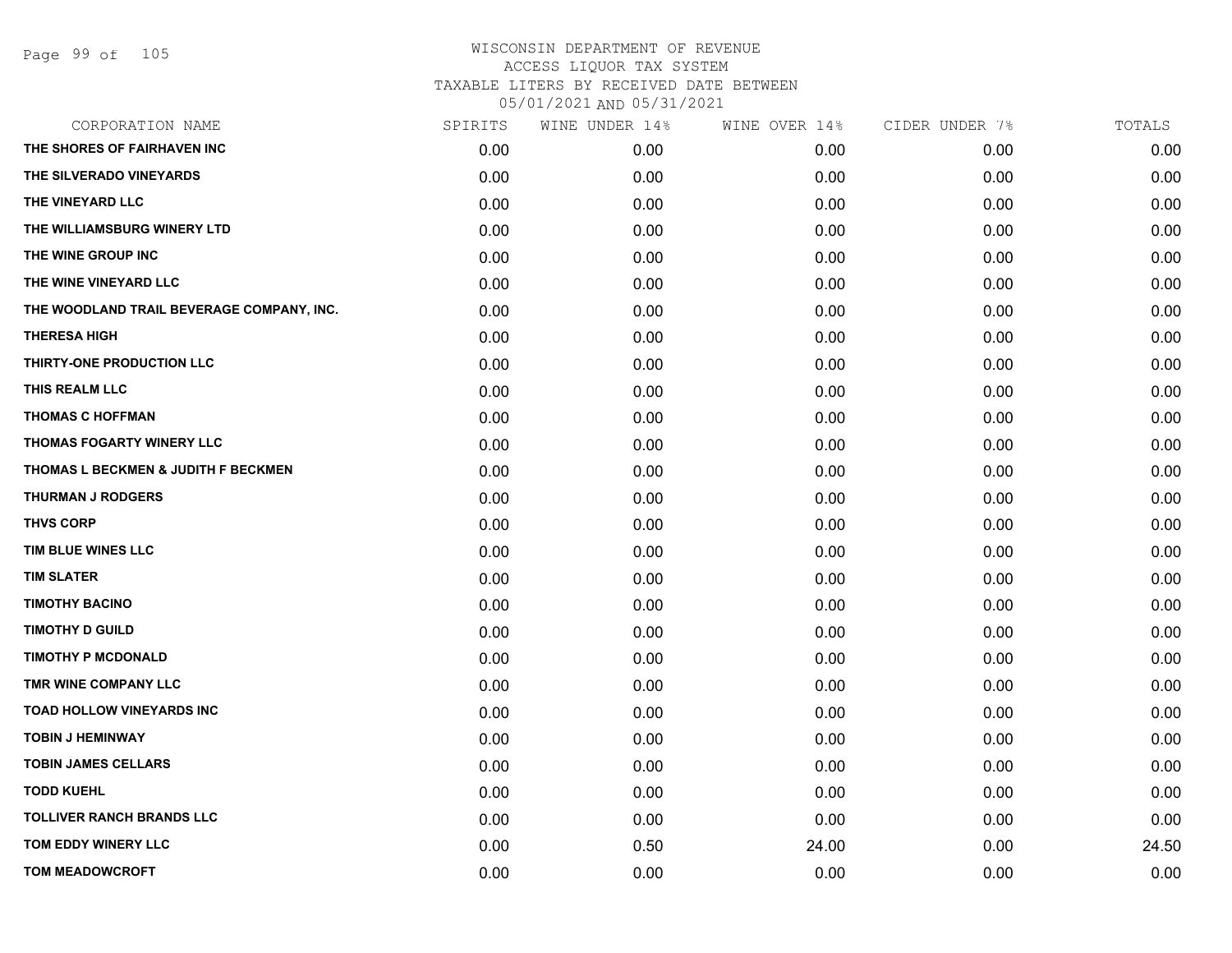| CORPORATION NAME                       | SPIRITS | WINE UNDER 14% | WINE OVER 14% | CIDER UNDER 7% | TOTALS |
|----------------------------------------|---------|----------------|---------------|----------------|--------|
| <b>TOMMYS TOO HIGH WINES LLC</b>       | 0.00    | 0.00           | 0.00          | 0.00           | 0.00   |
| TOUCHSTONE CELLARS, LLC                | 0.00    | 0.00           | 0.00          | 0.00           | 0.00   |
| TOUR DE FORCE WINE COMPANY LLC         | 0.00    | 0.00           | 0.00          | 0.00           | 0.00   |
| TPWC INC.                              | 0.00    | 0.00           | 0.00          | 0.00           | 0.00   |
| <b>TRACY A SOMERVILLE</b>              | 0.00    | 0.00           | 0.00          | 0.00           | 0.00   |
| <b>TREANA WINERY LLC</b>               | 0.00    | 0.00           | 0.00          | 0.00           | 0.00   |
| TREASURY WINE ESTATES AMERICAS COMPANY | 0.00    | 0.00           | 0.00          | 0.00           | 0.00   |
| TREFETHEN VINEYARDS WINERY INC         | 0.00    | 0.00           | 0.00          | 0.00           | 0.00   |
| <b>TRENTADUE WINERY LLC</b>            | 0.00    | 0.00           | 0.00          | 0.00           | 0.00   |
| <b>TRESPASS VINEYARDS INC.</b>         | 0.00    | 0.00           | 0.00          | 0.00           | 0.00   |
| <b>TRINITAS CELLARS LLC</b>            | 0.00    | 0.00           | 0.00          | 0.00           | 0.00   |
| <b>TRIONE VINEYARDS LLC</b>            | 0.00    | 0.00           | 0.00          | 0.00           | 0.00   |
| <b>TROY LANDWEHR</b>                   | 0.00    | 0.00           | 0.00          | 0.00           | 0.00   |
| <b>TSG LLC</b>                         | 0.00    | 0.00           | 0.00          | 0.00           | 0.00   |
| <b>TURKOVICH FAMILY WINES LLC</b>      | 0.00    | 0.00           | 0.00          | 0.00           | 0.00   |
| TURLEY WINE CELLARS INC                | 0.00    | 0.00           | 0.00          | 0.00           | 0.00   |
| <b>TURNBULL WINE CELLARS</b>           | 0.00    | 0.00           | 0.00          | 0.00           | 0.00   |
| <b>TUSK ESTATES LLC</b>                | 0.00    | 0.00           | 0.00          | 0.00           | 0.00   |
| <b>TWIN PEAKS WINERY INC</b>           | 0.00    | 0.00           | 0.00          | 0.00           | 0.00   |
| <b>TWIN RIDGE ESTATES LLC</b>          | 0.00    | 0.00           | 0.00          | 0.00           | 0.00   |
| <b>TWISTED OAK WINERY LLC</b>          | 0.00    | 0.00           | 0.00          | 0.00           | 0.00   |
| TWO ANGELS, LLC                        | 0.00    | 0.00           | 0.00          | 0.00           | 0.00   |
| <b>TWO BROTHERS WINES LLC</b>          | 0.00    | 0.00           | 0.00          | 0.00           | 0.00   |
| <b>TWO LADS LLC</b>                    | 0.00    | 0.00           | 0.00          | 0.00           | 0.00   |
| TY R CATON                             | 0.00    | 0.00           | 0.00          | 0.00           | 0.00   |
| <b>UNION WINE COMPANY</b>              | 0.00    | 0.00           | 0.00          | 0.00           | 0.00   |
| UNTI WINE CO LLC                       | 0.00    | 0.00           | 0.00          | 0.00           | 0.00   |
| <b>UPSTREAM CIDER LLC</b>              | 0.00    | 0.00           | 0.00          | 0.00           | 0.00   |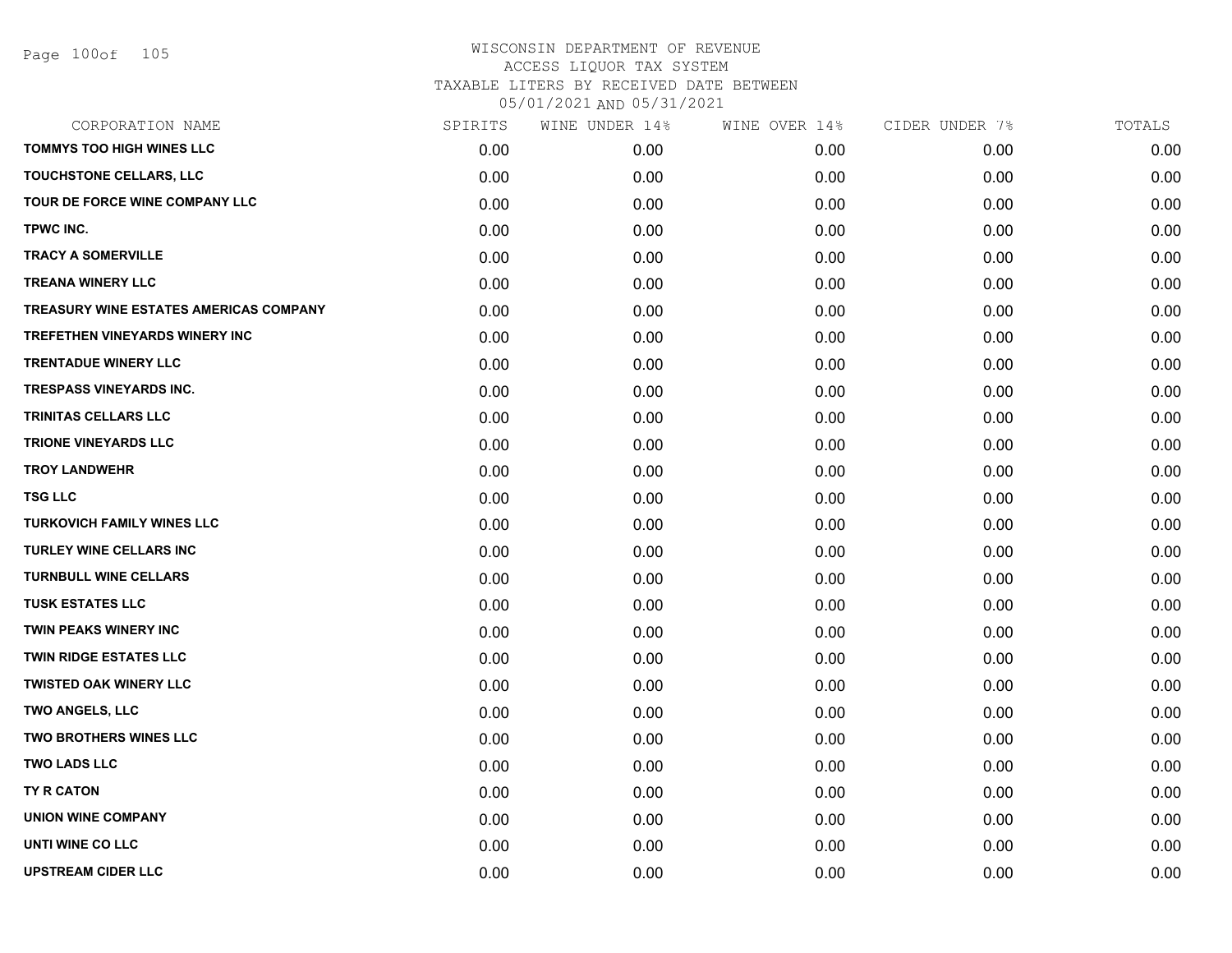Page 101of 105

| CORPORATION NAME                    | SPIRITS | WINE UNDER 14% | WINE OVER 14% | CIDER UNDER 7% | TOTALS |
|-------------------------------------|---------|----------------|---------------|----------------|--------|
| V & C LLC                           | 0.00    | 0.00           | 0.00          | 0.00           | 0.00   |
| <b>V SATTUI WINERY INC</b>          | 0.00    | 0.00           | 0.00          | 0.00           | 0.00   |
| <b>VAN RUITEN FAMILY WINERY LLC</b> | 0.00    | 0.00           | 0.00          | 0.00           | 0.00   |
| VAN WYCHEN WINES INC.               | 0.00    | 0.00           | 0.00          | 0.00           | 0.00   |
| <b>VARINDER SAHI</b>                | 0.00    | 0.00           | 0.00          | 0.00           | 0.00   |
| <b>VARSITY VENTURES GROUP LLC</b>   | 0.00    | 0.00           | 0.00          | 0.00           | 0.00   |
| <b>VEN CAL RANCHES LLC</b>          | 0.00    | 0.00           | 0.00          | 0.00           | 0.00   |
| <b>VENGE VINEYARDS INC</b>          | 0.00    | 0.00           | 0.00          | 0.00           | 0.00   |
| <b>VERMEIL WINE GROUP LLC</b>       | 0.00    | 0.00           | 0.00          | 0.00           | 0.00   |
| <b>VERNON VINEYARDS LTD</b>         | 0.00    | 0.00           | 0.00          | 0.00           | 0.00   |
| <b>VICTOR ROBERTS</b>               | 0.00    | 0.00           | 0.00          | 0.00           | 0.00   |
| <b>VIDA VALIENTE WINERY, LLC</b>    | 0.00    | 0.00           | 0.00          | 0.00           | 0.00   |
| <b>VIGNETTE WINERY LLC</b>          | 0.00    | 0.00           | 0.00          | 0.00           | 0.00   |
| <b>VIKRE DISTILLERY LLC</b>         | 0.00    | 0.00           | 0.00          | 0.00           | 0.00   |
| <b>VILLA AMOROSA INC</b>            | 0.00    | 0.00           | 0.00          | 0.00           | 0.00   |
| <b>VILLA ENCINAL PARTNERS LP</b>    | 0.00    | 0.00           | 0.00          | 0.00           | 0.00   |
| <b>VILLA SAN JULIETTE INC</b>       | 0.00    | 0.00           | 0.00          | 0.00           | 0.00   |
| <b>VILLA TOSCANO INC</b>            | 0.00    | 27.75          | 14.25         | 0.00           | 42.00  |
| VIN DE ZO LLC                       | 0.00    | 0.00           | 0.00          | 0.00           | 0.00   |
| <b>VINA ROBLES INC</b>              | 0.00    | 0.00           | 0.00          | 0.00           | 0.00   |
| <b>VINCENT ARROYO WINERY INC</b>    | 0.00    | 0.00           | 0.00          | 0.00           | 0.00   |
| <b>VINE &amp; SUN LLC</b>           | 0.00    | 0.00           | 0.00          | 0.00           | 0.00   |
| <b>VINE CLIFF WINERY INC</b>        | 0.00    | 0.00           | 0.00          | 0.00           | 0.00   |
| <b>VINEBOX INC.</b>                 | 0.00    | 367.77         | 0.00          | 0.00           | 367.77 |
| <b>VINEBURG LLC</b>                 | 0.00    | 0.00           | 0.00          | 0.00           | 0.00   |
| <b>VINES TO CELLAR, INC.</b>        | 0.00    | 0.00           | 0.00          | 0.00           | 0.00   |
| <b>VINESSE LLC</b>                  | 0.00    | 0.00           | 0.00          | 0.00           | 0.00   |
| <b>VINEYARD 29 LLC</b>              | 0.00    | 0.00           | 0.00          | 0.00           | 0.00   |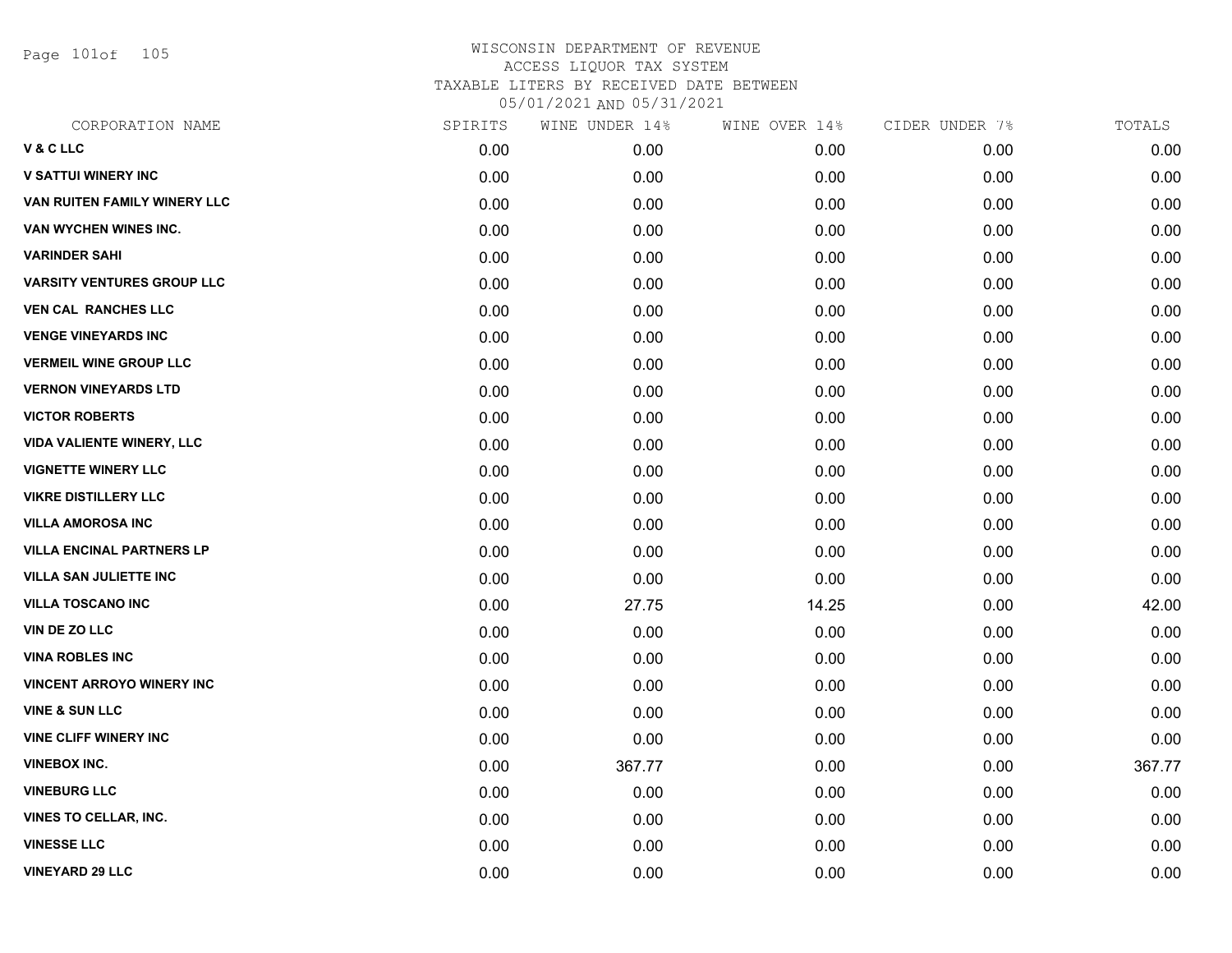Page 102of 105

| CORPORATION NAME                               | SPIRITS | WINE UNDER 14% | WINE OVER 14% | CIDER UNDER 7% | TOTALS |
|------------------------------------------------|---------|----------------|---------------|----------------|--------|
| VIN-GO, LLC                                    | 0.00    | 0.00           | 0.00          | 0.00           | 0.00   |
| <b>VINTAGE WINE ESTATES, INC.</b>              | 0.00    | 0.00           | 0.00          | 0.00           | 0.00   |
| <b>VINTAGE WINE ESTATES, INC.</b>              | 0.00    | 0.00           | 0.00          | 0.00           | 0.00   |
| <b>VINTAGE WINE ESTATES, INC.</b>              | 0.00    | 0.00           | 0.00          | 0.00           | 0.00   |
| <b>VINTAGE WINE ESTATES, INC.</b>              | 0.00    | 0.00           | 0.00          | 0.00           | 0.00   |
| <b>VINTAGE WINE ESTATES, INC.</b>              | 0.00    | 0.00           | 0.00          | 0.00           | 0.00   |
| <b>VINTAGE WINE ESTATES, INC.</b>              | 0.00    | 0.00           | 0.00          | 0.00           | 0.00   |
| <b>VINTAGE WINE ESTATES, INC.</b>              | 0.00    | 0.00           | 0.00          | 0.00           | 0.00   |
| <b>VINTAGE WINE ESTATES, INC.</b>              | 0.00    | 0.00           | 0.00          | 0.00           | 0.00   |
| <b>VINTAGE WINE ESTATES, INC.</b>              | 0.00    | 0.00           | 0.00          | 0.00           | 0.00   |
| <b>VINTAGE WINE ESTATES, INC.</b>              | 0.00    | 0.00           | 0.00          | 0.00           | 0.00   |
| <b>VINTAGE WINE ESTATES, INC.</b>              | 0.00    | 0.00           | 0.00          | 0.00           | 0.00   |
| <b>VINUM CELLARS INC</b>                       | 0.00    | 0.00           | 0.00          | 0.00           | 0.00   |
| <b>VITE GALLERON ASSETS CORP</b>               | 0.00    | 0.00           | 0.00          | 0.00           | 0.00   |
| <b>VON KLAUS WINERY LLC</b>                    | 0.00    | 0.00           | 0.00          | 0.00           | 0.00   |
| VON STIEHL WINERY LTD.                         | 0.00    | 0.00           | 0.00          | 0.00           | 0.00   |
| W G BEST WEINKELLEREI INC                      | 0.00    | 0.00           | 0.00          | 0.00           | 0.00   |
| <b>W J DEUTSCH &amp; SONS LTD</b>              | 0.00    | 0.00           | 0.00          | 0.00           | 0.00   |
| <b>W. HOGUE VINEYARDS</b>                      | 0.00    | 0.00           | 0.00          | 0.00           | 0.00   |
| <b>WAGNER WINERY LLC</b>                       | 0.00    | 0.00           | 0.00          | 0.00           | 0.00   |
| <b>WAITS-MAST FAMILY CELLARS LLC</b>           | 0.00    | 0.00           | 0.00          | 0.00           | 0.00   |
| <b>WALTER HANSEL WINERY &amp; VINEYARD LLC</b> | 0.00    | 0.00           | 0.00          | 0.00           | 0.00   |
| <b>WASHINGTON VINTNERS LLC</b>                 | 0.00    | 0.00           | 0.00          | 0.00           | 0.00   |
| <b>WAYFARER LLC</b>                            | 0.00    | 0.00           | 0.00          | 0.00           | 0.00   |
| <b>WEIBEL INCORPORATED</b>                     | 0.00    | 0.00           | 0.00          | 0.00           | 0.00   |
| <b>WENTE BROS</b>                              | 0.00    | 0.00           | 0.00          | 0.00           | 0.00   |
| <b>WEST COAST WINE PARTNERS LLC</b>            | 0.00    | 0.00           | 0.00          | 0.00           | 0.00   |
| <b>WEST PRAIRIE WINERY LLC</b>                 | 0.00    | 0.00           | 0.00          | 0.00           | 0.00   |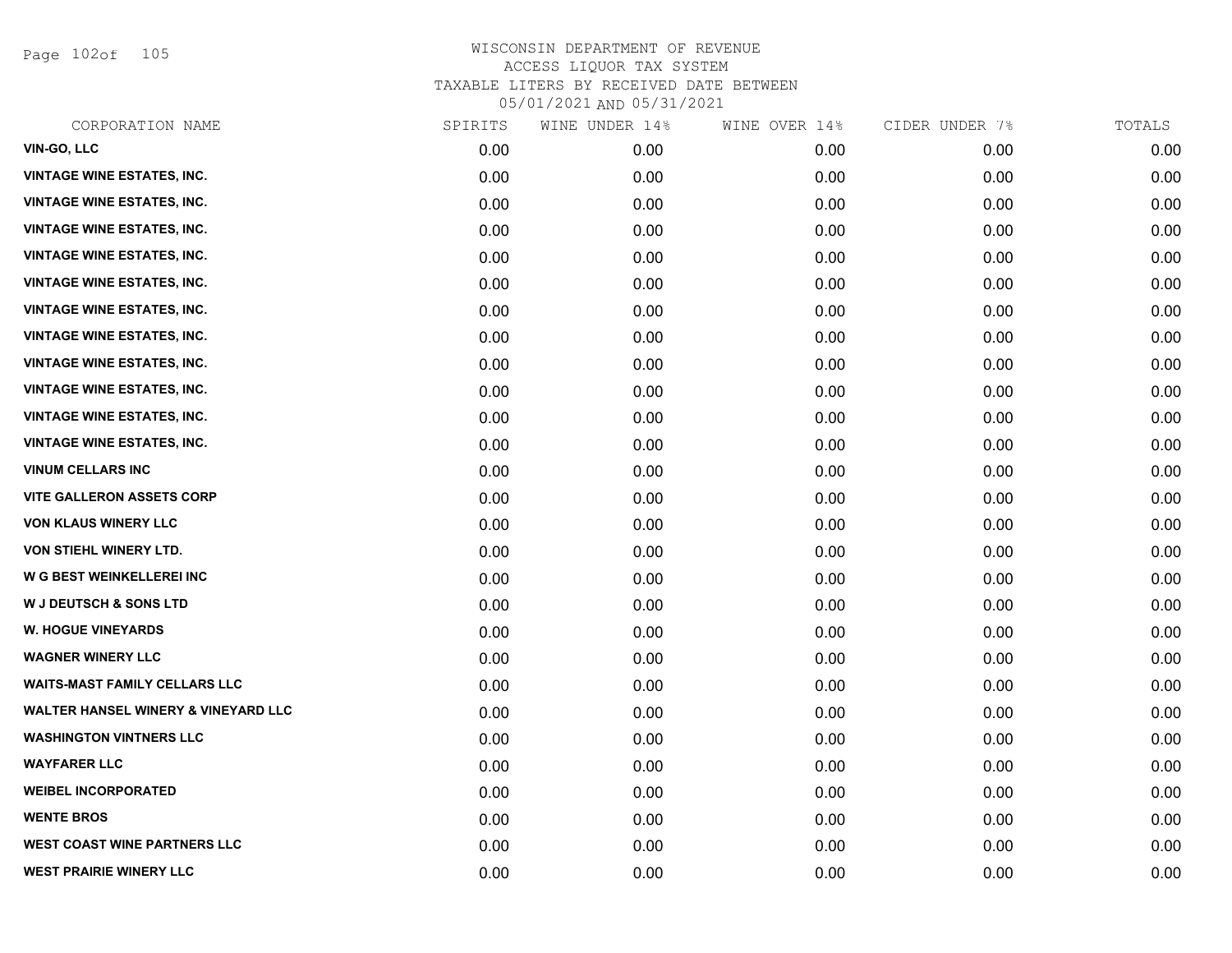Page 103of 105

| CORPORATION NAME                                   | SPIRITS | WINE UNDER 14% | WINE OVER 14% | CIDER UNDER 7% | TOTALS |
|----------------------------------------------------|---------|----------------|---------------|----------------|--------|
| <b>WESTFALL WINERY LLC</b>                         | 0.00    | 0.00           | 0.00          | 0.00           | 0.00   |
| <b>WESTPORT WINERY LLC</b>                         | 0.00    | 0.00           | 0.00          | 0.00           | 0.00   |
| <b>WESTSIDE WINERY INC</b>                         | 0.00    | 0.00           | 0.00          | 0.00           | 0.00   |
| <b>WHEELER WINERY INC</b>                          | 0.00    | 0.00           | 0.00          | 0.00           | 0.00   |
| <b>WHETSTONE WINE CELLARS LLC</b>                  | 0.00    | 0.00           | 0.00          | 0.00           | 0.00   |
| <b>WHISPERING BLUFFS VINEYARD &amp; WINERY LTD</b> | 0.00    | 0.00           | 0.00          | 0.00           | 0.00   |
| <b>WHITE BEAR SPIRITS LLC</b>                      | 0.00    | 0.00           | 0.00          | 0.00           | 0.00   |
| <b>WHITE OAK VINEYARDS &amp; WINERY LLC</b>        | 0.00    | 0.00           | 0.00          | 0.00           | 0.00   |
| <b>WHITE WINTER WINERY INC.</b>                    | 0.00    | 0.00           | 0.00          | 0.00           | 0.00   |
| <b>WIENS CELLARS LLC</b>                           | 0.00    | 0.00           | 0.00          | 0.00           | 0.00   |
| <b>WILD EPITOME LLC</b>                            | 0.00    | 0.00           | 0.00          | 0.00           | 0.00   |
| <b>WILD HARE LLC</b>                               | 0.00    | 0.00           | 0.00          | 0.00           | 0.00   |
| <b>WILD HILLS WINERY LLC</b>                       | 0.00    | 0.00           | 0.00          | 0.00           | 0.00   |
| <b>WILDEROTTER WINERY LLC</b>                      | 0.00    | 0.00           | 0.00          | 0.00           | 0.00   |
| <b>WILLAMETTE VALLEY VINEYARDS INC</b>             | 0.00    | 0.00           | 0.00          | 0.00           | 0.00   |
| <b>WILLIAM F BLUHM</b>                             | 0.00    | 0.00           | 0.00          | 0.00           | 0.00   |
| <b>WILLIAM MOSBY</b>                               | 0.00    | 0.00           | 0.00          | 0.00           | 0.00   |
| <b>WILLIAM PRICE III</b>                           | 0.00    | 0.00           | 0.00          | 0.00           | 0.00   |
| <b>WILLIAMS &amp; SELYEM LLC</b>                   | 0.00    | 0.00           | 0.00          | 0.00           | 0.00   |
| <b>WILRONA LLC</b>                                 | 0.00    | 0.00           | 0.00          | 0.00           | 0.00   |
| <b>WILSON CREEK WINERY &amp; VINEYARDS INC</b>     | 0.00    | 307.69         | 42.39         | 0.00           | 350.08 |
| <b>WINDERLEA WINE COMPANY LLC</b>                  | 0.00    | 0.00           | 0.00          | 0.00           | 0.00   |
| <b>WINDWARD VINEYARD LLC</b>                       | 0.00    | 0.00           | 0.00          | 0.00           | 0.00   |
| <b>WINE BY JOE LLC</b>                             | 0.00    | 0.00           | 0.00          | 0.00           | 0.00   |
| <b>WINE COUNTRY CONNECTION LLC</b>                 | 0.00    | 0.00           | 0.00          | 0.00           | 0.00   |
| <b>WINE EXPEDITE</b>                               | 0.00    | 0.00           | 0.00          | 0.00           | 0.00   |
| <b>WINE HOOLIGANS LLC</b>                          | 0.00    | 0.00           | 0.00          | 0.00           | 0.00   |
| WINE OF THE MONTH CLUB, INC.                       | 0.00    | 0.00           | 0.00          | 0.00           | 0.00   |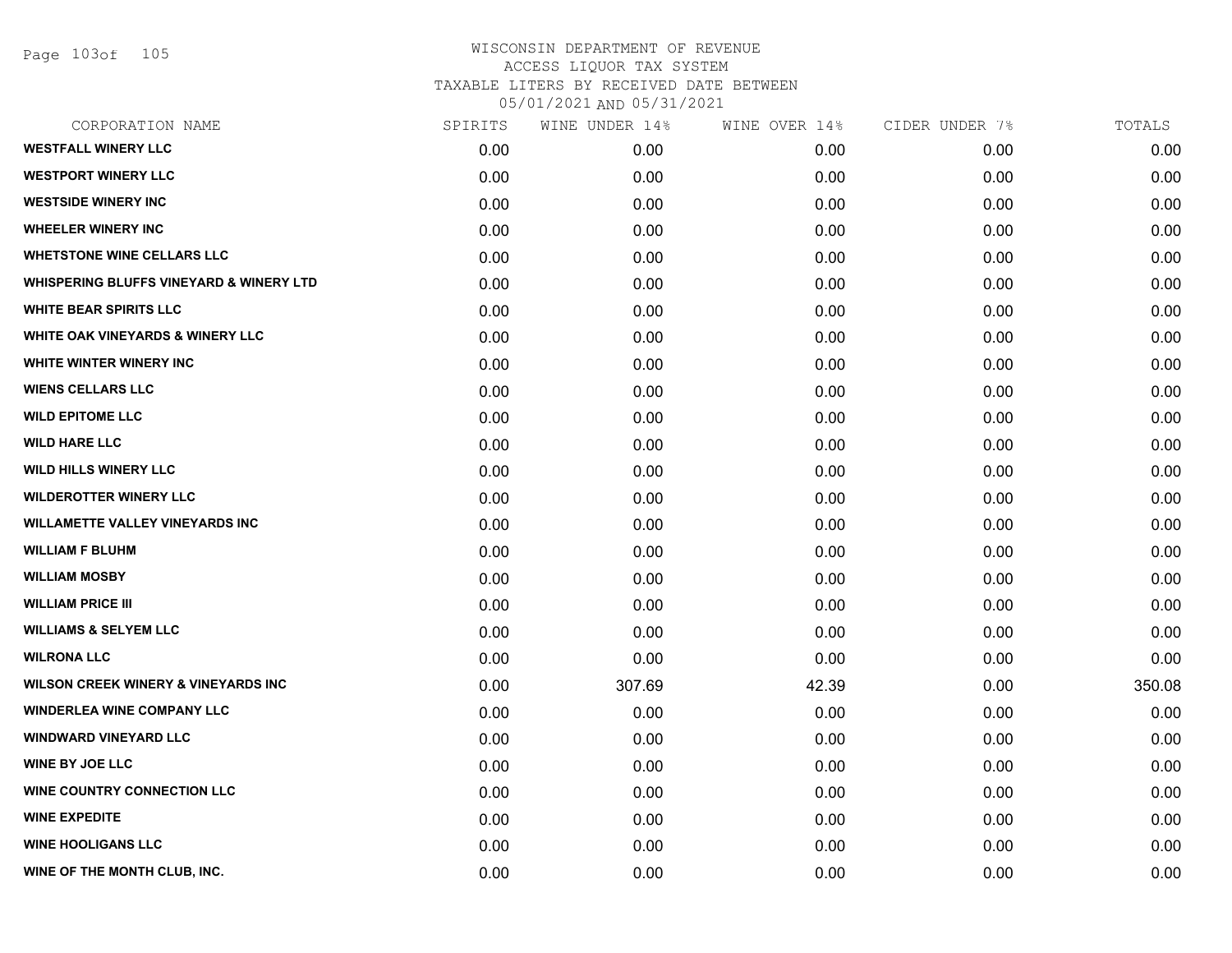Page 104of 105

| CORPORATION NAME                       | SPIRITS | WINE UNDER 14% | WINE OVER 14% | CIDER UNDER 7% | TOTALS    |
|----------------------------------------|---------|----------------|---------------|----------------|-----------|
| <b>WINE ROAD VINTNERS LLC</b>          | 0.00    | 0.00           | 0.00          | 0.00           | 0.00      |
| <b>WINE.COM OF TEXAS LLC</b>           | 0.00    | 0.00           | 0.00          | 0.00           | 0.00      |
| <b>WINERY AT BLACK STAR FARMS LLC</b>  | 0.00    | 0.00           | 0.00          | 0.00           | 0.00      |
| <b>WINERY EXCHANGE, INC.</b>           | 0.00    | 0.00           | 0.00          | 0.00           | 0.00      |
| <b>WINERY FULFILLMENT SERVICES LLC</b> | 0.00    | 0.00           | 0.00          | 0.00           | 0.00      |
| <b>WINESELLERS DIRECT LLC</b>          | 0.00    | 0.00           | 0.00          | 0.00           | 0.00      |
| <b>WINESITTER BREWHOUSE LLC</b>        | 0.00    | 0.00           | 0.00          | 0.00           | 0.00      |
| <b>WINSIDE USA INC</b>                 | 0.00    | 0.00           | 0.00          | 0.00           | 0.00      |
| <b>WOLFF VINEYARD LLC</b>              | 0.00    | 0.00           | 0.00          | 0.00           | 0.00      |
| <b>WOLFFER ESTATE VINEYARDS INC</b>    | 0.00    | 0.00           | 0.00          | 0.00           | 0.00      |
| WOLLERSHEIM WINERY, INC.               | 0.00    | 0.00           | 0.00          | 0.00           | 0.00      |
| WOLLERSHEIM WINERY, INC.               | 0.00    | 0.00           | 0.00          | 0.00           | 0.00      |
| <b>WOODWARD CANYON WINERY INC</b>      | 0.00    | 0.00           | 0.00          | 0.00           | 0.00      |
| <b>WORLD OF WINE, LTD</b>              | 0.00    | 0.00           | 0.00          | 0.00           | 0.00      |
| <b>WYLIE-YOUNG, LLC</b>                | 0.00    | 0.00           | 0.00          | 0.00           | 0.00      |
| <b>YIANNIS CHOUTRIS</b>                | 0.00    | 0.00           | 0.00          | 0.00           | 0.00      |
| YORKVILLE CELLARS INC                  | 0.00    | 0.00           | 0.00          | 0.00           | 0.00      |
| <b>ZD WINES LLC</b>                    | 0.00    | 0.00           | 0.00          | 0.00           | 0.00      |
| <b>ZERO LINK MARKETS INC</b>           | 0.00    | 0.00           | 0.00          | 0.00           | 0.00      |
| TOTAL LITERS FOR 5/31/2021             | 0.00    | 50,644.29      | 37,328.84     | 0.00           | 87,973.13 |